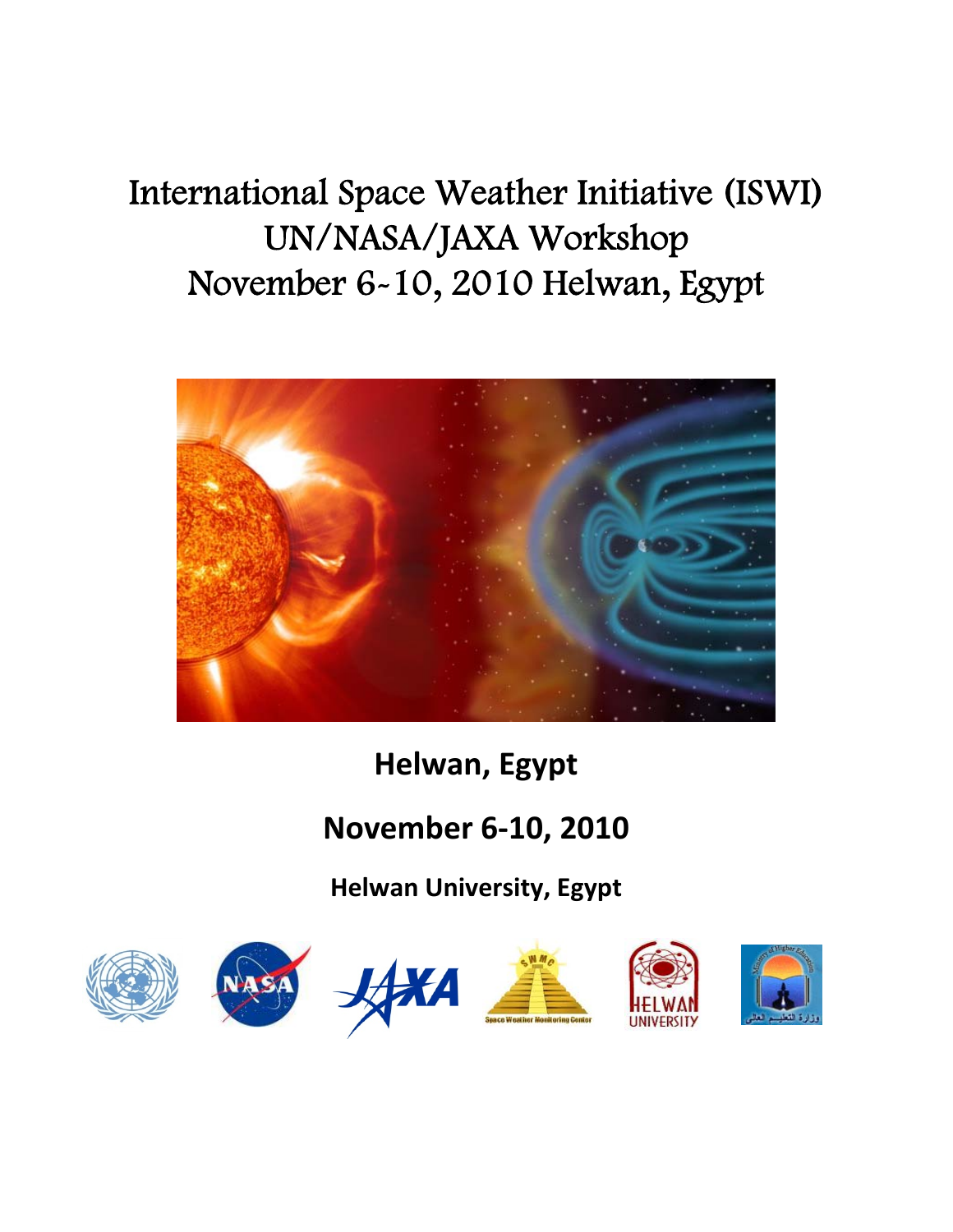# Proceedings of the International Space Weather Initiative (ISWI) UN/NASA/JAXA Workshop

November 6-10, 2010 Helwan, Egypt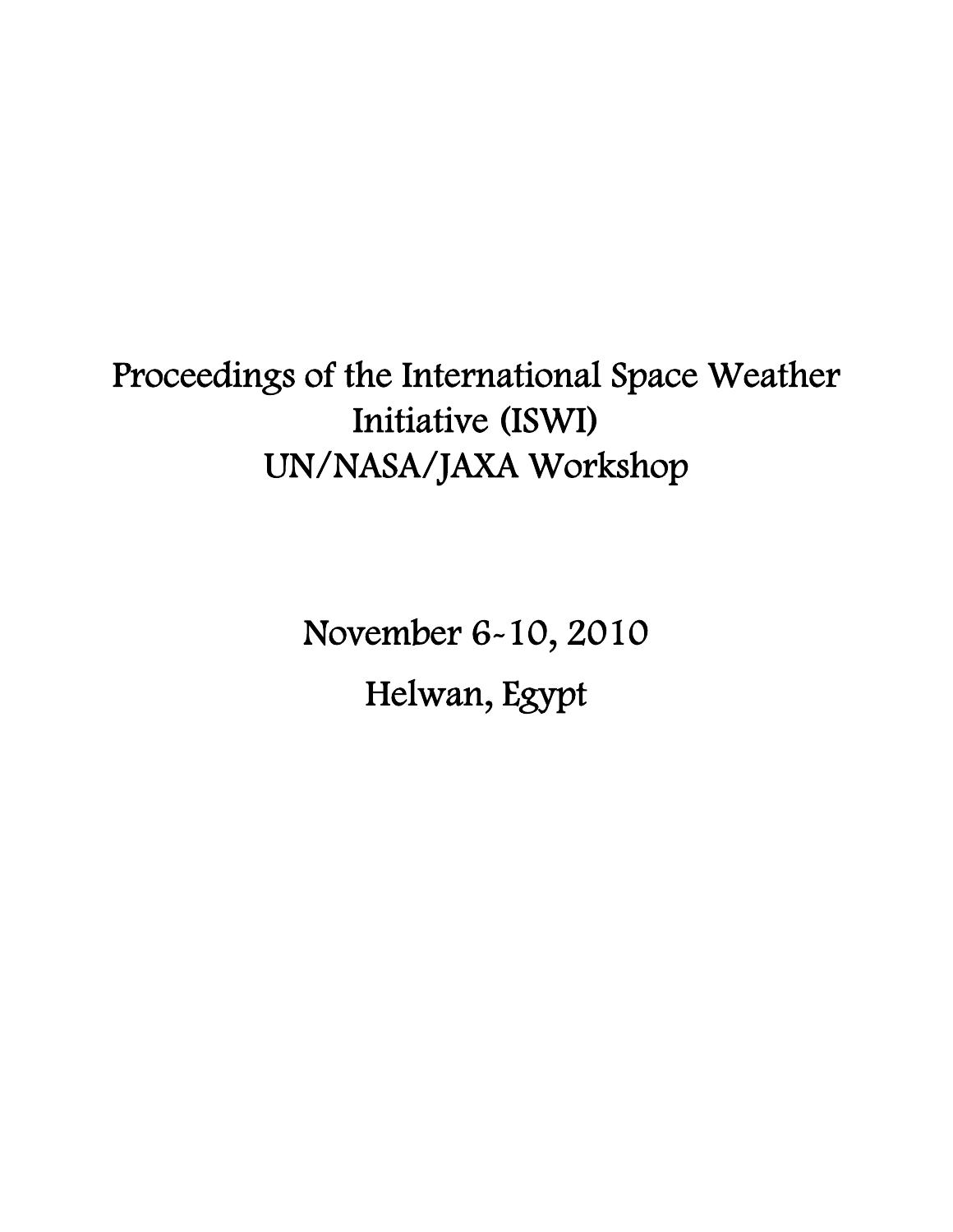# *Sponsors*

ance Weather Menitoring Conter

**University** 









Ministry of Higher Education and Scientific Research, Egypt Helwan University, Egypt United Nations (UN) National Aeronautic and Space Administration (NASA) Japan Aerospace Exploration Agency (JAXA) Space Weather Monitoring Center (SWMC)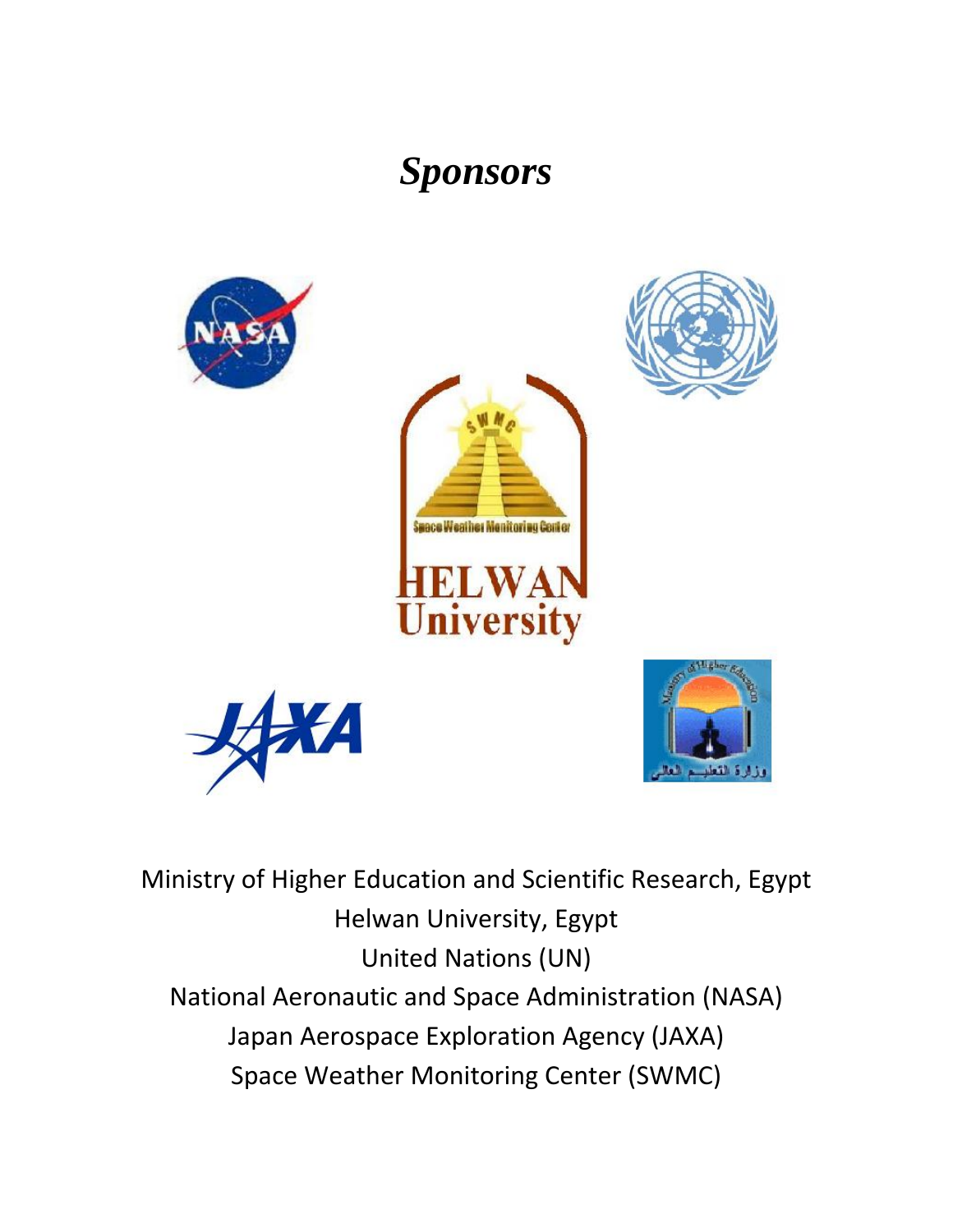# Advisory Committees

# **International Scientific Organizing Committee**

C. Amory‐Mauzadier (GPS) A. Benz (CALLISTO) A. Chilingarian (SEVAN) J. Davila (Co‐Chair, ISWI) L. Damé (LATMOS) T. Garner (CEDAR) N. Gopalswamy (ISWI) K. Groves (SCINDA) U. Inan (AWESOME) H.J. Haubold (Co‐Chair, UN) M. Hesse (NASA) S. Koutchmy ( IAP, France) A. Mahrous (Co‐Chair, ISWI/Egypt) M. Moldwin (Univ. of Michigan) Y.‐D. Park (KASI) B. Rabiu (AGS) J.‐P. Raulin (SAVNET) K. Yumoto (MAGDAS)

# **Local Organizing Committee**

A.Mahrous (LOC‐Chair, Hewan University) A.Omer (Vice president, Helwan University) G. Elgemai (Hewan University) M. Tharwat Heikal (Tanta University)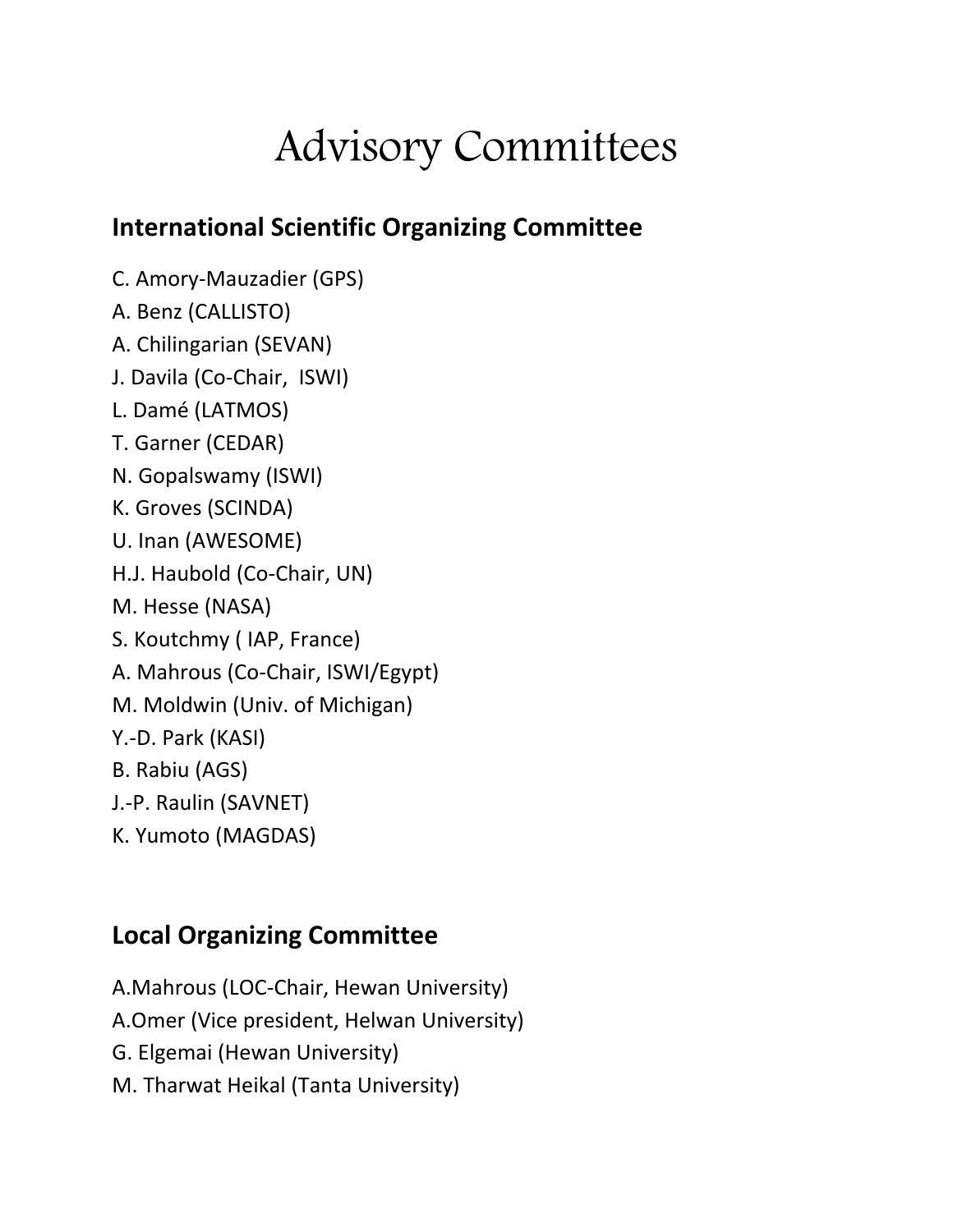# *Contents*

| рглога<br>. |
|-------------|
|-------------|

**Instrument array leaders** ……………………………………………………………………………………….………………...8

**Abstracts** ...................................................................................................................................................................................11

Prediction of the interplanetary Coronal Mass Ejection by using neural network …………………………12 **A. M. Mahrous1, S.Ahmed1, A.Radi2, M. Youssef3** 

Ionospheric spatial and temporal variations during the 1–5 May 2010 storm using Preliminary results of GPS TEC measurements in Helwan, Egypt ……………………………………………………………….....13 **A. M. Mahrous1,\*, A. M. Abdallah1, A.F.Hassan1, A. H. ElKateb1, K. M. Groves2**

Study of the Ionospheric Scintillations and TEC Characteristics at Solar Minimum in an Equatorial Region Using GPS Data ………………………………………………………………………………………………………….…..14 J.-B. Ackah1, O. K. Obrou1, K. Z. Zaka1, M. N. Mene1, A. T. Kobea1, P. Assamoi1, K. Groves2, C. **S . Carrano3**

Dynamics of Arid and Semi‐Arid Regions under Climate Changes: Case of Senegal River Delta ….…15 **A.Ndiaye1, J.A.NDione1, 2, A.T.Gaye1**

Strong Solar Flares and Their Association with Energetic Particles in Space …………………..……………16 **S.W., Samwel, K.L,.Klein, , G.,Trottet, O,.Malandraki**

Recent Activities for Space Weather Research in KASI …………………………………………………………….….17 **Y.H.Kim1, Y.D.Park1, K.S.Cho1, S.C.Bong1, Y. S.Kwak1, J. Hwang1, J.J.Lee1, S.H.Choi1, J. H.Baek1**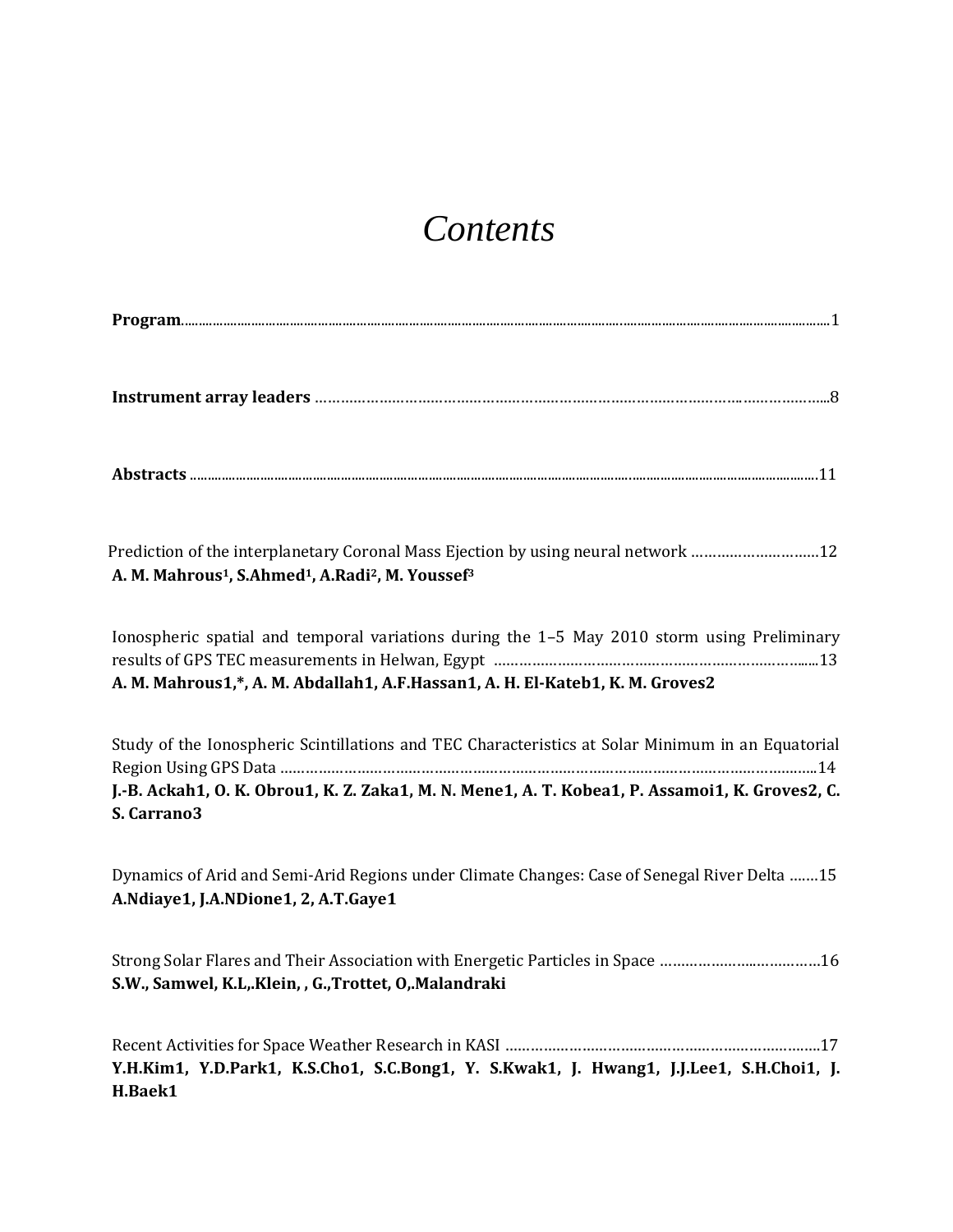| Savnet catalogue of Solar Flare detected at Punta Lobos-Conida, first result 18<br>E. Macotela1, J. Samanes3, R. Escate2, W. Guevara Day1,2, J-P. Raulin3 |
|-----------------------------------------------------------------------------------------------------------------------------------------------------------|
| R. Ramesh1, C. Kathiravan1, Indrajit V. Barve1, G. K. Beeharry2, and G. N. Rajasekara2                                                                    |
| Chr. Monstein1, G. K. Beeharry2, G. N. Rajasekhara2                                                                                                       |
| Solar Radio Burst Observation Using Solar Radiospectrograph Sn4000 in Tanjungsari,<br>T. Dani1, J.T.Nugroho1                                              |
| G. K. Beeharry1, G. N. Rajasekhara <sup>1</sup>                                                                                                           |
| W. Guevara Day1                                                                                                                                           |
| M. Zazyan1, R. Hippler2                                                                                                                                   |
| C. Zoundi1, F.Ouattara, R. Fleury, C. A. Mazaudier, P. L. Duchesne, G. S.                                                                                 |
| A. B.Rabiu1, K. Groves2, P.Doherty3, S. Gopi Krishna3                                                                                                     |
| Ionosphere over Africa: Results from Geomagnetic Field Measurements during International<br>A. B., Rabiu1, K. Yumoto2, MAGDAS/CPMN Group 2                |
|                                                                                                                                                           |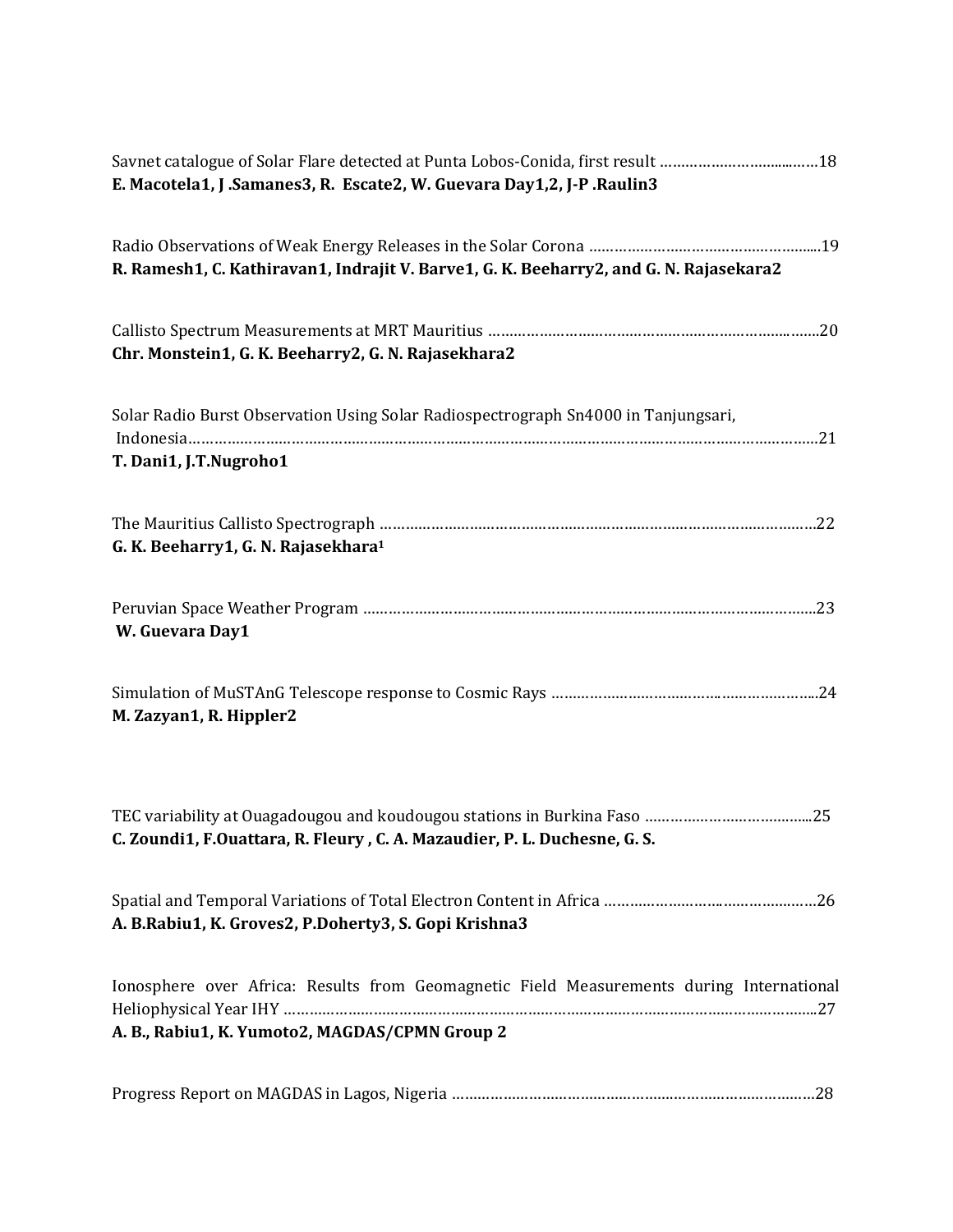#### **L.B. Kolawole1 , M.O. Osinowo1**

| Comparison between local models to estimate the TEC / GPS and the global model of TEC / CODG                                                                   |
|----------------------------------------------------------------------------------------------------------------------------------------------------------------|
| J-B. DINGA Groupe de Recherche en Sciences Exactes et Naturelles                                                                                               |
| Ionospheric Responses to the Solar Tsunami on August 1st 2010 Observed in Vietnam 30<br>hoang thai lan, le minh tan                                            |
| Effects of quiescent solar activity and of geomagnetic disturbances in the lower ionosphere using<br>F. C. P.Bertoni, J.-P.Raulin                              |
| Solar Radius Determination using Baily beads Observations of Annular Solar Eclipse 15 January<br>S. Gunasekera1, J. Adassuriya1, I. Medagangoda1, J.Fernanado1 |
|                                                                                                                                                                |
| E. Ghamry1, 2, A. Mahrous 2, N. Yasin3, A. Fathy3 and K. Yumoto4                                                                                               |
| Day-to-day variability of the magnetic field measurements, preliminary result from MAGDAS chain<br>A. Mahrous1, E. Ghamry2, R. Elhawary1 and K. Yumoto3        |
| Automatic Detection of Geomagnetic Sudden Commencement via Discrete Wavelet Transforms35<br><b>Essam Ghamrya1, and Ali Gamala2</b>                             |
|                                                                                                                                                                |
| Improving the results of SID signal at Kinshasa (Congo, the Democratic Republic of, m37<br>M.B. Kahindo, L.L. Kongoda, M.J.M. Tshitenge and K.J. kigotsi       |
| Edwin Choque1 and José K. Ishitsuka2                                                                                                                           |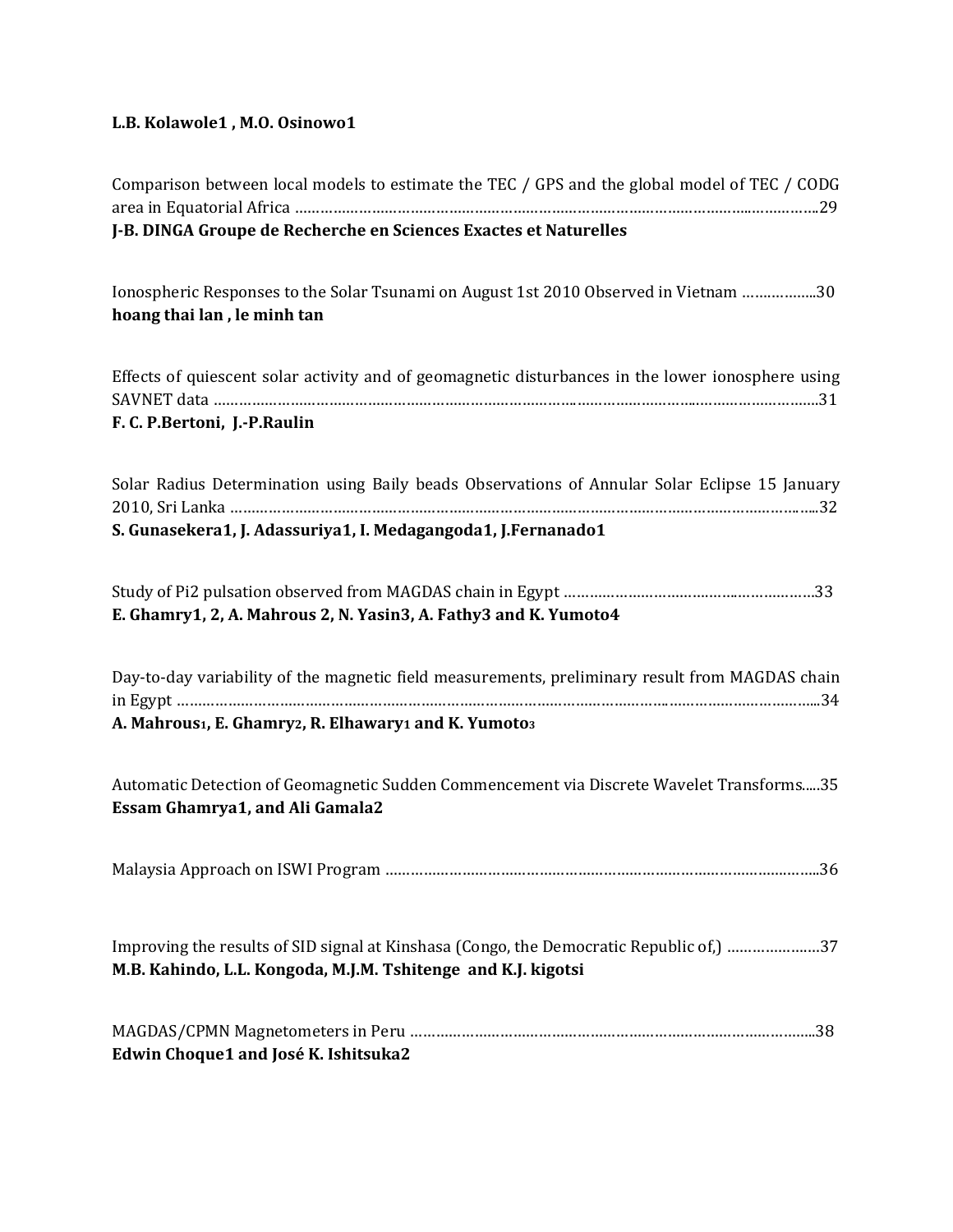| J. Ishitsuka1, M. Ishitsuka1, K. Shibata2, S.Ueno2, G. Kimura2 |  |
|----------------------------------------------------------------|--|

Probing of D‐region ionosphere using AWESOME VLF receivers in India: Setup under IHY/UNBSSI program **………………………………………………………………………………………………………………………….…..**40 **B. Veenadhari1, Rajesh Singh1, P. Pant2, A.K. Singh2**

Installation of Magnetometer‐ Magdas II and SIDs Monitor, at the University Eduardo Mondlane – Department Physic, Maputo‐Mozambique …………………………………………………………….………………….41 **A. J.Macamo**

| D. Maričić1, B. Vršnak2, D. Roša1 |  |
|-----------------------------------|--|

|  | Signature of midnight temperature maximum (MTM) using TEC (GPS) and OI630 nm Night |  |  |  |  |  |
|--|------------------------------------------------------------------------------------|--|--|--|--|--|
|  |                                                                                    |  |  |  |  |  |
|  | D.J. Shetti1,3, G.K. Mukherjee2, A.K. Sharma3, P.T. Patil2 and R.V. Bhonsale2      |  |  |  |  |  |

Kyushu University's SERC Subcenter at Manila Observatory, Philippines ……………………………………44 **Q. M. Sugon Jr.1,2, A. Ikeda3, D. J. McNamara1,2, M. Shinohara3, and K.Yumoto3**

An Investigation into the Effect of Column Ozone on the Variability of UV Radiation in the Tropical African Region ……………………………………………………………………………………………………………………..…..45 **T. M.S. BARASA**

Nocturnal low‐level jet wind potential at Niamey ……………………………………………………………..………..46 **S. Madougou1, F.Saïd2 and B. Campistron2**

Geomagnetic field variation due to solar flare in the South Atlantic Magnetic Anomaly region …..…47 T. R. C. STEKEL1, N. J. Schuch1, K.Yumoto2, K. Makita3, N. B. Trivedi4, S. Luiz G.Dutra4, S. L. **F ontes5, A. C. da Silva1, C. E. Antunes4, J. P. Maechezi1, C. R. C. Pedrozo1.**

Geomagnetism Science and MAGDAS Station in Southern Brazil **……………………………….………………**48 **T. R. C. STEKEL1, N. J. Schuch1, K.Yumoto2, K. Makita3, N. B. Trivedi4, S. Luiz G.Dutra4, S. L. Fontes5, A. C. da Silva1, C. E. Antunes4, J. P. Maechezi1, C. R. C. Pedrozo1.**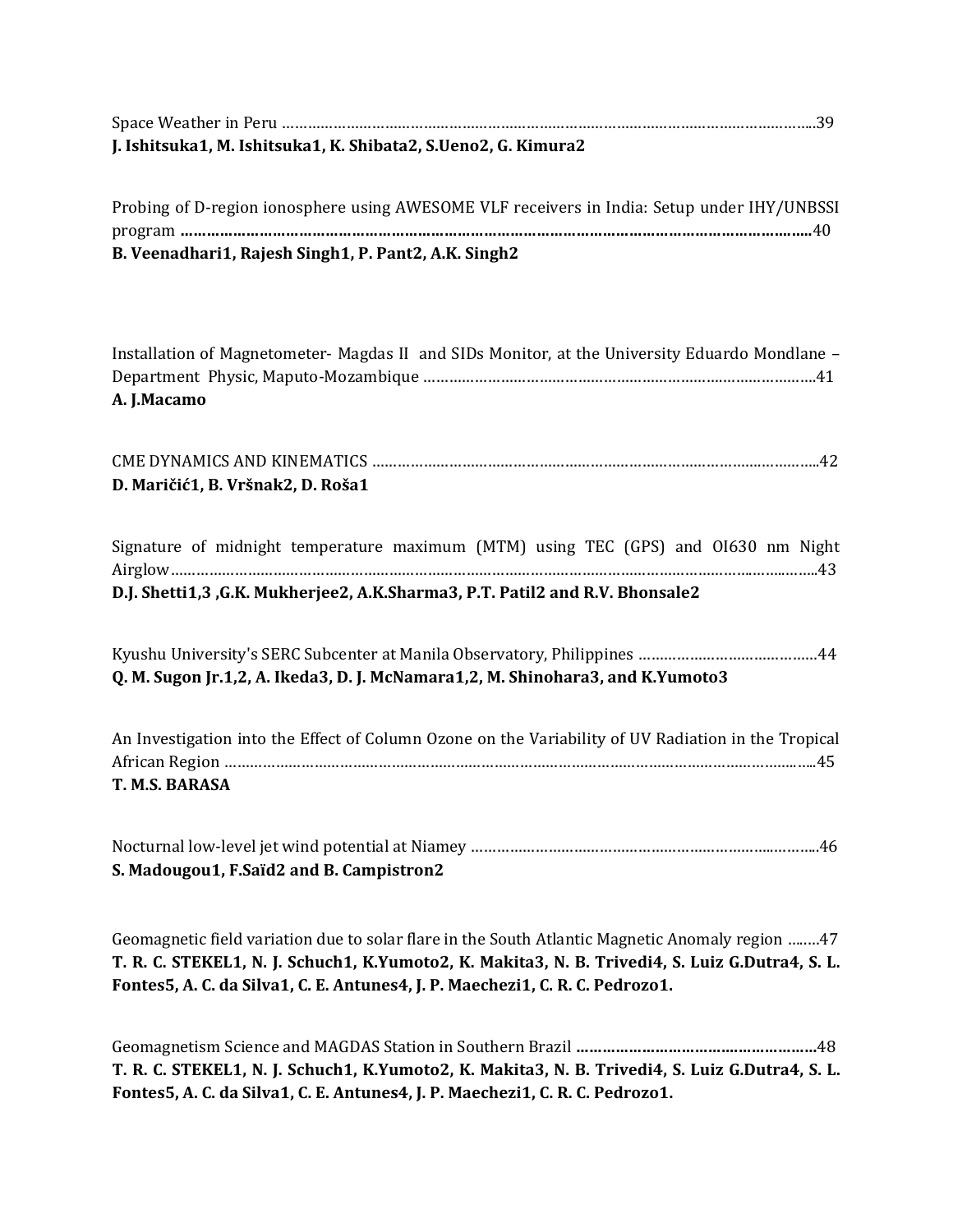| C. A.Mazaudier                                                                                                                                                                                      |
|-----------------------------------------------------------------------------------------------------------------------------------------------------------------------------------------------------|
| Investigating the Influence of Solar Activity on Rainfall in Indonesia by using Outgoing Long wave<br>J. T. Nugroho1, The. H. Liong2, Bayong Tjasyono HK3, & S. Hadi3                               |
|                                                                                                                                                                                                     |
| Estimation of VTEC using the Nequick2 model: A case study over Lusaka, Zambia for the year 2003                                                                                                     |
| Geomagnetic Variations associated with a moderate Earthquake at Taiwan on December 19, 2009                                                                                                         |
| Takla E. M1, K. Yumoto1, 2, Jann-Yenq Liu3, Y. Kakinami3, T. Uozumi2 and S. Abe2                                                                                                                    |
|                                                                                                                                                                                                     |
| G. Maeda, K. Yumoto, Y. Kakinami, T. Tokunaga, A. Fujimoto, A. Ikeda, Y. Yamazaki, S. Abe,<br>M. Sakai, N. Eto, H. Terada, M. Shinohara.                                                            |
| Latitudinal profile of the ionospheric disturbance dynamo magnetic signature: comparison with the<br>K. Z. Zaka, A. T. Kobea, P. Assamoi, O. K. Obrou, V. Doumbia, K. Boka, J.-P. Adohi, N. M. Mene |
| Modeling of geomagnetically induced currents during geomagnetic storms using geoelectric fields<br>E.O Falayi                                                                                       |
| TEC equinoctial asymmetry obtained at Niamey from 1998 to 2009 by using CODG model 56<br>F. Ouattara, C. A. Mazaudier and R. Fleury                                                                 |
| Overview of Solar Terretrial, ionospheric and atmospheric researches performed using the South<br>J-P. Raulin                                                                                       |
| J. Olwendo                                                                                                                                                                                          |
| K. Yumoto and MAGDAS Group                                                                                                                                                                          |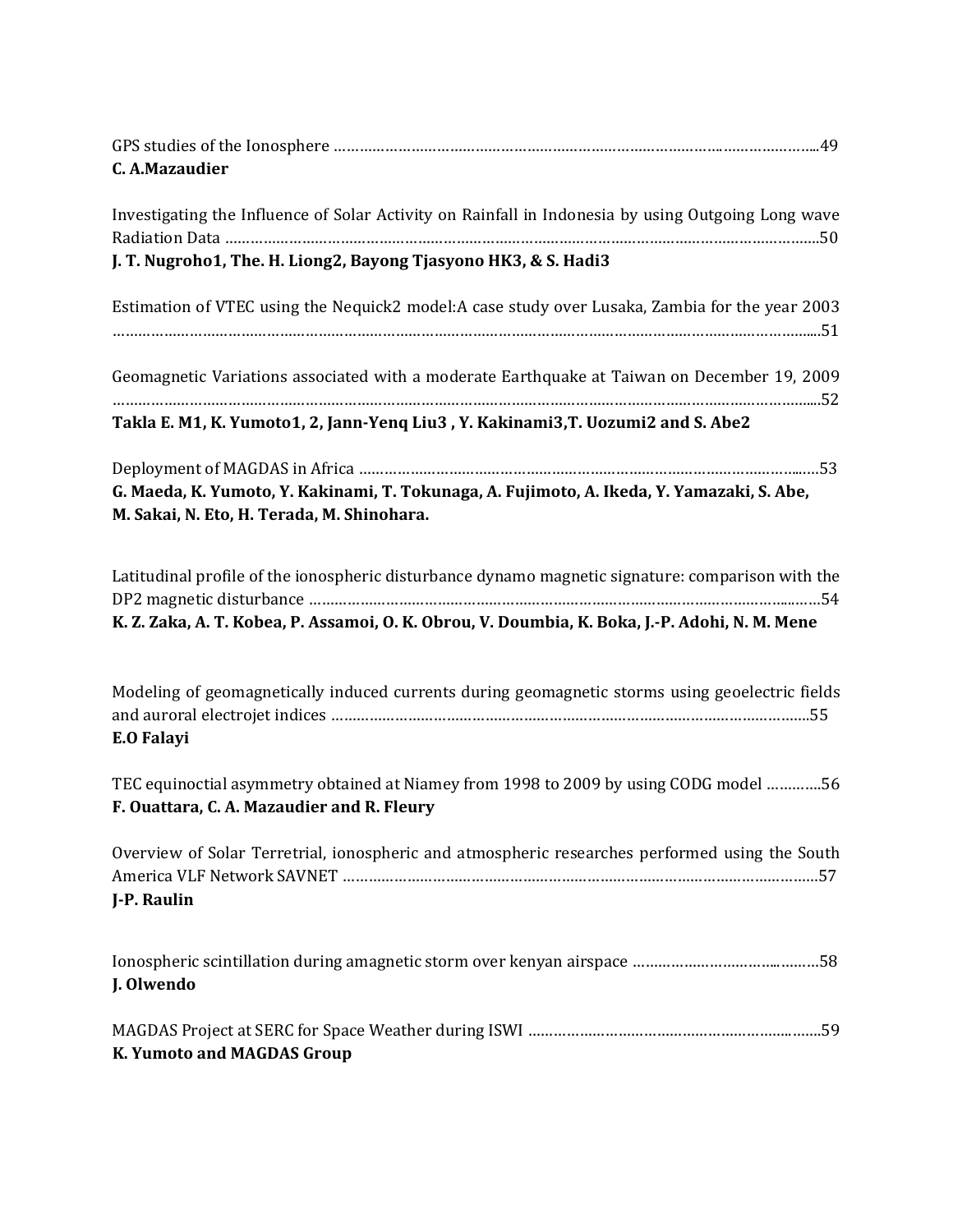| Latitude dependency of solar flare index - temperature relation occurring over middle and high<br>A. Kilcik1, A. Ozguc2, J-P. Rozelot3       |
|----------------------------------------------------------------------------------------------------------------------------------------------|
| S. K. TANOH                                                                                                                                  |
| R. Hamza                                                                                                                                     |
| P.A. Sedykh                                                                                                                                  |
| P.A. Sedykh                                                                                                                                  |
| Quantification of damage category on mega and micro-scale of constructional Nubian sandstone,<br>Mohamed Th. S. Heikal 1 and G. M. E. Kamh 2 |
| Quiet day Diurnal anisotropy of variation of GCR flux in Rome Neutron Monitor 66<br>K.C. Okpala, F.N. Okeke                                  |
| Space Weather and Geomagnetic Storms Association of Scintillation Activity 67<br>L. Biktash                                                  |
| Ionosphere Variations during 10 March 1998 Geomagnetic Storm and Problems of the Storm<br>L. Biktash                                         |
| Study of Ionospheric Total Electron Content during Solar Eclipse of July 2009 and January 2010 in<br>P. Galav, S. Sharma and R. Pandey       |
| Latitudinal and Longitudinal Variations of Ionospheric Total Electron Content during the<br>S.Sharma, P. Galav and R. Pandey                 |
| Statistical study of the DP2 enhancement at dayside dip equator compared to low latitudes 71                                                 |

### **M. N. MEDARD**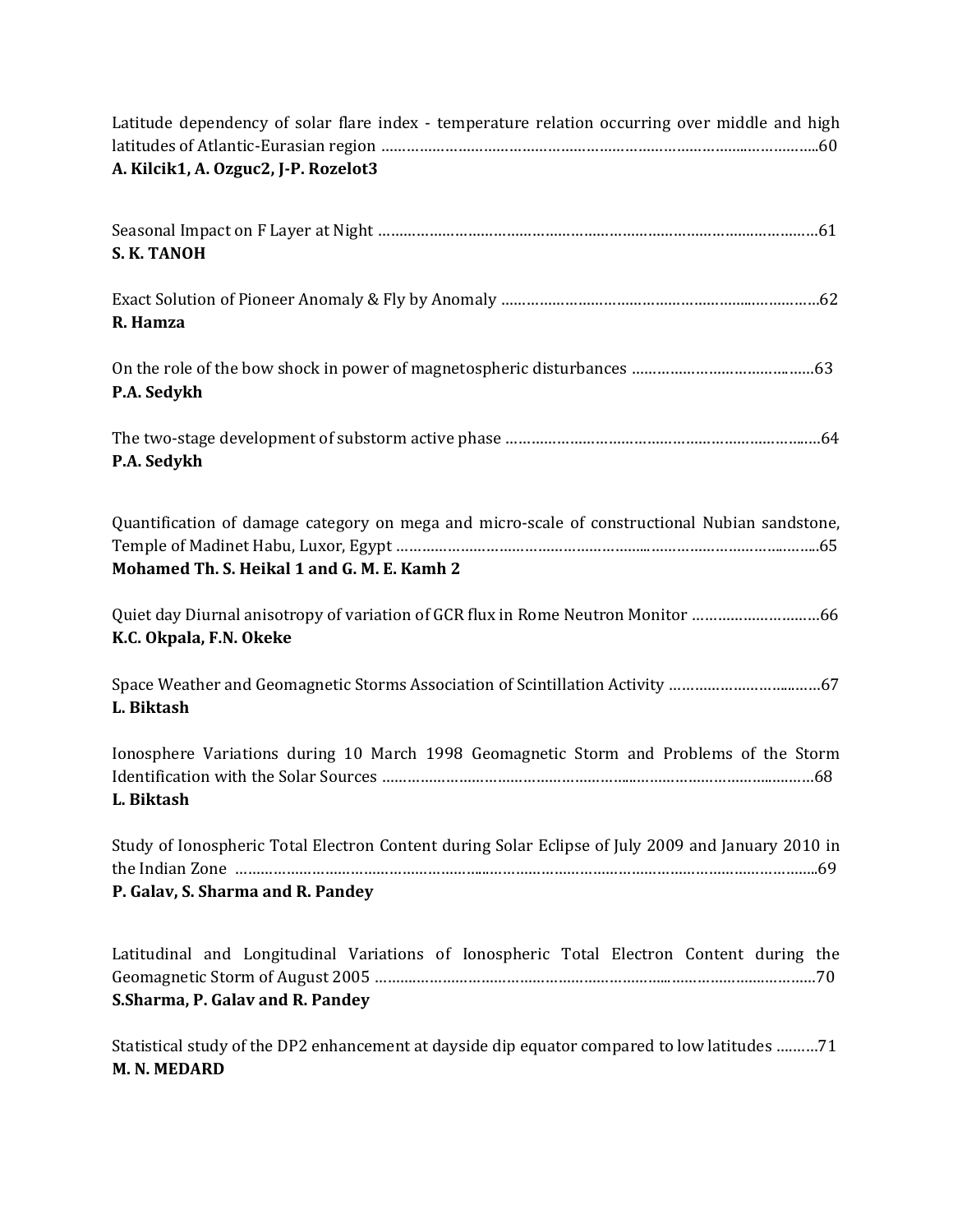| <b>Badruddin</b>                                                                                                                                                       |
|------------------------------------------------------------------------------------------------------------------------------------------------------------------------|
| Cameroon's contribution to the Observation of Equatorial Electrodynamics in Africa using AMBER<br>C.M. Biouele, E. Yizengaw, M. Moldwin                                |
| Estimate the polarization electric field from the vertical drift of electron at the magnetic equator<br>O.F. Grodji                                                    |
| Magnetic Field Variations from MAGDAS measurements at some Equatorial Electrojet Stations  75<br>I. A. Adimula, A. B. Rabiu and The MAGDAS group                       |
| C. P.Setyanto, L. M. Musafar K., M. Ruhimat., H. Bangkit                                                                                                               |
| G. Maeda, K. Yumoto, S. Abe, A. Ikeda, T. Uozumi                                                                                                                       |
| KOERI Geomagnetic Field Variability in Relation to Space Weather Markers Ap and FI 78<br>Y.Tulunay, T. Ataç, A. Özgüç, S. Yeşilyutr, E.Tolak, E. Tulunay, M. K. Tuncer |
| Study and Assesment of HF Channel Availability Under Ionospherically Disturbed Conditions 79<br>Ersin Tulunay, Özgür Sarı, Yurdanur Tulunay                            |
| K. Shiokawa                                                                                                                                                            |
| Optical Mesosphere Thermosphere Imagers (OMTIs) for investigation of the Earth's upper<br>K. Shiokawa and Y. Otsuka                                                    |
|                                                                                                                                                                        |
| H.V. Mweene                                                                                                                                                            |
| K.U.Nair                                                                                                                                                               |

Space weather observations using the Global Muon Detector Network (GMDN)…… 84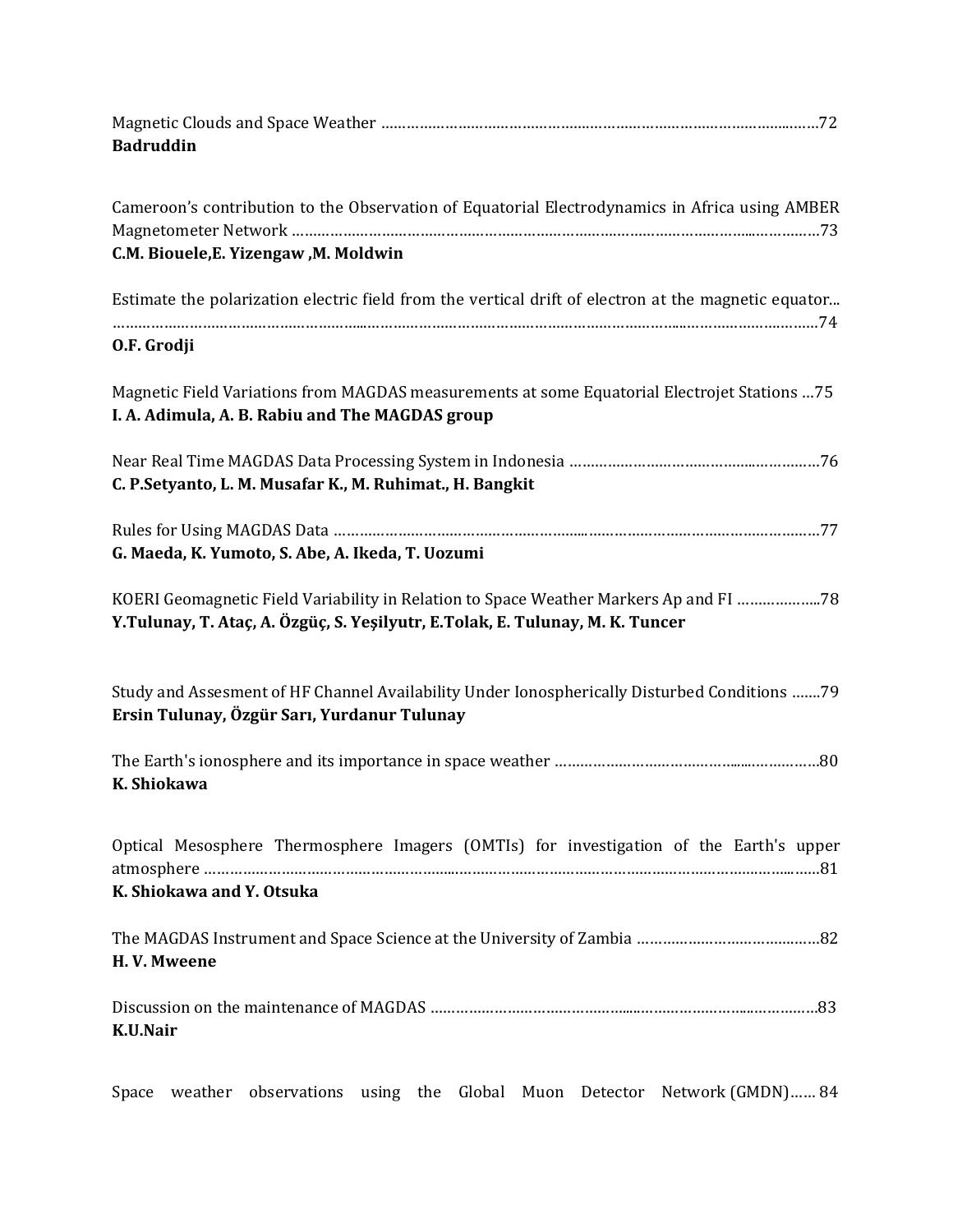#### **K. Munkaata**

| P.Stoeva 1, A.Stoev 2, S.Kuzin 3                                                                                                                                                                                                                                                                     |
|------------------------------------------------------------------------------------------------------------------------------------------------------------------------------------------------------------------------------------------------------------------------------------------------------|
| A. Stoev 1, p. Stoev. 2, S. Kuzin 3                                                                                                                                                                                                                                                                  |
| Investigation of the Influence of the IMF on Equatorial Electrojet through Nonlinear and Time<br>R. E. S Otadoy, R. Violanda, K. Yumoto, and the MAGDAS Group<br>The Total Electron Content Variations during Space Weather Disturbed Week of November 2004 - A<br>P. Galav, S. Sharma and R. Pandey |
| Study of Anomaly Crest Variation in the both Hemispheres using GPS TEC data for a Solar Minimum<br>Shweta Sharma, P. Galav and R. Pandey                                                                                                                                                             |
| Installation of Magnetometer- Magdas II and SIDs Monitor, at the University Eduardo Mondlane -<br>A. J. Macamo                                                                                                                                                                                       |
| I.Dorotovic                                                                                                                                                                                                                                                                                          |
| T. Pinter1, I. Dorotovic 1, M. Rybansky 2, K. Kudela 2,                                                                                                                                                                                                                                              |
| M. Marobhe and C.B.S. Uiso                                                                                                                                                                                                                                                                           |
| Y. Yamazaki, A. Ikeda, S. Abe, T. Uozumi, G. Maeda and K. Yumoto                                                                                                                                                                                                                                     |
| Y. Yamazaki, A. Ikeda, S. Abe, T. Uozumi, G. Maeda and K. Yumoto                                                                                                                                                                                                                                     |
| Space weather's notential influence on human beings; results of studies conducted in middle                                                                                                                                                                                                          |

Space weather's potential influence on human beings: results of studies conducted in middle latitudes …………………………………………………...………………………………………………………………...……………96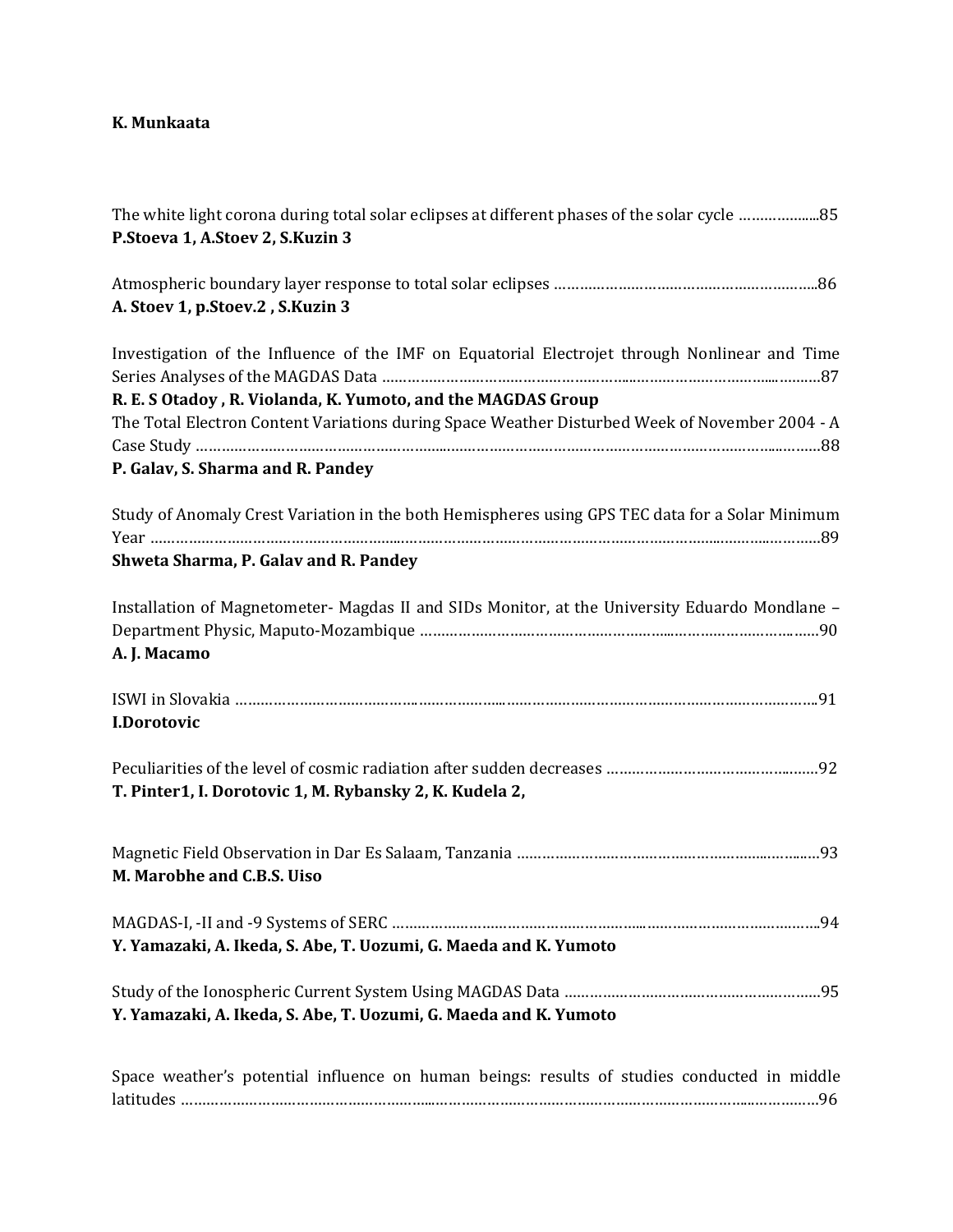### **Elchin S. Babayev**

| S.Abe1, T. Uozumi1, A. Ikeda1, Y. Yamazaki2, G. Maeda1and K. Yumoto2,1                                                 |
|------------------------------------------------------------------------------------------------------------------------|
| CHAIN Project: International Collaboration on Full Sun Multi-wavelength H-alpha Observation as a                       |
| S.UeNo, K.Shibata, K. Ichimoto, R. Kitai, S.i Nagata, Goichi Kimura, Y. Nakatani, S.Morita                             |
| S. Lepidi 1, A. Meloni 1, P. Palangio 1, K, Yumoto 2                                                                   |
| Deployment of MAGDAS at Magnetic Equatorial Station of Addis Ababa: Status and Upgrade to New                          |
| E. Tesfaye1, G. Kidanu1, G. Mengistu1, MAGDAS team                                                                     |
| Behaviour of Solar and Interplanetary Parameters for the Geomagntic event observed during<br>V.C. Dwivedi              |
| <b>R.Marshall</b>                                                                                                      |
| R. Marshall                                                                                                            |
| Solar Radius Determination using Baily beads Observations of Annular Solar Eclipse 15 January<br>J.Adassuriya          |
| Geo-effective Interplanetary Transient Flows, Associated Forbush Events and GLEs during Solar<br>S. Kaushik            |
| Exploring X-ray Characteristics of Solar Flares as a Proxy for Geo-effectiveness 106<br>Nipa J Bhatt1 and Rajmal Jain2 |
| First Results from the Space Environmental Viewing and Analysis Network (Sevan) 107<br><b>K.Arakelyan</b>              |
| Facilities of the Aragats Space Environmental Center at the Start of 24 Solar Activity Cycle 108                       |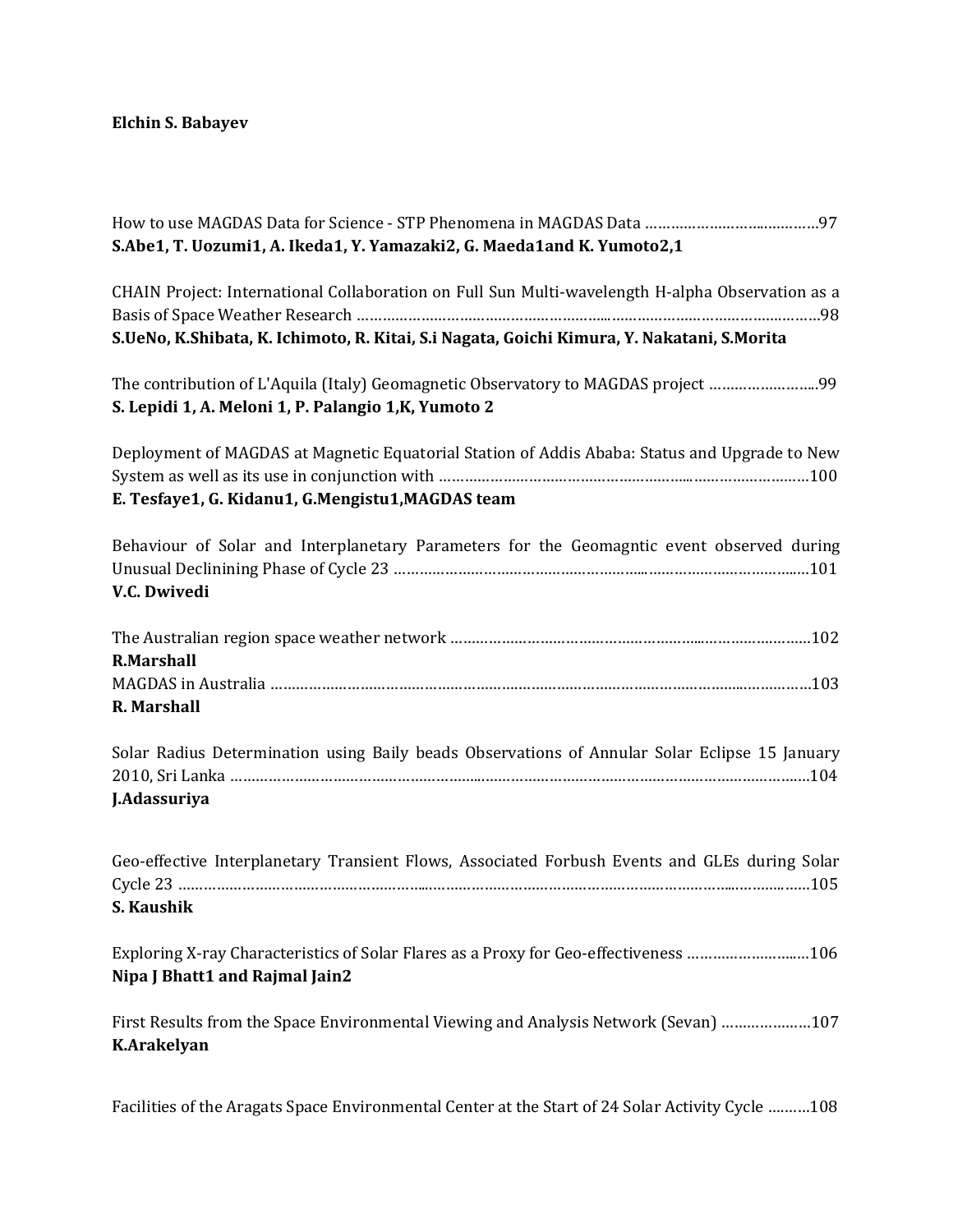### **A. Reymers**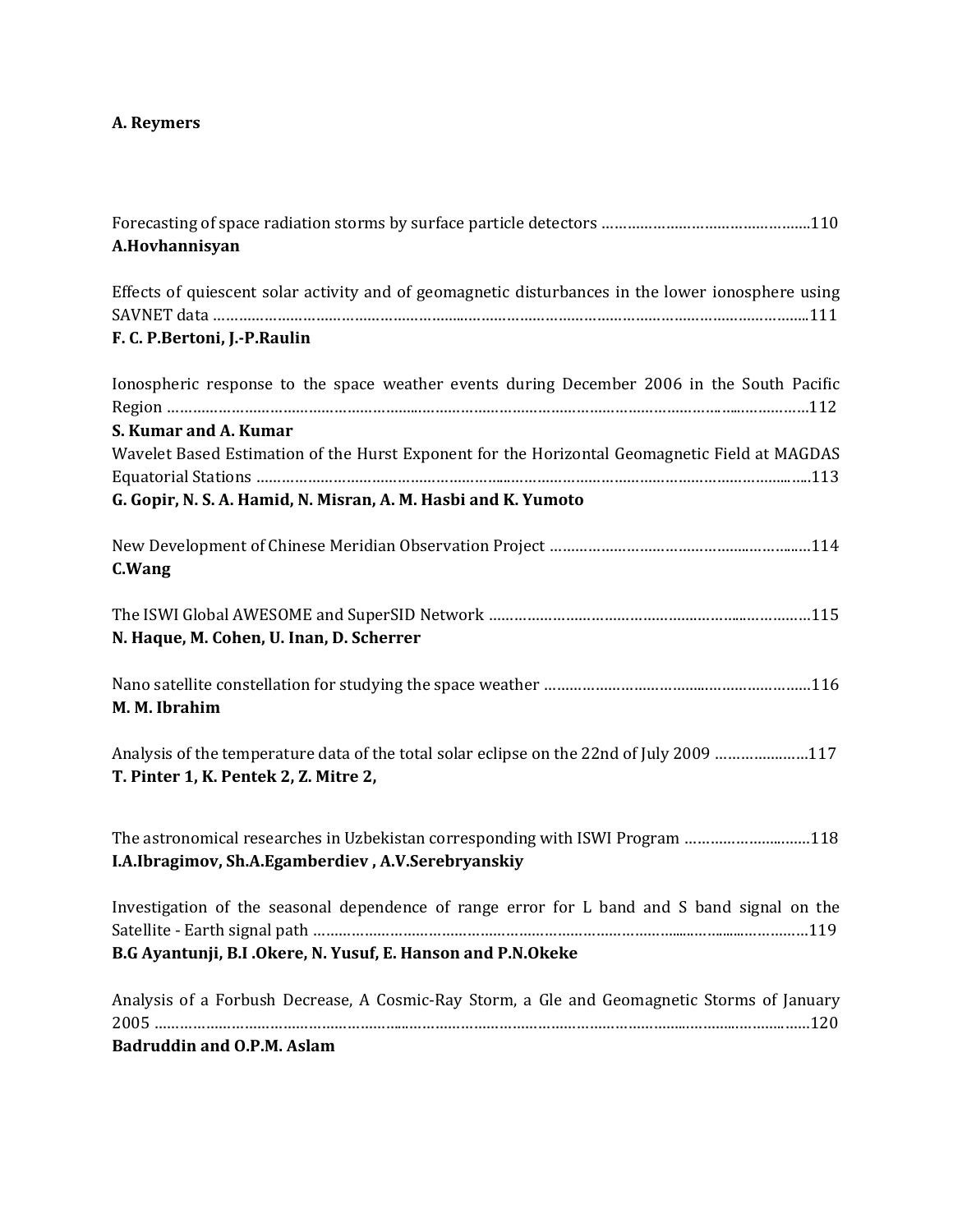| E. Zesta                                                                                                                                                                                     |
|----------------------------------------------------------------------------------------------------------------------------------------------------------------------------------------------|
| Gyeryong 40.8 MHz coherent scatter ionospheric radar observations of E- and F-region field-<br>Y.-S. Kwak, T.-Y. Yang, J.-J. Lee, J. Hwang, S.-H. Choi, Y.-D. Park, K.-S. Cho, and Y.-H. Kim |
| Interplanetary Transient Plasma and their Associated Space weather Impacts 123<br>A.Shrivastava1, A. K. Shrivastava1 and S. C. Kaushik 1,2                                                   |
| N. Gopalswamy and J. Davila                                                                                                                                                                  |
| A.mahrous, M.soliman, R.mohamed, A.fawzi, S.farid, A.metwaly                                                                                                                                 |
| DEVELOPMENT OF A CATALOGUE OF SOLAR FLARE DETECTED BY THE SAVNET STATION AT<br>E. Macotela1, J. Samanes3, R. Escate, Guevara2, W. [1,2], J-P. Raulin3,                                       |

The South American Meridional B-field Array (SAMBA) and opportunities for inter-hemispheric studies …………………………………………………...………………………………….……………………………...……………121

|--|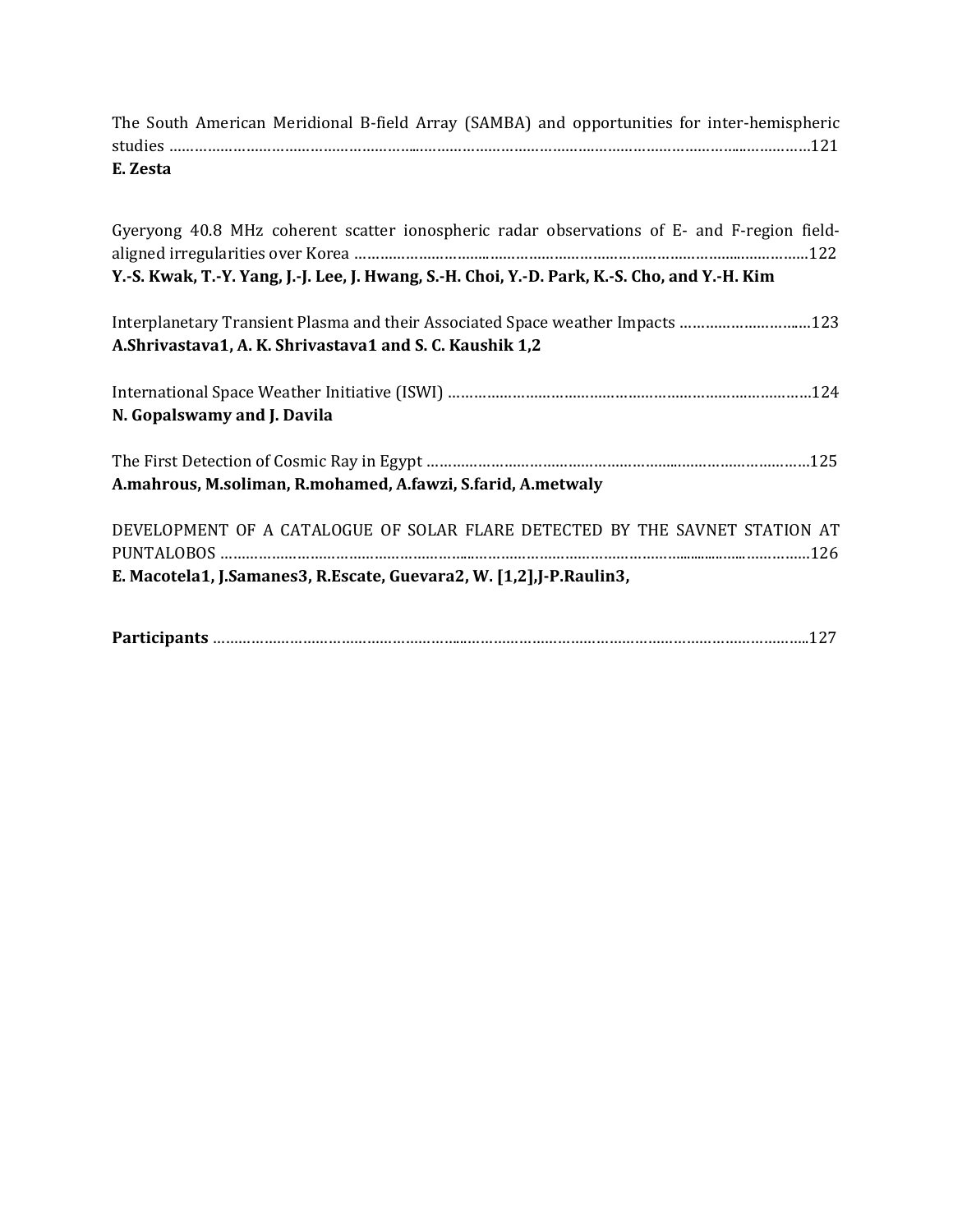# International Space Weather Initiative (ISWI)

**November 6-10, 2010 Helwan, Egypt** 

# Program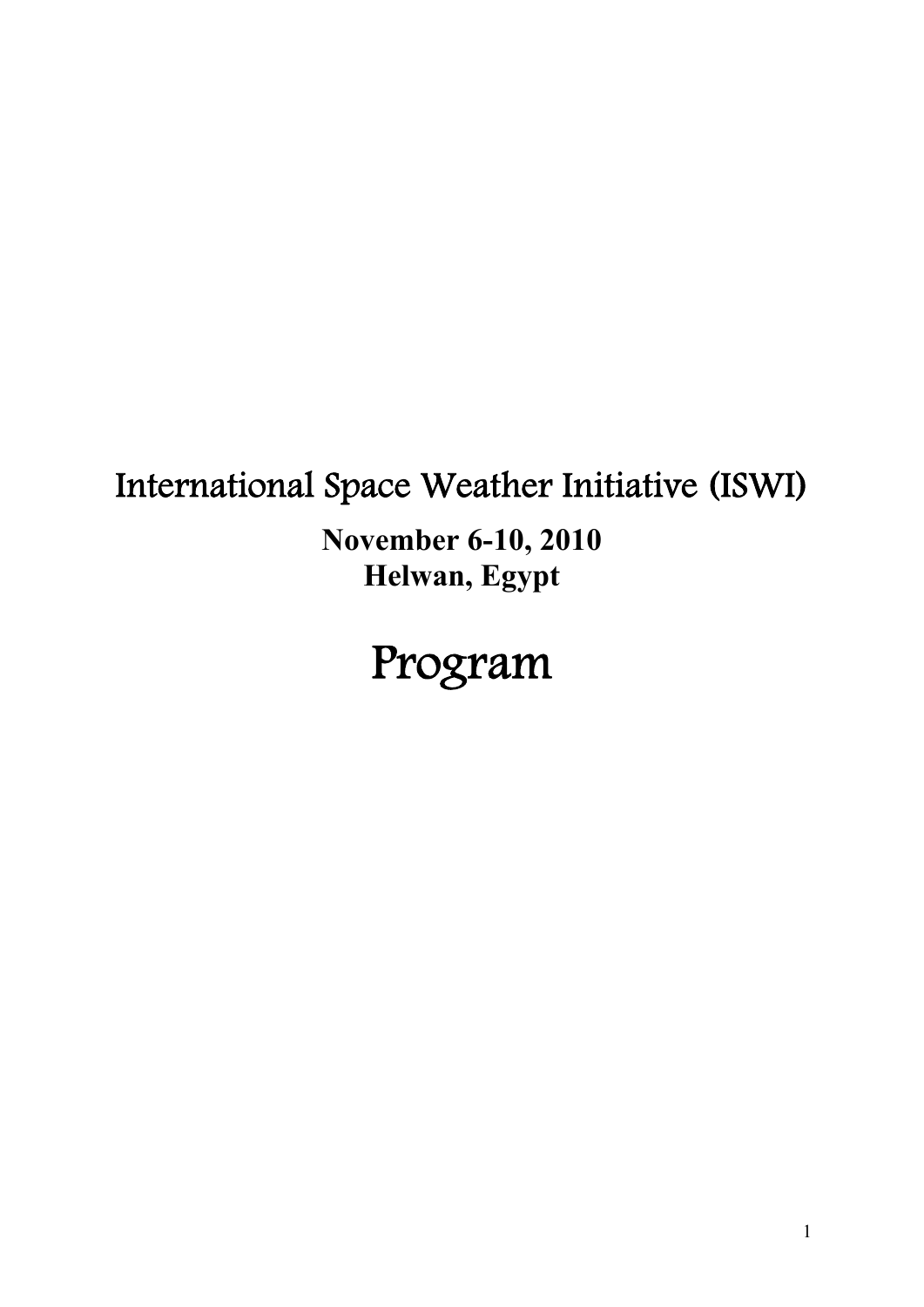### **Saturday, 6 November**

| 09:00       | <b>Registration of Participants</b><br>٠                                                                                                                       |  |  |
|-------------|----------------------------------------------------------------------------------------------------------------------------------------------------------------|--|--|
| 10:00-10:30 | <b>Session 1: Opening and Welcome Remarks</b>                                                                                                                  |  |  |
|             | Prof. Ayman MAHROUS, Local Organizing Committee, Egypt<br>ш                                                                                                    |  |  |
|             | Prof. Hajime HAYAKAWA, Japan Aerospace Exploration Agency<br>ш<br>(JAXA), Japan                                                                                |  |  |
|             | Prof. Joseph DAVILA National Aeronautics & Space Administration<br>(NASA), USA                                                                                 |  |  |
|             | Prof. Hans HAUBOLD , United Nations Office for Outer Space Affairs<br>(UNOOSA)                                                                                 |  |  |
|             | Prof. Hany HELAL, Minister of Higher Education and Scientific<br>Research, Egypt                                                                               |  |  |
|             | Prof. Mahmoud EL TAYEB, President of Helwan University, Egypt                                                                                                  |  |  |
| 10:30-11:00 | Space Weather Activities in Egypt, Ayman MAHROUS, Space Weather<br>п<br>Monitoring Center, Helwan University, Egypt                                            |  |  |
| 11:00-11:30 | Introduction, Hans HAUBOLD and Sharafat GADIMOVA, United<br>п<br><b>Nations Office for Outer Space Affairs</b>                                                 |  |  |
| 11:30-12:00 | International Space Weather Initiative (ISWI) Overview, Joseph<br>ш<br>DAVILA and Nat GOPALSWAMY, National Aeronautics and Space<br>Administration (NASA), USA |  |  |
| 12:00-12:30 | Coffee Break                                                                                                                                                   |  |  |

### **12:3014:15 Session 2: Space Weather and Science Overviews**

*Chairperson: Hans HAUBOLD, United Nations Office for Outer Space Affairs Rapporteur:* 

- 12:30‐13:30 Space Weather Overview, *Nat GOPALSWAMY, National Aeronautics and Space Administration (NASA), USA*
- 13:30‐14:15 Magnetosphere, *W. GONZALES*

*14:15:15:15 Lunch Break*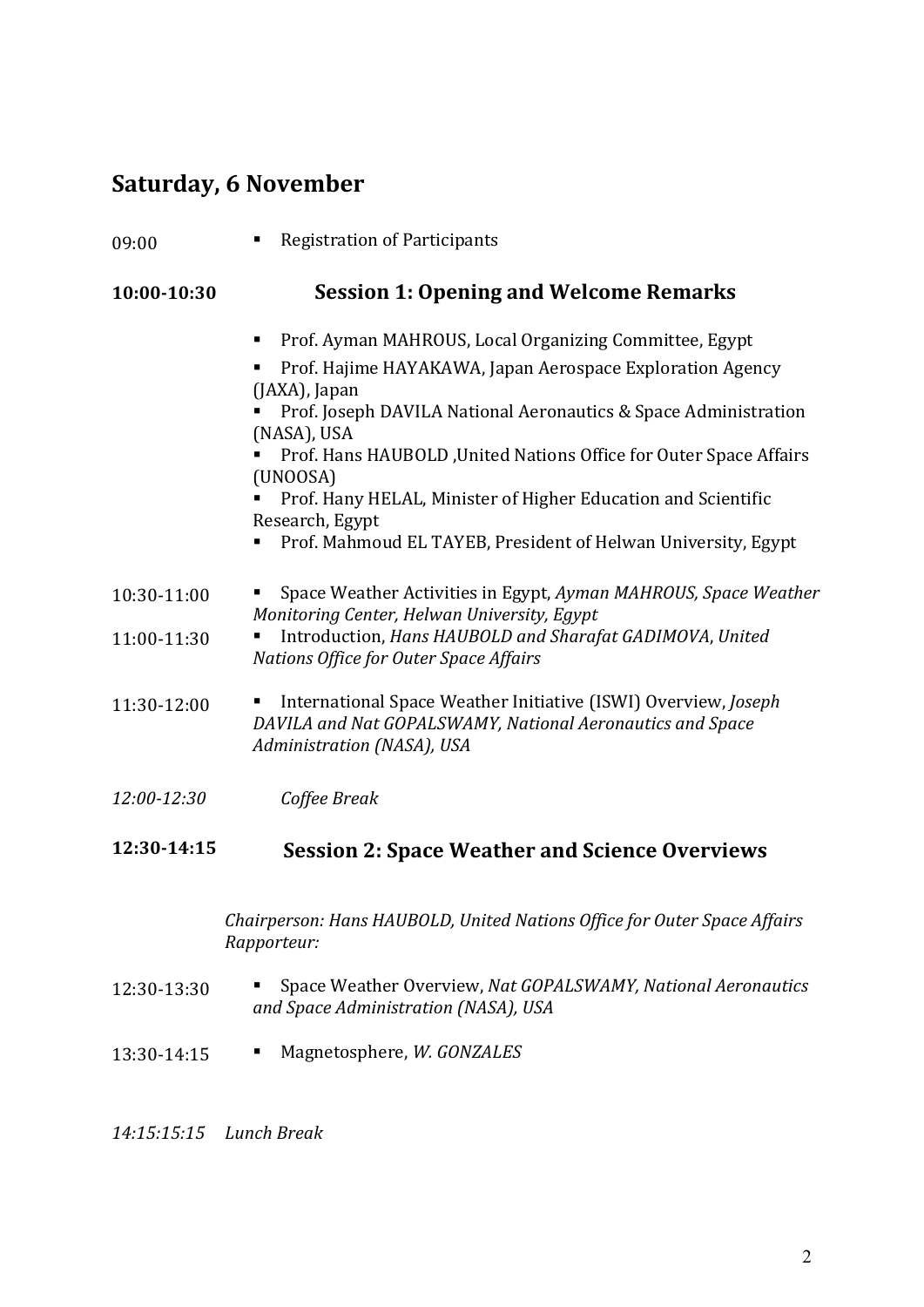### **15:1518:15 Session 3: Space Weather and Science Overviews (continued)**

*Chairperson: Sharafat GADIMOVA, United Nations Office for Outer Space Affairs Rapporteur:* 

| 15:15-16:00 | Ionosphere, K. SHIOKAWA<br>п.                                                      |
|-------------|------------------------------------------------------------------------------------|
| 16:00-16:30 | The Australian region space weather network, Richard MARSHALL<br>н.                |
| 16:30-17:00 | Modeling of Geospace, Robert HILLMER<br>$\blacksquare$                             |
| 17:00-17:30 | Solar Physics, Luc DAME, Centre National d'Etudes Spatiales (CNES),<br>٠<br>France |
| 17:30-18:00 | Grid Computing, M. PETTIDIDIER<br>۳                                                |
|             |                                                                                    |

**18:00 Adjourn for Dinner (Cruise)**

### **Sunday, 7 November**

| 09:30-11:00 | <b>Session 4: Instrument Overviews</b>                                                                  |  |  |
|-------------|---------------------------------------------------------------------------------------------------------|--|--|
|             | Chairperson: Ayman MAHROUS, Space Weather Monitoring Center, Helwan<br><i>University</i><br>Rapporteur: |  |  |
| 09:30-10:00 | Magnetic Data Acquisition System (MAGDAS), K. YUMOTO, Japan<br>■                                        |  |  |
| 10:00-10:30 | South Atlantic Very Low Frequency Network (SAVNET), <i>J.-P.</i><br>п<br>RAULIN, Brazil                 |  |  |
| 10:30-11:00 | African Meridian B-field Education and Research (AMBER), M.<br>٠<br>MOLDWIN, USA                        |  |  |
|             | 11:00-11:30 Coffee Break                                                                                |  |  |

### **11:3013:00 Session 5: Instrument Overviews**

*Chairperson: Joseph DAVILA, National Aeronautics and Space Administration (NASA) Rapporteur:*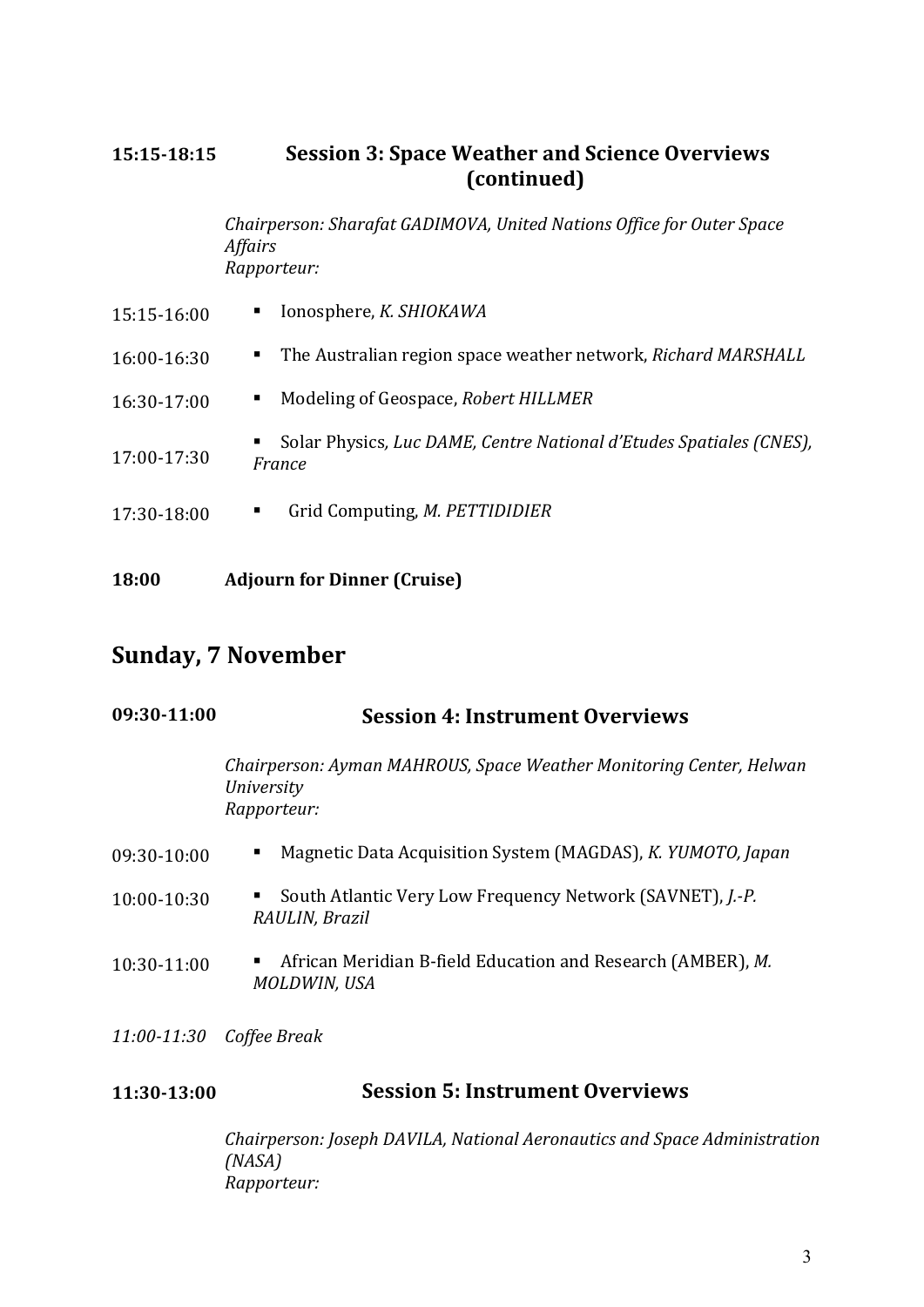| 11:30-12:00 | <b>ITNE/Coherent Ionospheric Doppler Receiver (CIDR), T. GARNER,</b><br>USA |
|-------------|-----------------------------------------------------------------------------|
|             |                                                                             |

- 12:00‐12:30 African GPS Receivers for Equatorial Electrodynamics Studies (AGREES), *E. YISENGAW, USA*
- 12:30‐13:00 African Dual Frequency GPS Network, *C. AMORYMAZAUDIER, France*

*13:0014:00 Lunch Break*

#### **14:0015:30 Session 6: Instrument Overviews**

*Chairperson: Nat GOPALSWAMY, National Aeronautics and Space Administration (NASA) Rapporteur:* 

- 14:00‐14:30 Scintillation Network Decision Aid (SCINDA), *K. GROVES, USA*
- 14:30‐15:00 Compound Astronomical Low‐cost Low‐frequency Instrument for Spectroscopy and Transportable Observatory (CALLISTO), *C. MONSTEIN, Switzerland*
- 15:00‐15:30 Continuous H‐alpha Imaging Network (FMT‐CHAIN), S. *UeNo, Japan*
- *15:3016:00 Coffee Break*

#### **16:0017:00 Session 7: Instrument Overviews**

*Chairperson: K.YUMOTO,Space Environment Research Center, Japan Rapporteur:* 

- 16:00‐16:30 Optical Mesosphere thermosphere Imager (OMTI), K. SHIOKAWA, Japan
- 16:30‐17:00 Global Muon Detector Network (GMDN), K. MUNAKATA, Japan
- **17:0018:30 Session 8: POSTERS**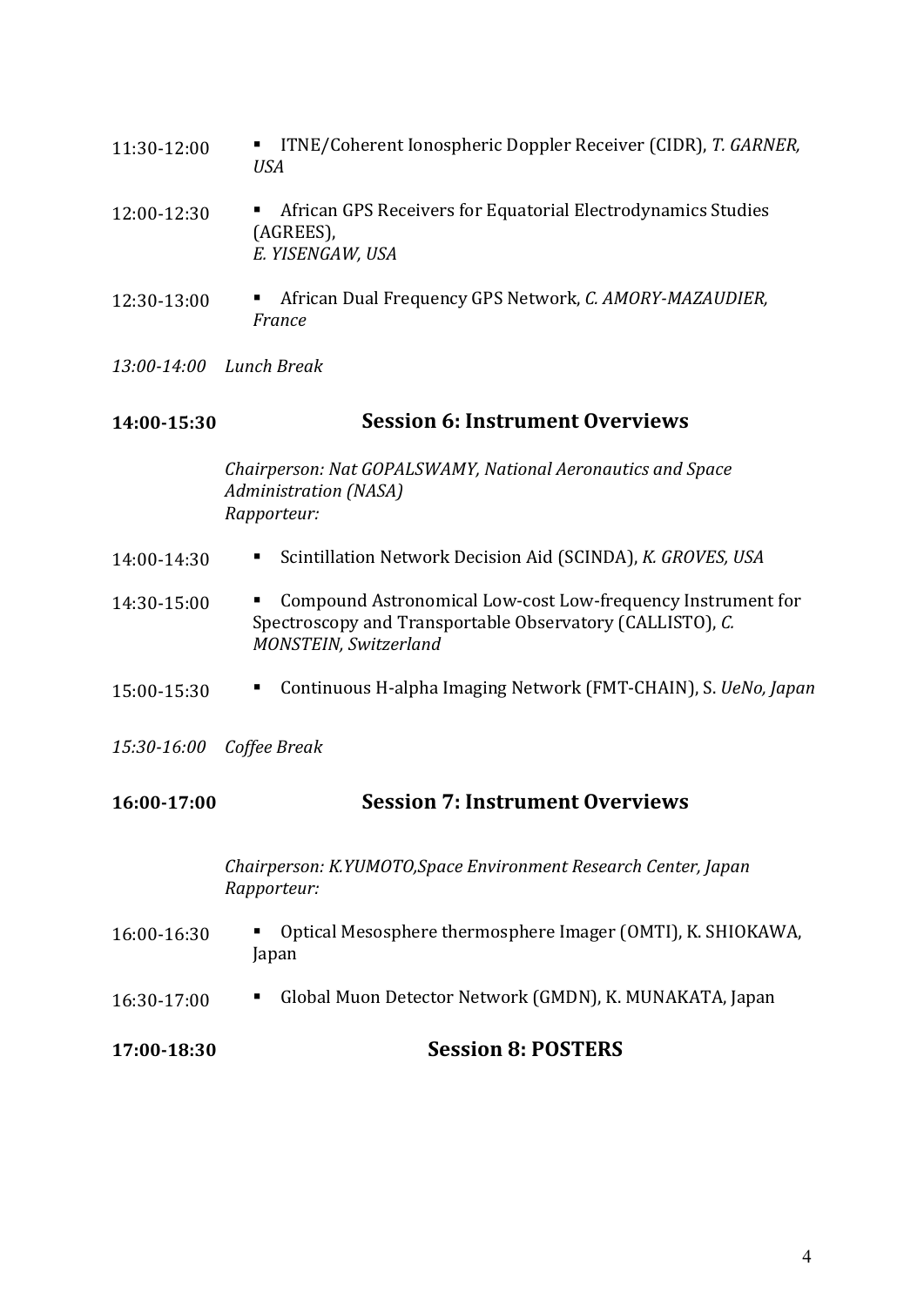# **Monday, 8 November**

| 09:30-11:00                | <b>Session 9: Instrument Workshops</b><br><b>Instrument Team Meetings</b><br>٠  |  |  |
|----------------------------|---------------------------------------------------------------------------------|--|--|
| 11:00-11:30 Coffee Break   |                                                                                 |  |  |
| 11:30-13:00                | Session 10: Instrument Workshops<br><b>Instrument Team Meetings</b><br>٠        |  |  |
| 13:00-14:00 Lunch Break    |                                                                                 |  |  |
| 14:00-15:30                | <b>Session 11: Instrument Workshops</b><br><b>Instrument Team Meetings</b><br>٠ |  |  |
| 15:30-16:00 Coffee Break   |                                                                                 |  |  |
| 16:00-17:15                | <b>Session 12: Instrument Workshops</b><br><b>Instrument Team Meetings</b><br>п |  |  |
| 17:15-18:00                | <b>Session 13: POSTERS</b>                                                      |  |  |
| 18:00                      | <b>Adjourn for Dinner (Restaurant)</b>                                          |  |  |
| <b>Tuesday, 9 November</b> |                                                                                 |  |  |
| 09:30-11:00                | <b>Session 14: Instrument Workshops</b><br><b>Instrument Team Meetings</b><br>٠ |  |  |
| 11:00-11:30 Coffee Break   |                                                                                 |  |  |
| 11:30-13:00                | <b>Session 15: Instrument Workshops</b><br><b>Instrument Team Meetings</b>      |  |  |
| 13:00-14:00 Lunch Break    |                                                                                 |  |  |
| 14:00-15:30                | <b>Session 16: Instrument Workshops</b>                                         |  |  |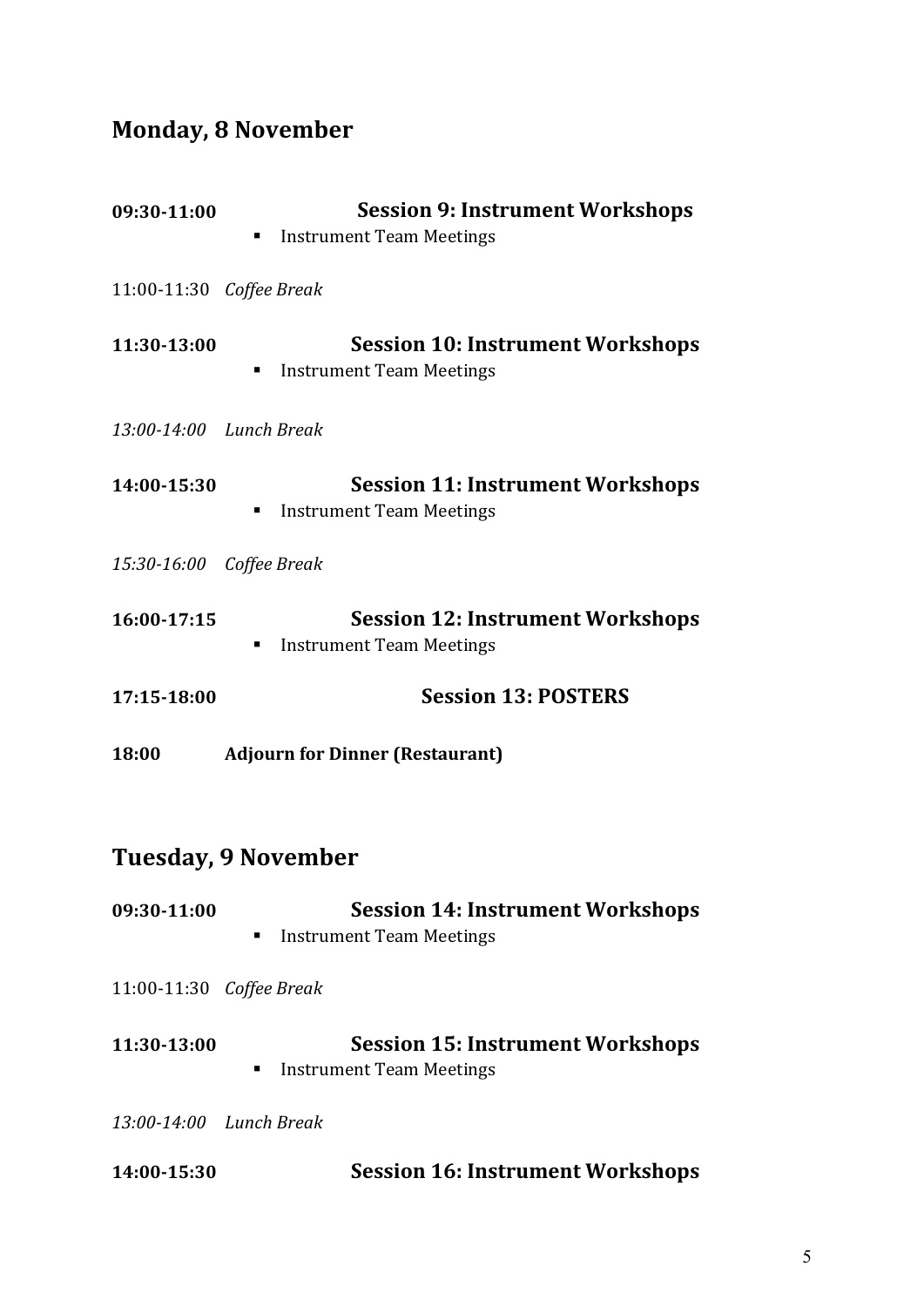### ■ Contributed Papers

*15:3016:00 Coffee Break*

| 16:00-17:30 | <b>Session 17: Instrument Workshops</b>                              |
|-------------|----------------------------------------------------------------------|
| 16:00-16:30 | <b>Contributed Papers</b><br>$\blacksquare$                          |
| 16:30-17:00 | Optical Mesosphere thermosphere Imager (OMTI), K. SHIOKAWA,<br>Japan |
| 17:00-17:30 | Global Muon Detector Network (GMDN), K. MUNAKATA, Japan<br>п         |
| 17:30-18:30 | <b>Session 18: POSTERS</b>                                           |

### **Wednesday, 10 November**

| 09:30-11:10 | <b>Session 19: Instrument Reports</b>                                                         |  |
|-------------|-----------------------------------------------------------------------------------------------|--|
|             | Chairperson: Luc DAME, Centre National d'Etudes Spatiales (CNES),<br>France                   |  |
| 09:30-09:50 | Magnetic Data Acquisition System (MAGDAS), K. YOMOTO, Japan                                   |  |
| 09:50-10:10 | South Atlantic Very Low Frequency Network (SAVNET), J.-P.<br>RAULIN, Brazil                   |  |
| 10:10-10:30 | African Meridian B-field Education and Research (AMBER), M.<br>MOLDWIN, USA                   |  |
| 10:30-10:50 | ITNE/Coherent Ionospheric Doppler Receiver (CIDR), T. GARNER,<br><b>USA</b>                   |  |
| 10:50-11:10 | African GPS Receivers for Equatorial Electrodynamics Studies<br>(AGREES),<br>E. YISENGAW, USA |  |

11:10‐11:30 *Coffee Break*

#### **11:3013:00 Session 20: Instrument Reports**

 *Chairperson: Christin AMORY, Centre National d'Etudes Spatiales (CNES), France*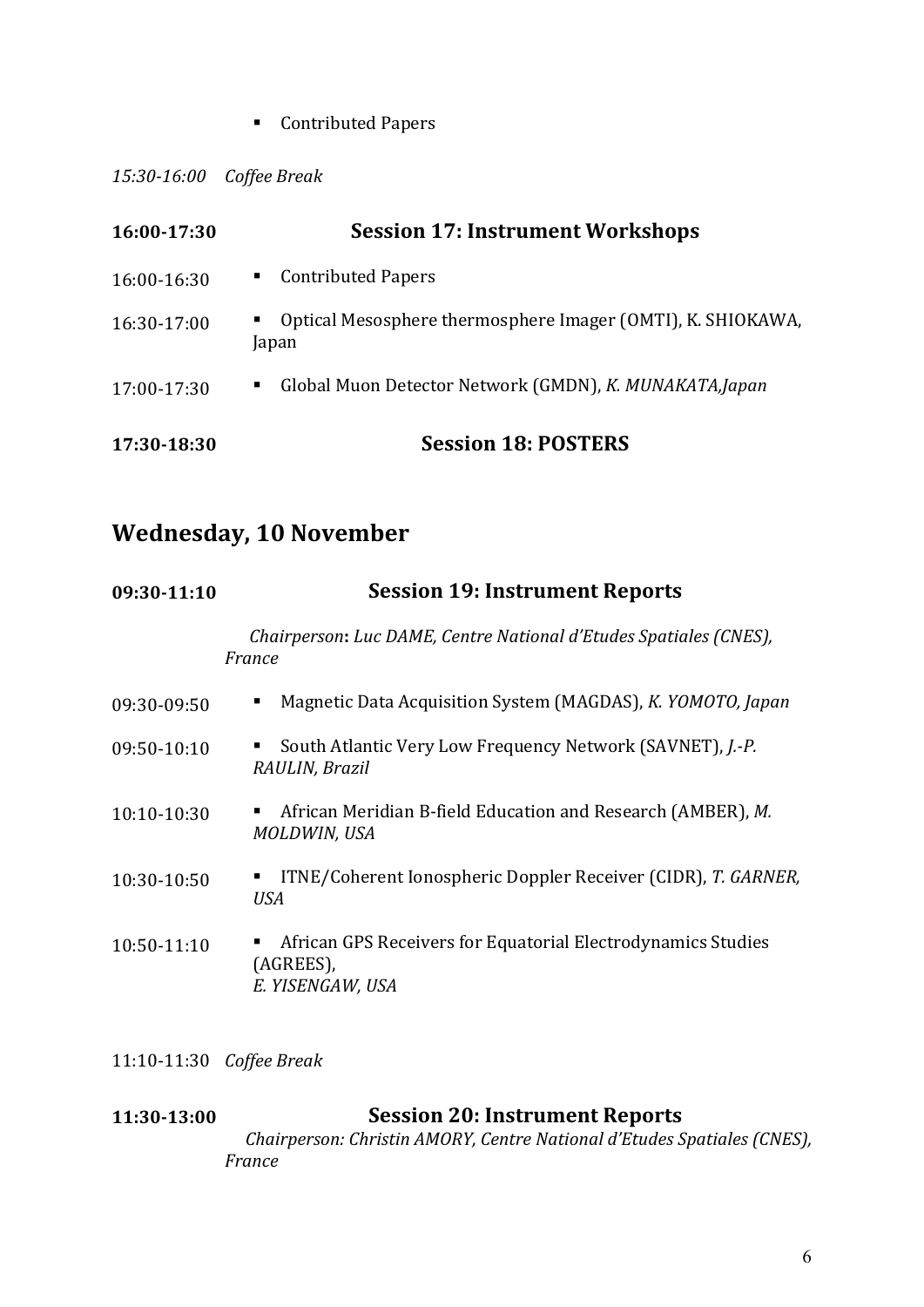| 11:30-11:50 | African Dual Frequency GPS Network, C. AMORY-MAZAUDIER,<br>France                                                                                        |
|-------------|----------------------------------------------------------------------------------------------------------------------------------------------------------|
| 11:50-12:10 | Scintillation Network Decision Aid (SCINDA), K. GROVES, USA                                                                                              |
| 12:10:12:40 | Compound Astronomical Low-cost Low-frequency Instrument for<br>Spectroscopy and Transportable Observatory (CALLISTO), C.<br><b>MONSTEIN, Switzerland</b> |
| 12:40-13:00 | Continuous H-alpha Imaging Network (FMT-CHAIN), S. <i>UeNo, Japan</i>                                                                                    |
|             | 13:00-14:00 Lunch Break                                                                                                                                  |

# **14:0017:00 Session 20: Closing Remarks**

- 14:00‐15:00 Certificates & Medals
- 15:00‐17:00 **•** Open Discussion

#### **17:00 Adjourn for Dinner (Restaurant)**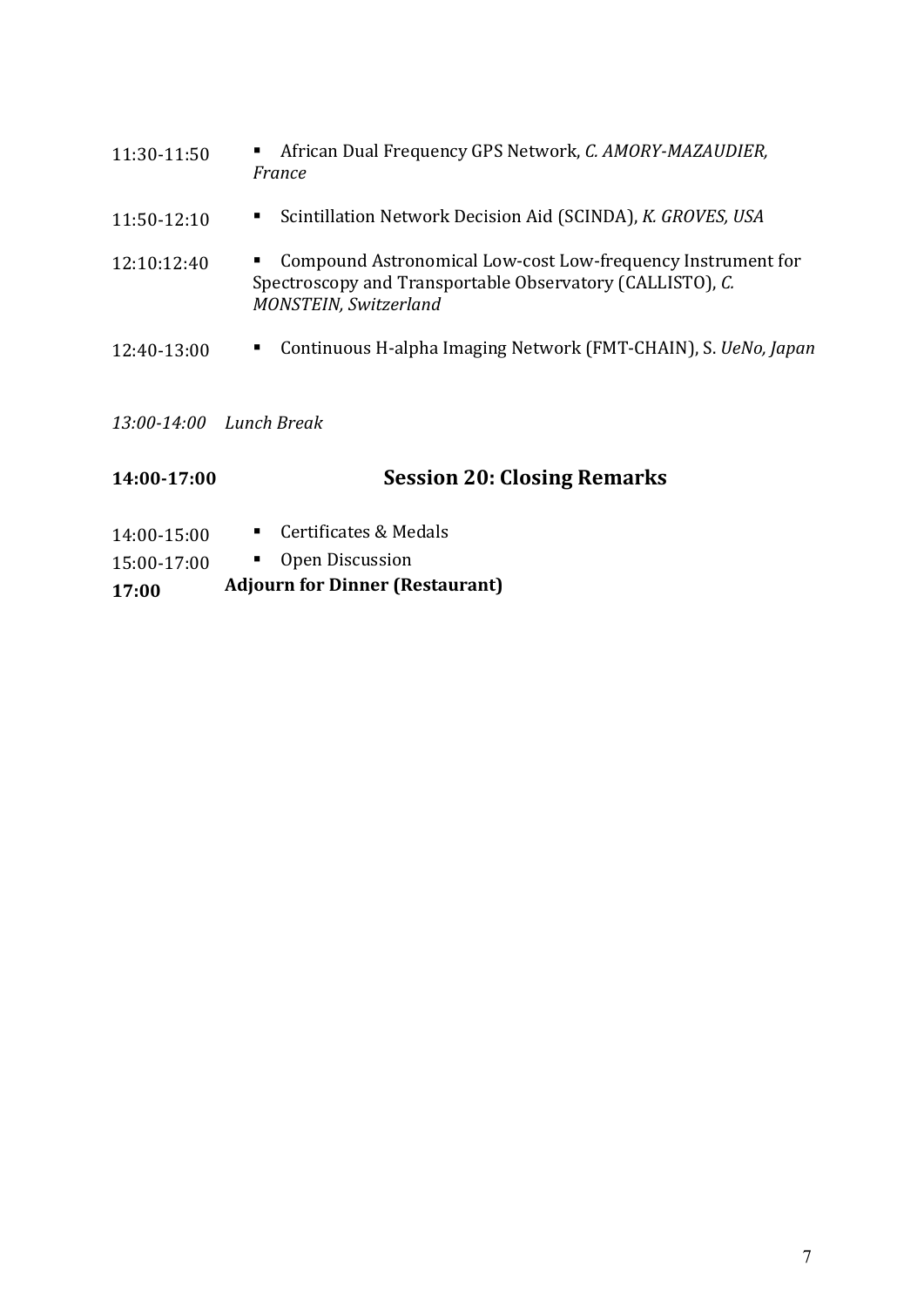### *The schedule in the instrument workshops portion of the above program will be arranged by the instrument array leaders:*

• **MAGDAS** A. Babatunde Rabiu Nigeria

 Alberto Juiano Macamo Mozambique Habatwa vincent Mweene Zambia Isaac Marobhe Tanzania Paul Baki Kenya Ephrem Tesfaye Ethiopia Gebreab Kidanu Ethiopia Lawrence Babatope Kolowole Nigeria Isaac Abiodun Adimula Nigeria Hamisu Mai-Unguwa Nigeria Doumouya Vafi Cote d'Ivoire Obrou Olivier Cote d'Ivoire Ibrahim Mohamed Elfaki Sudan Richard Marshall **Australia** Setyanto Cahyo Putranto Indonesia Geri Kibe Gopir Malaysia Rowland Emerito S. Otadoy Phillipines Quirion Sugon Phillipines Edwin Choque (2) Peru Nelson Jorge Schuch Brazil Tardelli Ronan Coelho Brazil K. Unnidrishnan Nair India Stefania Lepiki Italy K. Yumoto Japan S. Abe Japan G. Maeda Japan Y Yamazaki Japan Emad Takla Egypt Essam Elgamry Egypt Adel Fathy Egypt Reham Elhawary Egypt Ibrahim Fathy Egypt S. Lepiti Italy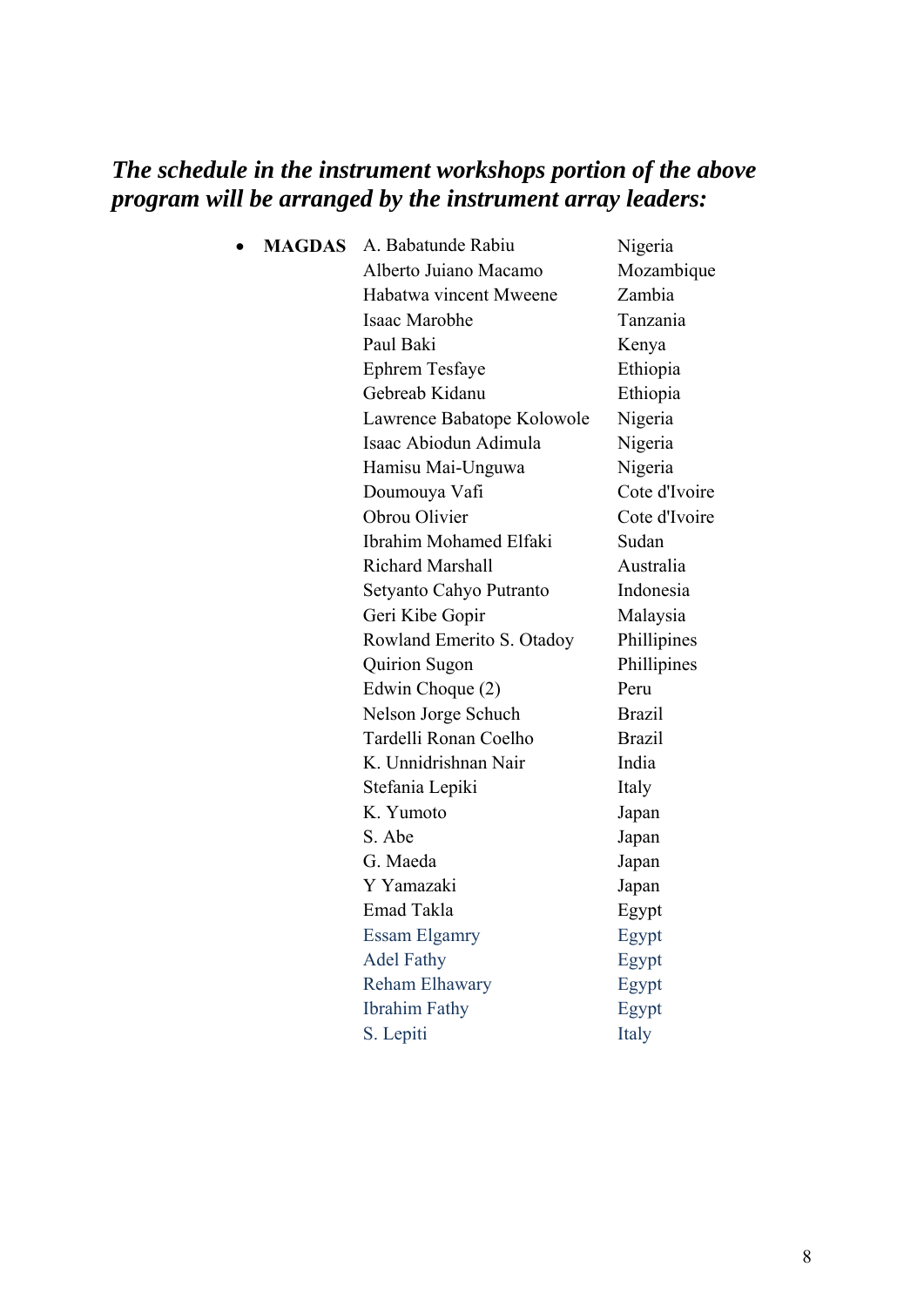| <b>CIDR</b>         | <b>Trevor Garner</b>                                                                          | <b>USA</b>                                                  |
|---------------------|-----------------------------------------------------------------------------------------------|-------------------------------------------------------------|
|                     | Ayman M. Mahrous                                                                              | Egypt                                                       |
|                     | Amira Shemies                                                                                 | Egypt                                                       |
|                     | Amr Abdellah                                                                                  | Egypt                                                       |
|                     | Ola Abou Elezz                                                                                | Egypt                                                       |
|                     | Safinaze Ahmed                                                                                | Egypt                                                       |
|                     | Ebtesam Farid                                                                                 | Egypt                                                       |
| <b>SAVNET</b>       | Jean-Pierre Raulin                                                                            | <b>Brazil</b>                                               |
|                     | Walter Guevara                                                                                | Peru                                                        |
|                     | Liliana Macotela                                                                              | Peru                                                        |
|                     | Fernando Bertoni                                                                              | <b>Brazil</b>                                               |
| <b>Amber/Agrees</b> | <b>Cesar Mbane Bioule</b><br>Fatma Anad<br>Alem Mebrhatu<br>Endowoke Yigenzaw<br>Mark Moldwin | Cameroon<br>Algeria<br>Ethiopia<br><b>USA</b><br><b>USA</b> |
| <b>ADFGPS</b>       | <b>Christine Mazaudier</b>                                                                    |                                                             |
|                     | Jean ACKAH                                                                                    | Coted'Ivoire                                                |
|                     | Bienvenue DINGA                                                                               | Republic of<br>Congo                                        |
|                     | <b>Bruno KAHINDO</b>                                                                          | <b>RDC</b>                                                  |
|                     | Zacha KOMENAN                                                                                 | Cote d'Ivoire                                               |
|                     | Saidou MADOUGOU                                                                               | Niger                                                       |
|                     | Frederic OUATTARA                                                                             | <b>Burkina Faso</b>                                         |
|                     | Naima ZAOURAR                                                                                 | Algeria                                                     |
|                     | <b>Christian ZOUNDI</b>                                                                       | Burkina Faso                                                |
|                     | Benkhaldoun ZOUHAIR                                                                           | Morocco                                                     |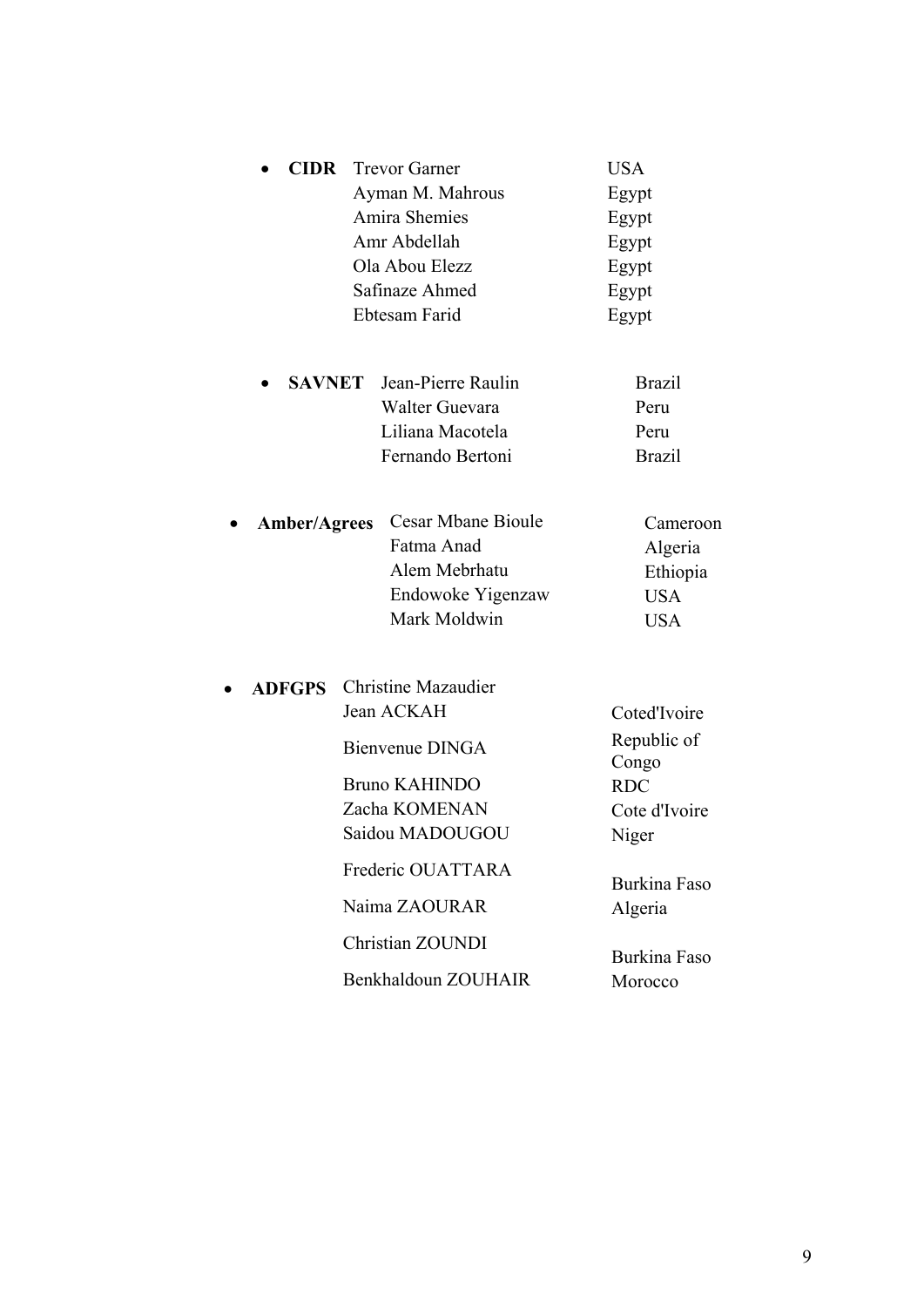| <b>SCINDA</b>  | Ackah Jean-Baptiste  | Cote<br>d'Ivoire                                              |
|----------------|----------------------|---------------------------------------------------------------|
|                | Joseph Olwendo       |                                                               |
|                | Ayman M. Mahrous     | Egypt                                                         |
|                | <b>Amira Shemies</b> | Egypt                                                         |
|                | Amr Abdellah         | Egypt                                                         |
|                | Ola Abou Elezz       | Egypt                                                         |
|                | Safinaze Ahmed       | Egypt                                                         |
|                | Ebtesam Farid        | Egypt                                                         |
| <b>AWESOME</b> | Elchin Babayev       | Azerbaijan                                                    |
|                |                      |                                                               |
|                | Naoshin Haque        | <b>US</b>                                                     |
|                | Patrick Sibanda      | Zambia,<br>but<br>currently<br>at<br>Michigan                 |
|                | Samir Nait Amor      | Algeria                                                       |
|                | Thai Lan Hoang       | Vietnam                                                       |
|                | Rafik Kandalyan      | Jordan,<br>but<br>currently<br>$\operatorname{in}$<br>Armenia |
|                | Haris Haralambous    | Cyprus                                                        |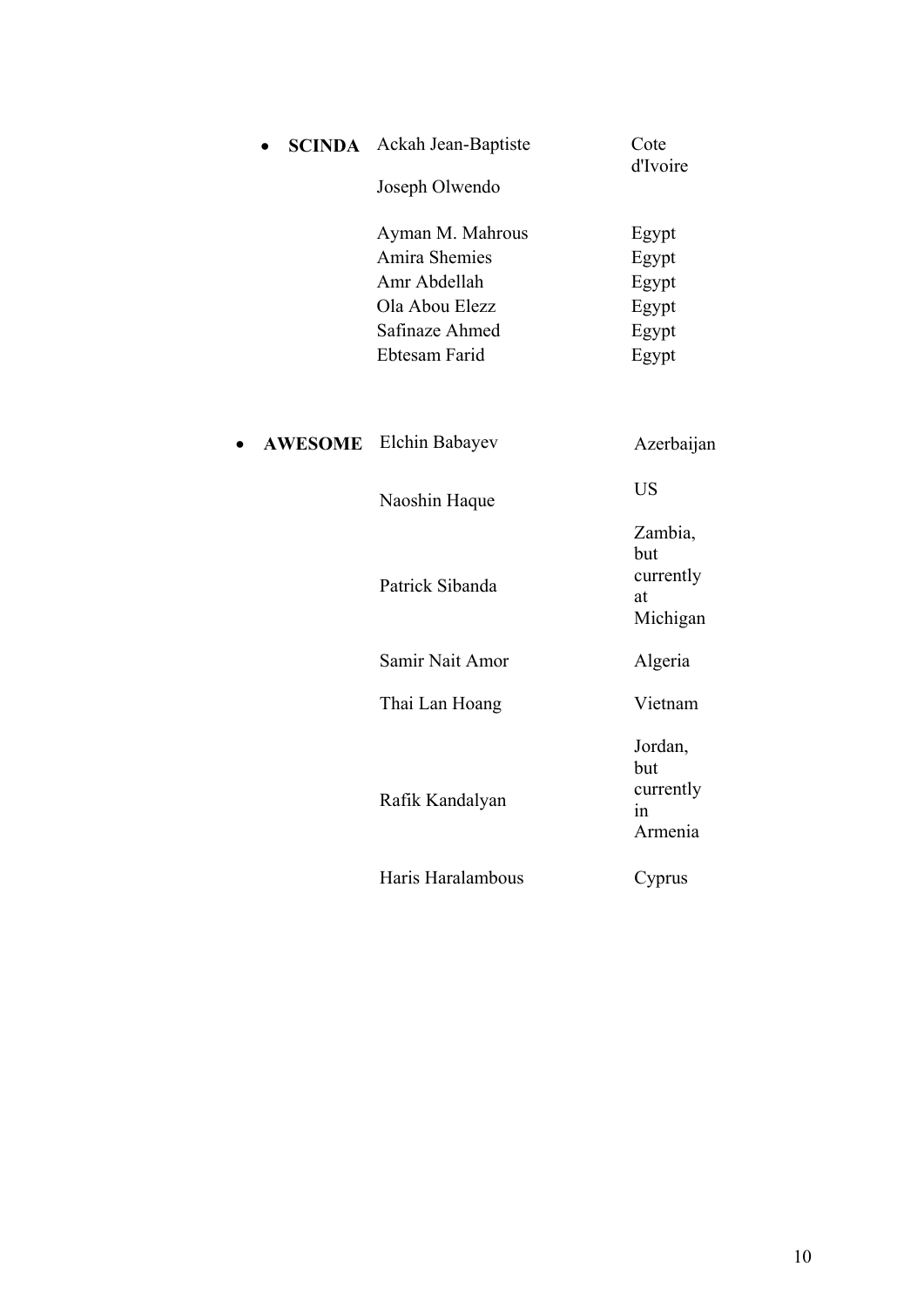# International Space Weather Initiative (ISWI) UN/NASA/JAXA Workshop

# Abstracts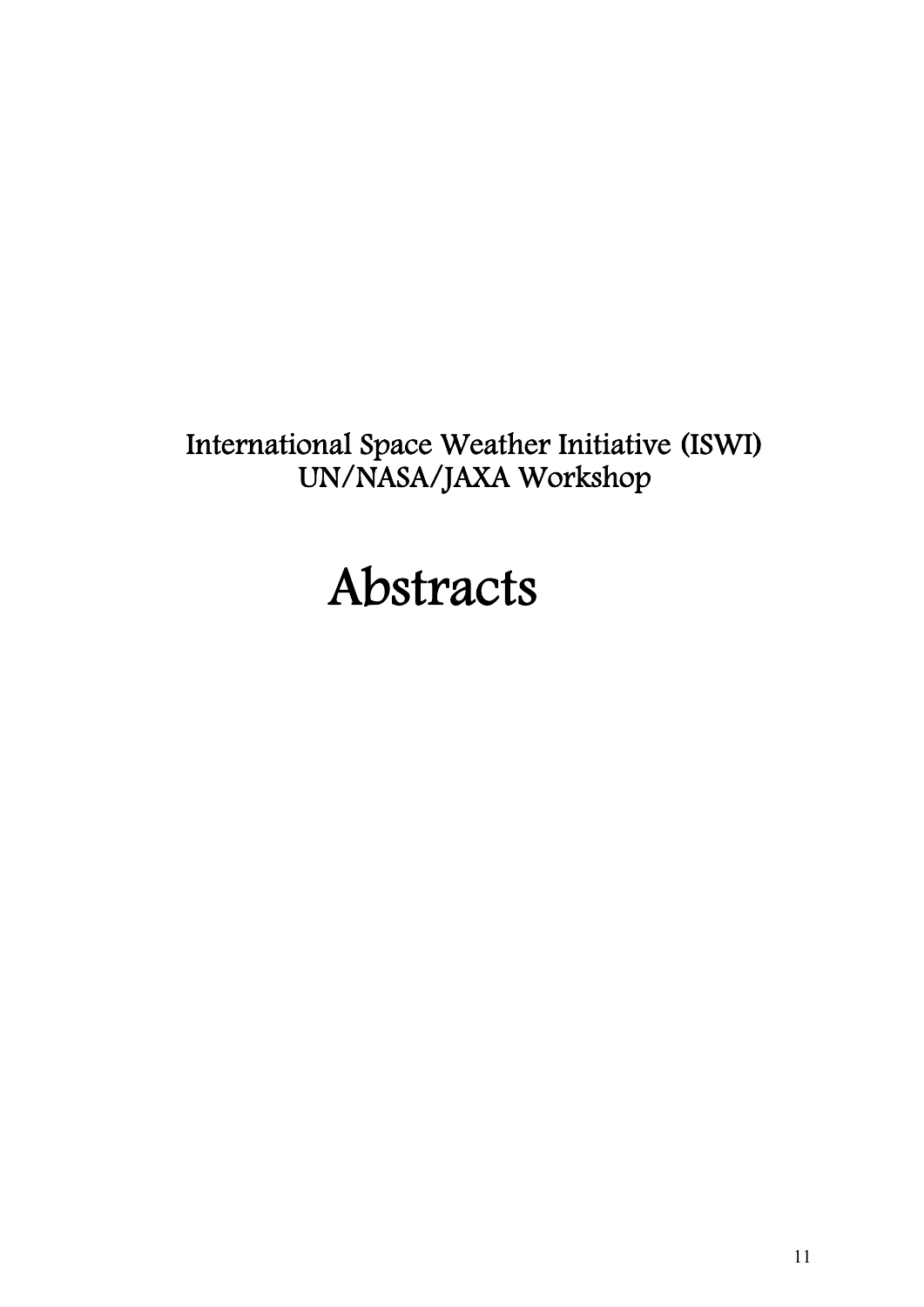### Prediction of the interplanetary Coronal Mass Ejection by using neural network **A. M. Mahrous<sup>1</sup> , S.Ahmed1 , A.Radi<sup>2</sup> , M. Youssef<sup>3</sup>**

- 1. Space Weather Center, Faculty of Science, Helwan University, Cairo, Egypt e mail: amahrous @helwan.edu.eg , Fax.: 202-555-2468.Tel.: 202-556-7506
- 2. Physics Department, Faculty of science, The University of Ain Shams,Cairo,Egypt email:amr1165@yahoo.com , Tel.: 202-26822189 7506
- 3. National Research Institutes of Astronomy and Geophysics (NRIAG) E-mail: myousef50@yahoo.com ,

### **Abstract**

Here we determined the effective parameter that can be used to predict the estimated arrival time for both interplanetary Coronal Mass Ejection (ICME) (using the [List of Richardson/Cane ICMEs in 1996-2007\)](http://rds.yahoo.com/_ylt=A0geuyYYxnZKMfcAa3dXNyoA;_ylu=X3oDMTBybnZlZnRlBHNlYwNzcgRwb3MDMQRjb2xvA2FjMgR2dGlkAw--/SIG=12dgpsjse/EXP=1249384344/**http%3a/www.ssg.sr.unh.edu/mag/ace/ACElists/ICMEtable.html). Neural network model used to predict ICME shock arrival time.

we used the set of CME-IP shock pairs obtain from Richardson/Cane ICMEs list to construct our neural model from (1996-2005). Concurrently, we determined the effective parameter that used CME-IP shock pairs from (2005- 2007) by test our neural networks model. We found that the model succeeded to predict 97 %, 93% and 84% of the listed CME events when we used the linear speed, final speed and speed at a distance 20 Rs respectively. It is clear that the most significant parameter is the liner speed.

Also we used the Goplaswamy list to calculated the ICME travel time

**Keywords:** Interplanetary Coronal Mass Ejection – Neural network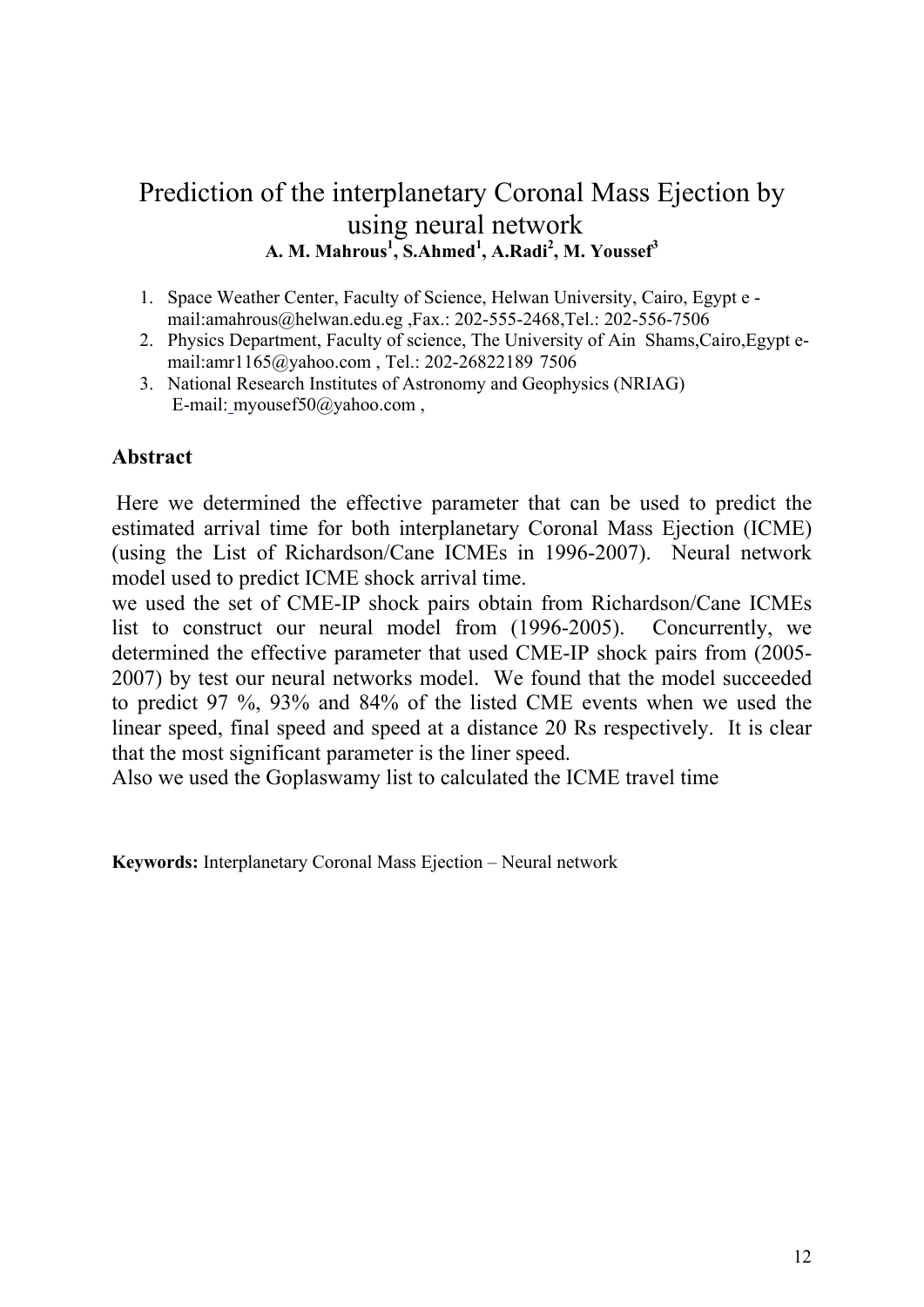# **Ionospheric spatial and temporal variations during the 1– 5 May 2010 storm using Preliminary results of GPS TEC measurements in Helwan, Egypt**

A. M. Mahrous<sup>1</sup>,\*, A. M. Abdallah<sup>1</sup>, A.F.Hassan<sup>1</sup>, A. H. El-Kateb<sup>1</sup>, K. M. Groves<sup>2</sup>

- 1. Space Weather Center, Faculty of Science, Helwan University, Cairo, Egypt e mail:[amahrous@helwan.edu.eg](http://us.mc1120.mail.yahoo.com/mc/compose?to=amahrous@helwan.edu.eg) ,Fax.: 202-555-2468,Tel.: 202-556-7506
- 2. Air Force Research Laboratory, Space Vehicles Directorate, Hanscom Air Force Base, Massachusetts, . E-mail address: keith.groves@hanscom.af.mil.: Tel.: +1 617 5497067; fax: +1 781 3773137

### **Abstract**

The electron density integral along the paths between a GPS Satellite and the receiver is known as Total Electron Content (TEC), and this parameter can be used to study the ionospheric behaviors. The Total Electron Content can be obtained by means of many methods. Space-based radio navigation systems, such as Global Positioning System (GPS), offer good opportunities for studying the ionosphere. The TEC is calculated from the group path delay and phase advance in GPS satellite signals along slant paths connecting GPS receivers and satellites at 22,000km. Locally, a dual frequency GPS receiver was installed in Helwan, Egypt (latitude 29.86° N, longitude 31.32° E) in November 2009. Here; GPS data were analyzed to establish the daily behaviors of TEC in a region of Northern crest of the equatorial anomaly during the moderate geomagnetic storm 1-5 May 2010.

**Keywords:** TEC; GPS; equatorial anomaly; geomagnetic storm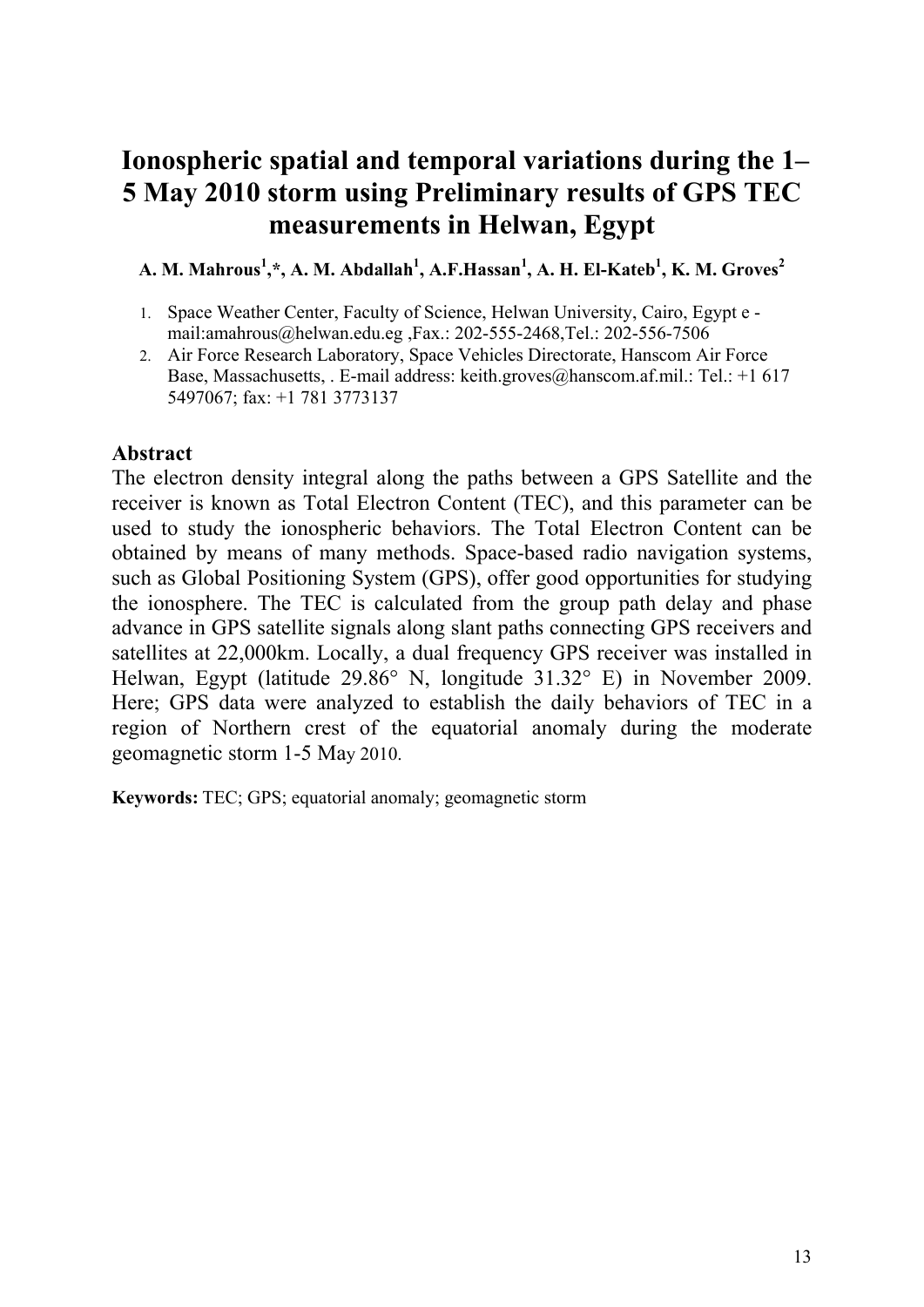# **Study of the Ionospheric Scintillations and TEC Characteristics at Solar Minimum in an Equatorial Region Using GPS Data**

**J.-B.** Ackah<sup>1</sup>, O. K. Obrou<sup>1</sup>, K. Z. Zaka<sup>1</sup>, M. N. Mene<sup>1</sup>, A. T. Kobea<sup>1</sup>, P. Assamoi<sup>1</sup>, K. **Groves<sup>2</sup> , C. S. Carrano3**

<sup>1</sup> Laboratoire de Physique de l'Atmosphère, Université de Cocody , 22 B.P. 582 Abidjan 22, Côte d'Ivoir

<sup>2</sup> Air Force Research Laboratory, Hanscom Air Force Base, Massachusetts, USA

<sup>3</sup> Institute for Scientific Research, Boston College, USA

### **Abstract**

This paper presents a study on the characteristics of ionospheric scintillation and the Total Electron Content (TEC) at solar minimum in an equatorial region.

Ionospheric scintillation is a rapid variations in the amplitude and phase of trans-ionospheric radio signal resulting from density irregularities in the ionosphere. It is referred to us by the index S4. The data used are the scintillation index (S4) and the vertical TEC (vTEC) recorded at the SCINDA GPS station of Abidjan (Latitude =  $5.34$ o N, Longitude =  $3.90$ o W). This work covers the period from January 2008 to December 2009, two years of low solar activity with R12 equal to and respectively. The multipath effects on the scintillation index were removed following the method adopted by Otsuka et al., (2000).

The results show that the scintillation is not intense with S4 values lower than 1 in most of the cases and during the course of the day. However from 2000 to 0200 there is relatively high value of S4 confirming that scintillation is primarily a nighttime observed phenomenon. The scintillation shows a seasonal effect characterized by intense value in the equinoctial months compare to that of the solstice season. The vTEC in general exhibits a diurnal variation as a function of the solar zenith angle. Higher vTEC values are observed around 1100 and 1500 local time.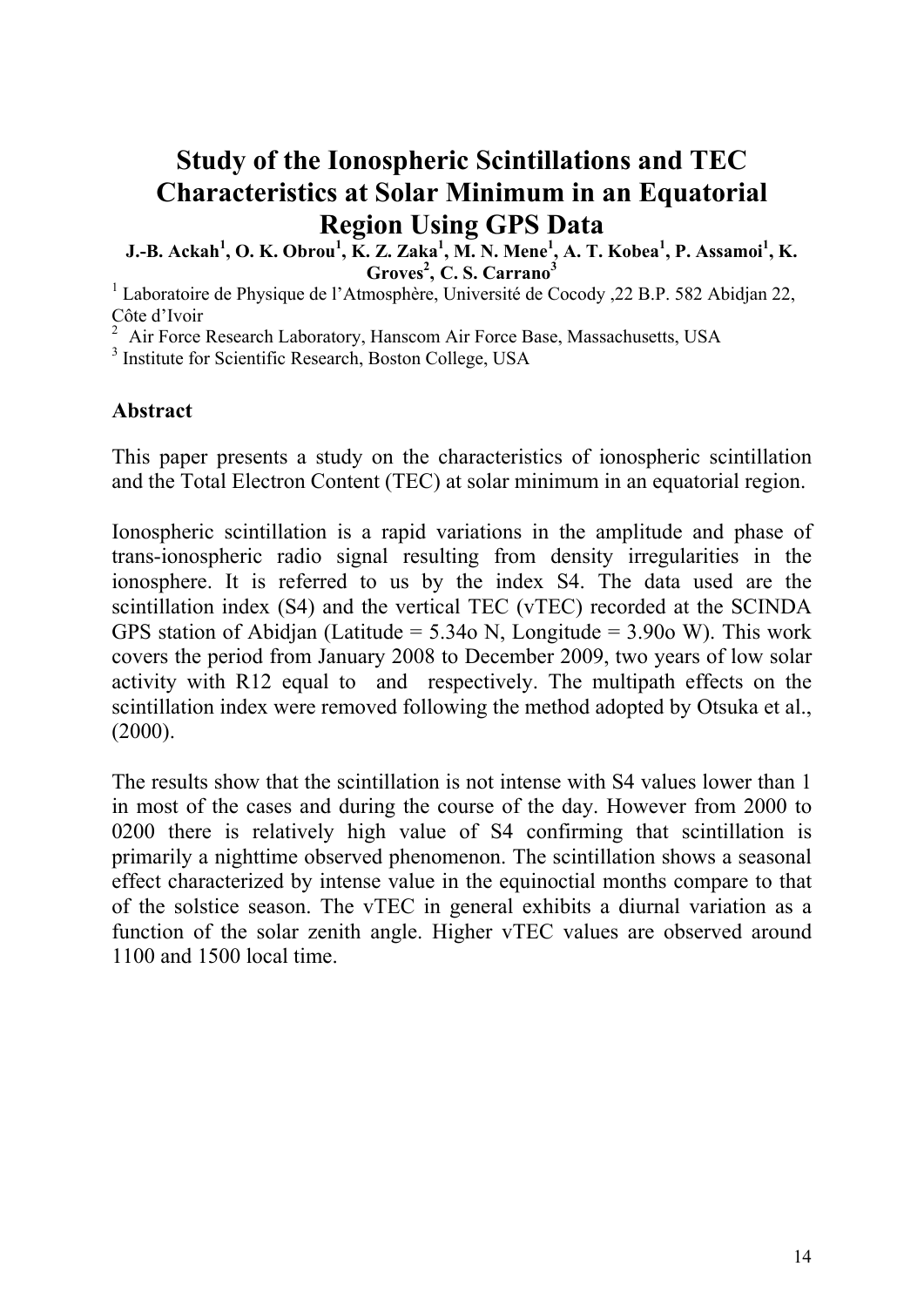# **Dynamics of Arid and Semi-Arid Regions under Climate Changes: Case of Senegal River Delta**

**A.Ndiaye<sup>1</sup> , J.A.NDione1, 2, A.T.Gaye1**

<sup>1</sup> Laboratoire de Physique de l'Atmosphère et de l'Océan Siméon-Fongang, Ecole Supérieure Polytechnique (ESP) de Dakar, UCAD BP 5085 Dakar-Fann, Dakar Sénégal. <sup>2</sup> Centre de Suivi Ecologique rue Léon G. Damas, Fann Résidence, BP 15532 Dakar-Fann, Dakar, Sénégal.

### **Abstract**

Environmental changes following long droughts have significantly contributed to arid and semi-arid areas vulnerability. The spatial and temporal variability of rainfall has increased in some places. This study aims to assess the space-time changes experienced in the Senegal River Delta (characterized by a Sahelian climate with a strong oceanic influence), for different periods 1979-1987, 1987- 1999 and 1979-1999. The methodology for assessing land use and land cover changes dynamics in order to understand degradation processes at different scales is based on MSS, TM and ETM + LANDSAT images and SRTM-DEM data from USGS. For different time scales (1979, 1987 and 1999), we have then assessed respectively the percent of areas affected ("changes"), not affected ("no changes") and conversions ("conversions").We mean by conversions very important land cover changes leading to total modification. The results have shown that for the period 1979-1987, changes, no changes and conversions are respectively 35.67, 59.07 and 5.27 percent. For the period 1987-1999, changes, no changes and conversions are respectively 39.70, 55.67 and 4.62 percent. The conversions are very important between those two periods (42 percent of the study area).

Thus, the sparse trees and shrub savanna have decreased by half between 1979 and 1987 (from 791,755 ha to 474,567 ha). Water bodies have been affected also by changes since the Diama dam servicing: temporary water surfaces increased from 9,594 ha (1979) to 51,736 ha (1999) and the permanent water surfaces decreased from 39,064ha to 32,311ha. The DEM show that the Delta (which consists of lowlands drained by a dense hydrographical network), is deeply influenced by human activities.

**Keywords:** Environmental monitoring and climate, remote sensing, arid areas, Senegal River Delta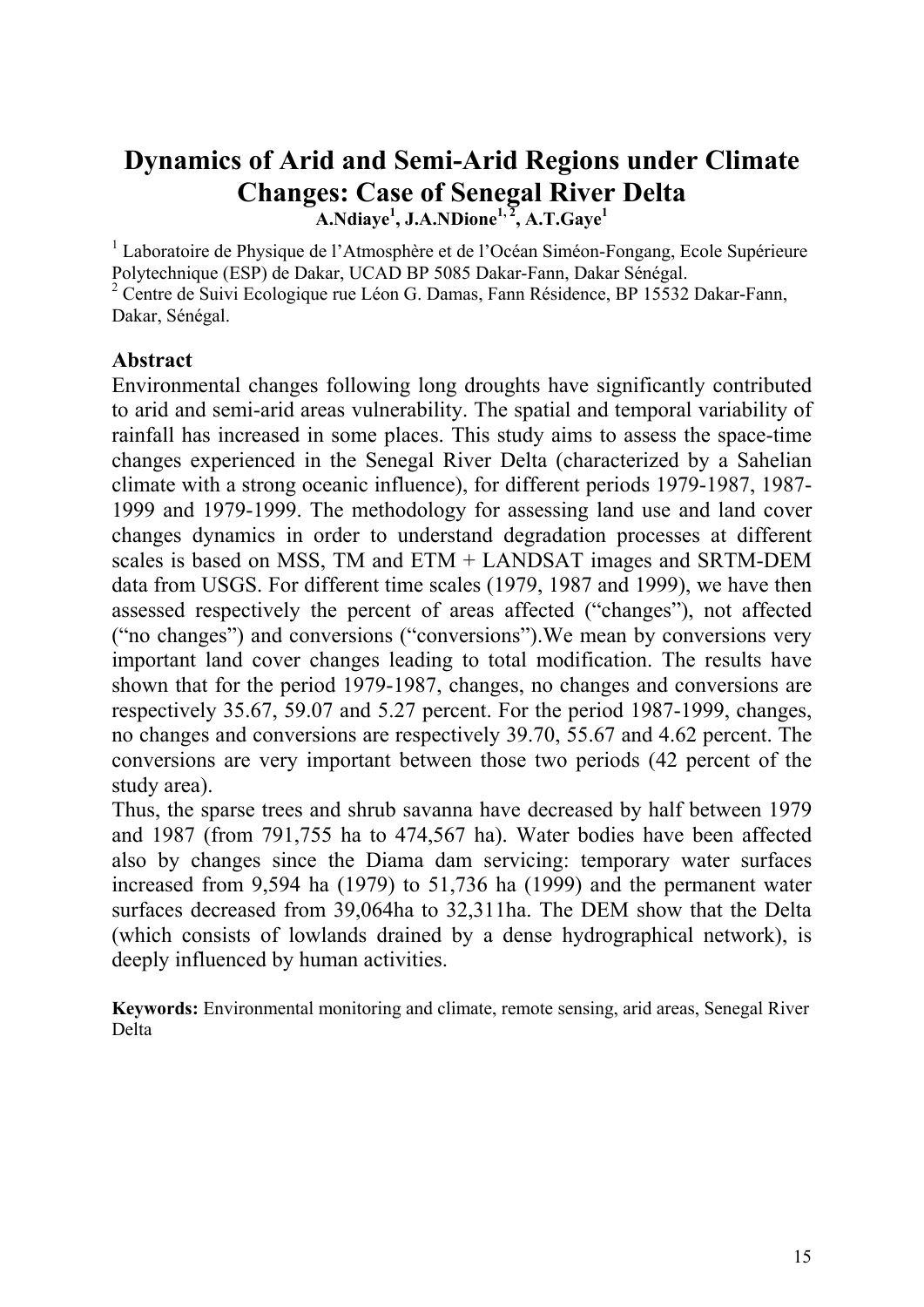## **Strong Solar Flares and Their Association with Energetic Particles in Space**

**S.W., Samwel, K.L,.Klein, , G.,Trottet, O,.Malandraki** 

### **Abstract**

Solar Energetic Particle events constitute one of the most severe radiation hazards to both humans and space systems. Still the relationship of the solar flare and coronal mass ejections with SEP events is not conclusive so far. The present study investigates a specific aspect of this association, using GOES observations. We consider all X class soft X-ray bursts of the 23rd solar cycle (1996-2006) from flares in the western solar hemisphere (69 events) and compare the complete list of GOES soft X-ray bursts with SEP observations in space. We confirm that the GOES list of major SEP events maintained at NOAA is incomplete due to the selection criteria of the SEPs. However, a significant fraction of the western GOES X class flares (22/69) are found to be not accompanied by SEP detected by the GOES spacecraft. We carried out a detailed study of the radio emission of these SEP-less flares. The majority (12/21) has no type III radio bursts from electron beams escaping toward interplanetary space during the impulsive flare phase. Together with other radio properties such as a steep low-frequency cm wave spectrum, we concluded that this is likely because the flare-accelerated electrons remain confined in the low solar corona. We suggest that this is so because flare-accelerated particles do not get access to open magnetic field lines. Furthermore, we found that half of the 12 flares are accompanied by a CME. Thus, flare-accelerated particle populations may be confined even if the flare is accompanied by a CME. On the other hand, 4 electron events are observed by ACE during confined microwave flares. All 4 are found to be accompanied by meter wave type II or type IV bursts or both. The metric radio bursts signal acceleration sites at different locations from the impulsive phase acceleration of the microwave emitting electrons.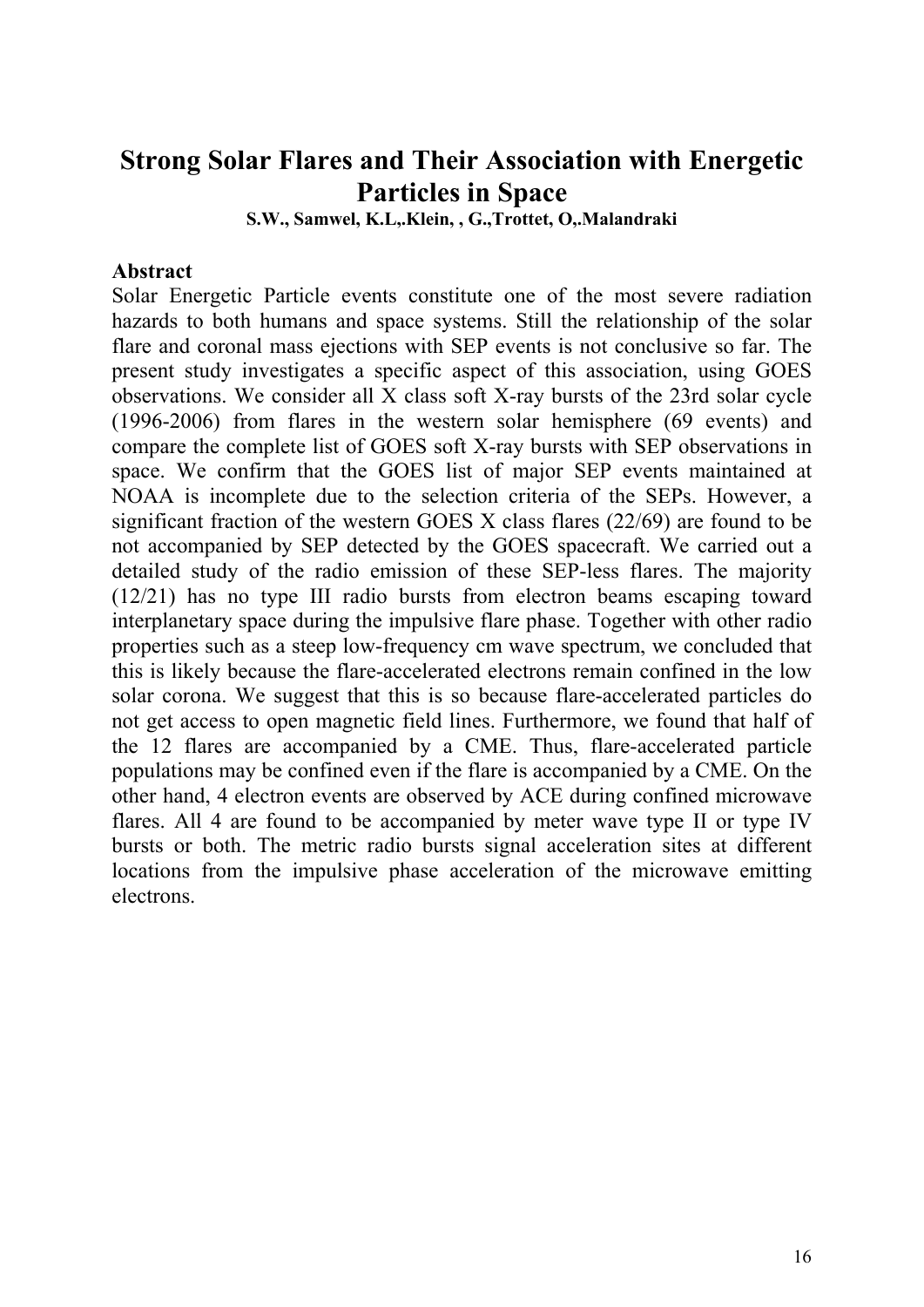### **Recent Activities for Space Weather Research in KASI Y.H.Kim1 , Y.D.Park<sup>1</sup> , K.S.Cho<sup>1</sup> , S.C.Bong<sup>1</sup> , Y. S.Kwak<sup>1</sup> , J. Hwang1 , J.J.Lee1 , S.H.Choi<sup>1</sup> , J. H.Baek<sup>1</sup>**

<sup>1</sup> Korea Astronomy and Space Science Institute, Republic of Korea, E-mail: yhkim@kasi.re.kr

### **Abstract**

Korea Astronomy and Space Science Institute (KASI) is actively involved in the front line research in the field of solar activity and space weather. Currently we are managing several observation facilities for solar and space weather research: the solar flare telescope, the solar spectroscopy telescope, the sunspot telescope, the solar radio spectrograph, magnetometers, the scintillation monitor, and the all-sky imager. Since 2007, the KASI has been performing a research project for the construction of Korean Space Weather Prediction Center (K-SWPC) to prepare for the next solar maximum  $(\sim 2013)$ . In this presentation, we briefly introduce the recent progress of KASI activities for K-SWPC; extension of ground observation system, construction of space weather database and network, development of prediction models, and space weather effects. In addition, future international collaborations with NASA and STEL in Nagoya University will be described.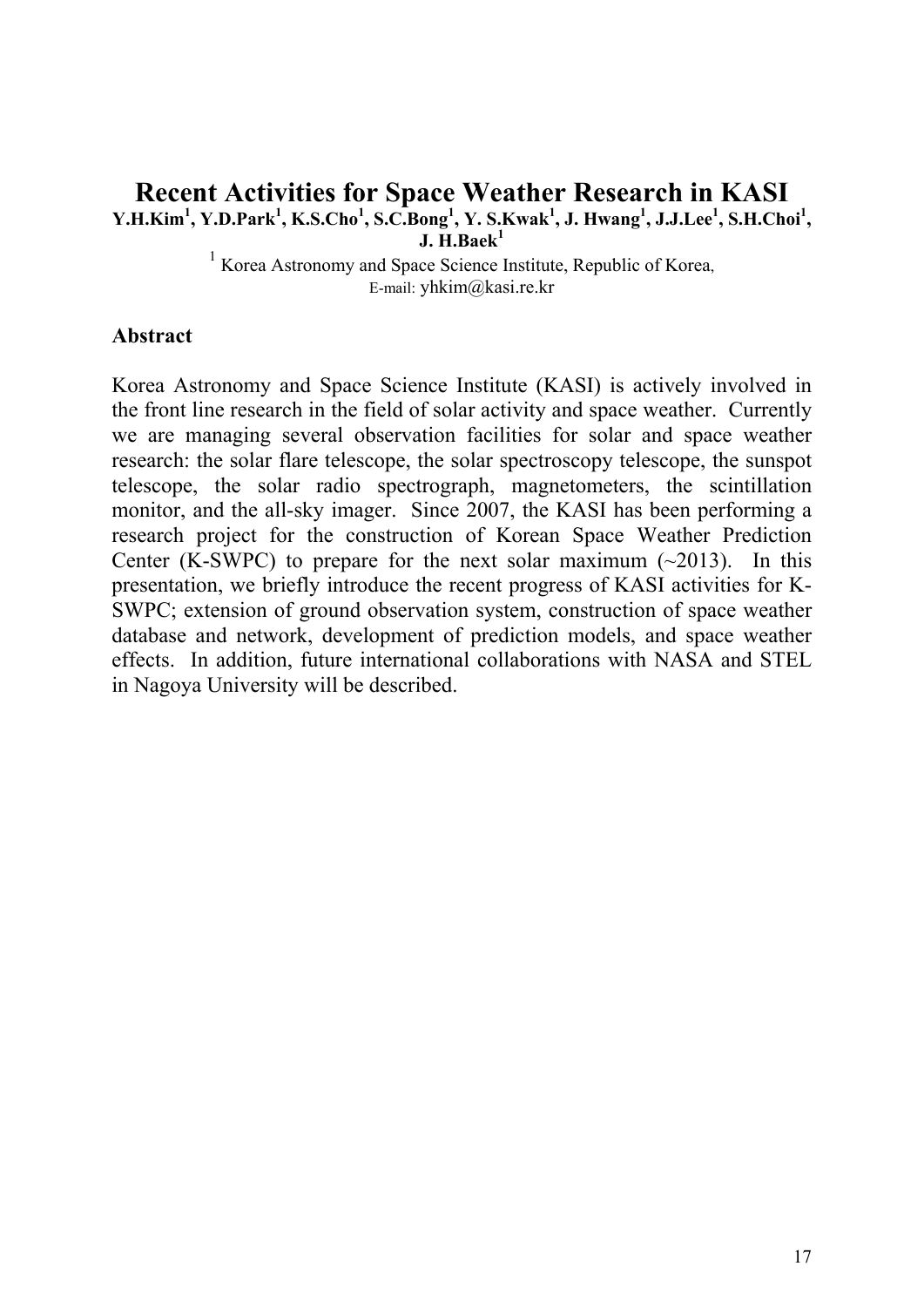## **Savnet catalogue of Solar Flare detected at Punta Lobos-Conida, first result**

### **E. Macotela1 , J .Samanes<sup>3</sup> , R. Escate2 , W. Guevara Day1,2, J-P .Raulin3**

<sup>1</sup> Dirección de Astrofísica, Comisión Nacional de Investigación y Desarrollo Aeroespacial, Luís Felpe Villaran 1069, Lima, 27, Perú

2 FCF, Universidad Nacional Mayor San de Marcos Av. Universitária S/N, Lima, 01, Perú

3 Centro de Radio Astronomía e Astrofísica Mackenzie (CRAAM), Rua da Consolação, 930

– Cep 01302-907 – Consolação São Pablo, UF, Brasil

### **Abstract**

Solar flares emit intense X-ray fluxes that cause perturbations in the ionospheric D-region altering its electrical conductivity characteristics. GOES satellites measure X-ray fluxes on the full-disk of the Sun. These X-ray fluxes are classified as B, C, M, and X class. The electrical characteristics of VLF waves during their propagation through the Earth-ionosphere waveguide are used to study the low ionosphere. The variations in the phase of VLF signals related solar flares we registered during the periods April - December 2007, January-December 2009 and July –August 2010 by the SAVNET station antennas located at Punta Lobos (12°30' S; 76°17' O), Lima-Peru. We shown here a preliminary database elaborated for cataloging solar flares detected at Punta Lobos.

**Key words:** VLF, ionosphere, solar flares, Solar X-ray fluxes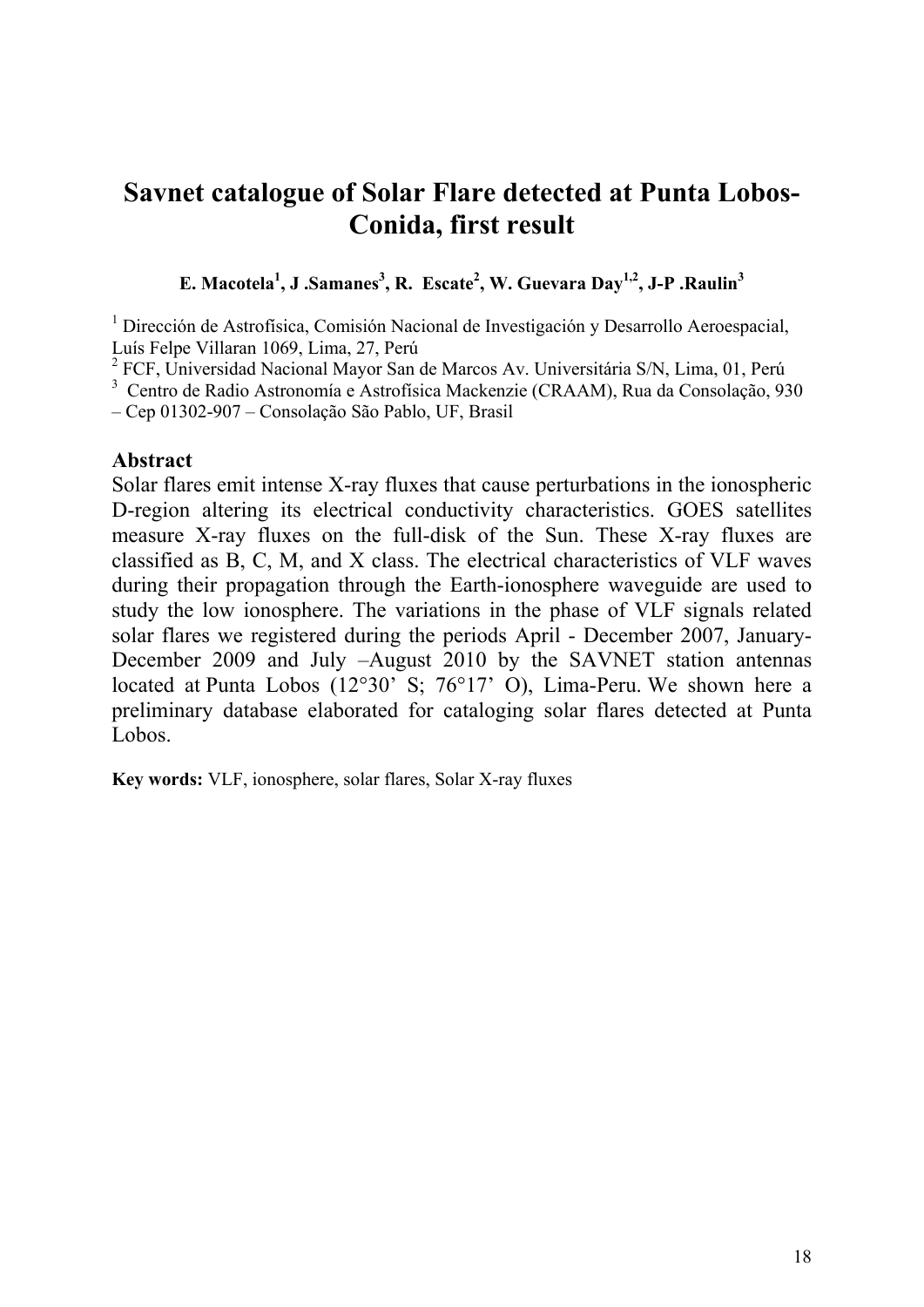## **Radio Observations of Weak Energy Releases in The Solar Corona**

### **R. Ramesh<sup>1</sup>, C. Kathiravan<sup>1</sup>, Indrajit V. Barve<sup>1</sup>, G. K. Beeharry<sup>2</sup>, and G. N. Rajasekara2**

<sup>1</sup> Indian Institute of Astrophysics, Bangalore 560 034, India; ramesh@iiap.res.in

2 University of Mauritius, Reduit, Mauritius

### **Abstract**

We report observations of weak, circularly polarized, structureless type III bursts from the solar corona in the absence of  $H\alpha/X$ -ray flares and other related activity, during the minimum between the sunspot cycles 23 and 24. The spectral information about the event obtained with the CALLISTO spectrograph at Mauritius revealed that the drift rate of the burst is  $\approx$ -30 MHz s<sup>-1</sup> is in the range 50–120 MHz. Two-dimensional imaging observations of the burst at 77 MHz obtained with the Gauribidanur radioheliograph indicate that the emission region was located at a radial distance of  $\approx 1.5R_\odot$  in the solar atmosphere. The estimated peak brightness temperature of the burst at 77 MHz is  $\sim$ 108 K. We derived the average magnetic field at the aforementioned location of the burst using the one-dimensional (east–west) Gauribidanur radio polarimeter at 77 MHz, and the value is  $\approx 2.5 \pm 0.2$  G. We also estimated the total energy of the non-thermal electrons responsible for the observed burst as  $\approx 1.1 \times 10^{24}$  erg. This is low compared to the energy of the weakest hard X ray microflares reported in the literature, which is about  $\sim 10^{26}$  erg. The present result shows that nonthermal energy releases that correspond to the nanoflare category (energy  $\sim 10^{24}$ ) erg) are taking place in the solar corona, and the nature of such small scale energy releases has not yet been explored.

**Key words:** magnetic fields – Sun: activity – Sun: corona – Sun: radio radiation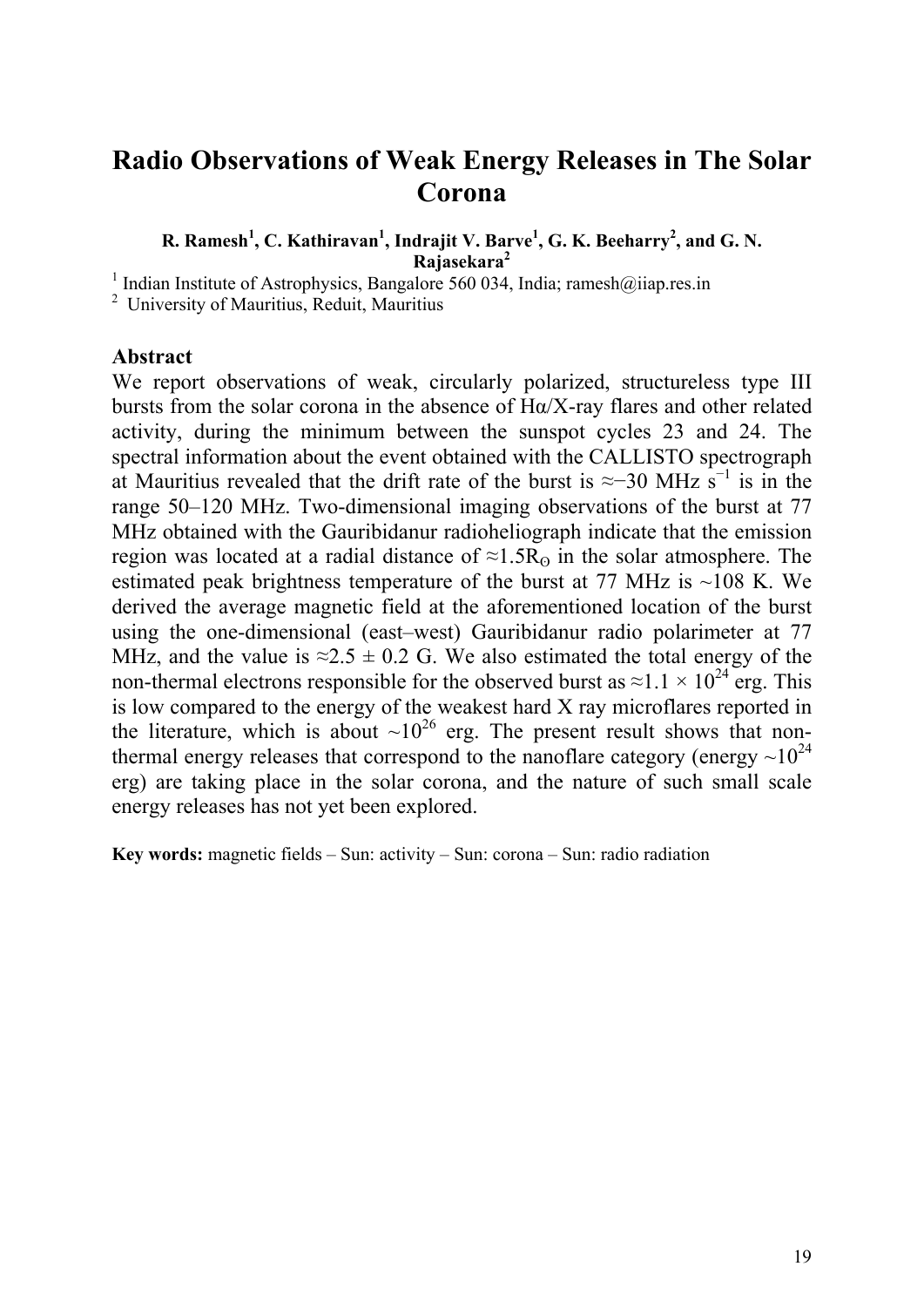# **Callisto Spectrum Measurements at MRT Mauritius**

**Chr. Monstein1 , G. K. Beeharry2 , G. N. Rajasekhara<sup>2</sup>**

<sup>1</sup> ETH, Institute of Astronomy, Wolfgang-Pauli-Strasse 27, CH-8093 Z"urich, Switzerland <sup>2.</sup> UoM, University of Mauritius, Faculty of science, Department of Physics, Mauritius Radio Telescope, Mauritius ,E-mail: monstein@astro.phys.ethz.ch

### **Abstract**

This report documents part of a planned measurement campaign in which spectrum measurements were done at different locations worldwide. The results of the MRT observatory site in MAURITIUS, which was studied at the end of April 2009, are presented. Measurements were carried out with a self built broadband logarithmic periodic antenna connected to a Callisto spectrometer designed and built at ETH Zurich (Benz, 2004). This study provides the technical basis to decide whether it is possible to do spectroscopic measurements below 1 GHz (¸ > 30cm) at MRT. The results are presented and displayed as digitally zoomed spectrums focusing on interesting frequency bands allocated for radio astronomy and other passive services. In terms of electromagnetic interference, Mauritius is ideal for broadband spectroscopic solar radio astronomy observations. It is perfect for broadband observations to detect CME's or to measure quiet solar radio flux at dedicated frequencies. Narrow band studies would probably be much better than is already possible in Bleien. Finally, by observing a dedicate solar radio flare MRT is compared with six other locations out of the Callisto network.

**Key words:**Callisto, spectrum, cross modulation, interference.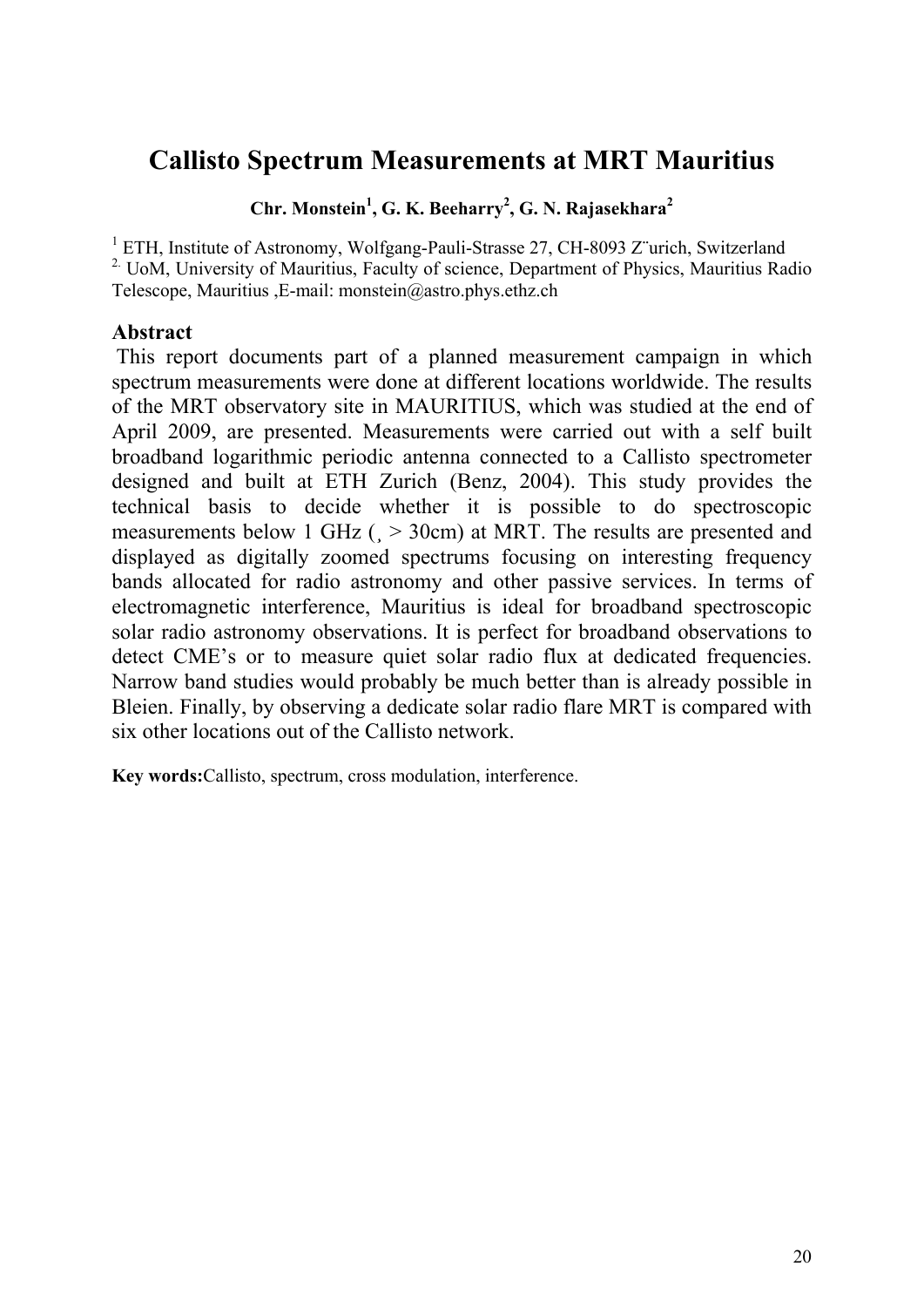## **Solar Radio Burst Observation Using Solar Radiospectrograph Sn4000 in Tanjungsari, Indonesia**

**T. Dani<sup>1</sup> , J.T.Nugroho<sup>1</sup>**

<sup>1</sup> Space Science Application Center Indonesian National Institute of Aeronautics and Space E-mail : velestra\_00@yahoo.com

#### **Abstract**

Tanjungsari Space Observation Station (SPD Tanjungsari) that is located at 6054'10" S, 107050'24" N  $(\pm 35km$  from West Java Capital City, Bandung) is one of LAPAN's space observation station which has function to implement observation, recording, computing parameter data of solar, ionosphere, earth magnetic and surface meteorologist. One of the instruments SPD Tanjungsari has is Solar Radio Spectrograph that is the only instrument in Indonesia use to observe solar radio burst event at 56 – 1800 MHz radio spectrum. This radio telescope operated since 1997 have time to experience of damage so that cannot operate from year of 2000 – 2008. Since year of 2009, this telescope operates again and can give the early warning of geomagnetic storm events. This ability obtained because LAPAN have developed early warning system that capable to predict the flare occurrence and shock speed from burst type II and III by using radio burst data events. Flare prediction system called SOLARe that mean solar flare prediction and software to measure shock speed of solar radio burst called S3N4 or Solar radio Spectrograph SN-4000.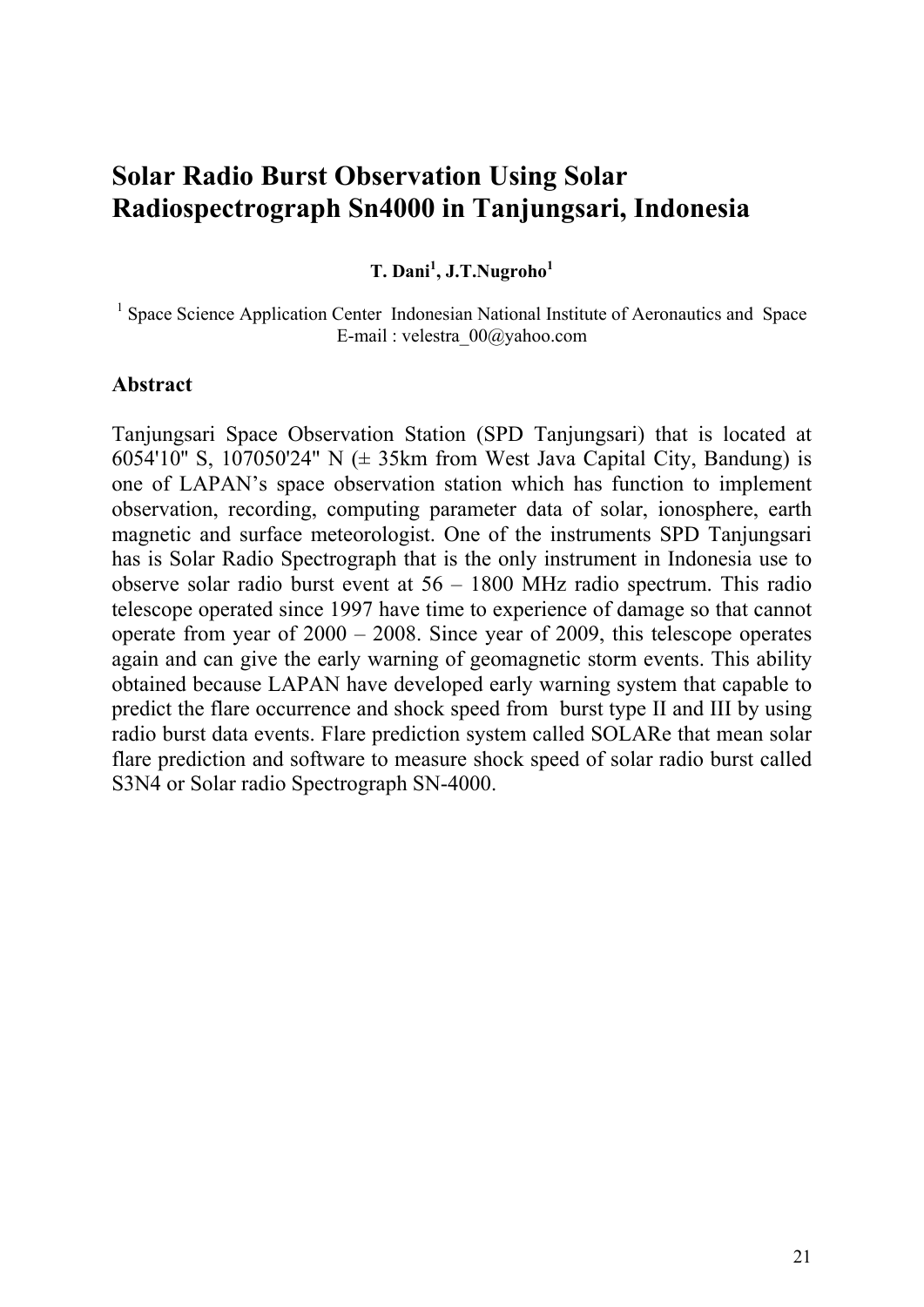## **The Mauritius Callisto Spectrograph**

### **G. K. Beeharry<sup>1</sup> , G. N. Rajasekhara1**

<sup>1</sup> UoM, University of Mauritius, Faculty of science, Department of Physics, Mauritius Radio Telescope, Mauritius ,E-mail: monstein@astro.phys.ethz.ch

#### **Abstract**

In view of IHY, this report documents part of a planned measurement campaign in which spectrum measurements were done at different locations worldwide. Mauritius is one of the locations. A CALLISTO spectrometer designed and built at ETH, Zurich (Benz 2004) was set into operation from the end of April 2009 at the MRT station of the UoM (University of Mauritius) to study metric and decimetric radio events of the active Sun. The observations were done with self built broadband log periodic antenna connected to the spectrometer. Till the date MRT has observed more than 250 flares spread in all types. We present some of the observed flares profile, few of them compared with other locations and integrated reveals the frequency range of the flare more clearly. The spectrum measurements at MRT also show that it is ideal place for doing broadband observations of both active and quiet sun in the frequency range of 45 to 870 MHz.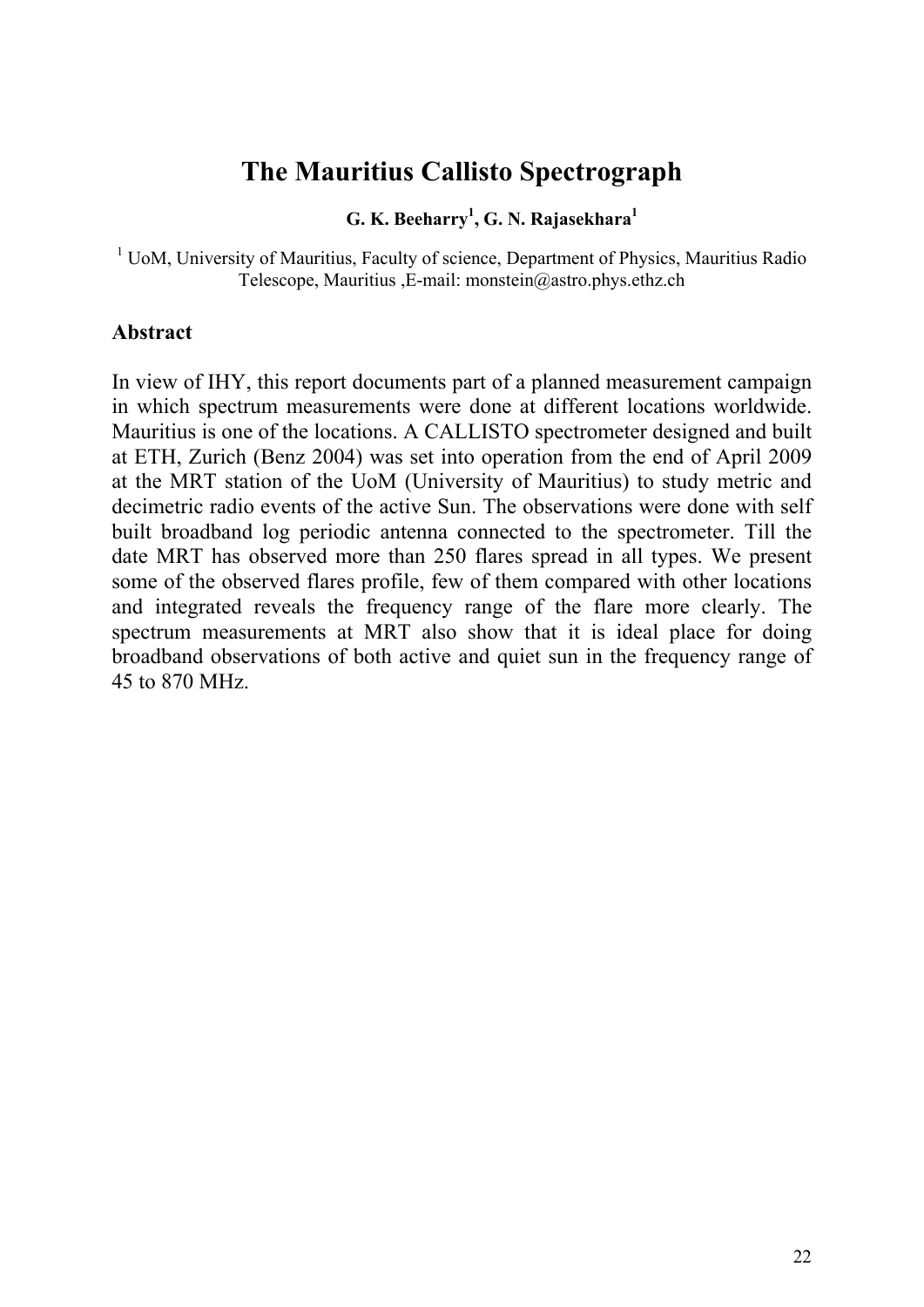## **Peruvian Space Weather Program**

 **W. Guevara Day1**

**1**<br><sup>1</sup> Astrophysics Department, CONIDA - Space Agency of Peru ,Felipe villaran 1069, San Isidro, Lima 27, Perú E-mail: [alter@conida.gob.pe](mailto:alter@conida.gob.pe)

### **Abstract**

We will show the aspects about our participation in the first International Heliophysics Year 2007 (IHY2007) on SAVNET (project of solar activity) and LAGO (cosmic rays project)projects, and educational projects with schools and colleges students, we also show the development of Peruvian Space Weather Program, in collaboration with universities and national and international scientific institutions, and future plans to implement.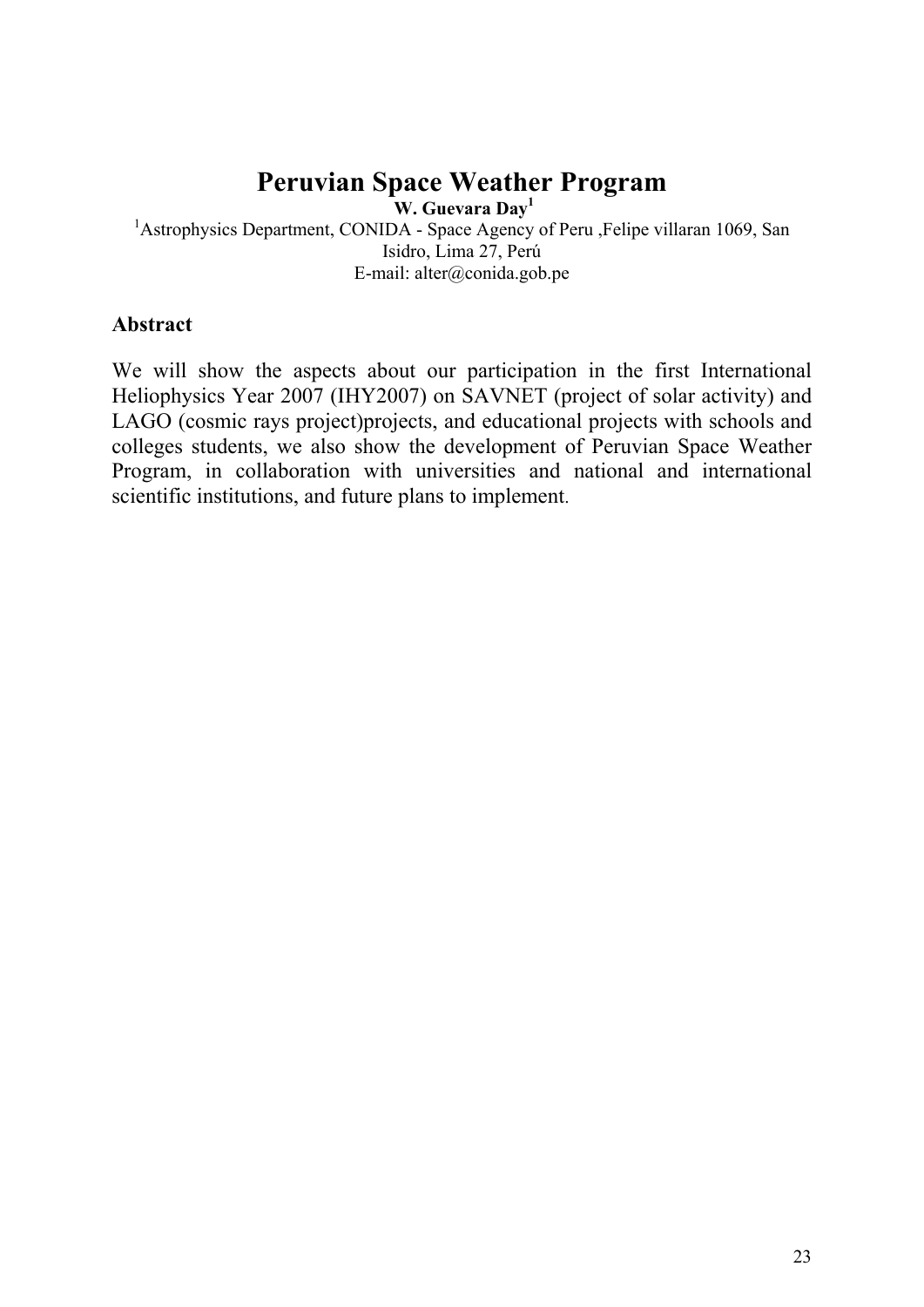### **Simulation of MuSTAnG Telescope response to Cosmic Rays** M. Zazyan<sup>1</sup>, R. Hippler<sup>2</sup>

<sup>1</sup> Yerevan Physics Institute, Yerevan, Armenia, Alikhanyan Brothers 2, Yerevan 375036, Armenia

<sup>2</sup> Institute of Physics, University of Greifswald, Felix-Hausdorff-Str. 6, 174 89 Greifswald, Germany

### **Abstract**

We have developed a Monte Carlo code based on GEANT4 to simulate the propagation of muons through MuSTAnG telescope. The code allows to compute mean zenith and azimutal angles θ and φ, as well as muon threshold energy for the different upper/lower layer detector combinations. It was found that MuSTAnG telescope detects a muon flux in a wide range of zenith angles ( $0^{\circ}$  <  $\theta$  mean <  $63^{\circ}$ ). The threshold energy of muons ranges from 0.118 to 0.252 GeV, depending on zenith angle. Using these parameters as input for CORSIKA simulation the median energies of primary protons, responsible for detected muons, have been calculated for different directions. It was shown, that MuSTAnG telescope selects primary cosmic rays of different energies and makes a study of their variations due to solar activity possible in energy range from 54.3 to 108.7 GeV. The results can be used for the analysis of MuSTAnG telescope response to Space Weather processes.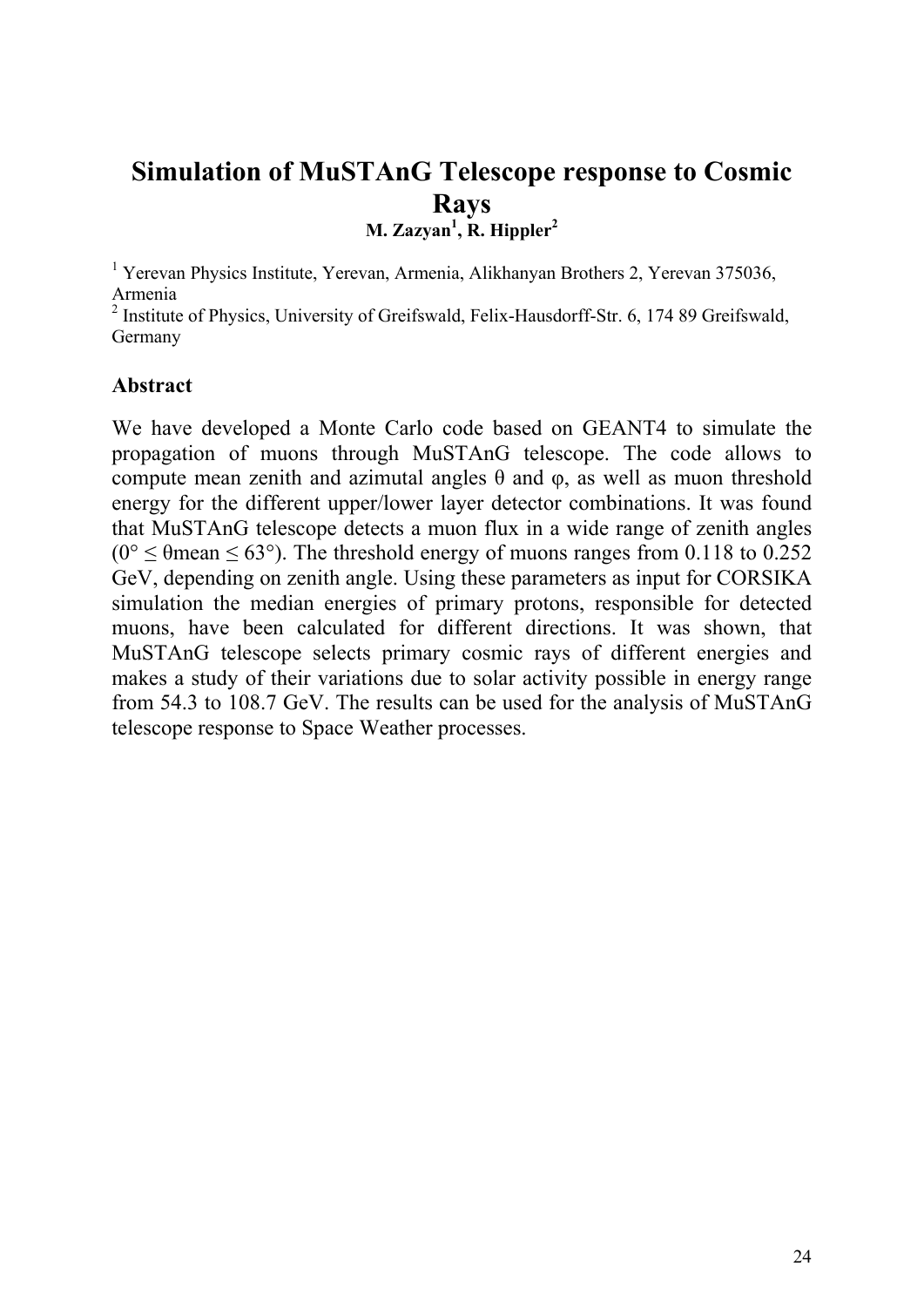## **TEC variability at Ouagadougou and koudougou stations in Burkina Faso**

**C. Zoundi<sup>1</sup> , F.Ouattara, R. Fleury , C. A. Mazaudier, P. L. Duchesne, G. S. Bila** 

University of Ouagadougou

E-mail:zounchr@yahoo.fr

### **Abstract**

We show here the first TEC variability of Ouagadougou (2006-2008) and Koudougou (2009-2010) stations. Ouagadougou station is involved in AMMA project while Koudougou station is involved in IHY project. TEC profiles show the day to day variability in magnitude and in profile form depends on solar events. Comparison is made with CODG-TEC in order to appreciate our one station model. It emerges the necessity to have a high density of GPS network to obtain better TEC profile.

**Key words:** TEC, CODG, solar events, day to day variability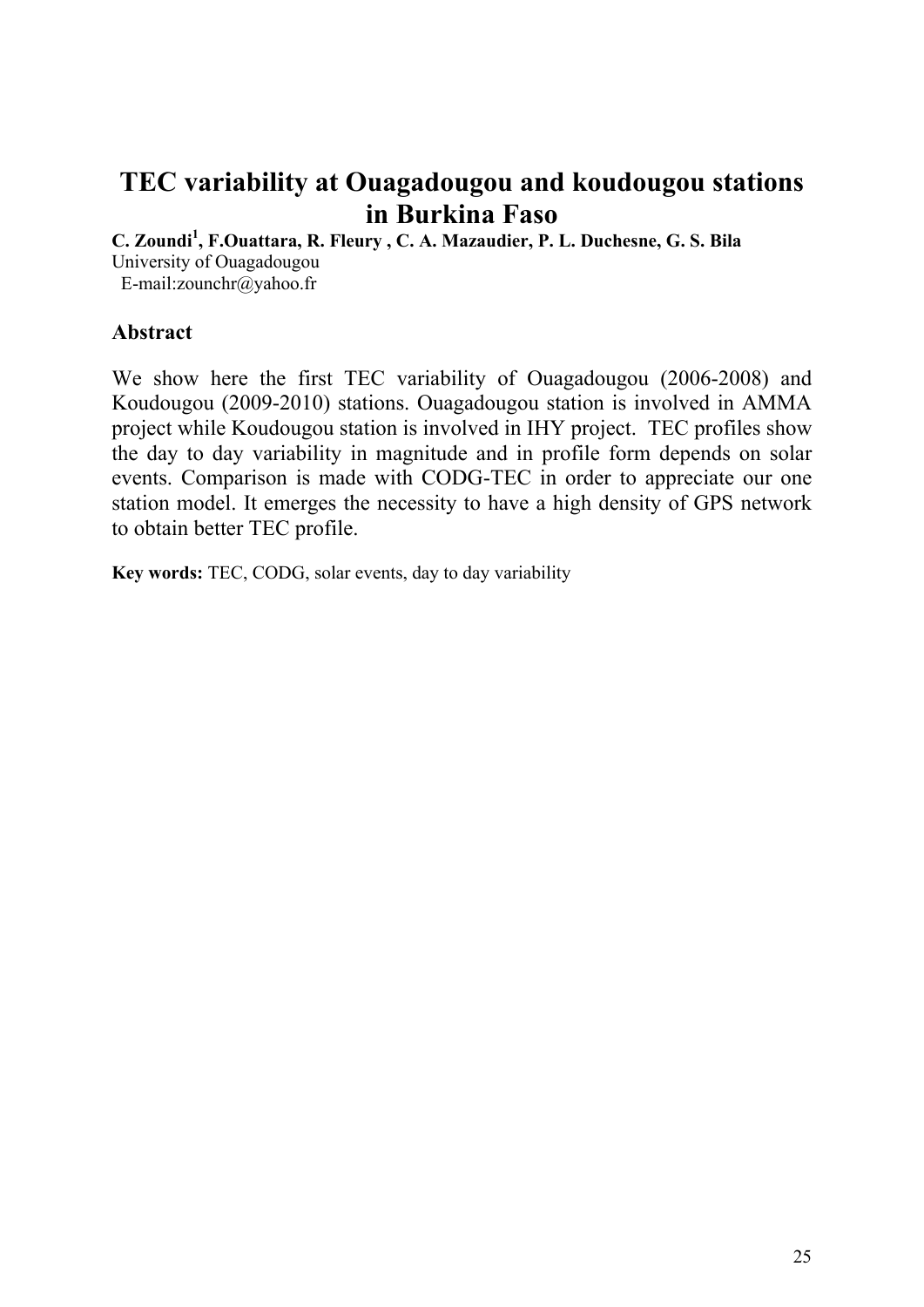## **Spatial and Temporal Variations of Total Electron Content in Africa**

A. B.Rabiu<sup>1</sup>, K. Groves<sup>2</sup>, P.Doherty<sup>3</sup>, S. Gopi Krishna<sup>3</sup>

<sup>1</sup>Centre for Space Research and Applications, Federal University of Technology, Akure, Nigeria

2Space Weather Center of Excellence, AFRL/VSBXI, Hanscom AFB, MA, USA.

3 Institute for Scientific Research, Boston College, Chestnut Hill, MA - 02467, U.S.A Email: tunderabiu@yahoo.com

**Abstract** 

Scintillation Network Decision Aid (SCINDA) is a real-time, data driven, communication outage forecast and alert system. The SCINDA system concept is presently being demonstrated using ten equatorial stations in South America, South Asia and Africa. Ionospheric parameters monitored and recorded at Akure, Nigeria (2007 - 2009) using SCINDA unit were processed for Vertical TEC. We examined the diurnal and seasonal characteristics of the two parameters over our observational point. TEC exhibits a pre-dawn minimum for a short period of time followed by steep early morning increase, attain maximum between 14.00UT and 16.00UT. The seasonal variation in TEC maximizes during the equinox months followed by summer and a minimum during the winter months. This emphasized seasonal redistribution of ionospheric currents. The average values for TEC in 2007, 2008 and 2009 are respectively 48.34, 42.89 and 45.64 TECU. The semiannual variation of TEC is asymmetry with maximum in spring Equinox. Fluctuation in TEC was more in daytime and seems to lack seasonal dependent. Data from our observational point was combined with data from IGS GPS stations and other SCINDA stations to investigate the spatial variation of TEC over Africa. The spatial features so obtained are discussed.

**Keywords:** Total electron Content, Ionosphere, TEC, GPS.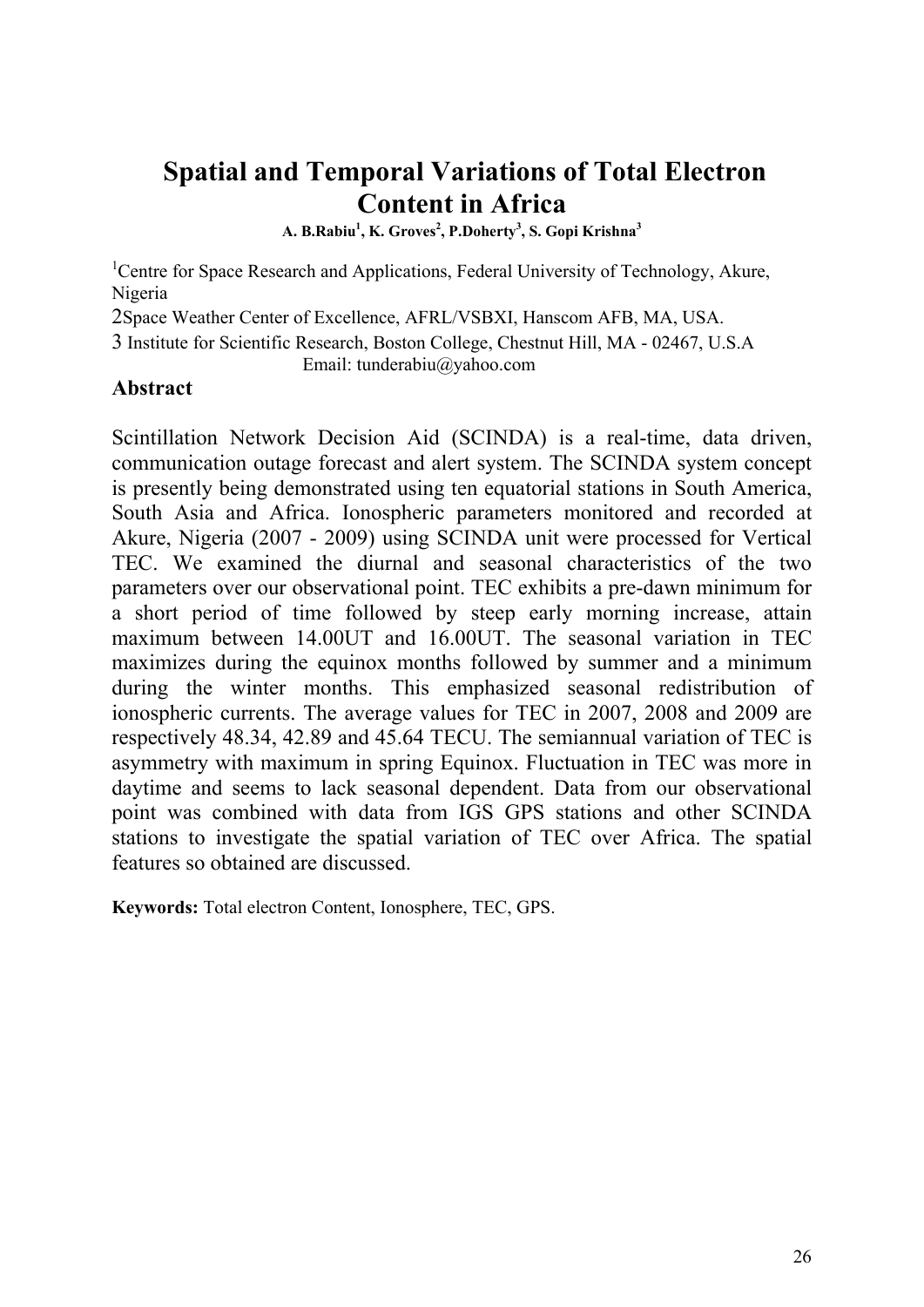## **Ionosphere over Africa: Results from Geomagnetic Field Measurements during International Heliophysical Year IHY**

**A. B., Rabiu<sup>1</sup> , K. Yumoto<sup>2</sup> , MAGDAS/CPMN Group <sup>2</sup>**

<sup>1</sup>Centre for Space Research and Applications, Federal University of Technology, Akure, Nigeria 2 Space Environment Research Centre, Kyushu University, Japan

Email: tunderabiu@yahoo.com

#### **Abstract**

Space Environment Research Centre of Kyushu University, Japan, installed 13 units of Magnetic Data Acquisition Systems MAGDAS over Africa during the International Heliophysical Year IHY. Magnetic records from 10 stations along the African 96o Magnetic Meridian (Geographical 30o – 40o East) were examined for Solar quiet daily Sq variations in the three geomagnetic field components H, D and Z. Latitudinal variations of Sq in the geomagnetic components were examined. Signatures of equatorial electrojet and worldwide Sq were identified and studied in detail. H field experienced more variation within the equatorial electrojet zone. Diurnal and seasonal variations of the geomagnetic variations in the three components were discussed. Sq H is expectedly consistently maximum within the electrojet zone as a result of EEJ. Sq Z demonstrates 2 sunrise maxima at about geographical latitudes  $+20^{\circ}$  and -30º; maintain a single maximum at noon and sunrise. Sq D has maximum values at about  $-20^{\circ}$  (sunrise),  $-10^{\circ}$  (noon time) and  $+10^{\circ}$  (sunset). Levels of interrelationships between the Sq and its variability in the three components were statistically derived and interpreted in line with the mechanisms responsible for the variations of the geomagnetic field. Data from 2 magnetic observatories within equatorial electrojet EEJ strip and 2 stations outside the EEJ strip were employed to evaluate and study the signatures of the Equatorial electrojet over the African sector. The transient variations of the EEJ at two almost parallel axes using Lagos-Ilorin (West Africa) and Nairobi-Addis (East Africa) pairs were examined. The eastern electrojet appeared stronger than the western. The latitudinal and longitudinal profiles of the Sq were examined and inferences drawn from observed results were discussed.

**Keywords:** Equatorial Electrojet, TEC, Scintillations, Magnetic data.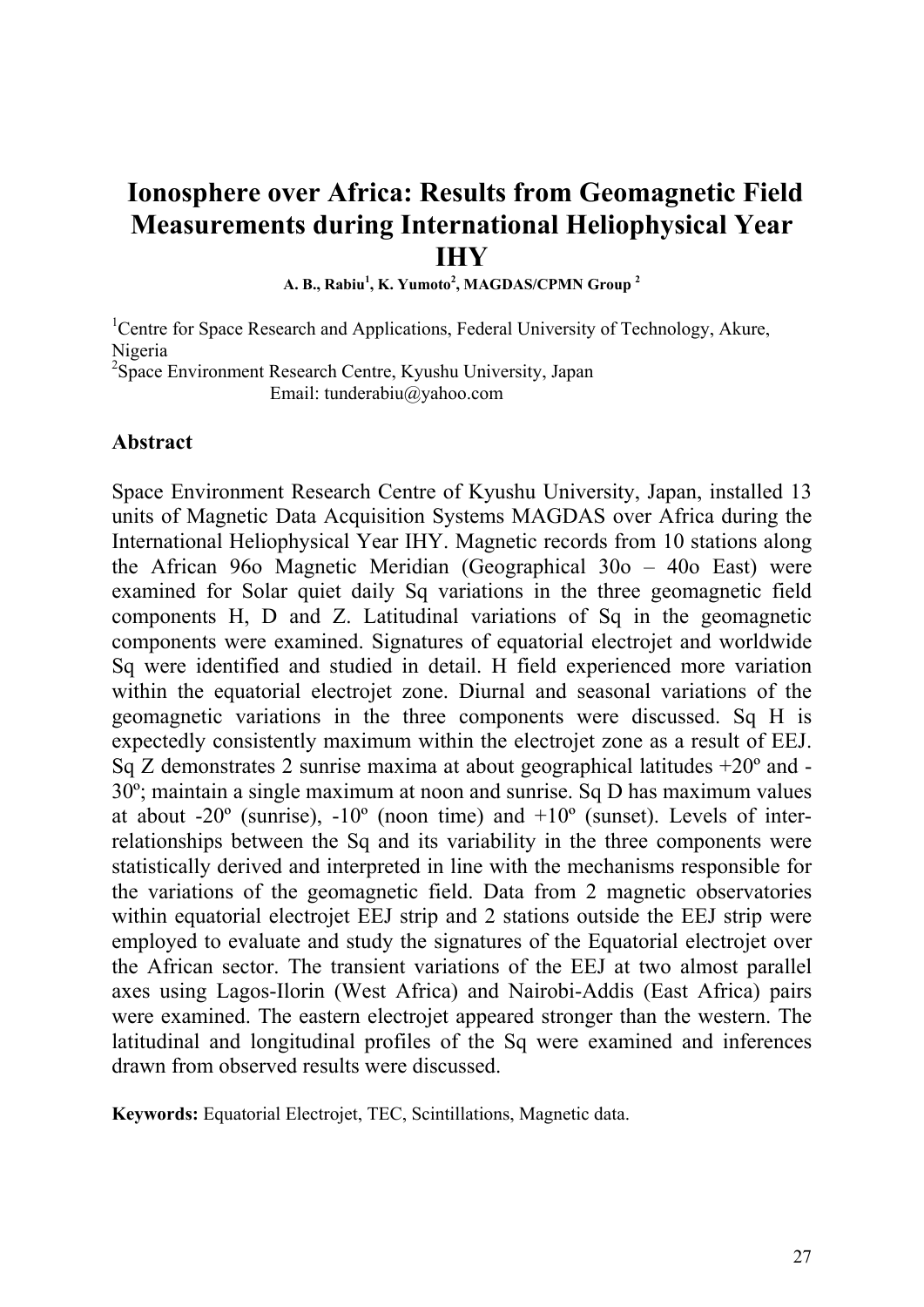## **Progress Report on MAGDAS in Lagos, Nigeria**

**L.B. Kolawole1 , M.O. Osinowo<sup>1</sup>**

<sup>1</sup>Department of Physical Sciences ,Redeemer's University ,km46/48 Lagos/Ibadan Expressway,Nigeria

### **Abstract**

The MAG9 installed in Lagos, Nigeria is one of the fourteen 14 MAGDAS stations in Africa and one of the five 5 located in the Equatorial Chain, west to east}. It is installed in Lagos geomagnetic lat 6.48, long 3.27 and has been functional since September 2008.The paper highlights the continued technical and administrative support received from Professor Yumoto and other members of his team at the Kyushu University, Japan. Some operational challenges encountered as well as the invaluable data already acquired with the equipment are also articulated. For example, the early set of data has been used of undergraduate degree projects. We have also acknowledged the unwavering support of the management of the Redeemers University which hosts the equipment.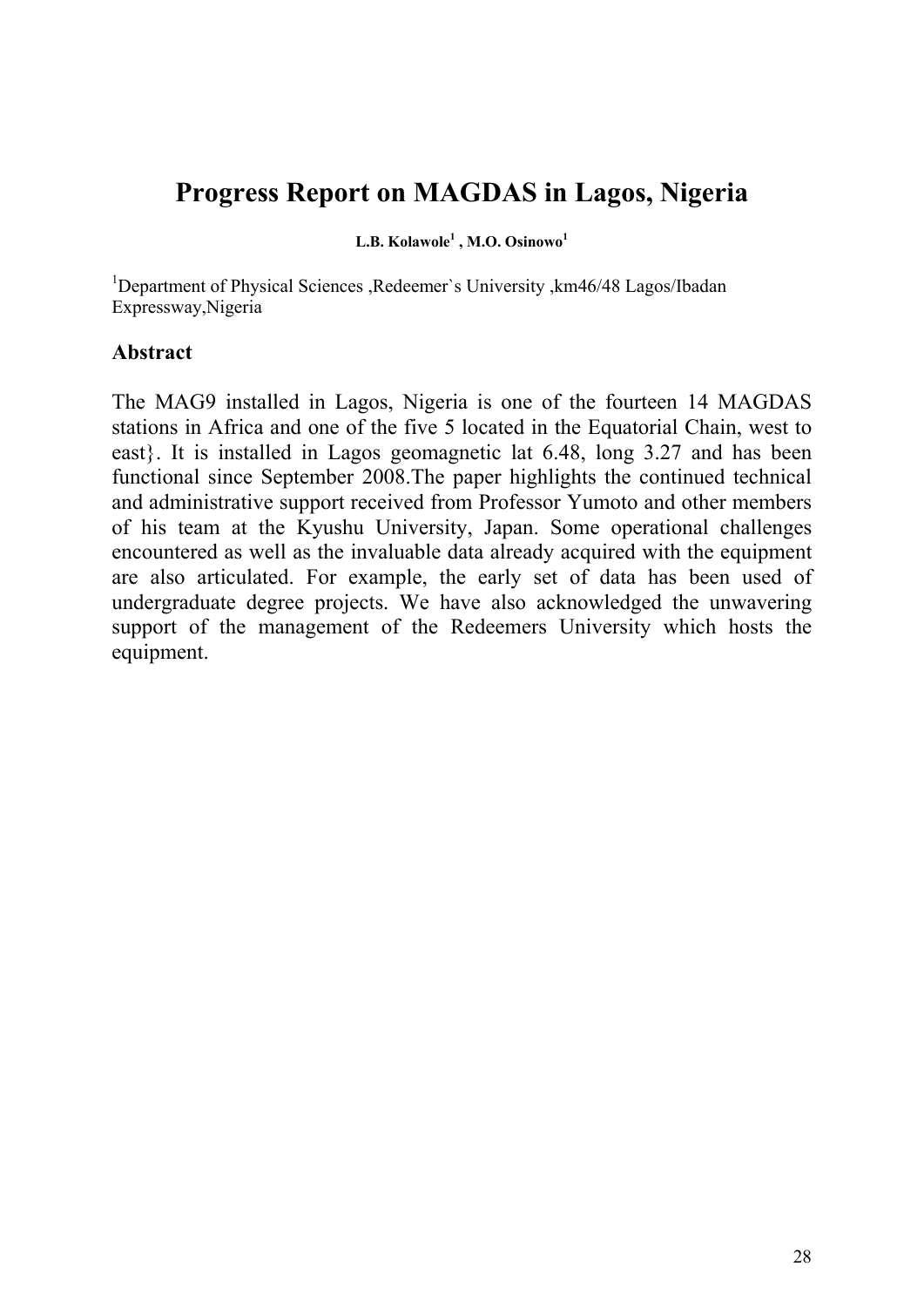## **Comparison between local models to estimate the TEC / GPS and the global model of TEC / CODG area in Equatorial Africa**

J-B. DINGA

Groupe de Recherche en Sciences Exactes et Naturelles, GRSEN/DGRST, Université Marien **NGOUARI** 

### **Abstract**

The GPS station SCINDA, acquired by the Congo in 2009 under the cooperation of Air force Research laboratory (AFRL). This station is located in the Research Group in exacts Naturals Sciences (GRSEN, Ministry of Scientific Research (length: +15.25E; lat: S-4.28; alt: 305.4910). The location of this station can provide accurate information for the study on the southern edge of the magnetic equator. The lack of instruments on the ground in central Africa makes it unreliable global models for calculating the TEC area in equatorial Africa, which is why we have led to a comparative study of results from treatment with the global model GPS/CODG. The coherences are very clear when superimposed curves of TEC, but gaps remain at certain times when the values of TEC/GPS are slightly higher than the TEC/CODG. The model that we used to do a smoothing every quater of an hour while the CODG smooth for two hours data.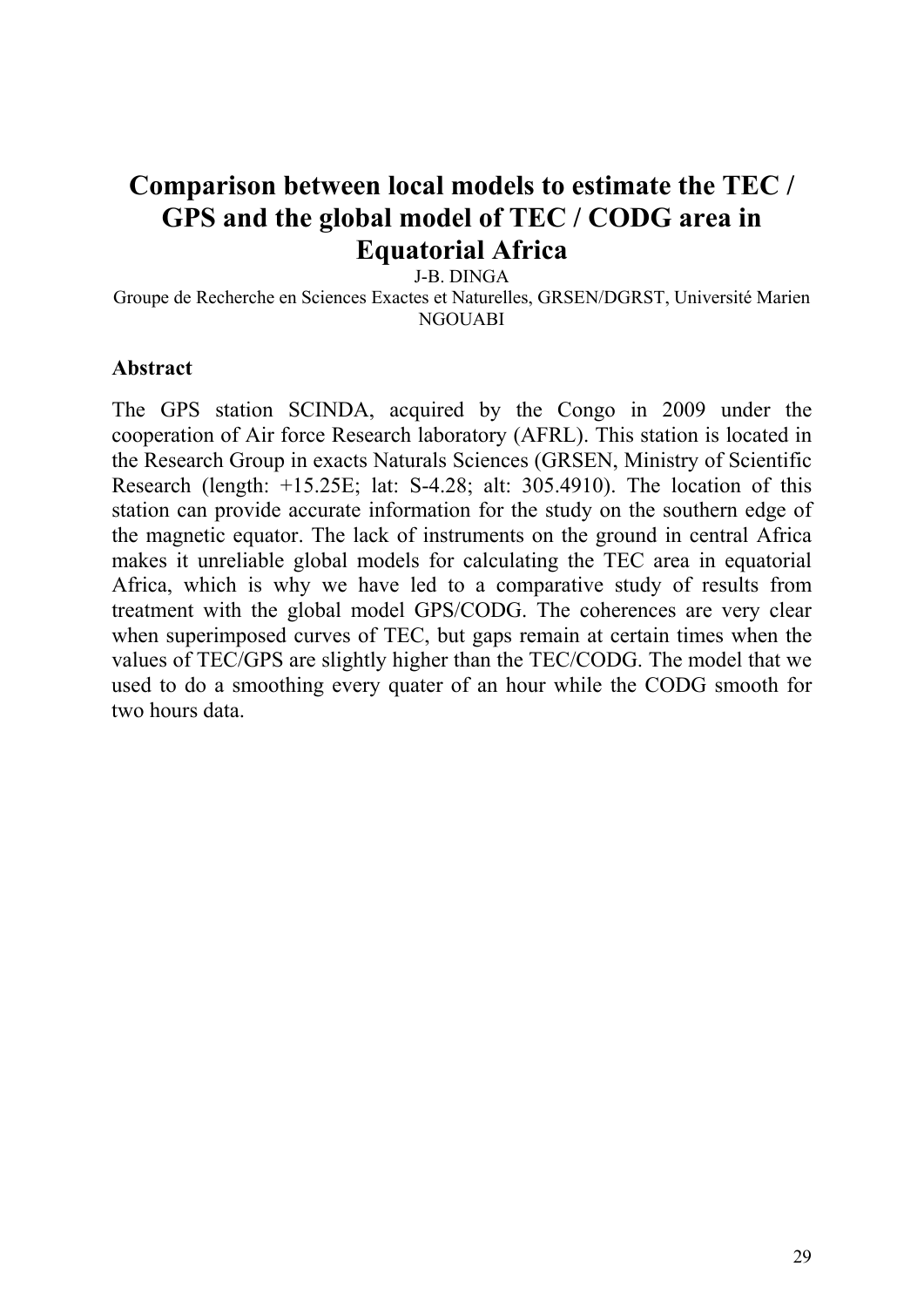## **Ionospheric Responses to the Solar Tsunami on August 1st 2010 Observed in Vietnam**

#### **hoang thai lan , le minh tan**

Ho Chi Minh City Institute of Physics, VAST Email: [thailan164@gmail.com](mailto:thailan164@gmail.com)

#### **Abstract**

The Earth's ionosphere responses strongly to the intense X-ray and ultraviolet radiation from the Sun during solar events. After oversleeping for more than one year, on August 1st 2010 at 8:55 UT a C3.2 magnitude soft X-ray flare erupted on the Sun and triggered CMEs directing to the Earth with 1000 km/s speed.

We will present the results of Ionospheric responses observed in Vietnam (10.5 N, 106.3 E, Dip lat. 2.9 N) to this solar event.

Using HF signals, the Ionosphere can be observed only E and F regions, but with VLF signals can be observed D region. In this presentation we will mention also our preparation to install an AWESOME receiver that is relevant to the objectives of the ISWI.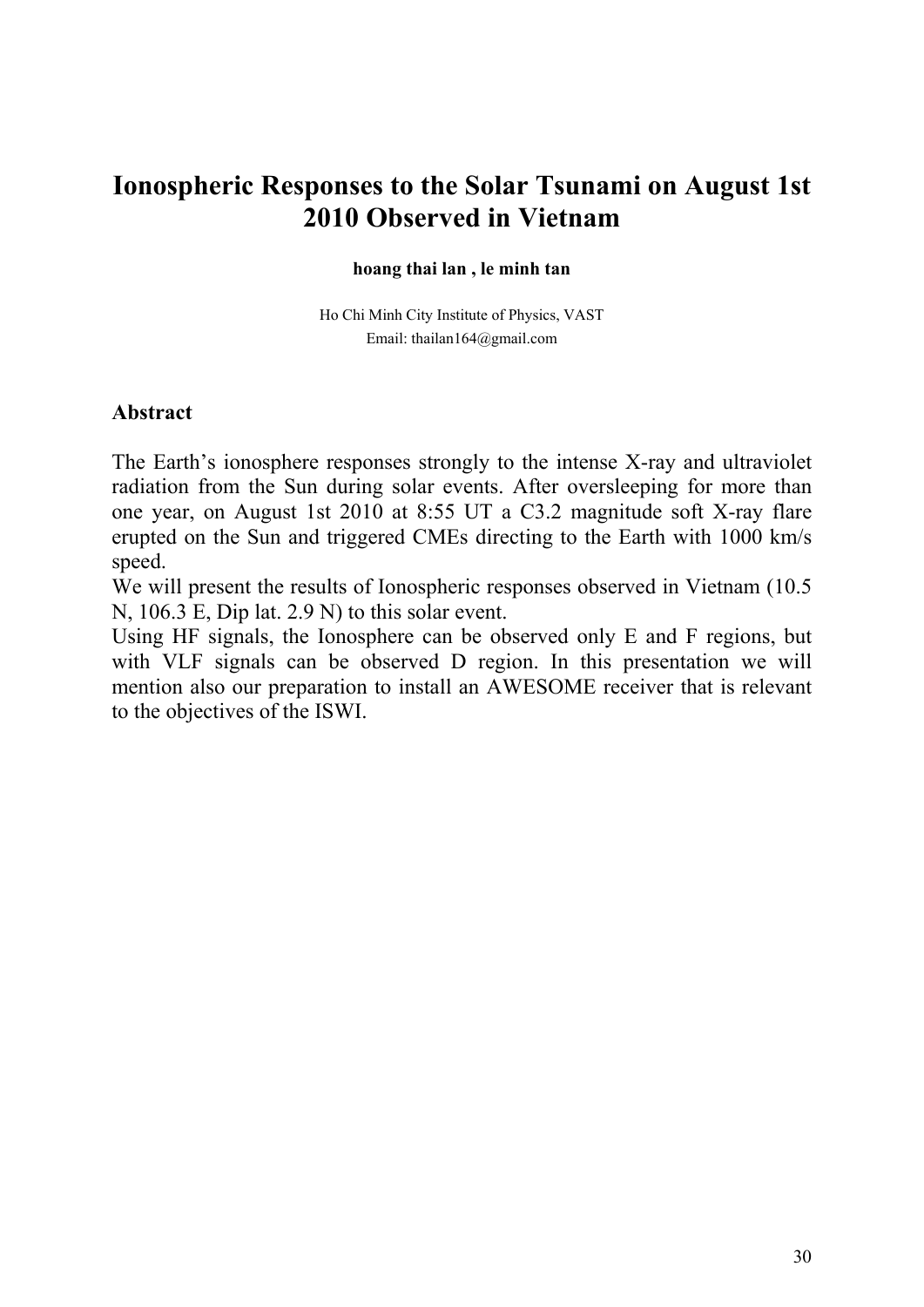## **Effects of quiescent solar activity and of geomagnetic disturbances in the lower ionosphere using SAVNET data**

#### **F. C. P.Bertoni, J.-P.Raulin**

#### **Abstract**

In this work, we summarize some recent results using measurements from the South America VLF Network (SAVNET) data base. This network is an international project coordinated by CRAAM, Brazil in cooperation with Peru and Argentina. SAVNET has been involved in IHY activities (2004-2009) and it is part of the international program International Space Weather Initiative (ISWI). It started operating in April 2006, and now counts on eight stations (Atibaia, Palmas, Santa Maria and Estação Antártica Comandante Ferraz in Brazil; Piura, Punta-Lobos and Ica, in Peru; CASLEO, in Argentina). We have obtained daily maximum diurnal amplitude time series that exhibited behavior patterns in different time scales: 1) long term variations indicating the solar activity level control of the low ionosphere; 2) characteristic periods of alternated slow and fast variations, the former being related to solar illumination conditions, and the latter that have been associated with the winter anomaly at high latitudes; 3) planetary wave type oscillation periods. Finally, we present some results of current studies on geomagnetic disturbances using SAVNET data.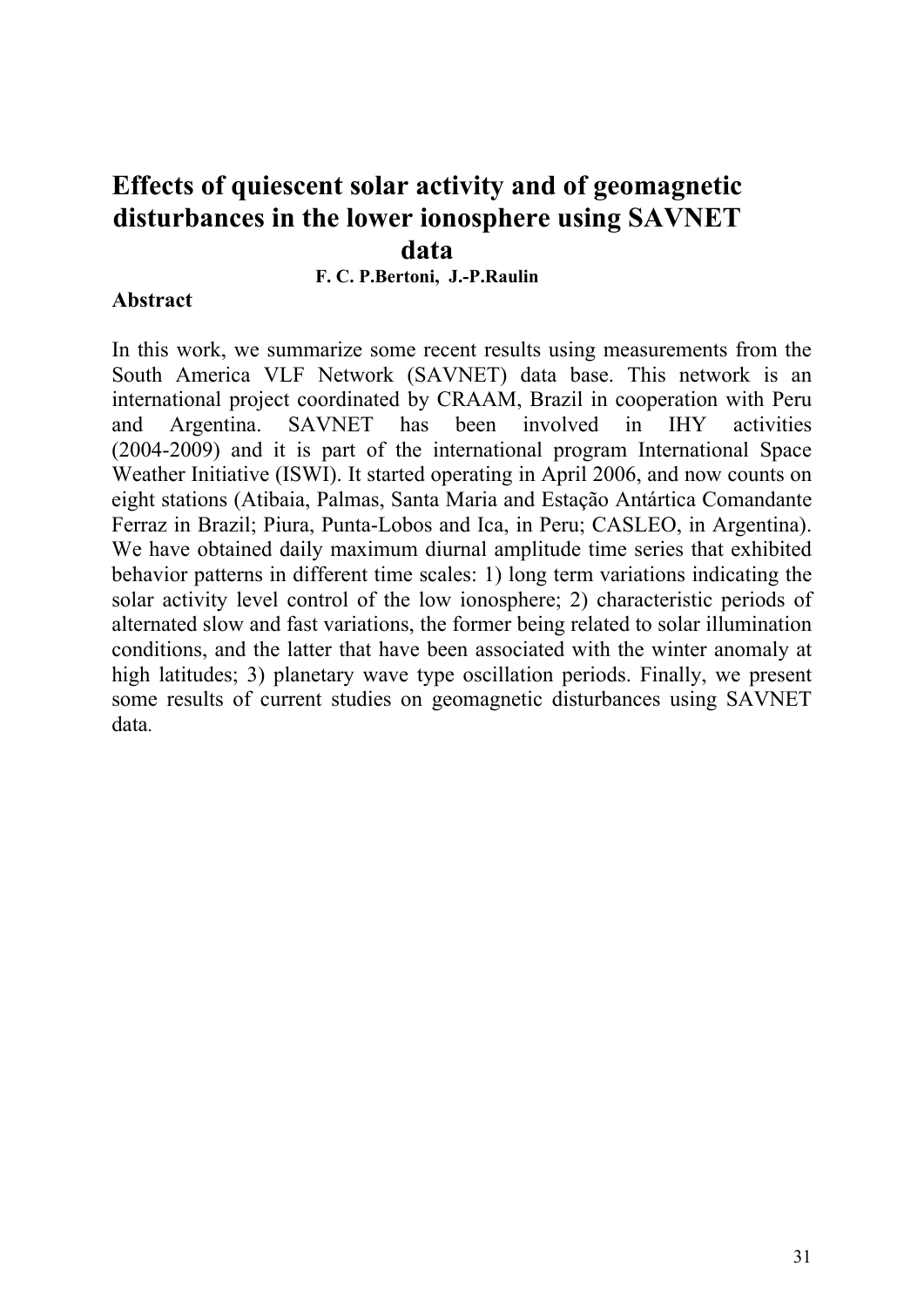## **Solar Radius Determination using Baily beads Observations of Annular Solar Eclipse 15 January 2010, Sri Lanka**

**S. Gunasekera1 , J. Adassuriya<sup>1</sup> , I. Medagangoda<sup>1</sup> , J.Fernanado<sup>1</sup>** <sup>1</sup> Arthur C Clarke Institute for Modern Technologies, Katubedda, Moratuwa

### **Abstract**

An attempt was made to determine the solar radius by using the data of Baily's beads observation carried out on the southern limit of the annular solar eclipse on 15th January, 2010 in Sri Lanka. A positive correction of 0.26''±0.06'' to the solar radius was found and the standard solar radius was corrected as 959.89±0.06 arcsec at the time of observation. No correlation was found between the sunspot number and the variation of the Suns radius with the available past data.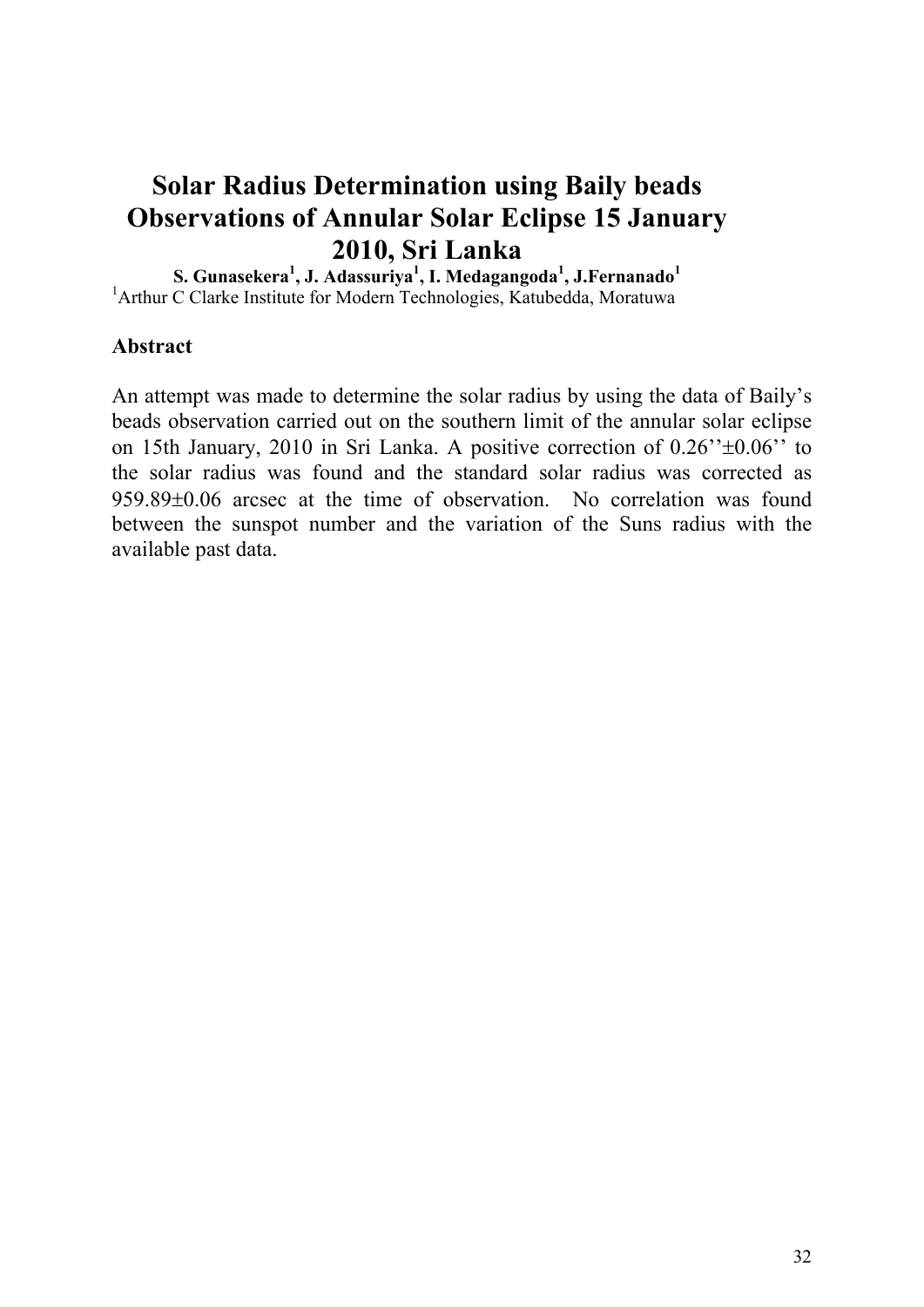# **Study of Pi2 pulsation observed from MAGDAS chain in Egypt**

**E.** Ghamry<sup>1, 2</sup>, A. Mahrous<sup>2</sup>, N. Yasin<sup>3</sup>, A. Fathy<sup>3</sup> and K. Yumoto<sup>4</sup>

<sup>1</sup> National Research Institute of Astronomy and Geophysics, NRIAG, Helwan.

<sup>2</sup> Space Weather Monitoring Center (SWMC), Helwan University, Ain Helwan 11795, Egypt.

<sup>3</sup> Physics Department, Faculty of Science, Fayoum University

4 SERC, Kyushu University, Japan.

### **Abstract**

We present first results of Pi2 pulsations observed from MAGDAS stations in Egypt (FYM and ASW). MAGDAS, the Magnetic Data Acquisition System, is an important component of the International Space Weather Initiative (ISWI). We carried out our analysis through a visual inspection comparing our events with burst in AE index during the period from November 2008 to October 2009. To investigate the generation mechanism of Pi2 pulsations, we used two different methods. (i) Fourier transformations and (ii) wavelet power spectrum. The frequency of Pi2s is identical at two stations reflect the possibility of plasmaspheric cavity resonance as a generation source of Pi2 pulsations.

**Key words:** Irregular pulsation (Pi2), MAGDAS, ISWI, Wavelet.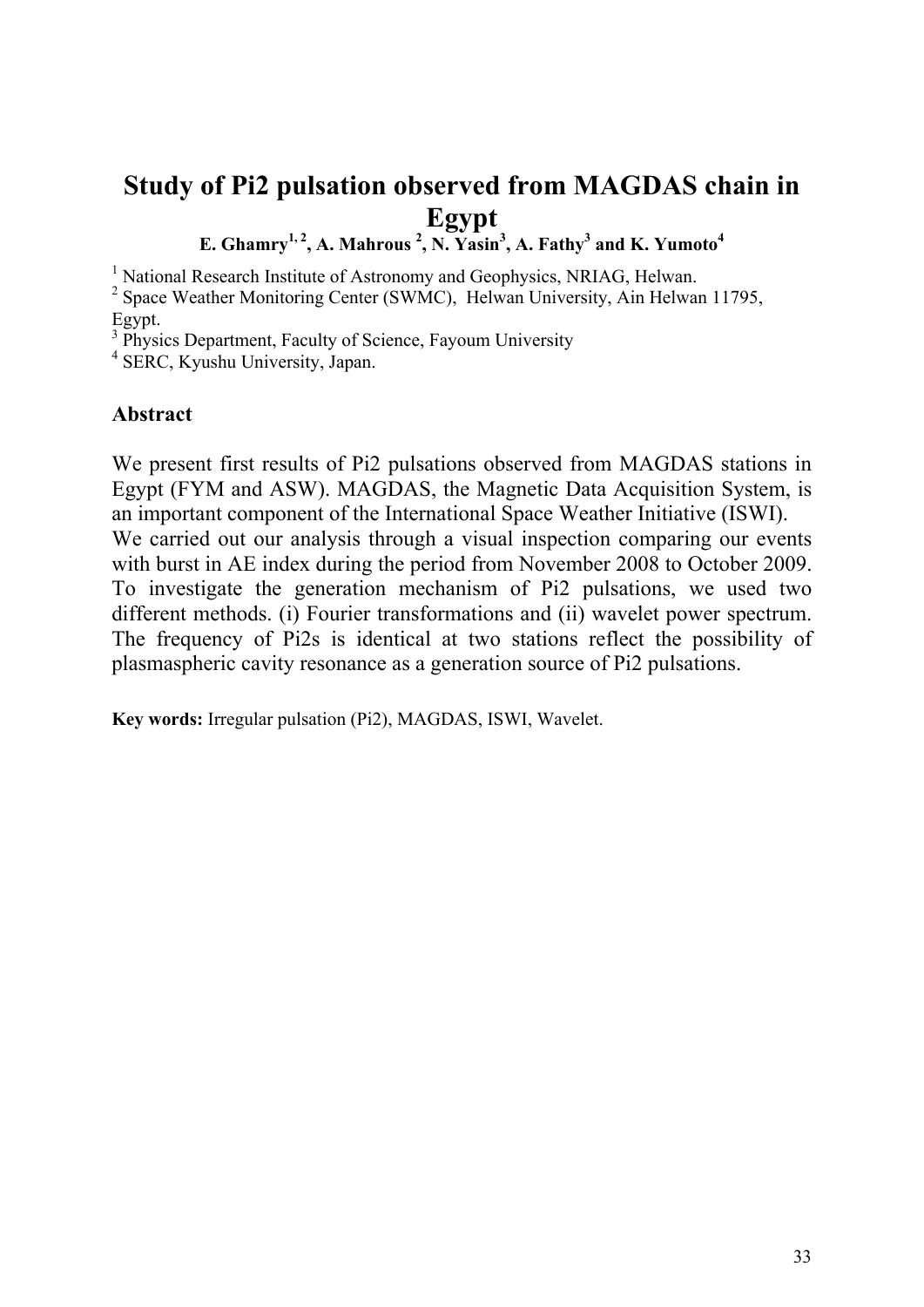# **Day-to-day variability of the magnetic field measurements, preliminary result from MAGDAS chain in Egypt**

**A. Mahrous<sup>1</sup> , E. Ghamry<sup>2</sup> , R. Elhawary1 and K. Yumoto<sup>3</sup>**

<sup>1</sup> Space Weather Monitoring Center (SWMC), Helwan University, Ain Helwan 11795, Egypt.

<sup>2</sup> National Research Institute of Astronomy and Geophysics, NRIAG, Helwan.

<sup>3</sup> SERC, Kyushu University, Japan.

### **Abstract**

MAGDAS, the Magnetic Data Acquisition System, was successfully installed at two stations in Egypt, the first station is located in Fayoum University while the second one is located in South Valley University at Aswan. MAGDAS is an important component of the International Space Weather Initiative (ISWI). We studied preliminary results obtained from the variability of the amplitude of the solar quiet (Sq) daily variations in the three geomagnetic elements, H, D, Z. The day-to-day fluctuations of the horizontal, declination, and vertical component of the geomagnetic field along MAGDAS chain in Egypt are examined. The magnetic data obtained from Fayoum and Aswan gives a good representation of the geomagnetic field at low stations.

**Key words:** MAGDAS, ISWI, Solar quiet daily variation (Sq).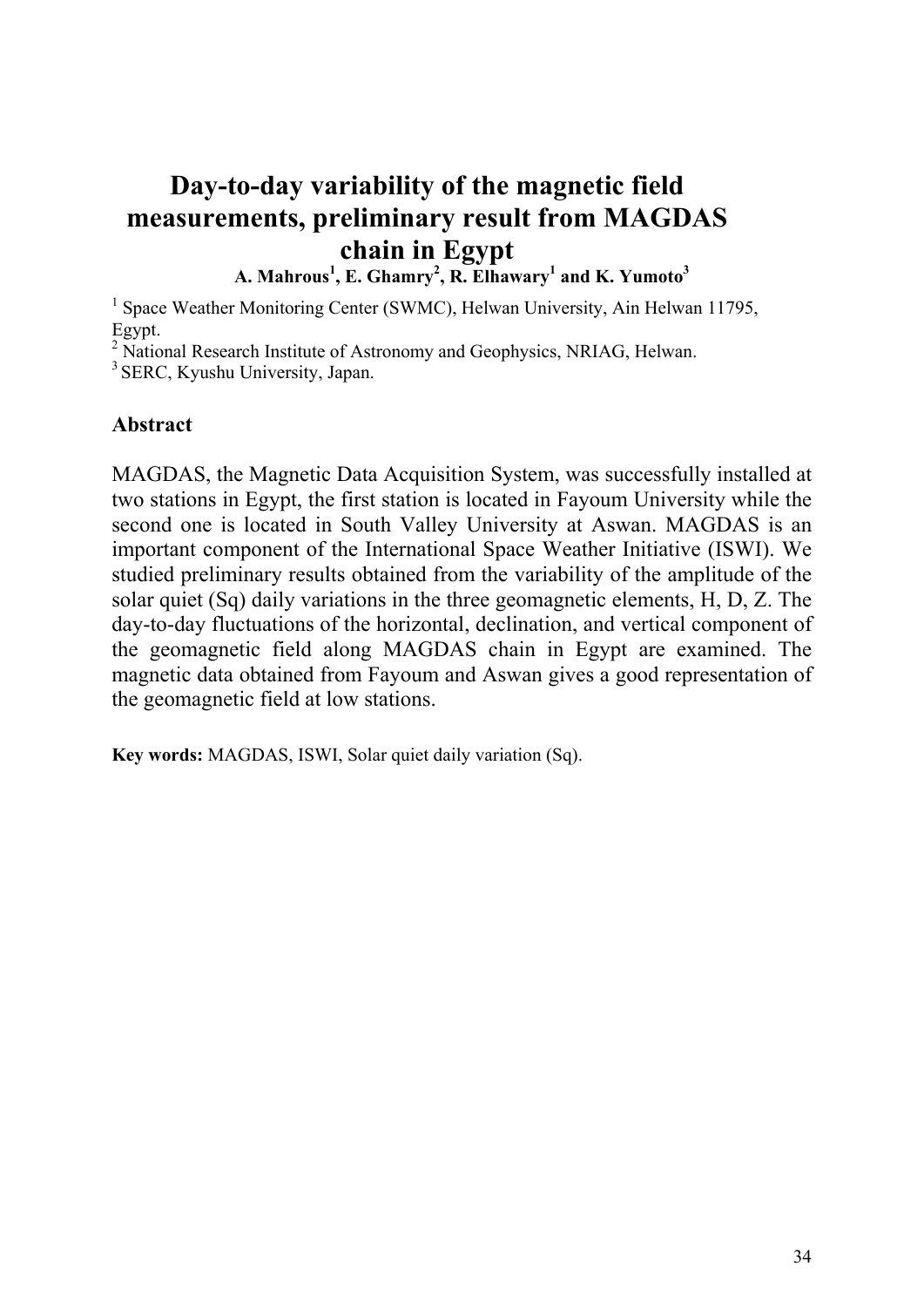# **Automatic Detection of Geomagnetic Sudden Commencement via Discrete Wavelet Transforms**

**Essam Ghamrya1 , and Ali Gamala2**

<sup>1</sup> National Research Institute of Astronomy and Geophysics, (NRIAG), Helwan, 11722, Egypt.

<sup>2</sup> Space Weather Monitoring Center (SWMC), Helwan University, Ain Helwan 11795, Egypt*.* 

### **Abstract**

One of the global processes in ionosphere-thermosphere-magnetosphere system is the geomagnetic storm. It is of great importance to develop an algorithm that auto-detects sudden commencement (SC) because it is an indicator of the onset of the geomagnetic storm. Automatic detection of sudden commencement is based on multi resolution analysis of discrete wavelet transform using haar wavelet filter. Proposed algorithm is tested on data set collected from stations belong to the international real-time magnetic observatory network (INTERMAGNET) network. Maximum standard deviation of algorithm detection times is observed to be one minute of the corresponding arrival times published by National Geophysical Data Center (NGDC).

**Key words:** Sudden commencement (SC), Haar wavelet, INTERMAGNET.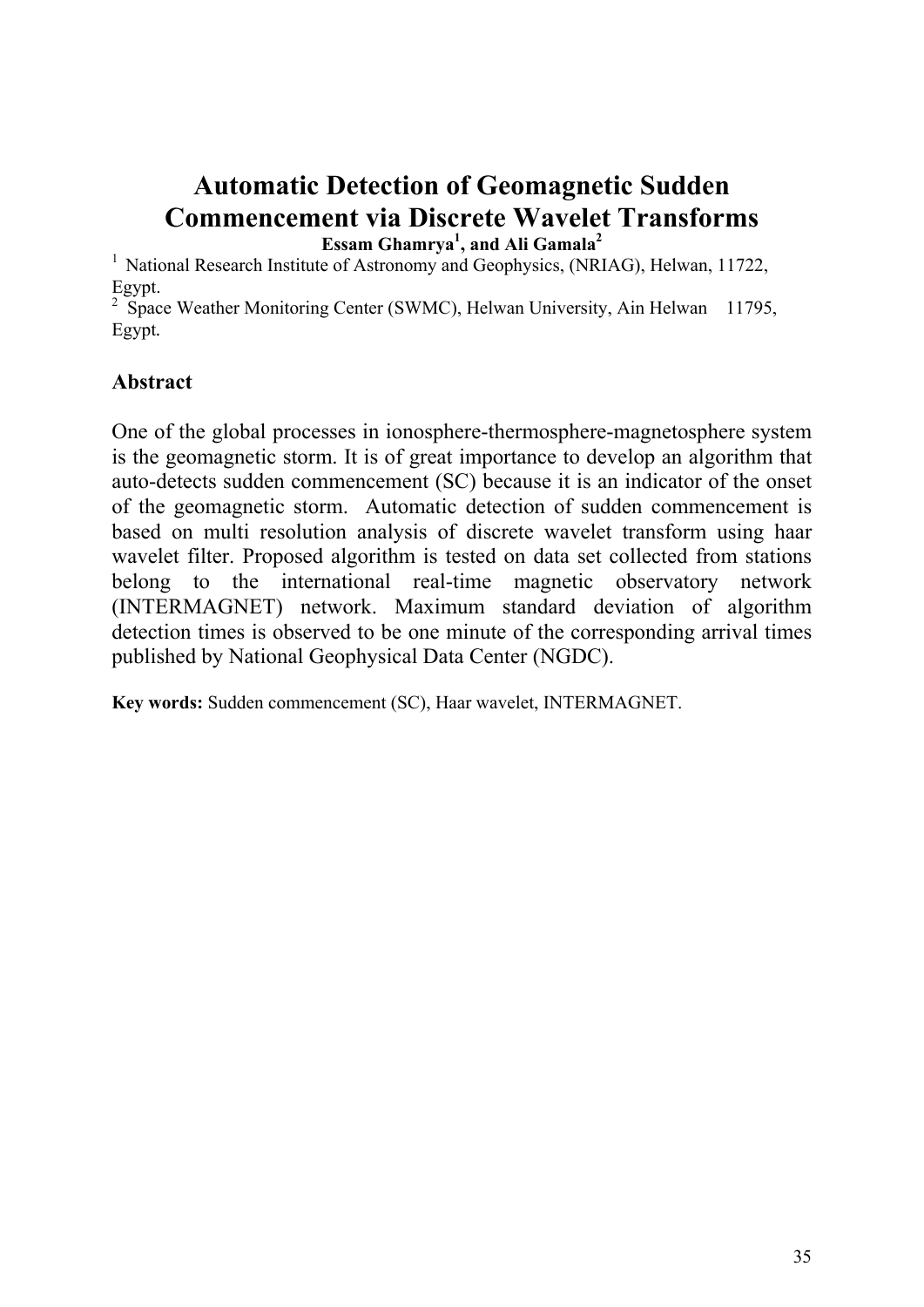## **Malaysia Approach on ISWI Programme**

### **Abstract**

Malaysia had performed the ISWI Working Committee of Malaysia on 20th July 2010. The theme of ISWI initiative in Malaysia is 'Space weather for knowledge generation and services towards societal well-being ' . The educational and awareness programme on space weather has been proposed to be included in the current National Planetarium's programme. The general proposed idea was to promote and share the current data, instruments and researches regarding space weather using the platform ISWI and also for Malaysia to join in the ISWI instrument programme.

With the Langkawi National Observatory (LNO) at Pulau Langkawi, Kedah (Long: 99d 46m 52s E , Lat: 06d 18m 25s N) which is housing a several telescope which are robotic apochromatic refractor (diameter 15 cm) for solar observation purpose, the continuous of solar activity can be observe (sunspot and flare).

 The telescope set be used for solar observation mainly in three different wavelengths simultaneously ; the continuum, H-alpha and Calcium K-line. With this existing facilities at LNO, we hope can contribute our own data to the international parties and the same time expert from international can co-working with us to strengthen our human capital.

This paper also shown the interest and the national interest expert to participate. With this kind of arrangement, we hope can host some instrument and develop a good local programme and at the same time participate in the international research programme.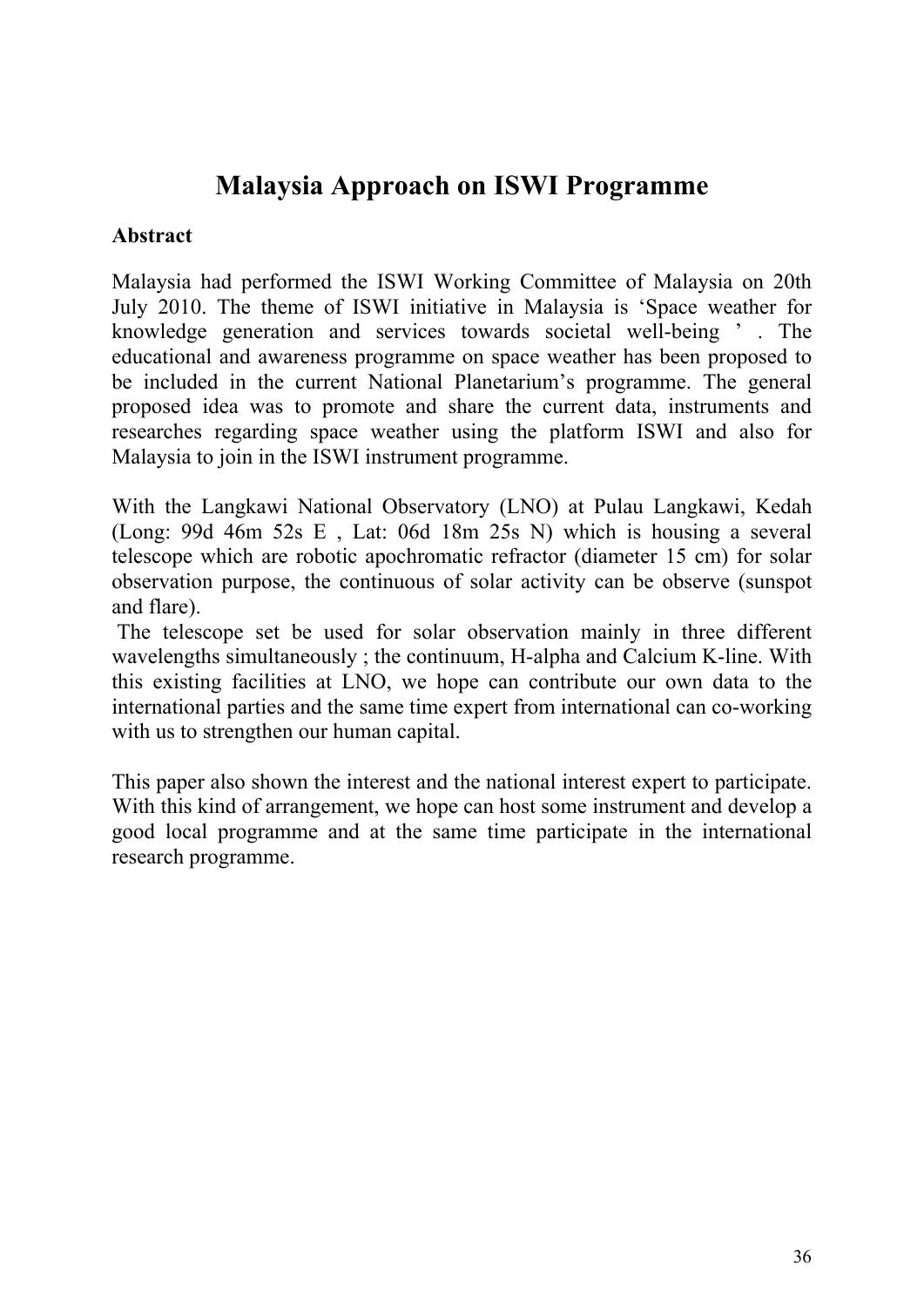# **Improving the results of SID signal at Kinshasa (Congo, the Democratic Republic of,)**

**M.B. Kahindo, L.L. Kongoda, M.J.M. Tshitenge and K.J. kigotsi** 

Laboratory of Environmental and space Physics,University of Kinshasa,Kinshasa

### **Abstract**

The Democratic Republic of Congo is one of the beneficiaries developing countries all over the world and particularly in Africa to receive simple instruments enabling to research from the UNBSS campaign deployed in the frame work of the principles of instruments program. This program tells us in one hand that the lead scientific funded by his country provides instrumentation and data distribution on the other hand the host provides the workforce ,facilities and become part of the team.

We mention that some equipments was distributed during the workshop at Addis Ababa among them the SID monitors donated by the Stanford VLF Remote Sensing. Actually this material helps us to experience in our laboratory the Strong solar flares that penetrate to lower ionospheric region.

In the beginning the signal of SID monitor shows some difficulties like various noises and needed to be smoothed. At first the antenna was placed horizontally in the laboratory in which was a voltage transformer these conditions did not allow to obtain good result. But we move outside the antenna and set up antenna in using an RLC circuit to absorb the noise by filtering. The signal was also fitted with the wavelet method in order to have a smooth signal. After correction the results compared with others sites like S.I.D Lionel in France and Stanford team in USA don't give any difference.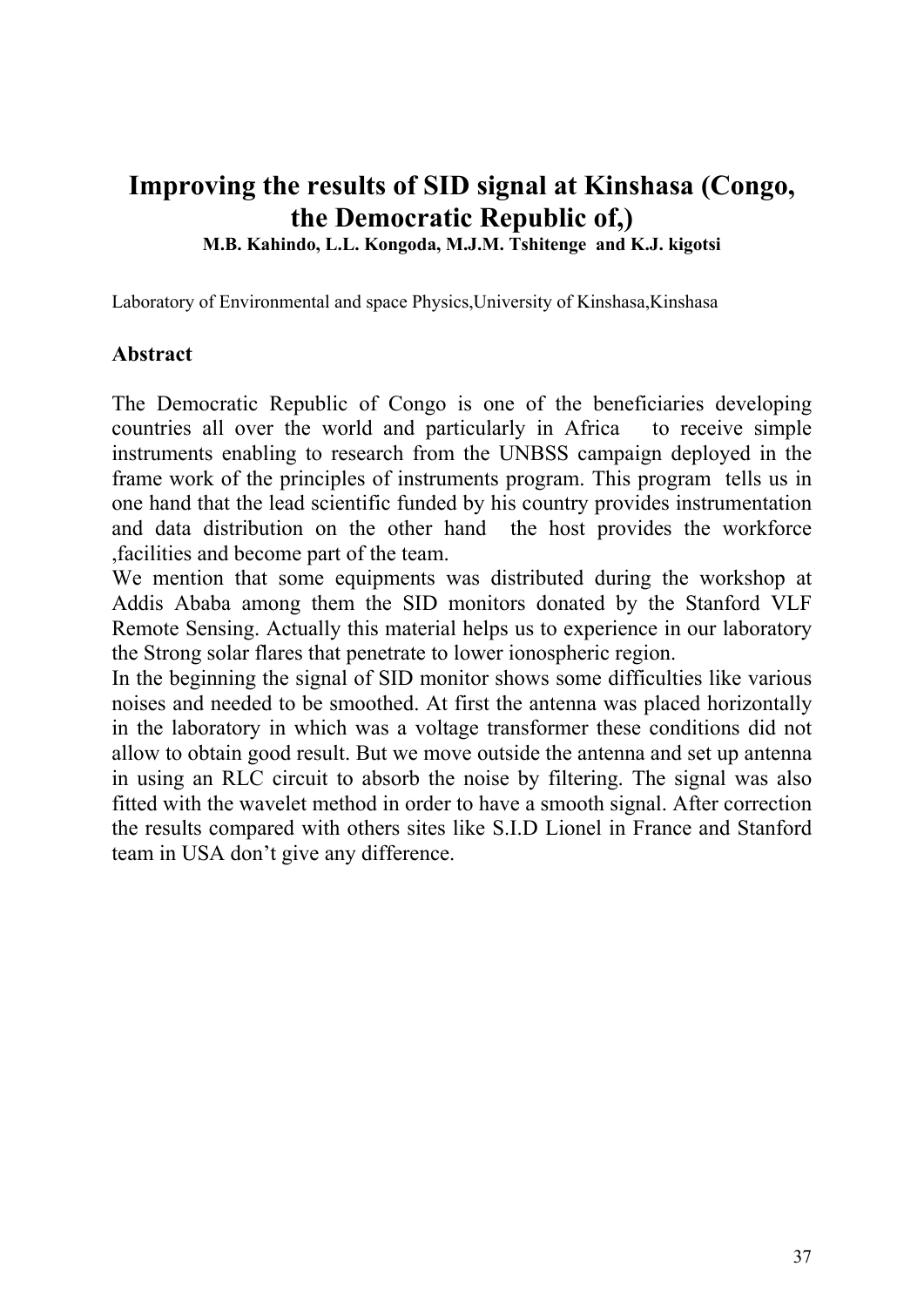### **MAGDAS/CPMN Magnetometers in Peru** Edwin Choque<sup>1</sup> and José K. Ishitsuka<sup>2</sup>

Instituto Geofísico del Perú, Calle Badajoz 169, Urb. Mayorazgo IV Etapa, Ate – Vitarte, Lima 3, Perú Email: 1. edwin.choque@igp.gob.pe 2. jose.ishitsuka@igp.gob.pe

#### **Abstract**

Due to a peculiar geomagnetic position, magnetometer of DTM of Carnegie Institution of Washington was installed in 1922 at Huancayo Observatory. In 1985 the first magnetometer of Kyushu University was installed in Huancayo Observatory, then it was moved after to Ancón Observatory that have the same latitude of Huancayo. This magnetometer was part of The Equatorial Magnetic Observation Network (PI; Prof. T. Kitamura), after it become as the Circum-pan Pacific Magnetometer Network (PI of CPMN; Prof. K. Yumoto). In October 13th of 2006 Space Environment Research Center - SERC of Kyushu University installed a new Magnetic Data Acquisition System MAGDAS (PI; Prof. K. Yumoto) that is working stable since the installation. Ancón Observatory's geographic latitude is: -11.79º, longitude: -77.16º and geomagnetic(2000) latitude is: 3.10º and longitude: 354.66º. At Ancón Observatory we also have an old magnetometer that belonged to ERI that was transferred to us and it is working well, recently electronics were renewed thanks to WDC-Kyoto support, since that also barometric pressure data is available.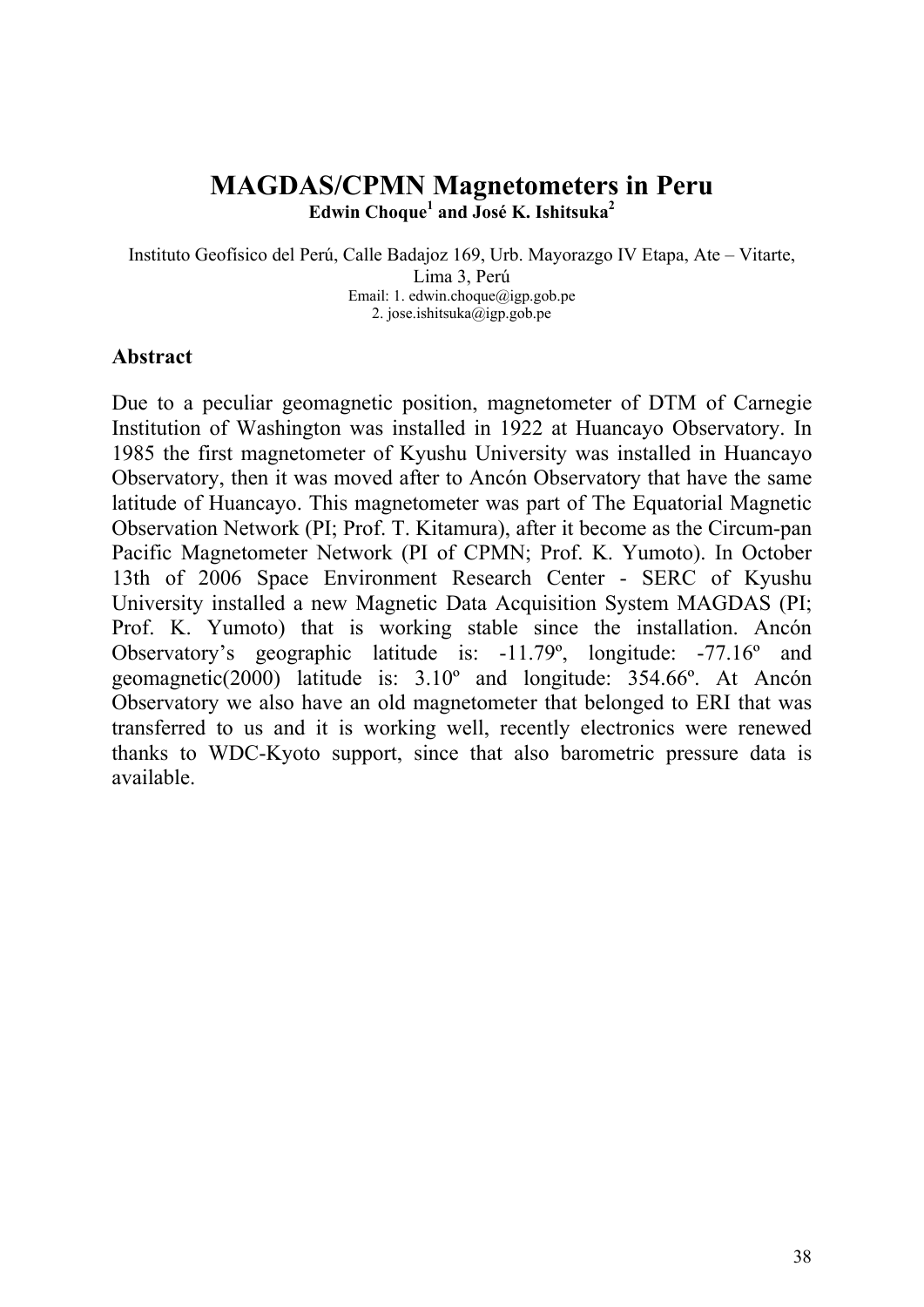### **Space Weather in Peru J. Ishitsuka1 , M. Ishitsuka1 , K. Shibata2 , S.Ueno<sup>2</sup> , G. Kimura2**

<sup>1</sup> Geophysical Institute of Peru, Astronomy Division

<sup>2</sup> Kyoto University, Hida and Kwasan Observatories

### **Abstract**

Geomagnetic observations begun in Peru since 1922 by Carnegie Institution of Washington, solar observations begun in 1936 using a Hale Type coelostat, in 1960 a monochromatic spectrograph was installed to take images of the Sun to monitor solar activity and in 1967 a radio polarimeter to observe solar phenomena at 9.5 Ghz. Gomagnetic data was reported and used worldwide uninterrupted since that, unfortunately solar data could not be available since 90's. Then since 2002 thanks to cooperation within Geophysical Institute and a local national university, Sunspots observations were performed, and in March of this year flare monitoring observations begun at the new Solar Observatory of San Luis Gonzaga de Ica University. Flare monitoring observations in Peru borne thanks to IHY initiative. Flare monitoring observations is tripod cooperation within a Peruvian research institution, a local university and a foreign research institution. Hida Observatory of Kyoto University provided the Flare Monitoring Telescope.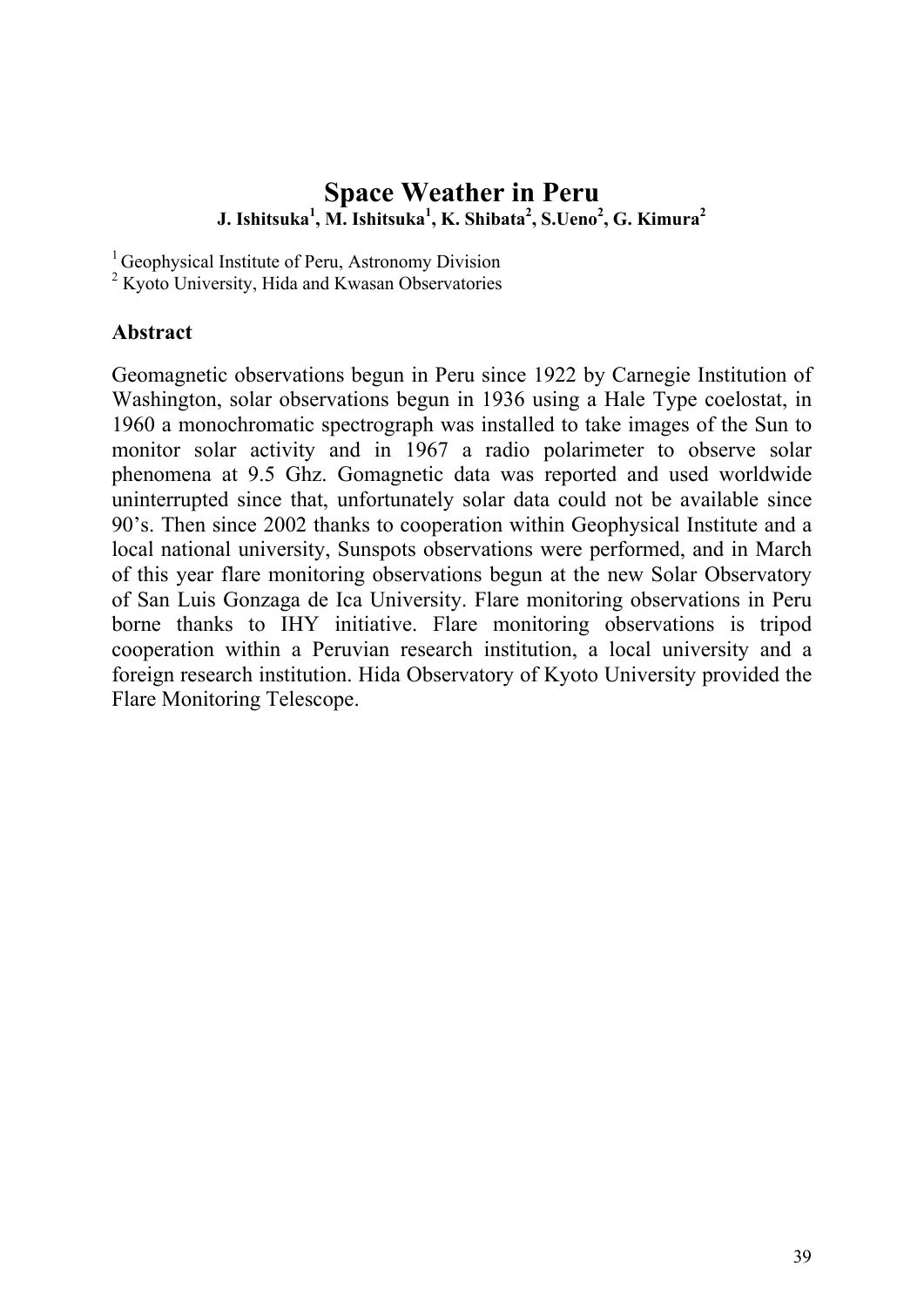### **Probing of D-region ionosphere using AWESOME VLF receivers in India: Setup under IHY/UNBSSI program B.** Veenadhari<sup>1</sup>, Rajesh Singh<sup>1</sup>, P. Pant<sup>2</sup>, A.K. Singh<sup>2</sup>

<sup>1</sup> Indian Institute of Geomagnetism, New Panvel, Navi Mumbai – 410218 India<br><sup>2</sup> Aryabhatta Research Institute of Observational Sciences (ARIES), Manora Peak, Nainital – 263129 India

 $3$  Physics Department, Banaras Hindu University, Varanasi – 221005 India

#### **Abstract**

Lightning discharge radiated extremely low frequency (ELF, 30-3000 Hz) and very low frequency (VLF, 3-30 kHz) waves is a powerful and effective tool for the diagnosis of Earth's ionosphere and magnetosphere. During the year 2007- 2008 three AWESOME VLF receivers developed by Stanford University were setup at three low latitude locations in India during 2007 by Indian Institute of Geomagnetism, India. Lightning generated radio atmospheric that propagates long distances via multiple reflections through reflecting boundaries of the Earth-ionosphere waveguide (EIWG) shows sharp dispersion near the cut off frequency ~1.8kHz of The EIWG. These dispersed atmospherics at lower frequency end are called as 'tweek' radio atmospheric. In this work we have utilized the dispersive property of tweeks observed at low latitude Indian stations Nainital and Allahabad for the estimation of D-region electron densities at the ionospheric reflection heights. Direction finding technique has also been applied to determine the source locations of causative lightning discharge of tweeks. Geographic locations is determined by the intersection of two circles drawn taking distance travelled/propagation distance by tweek atmospheric from source location to Allahabad and Nainital stations. The results are in good agreement with World Wide Lightning Location Network (WWLLN) data.

After the extended the long solar minimum, the solar cycle 24 has initiated with good number of strong solar flares. These solar flares effects have been seen on narrowband VLF signals propagating in earth ionosphere wave guide. During the solar flares X-ray flux enhancement causes perturbation on upper boundary of Earth-Ionosphere waveguide i.e., lower ionosphere through which the VLF signal propagates. This causes the perturbation on Phase and Amplitude of VLF signal. The magnitude of VLF perturbation caused by a solar flare is thus a potentially good measure of the effects of the flare on the loweionosphere. We will discuss the results obtained from the analysis of VLF waves to investigate D region ionosphere.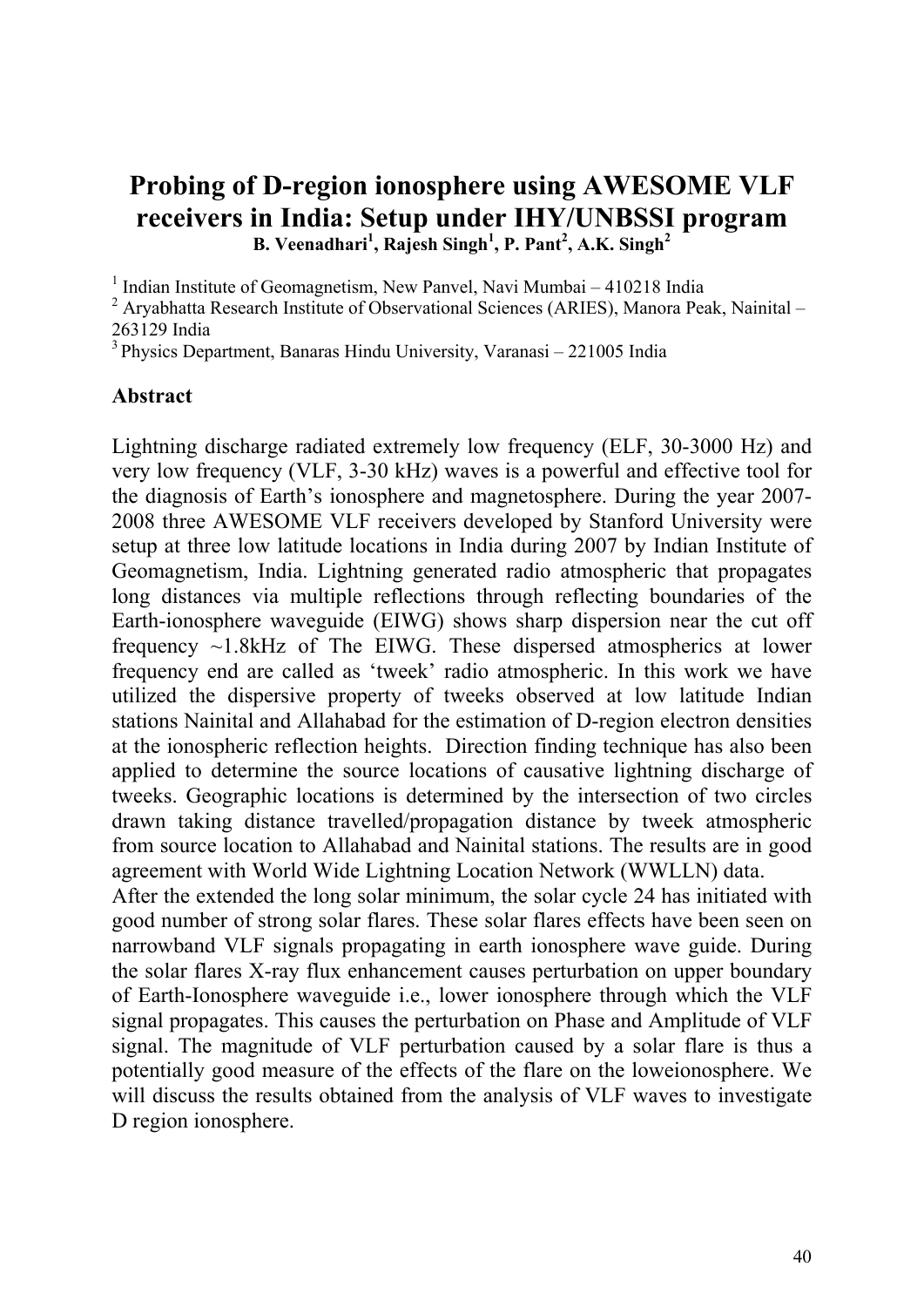## **Installation of Magnetometer- Magdas II and SIDs Monitor, at the University Eduardo Mondlane – Department Physic, Maputo-Mozambique A. J.Macamo**

UEM-Science Faculty-Department Physic,Macamo.alberto@uem.mz

#### **Abstract**

The studies sustainability in weather space supported by IHY and according to the invitation formulated by SCINDA2007, the environmental physic research group and Solar energy research group of Eduardo Mondlane University, the Physic's Department has integrated in MAGDAS fase II Project in September 2008, a site installed in Maputo in the setting coordinate ( S 250 56' 58.6'' e E 320 35'56.4''). In addition to other was also installed the SID monitor for experimental testing in measurement of solar disturbance, as well as the impressive as scintillations from lightning. With these instruments installed, we will get condition to share and correlate the ionosphere's scintillations, magnetosphere's events and environmental climatology. As solar disturbance some results have already been obtained and while in the review process for later its scientific validation.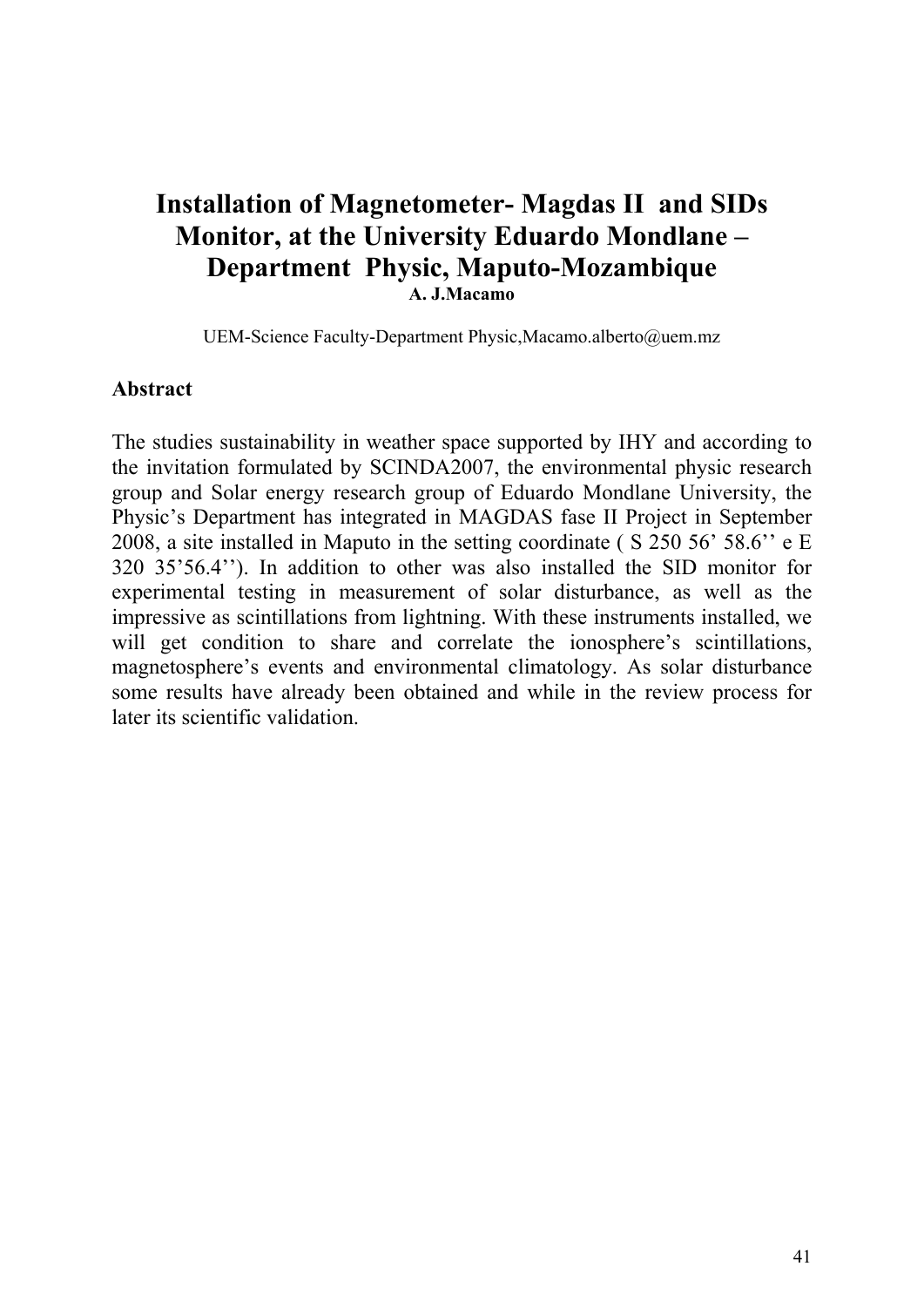### **CME DYNAMICS AND KINEMATICS D. Maričić 1 , B. Vršnak<sup>2</sup> , D. Roša1**

<sup>1</sup> Astronomical Observatory Zagreb, Opatička 22, HR-10000 Zagreb, Croatia E-mail: [dmaricic@zvjezdarnica.hr](mailto:dmaricic@zvjezdarnica.hr)  [drosa@zvjezdarnica.hr](mailto:drosa@zvjezdarnica.hr)<br><sup>2</sup>Hvar Observatory, Faculty of Geodesy, Kačićeva 26, HR-10000 Zagreb, Croatia E-mail: [bvrsnak@gmail.com](mailto:bvrsnak@gmail.com) 

### **Abstract**

We investigate the initiation and development of the limb coronal mass ejection (CME), utilizing observations from Mauna Loa Solar Observatory (MLSO), Solar and Heliospheric Observatory (SOHO), Solar Terrestrial Relations Observatory (STEREO) and Solar Dynamic Observatory (SDO). The goal of this study is to investigate the new, relatively fast method for determining true geometric and kinematical CME parameters from simultaneous observation of CMEs by various satellites and ground based MLSO observatory. These parameters are direction of CME motion, velocity and acceleration of the different parts of CME (the frontal rim, the cavity, and the prominence) and CME angular size. Furthermore, we investigate the driving mechanisms of CME and infer the magnetic field properties at the onset of the instability. To determine the driving mechanism, we quantitatively and qualitatively compared the observationally obtained kinematic evolution with that predicted by various CME models, mainly based on toroidal geometry (cf., Chen, 1989; Vršnak, 1990; [Forbes and Isenberg, 1991;](http://adsabs.harvard.edu/cgi-bin/nph-bib_query?bibcode=1991ApJ...373..294F&db_key=AST&high=39c53ec32219533) [Amari et al., 2000](http://adsabs.harvard.edu/cgi-bin/nph-bib_query?bibcode=2000ApJ...529L..49A&db_key=AST&high=39c53ec32219559); Wu et al., 2000; Török and Kliem, 2005).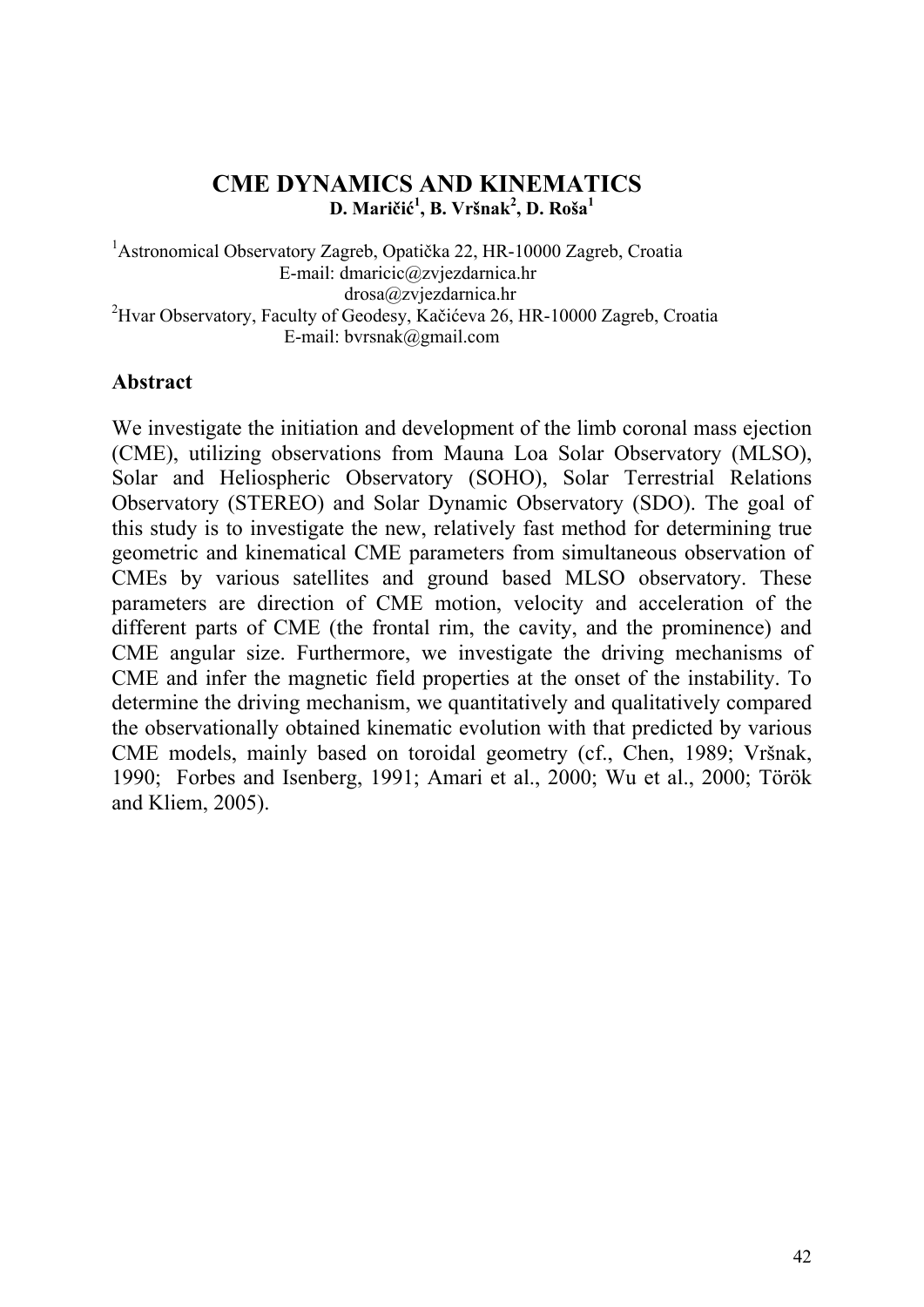## **Signature of midnight temperature maximum (MTM) using TEC (GPS) and OI630 nm Night Airglow**

**D.J.** Shetti<sup>1,3</sup>, G.K. Mukherjee<sup>2</sup>, A.K.Sharma<sup>3</sup>, P.T. Patil<sup>2</sup> and R.V. Bhonsale<sup>2</sup>

<sup>1</sup>Smt. Kasturbai Walchand College, Sangli, 416416, India <sup>2</sup>Indian Institute of Geomagnetism, New Panvel (E), Navi Mumbai, 410218, India <sup>3</sup>Department of Physics, Shivaji University, Kolhapur, 416004, India. E-mail: [shettidj2002@yahoo.com](mailto:shettidj2002@yahoo.com) jitushetti@gmail.com

#### **Abstract**

Night airglow data of Kolhapur station and GPS data of Hyderabad and Bangalore station have been used to obtain OI 630.0 nm intensity emission and d (TEC)/dT values respectively in order to monitor the ionospheric behavior in the Indian region. For this task, we are using the Tilting Photometers and Don Thompson's slant TEC software (rd\_rinex) which gives OI 630.0 nm intensity emission and vertical TEC above each station respectively. The nocturnal variations observed in the atomic oxygen airglow emission at low latitude are well correlated with the dynamical variations seen in the F-region ionospheric parameters such as d(TEC)/dT, for both quiet and disturbed days.

The signature of midnight temperature maximum (MTM) has been observed in some of the nights in both OI630.0 nm and d (TEC)/dT data. The signature of MTM has been found in both night airglow (OI630.0 nm) and TEC data. It is suggested that F-region temperature should be simultaneously measured both at equator as well as at Kolhapur to confirm the signature of MTM.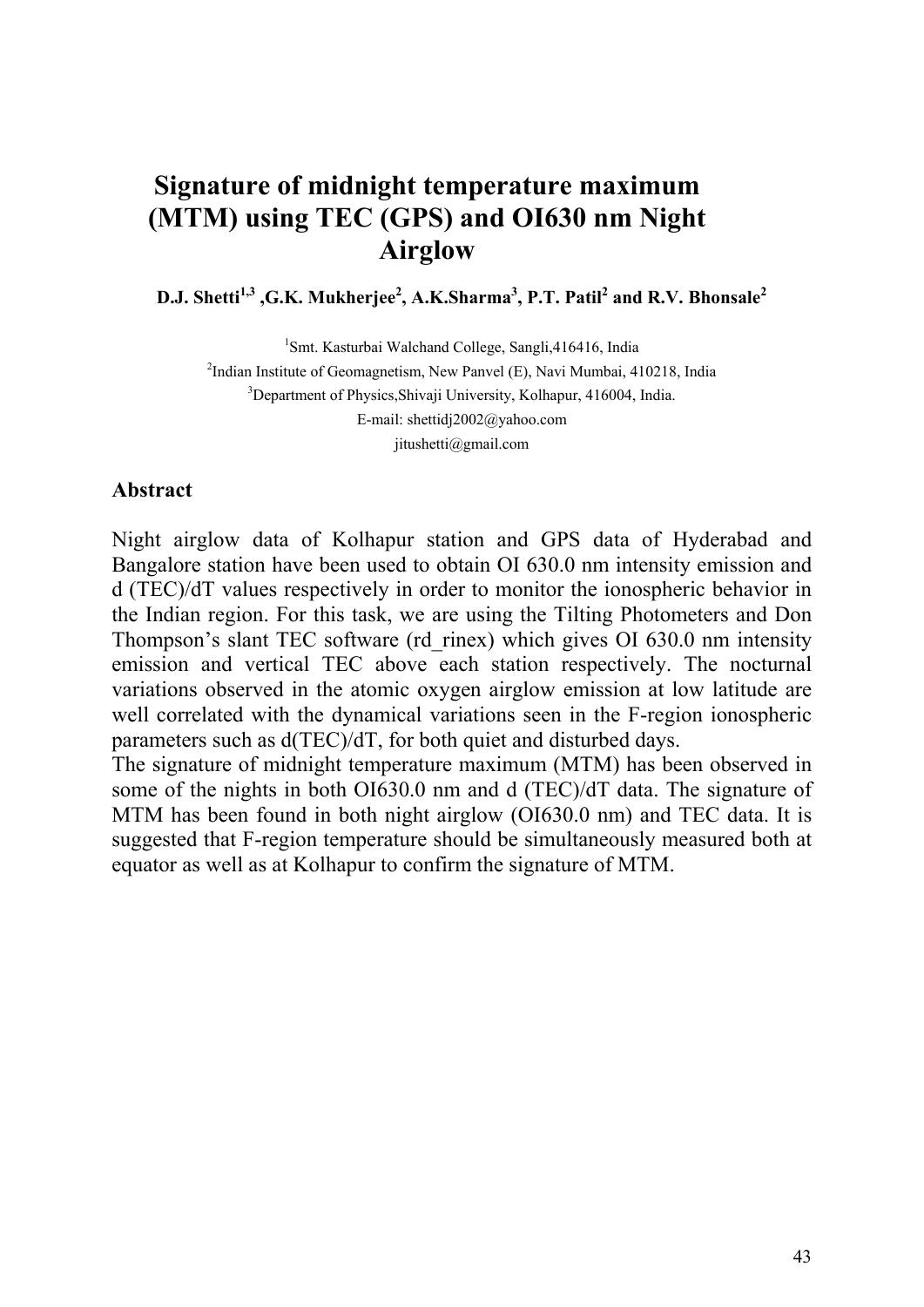## **Kyushu University's SERC Subcenter at Manila Observatory, Philippines**

Q. M. Sugon Jr.<sup>1,2</sup>, A. Ikeda<sup>3</sup>, D. J. McNamara<sup>1,2</sup>, M. Shinohara<sup>3</sup>, and K.Yumoto<sup>3</sup>

1.Manila Observatory, Ateneo de Manila University Campus, Loyola Heights, Quezon City, Philippines

2.Physics Department, Ateneo de Manila University, Loyola Heights, Quezon City, Philippines

3.Space Environment Research Center, Kyushu University, 6-10-1, Hakozaki, Higashi-ku, Fukuoka, 812-8581, Japan

### **Abstract**

Last February 8, 2010, Fr. Daniel J. McNamara, S.J. of Manila Observatory  $(14^{\circ}38'12.01''$  N,  $121^{\circ}4'36.01''$  E )and Prof. Kiyohumi Yumoto of the Space Environment Research Center (SERC) signed a Memorandum of Agreement, in the presence of administrators from Kyushu University and

Ateneo de Manila University. The MOA was made in order to promote the research collaboration on the study of the interaction of the lithosphere, ionosphere, and magnetosphere, especially in the case of earthquakes. Following the signing of the MOA, Manila Observatory's Ionoshere Research Building was renamed as the Kyushu University's SERC Subcenter. The SERC subcenter is a rectangular solid-shaped building with a floor area of 6.67*m*×10.0  $m = 66.7m2$ , not including the toilet, kitchen, and entrance porch. Kyushu University gave \$ 5,000 for the renovation of the subcenter and Manila Observatory gave \$ 2,000. The money was spent for the electrical rewiring of the building. There are now 70 universal outlets capable of handling more than 1000 W load at the same time. Each electrical outlet has three holes, with the third hole for the grounding. The grounding system was centralized to protect the equipments from lightning strikes: all ground wires are connected to a single node at the base of the radar tower. This

node is connected to several copper plates buried in layers of charcoal and salt. Water is poured on this system everyday to increase its conductivity. The rest of the money were spent on the installation of acoustic board ceiling with 12 louver type 2×20*W* flourescent bulbs with aluminum reflectors, cleaning of the brick walls, and repainting of the cement walls and doors. The replacement of the

porcelain tiles in the toilet and the vinyl tiles in the working room is still currently being contemplated. New tables, chairs, and other furnishings will soon be bought. The renovation of the building started May 2010. It will be finished at the end of September 2010.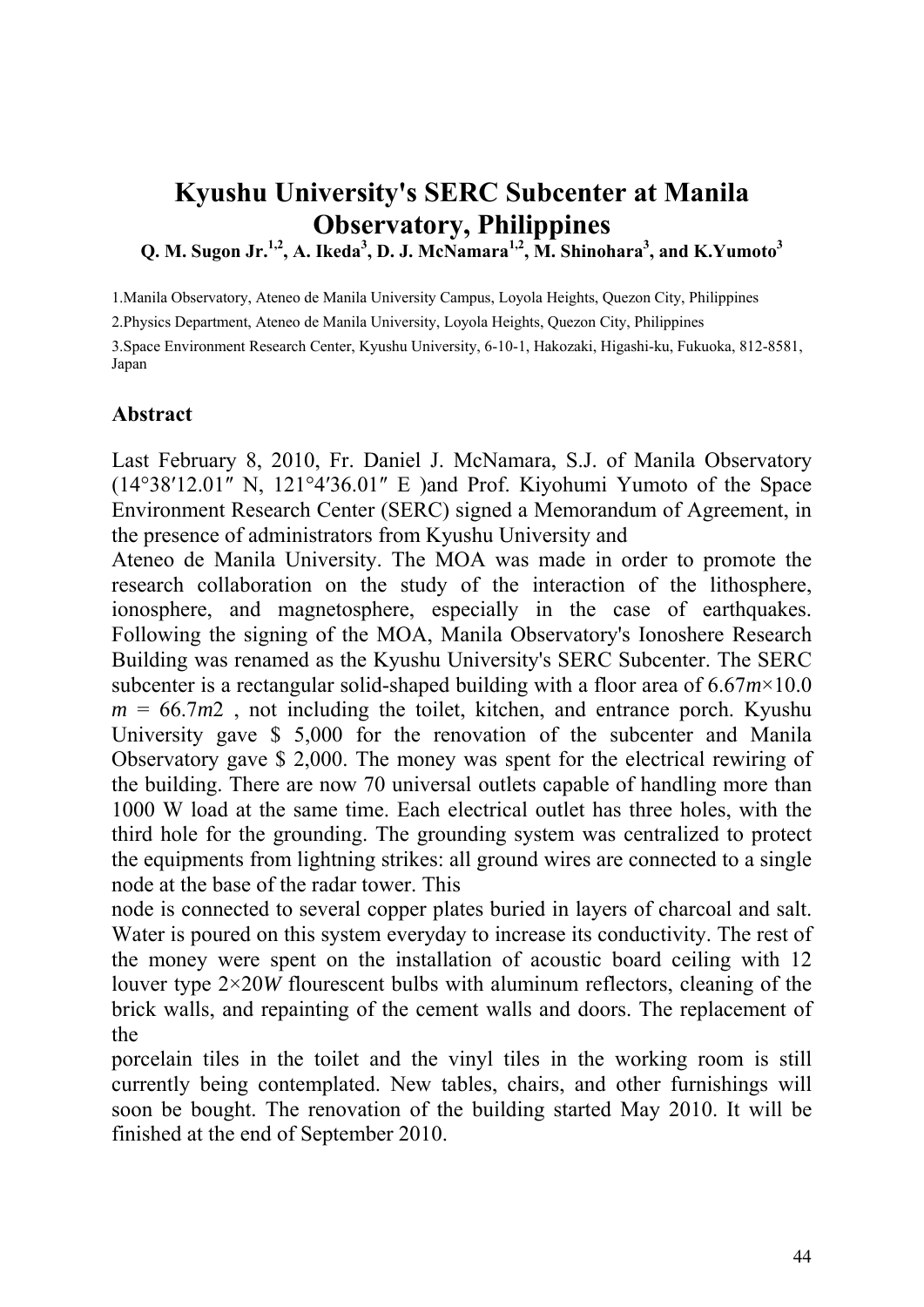## **An Investigation into the Effect of Column Ozone on the Variability of UV Radiation in the Tropical African Region**

### **T. M.S. BARASA**

kenya meteorological department ,p.o. box 30259,00100, gpo, nairobi, kenya , Phone: 254- 020-3867880 fax: 254-020-3876955 E-mail: shaban\_barasa@yahoo.com [barasa@meteo.go.ke](mailto:barasa@meteo.go.ke) 

### **Abstract**

This study aimed at investigating the relationship of ozone and UV Radiation on six selected stations in the Tropical African region using Total Ozone Monitoring System (TOMS) satellite data for a period of 24 years from 1979 to 2003.

The study was subdivided into several parts. The first part concentrated on data quality control and homogeneity tests using residual mass curve. Time series analysis was used so as to determine their trend, seasonal characteristics and cyclic behavior. Linear correlation, autocorrelation and periodogram analyses were finally used to determine whether the observed UV fluctuations are as a result of` ozone. Time series analysis under different sky conditions showed an oscillating characteristic without any significant trend. Occurrences of large and low values were however evident. Total ozone has a seasonal cycle; it reaches a maximum in October (285 DU) and minimum in January (230 DU). Surface UV radiation also exhibits seasonal cycles that have maxima in March (165 w/m2) and minima in December (144 w/m2). Calculations from the departures indicated an increasing UV trend of 18.2% per decade against an insignificant 9.9% per decade of ozone decrease but leveling off in the late 90s.

The variability of surface UV due to cloud cover are reduced by selecting UV values taken at about 0-10º solar zenith angle (SZA) and under low cloud cover showing an increase of surface UV radiation at 310 nm from 1970s to 1990s.

Results from the spectral analysis identified quasi-periodic fluctuations from temporal fluctuations of ozone and UV over the six stations. These fluctuations were centered on the 4-6, 11-12, 23-25 and 34-35 months. The dominant 23-25 months cycles could be explained in terms of the Quasi-Biennial Oscillation (QBO) and other general atmospheric systems, while the 11-12 months depicted the annual cycle. The physical reality of the fluctuations which are centered around 4-6 and 34-35 months could however not be identified from the current study.

**Keyword:** Planetary Ionosphere, Thermospheres and Mesospheres, and Upper Atmospheres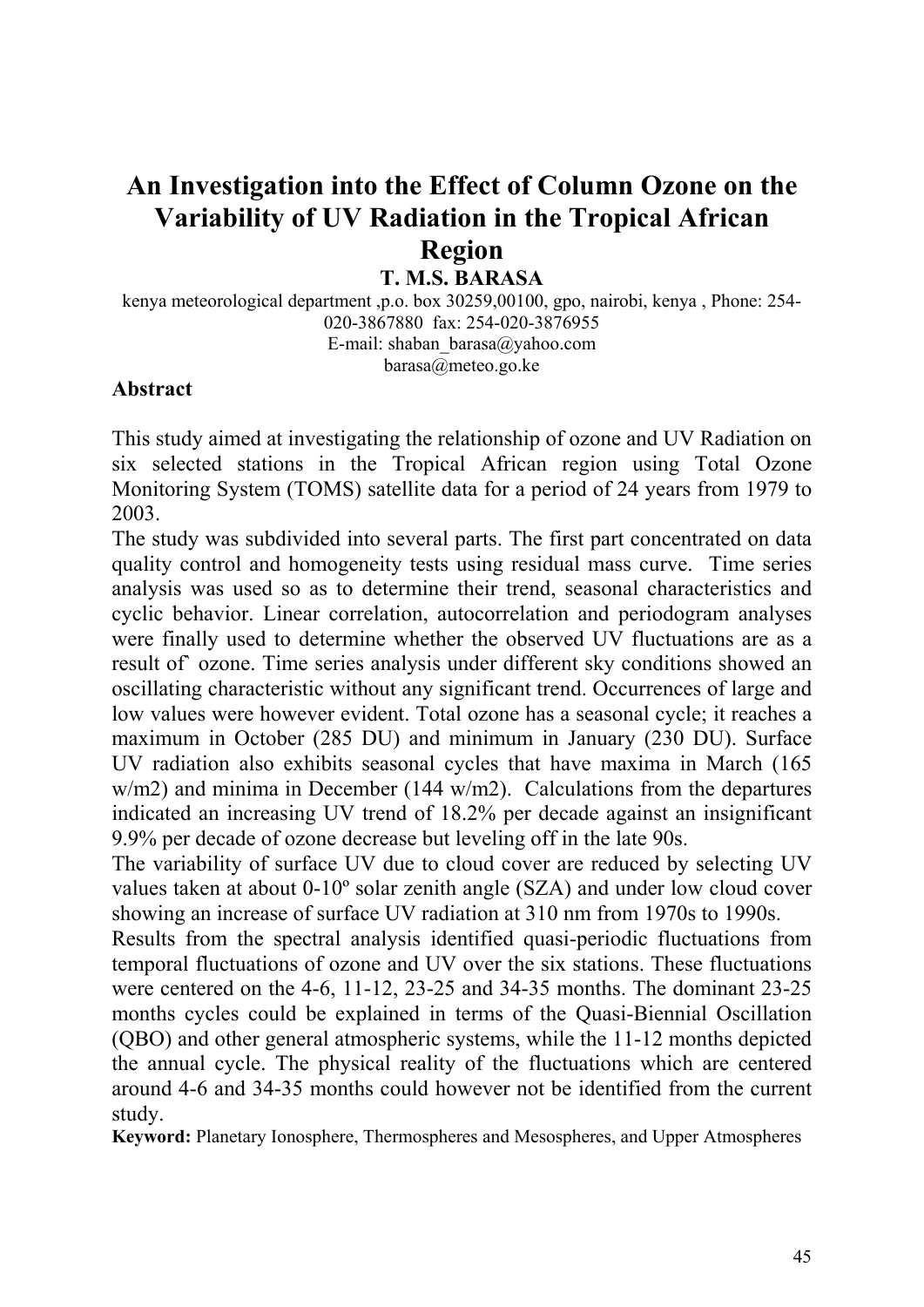### **Nocturnal low-level jet wind potential at Niamey S. Madougou1 , F.Saïd2 and B. Campistron<sup>2</sup>**

<sup>1</sup>University Abdou Moumouni of Niamey / BP: 10 963 / Niamey (Niger); Phone: (+227) 96 26 52 50; Fax: (+227) 20 31 58 62 E-mail: [nassara01@yahoo.fr](mailto:nassara01@yahoo.fr)  <sup>2</sup> Université de Toulouse, Laboratoire d'Aérologie, CNRS UMR 5560 (France)

### **Abstract**

This work presents a large study of the wind characteristics and the diurnal and seasonal wind variations obtained from the data of wind profiler radar installed at Niamey in 2006. The nocturnal low level jet peaked at 14 m s-1 at 500 m. It was still obvious at 150 m. An important wind shears were also shown, together with the impacts on aircraft activity.

The wind pattern was marked by a strong diurnal cycle as well as a strong seasonal cycle. A wind assessment was made by two methods. The first involved the wind distributions directly observed. The second was based on the Weibull distributions. Day and night were compared. Results showed that the nocturnal low level jet was an interesting source of energy provided that wind turbines were 150 m high. Harmattan period is most propitious with an output power exceeding 300 W.m-2 due to the nocturnal jet.

**Keywords:** Boundary layer ; Wind profiler radars ; Nocturnal low level jet; Wind potential; Wind turbines.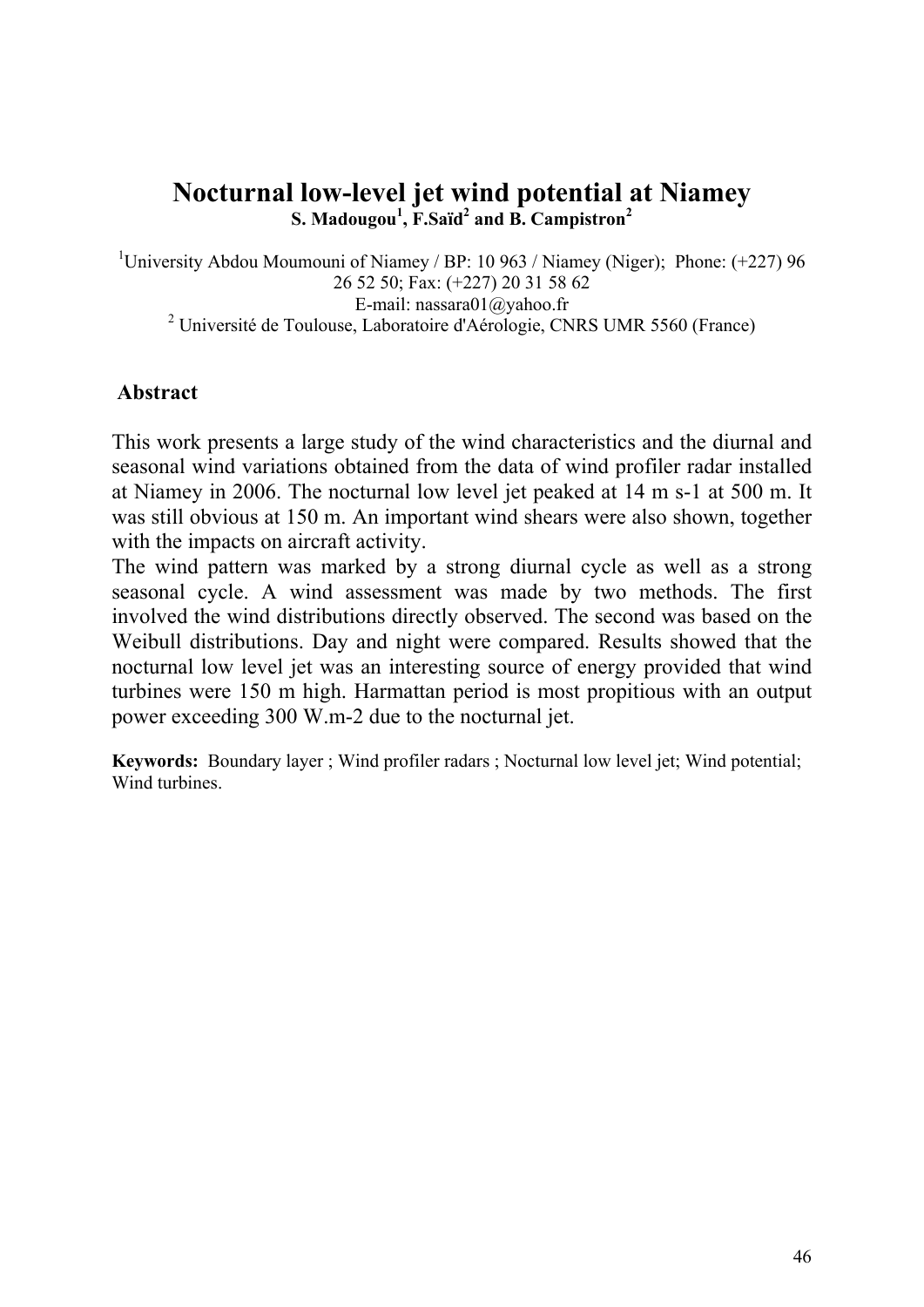## **Geomagnetic field variation due to solar flare in the South Atlantic Magnetic Anomaly region**

**T. R. C. STEKEL<sup>1</sup>, N. J. Schuch<sup>1</sup>, K.Yumoto<sup>2</sup>, K. Makita<sup>3</sup>, N. B. Trivedi<sup>4</sup>, S. Luiz G.Dutra<sup>4</sup>, S. L. Fontes<sup>5</sup>, A. C. da Silva<sup>1</sup>, C. E. Antunes<sup>4</sup> , J. P. Maechezi<sup>1</sup> , C. R. C. Pedrozo1 .**

<sup>1</sup> Southern Regional Space Research Center - CRS/CCR/INPE - MCT, in collaboration with the Santa Maria Space Science Laboratory - LACESM/CT- UFSM, Santa Maria, RS, Brazil.

<sup>2</sup> Space Environment Research Center, Kyushu University, Fukuoka, Japan.

<sup>3</sup> University of Takushoku, Tokyo, Japan.

4 National Institute for Space Research, São José dos Campos, SP, Brazil.

 $5$  National Observatory – ON/MCT, Rio de Janeiro, RJ, Brazil. Phone:  $+555533012026$  -Fax: + 55 55 32238131- E-mail: tardelli@lacesm.ufsm.br

#### **Abstract**

.

The solar flare incidence follows a behavior similar to the solar cycle activity, which results in periodic disturbances on the Earth's atmosphere and magnetosphere. Sudden perturbations of the geomagnetic fields at solar flares are called geomagnetic Solar Flare Effect (SFE) or Magnetic Crochet. The SFE is associated with the sudden change of ionospheric currents caused by the extra ionization produced by the soft X-ray (0.1 to 9.0 nm) and EUV (9.0 to 100.0 nm) radiation from the solar flare. Intense SFE events were analyzed for the horizontal (H), declination (D) and vertical (Z) geomagnetic components. For this purpose, analysis were performed for X-ray data (0.1 to 0.8 nm) from the GOES X-ray Sensor (XRS), and the EUV count rate data (26.0 to 34.0 nm and 0.1 to 50.0 nm) from SOHO Solar Extreme Ultraviolet Monitor (SEM), as well as, the MAGDAS magnetometers data dedicated to study of the Solar-Earth interactions at the Southern Space Observatory (SSO/CRS/CCR/INPE – MCT), (29.4°S, 53.8°W), São Martinho da Serra, RS, Brazil, near the South Atlantic Magnetic Anomaly Center. With the analyze of these events it was made the correlation between the solar flare and the magnet crochet event studying the direction of ionospheric current and the importance of the solar terrestrial relationship.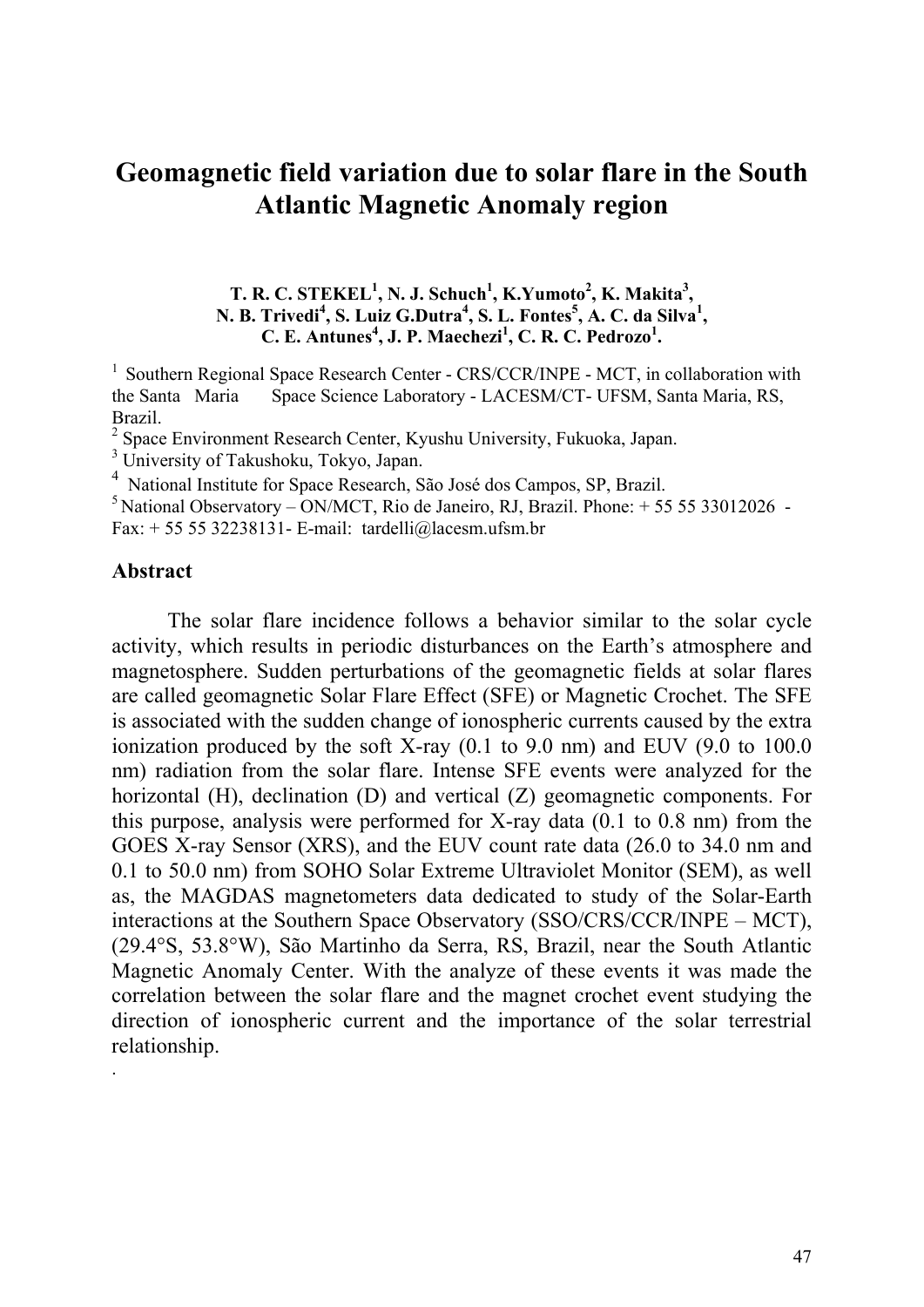## **Geomagnetism Science and MAGDAS Station in Southern Brazil**

#### **T. R. C. STEKEL<sup>1</sup>, N. J. Schuch<sup>1</sup>, K.Yumoto<sup>2</sup>, K. Makita<sup>3</sup>, N. B. Trivedi<sup>4</sup>, S. Luiz G.Dutra<sup>4</sup>, S. L. Fontes<sup>5</sup>, A. C. da Silva<sup>1</sup>, C. E. Antunes<sup>4</sup> , J. P. Maechezi<sup>1</sup> , C. R. C. Pedrozo1 .**

<sup>1</sup> Southern Regional Space Research Center - CRS/CCR/INPE - MCT, in collaboration with the Santa Maria Space Science Laboratory - LACESM/CT- UFSM, Santa Maria, RS, Brazil.

<sup>2</sup>Space Environment Research Center, Kyushu University, Fukuoka, Japan.

<sup>3</sup> University of Takushoku, Tokyo, Japan.

4 National Institute for Space Research, São José dos Campos, SP, Brazil.

 $5$  National Observatory – ON/MCT, Rio de Janeiro, RJ, Brazil. - Phone:  $+555533012026$  -Fax:  $+ 55 55 32238131$ .-E-mail: tardelli@lacesm.ufsm.br

#### **Abstract**

The secular variation in the total geomagnetic field F and the westward drift of SOUTH ATLANTIC MAGNETIC ANOMALY (SAMA) has been observed in the Brazilian INPE's Southern Space Observatory – SSO/CRS/CCR/INPE– MCT, (29,43º S, 53,82º W, 488m a.s.l.), in South of Brazil, since 1985, in cooperation with the Space Environment Research Center – Kyushu University, Japan. The main objective of the Magnetic Observatory with the MAGDAS Station at SSO is to monitor the westward drift of the SAMA and to provide valuable observations for the Space Weather. According to IGRF2010 the present value of F at the Southern Space Observatory is 22654 nT a value close to the measured one. The secular variation in F at this station is -28 nT per year. It is difficult to forecast the drift movement of the SAMA Anomaly in the coming years, however, it is a matter of concern should the field continue to decrease at the present rate or even faster. An overview of Geomagnetism Science and the MAGDAS station at south of Brazil and the continuous observation of the Geomagnetic Monitoring Program at SSO in the SAMA region is presented.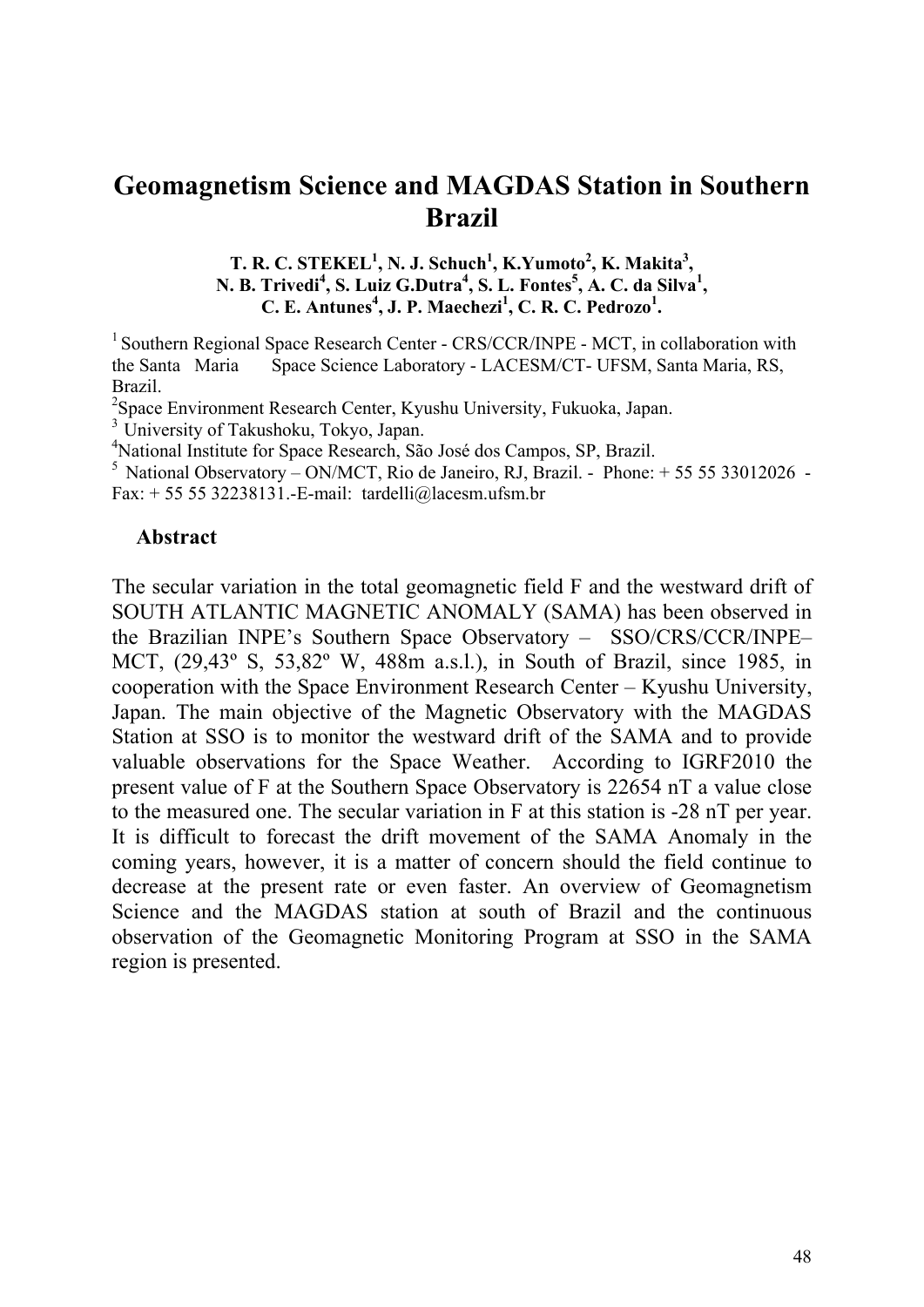### **GPS studies of the Ionosphere C. A.Mazaudier**

Laboratoire de Physique des Plasmas ,CNRS/UPMC ,4 Avenue de Neptune 94107 Saint-Maur-des-Fossés, France, E-mail: [Christine.amory@lpp.polytechnique.fr](mailto:Christine.amory@lpp.polytechnique.fr) 

### **Abstract**

This paper is devoted to the use of GPS receivers to study ionosphere. We focus our presentation on physical phenomena at middle and low latitudes:

- equatorial fountain study with GPS
- signature of magnetic storms on GPS signal
- travelling ionospheric disturbances
- F diffus
- scintillations
- etc…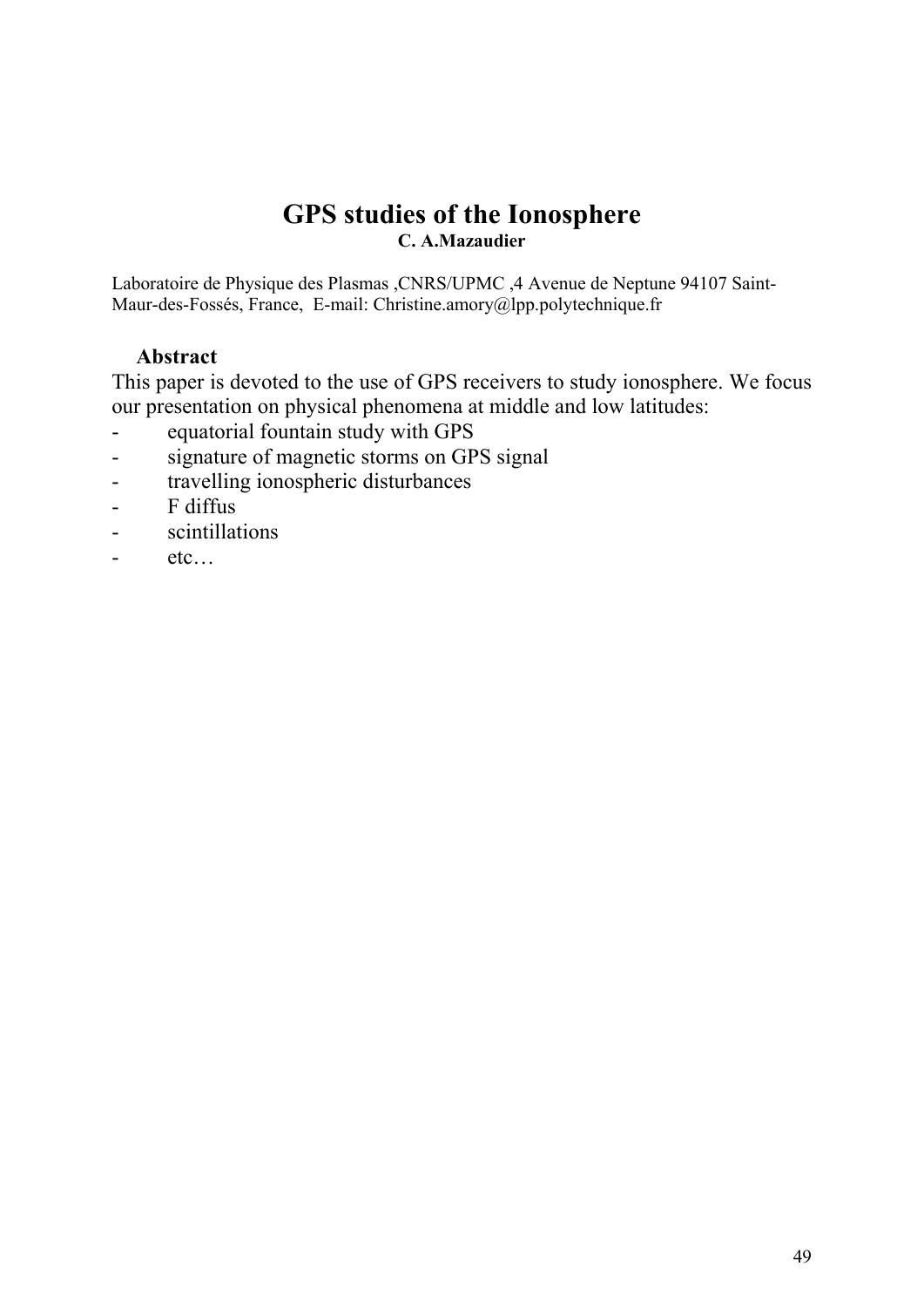## **Investigating the Influence of Solar Activity on Rainfall in Indonesia by using Outgoing Longwave Radiation Data**

 $\,$  **J. T.** Nugroho $^1$ , The. H. Liong $^2$ , Bayong Tjasyono HK $^3$ , & S. Hadi $^3$ 

<sup>1</sup> Solar and Space Division, National Institute of Aeronautics and Space, Bandung, Indonesia <sup>2</sup> Department of Physics, Bandung Institute of Technology, Indonesia

<sup>3</sup>Departments of Geophysics and Meteorology, Bandung Institute of Technology, Indonesia. Email: [imeljalu@yahoo.com](mailto:imeljalu@yahoo.com)

#### **Abstract**

As maritime continent in equator region, Indonesia is very important to be source of global atmospheric convection affecting climate. The weather and climate system are influenced by local (inter-island interaction), regional (monsoon system) and global condition such as El Nino Southern Oscillation (ENSO), Indian Ocean Dipole (IOD) and also solar activity. In this study we present possible influence of solar activity on Indonesia rainfall by using Outgoing Longwave Radiation (OLR) satellite data from NOAA [\(National](http://www.noaa.gov/)  [Oceanic and Atmospheric Administration\)](http://www.noaa.gov/). The Remote Sensing Affairs, National Institute of Aeronautics and Space (LAPAN) has used this data to provide the information system of natural hazard mitigation since the measurement provides information on cloud-top temperature which can be used to estimate tropical rainfall amounts which is important in forecasting weather and climate. For investigate the solar activity effects on rainfall pattern in Indonesia region we use spectral analysis method to calculate the periodicity related to solar signal. We have analyzed region based on Indonesia climate patterns that is monsoon, equatorial and local patterns and also the position of the sun related to the season. From preliminary result we find that in general the solar signal appears on some regions with different climate pattern or seasonal time ranges. The stronger solar signal appears over region with monsoon pattern and during dry seasons, when local or regional effects is least.

**Keywords**: solar activity, Outgoing Longwave Radiation (OLR)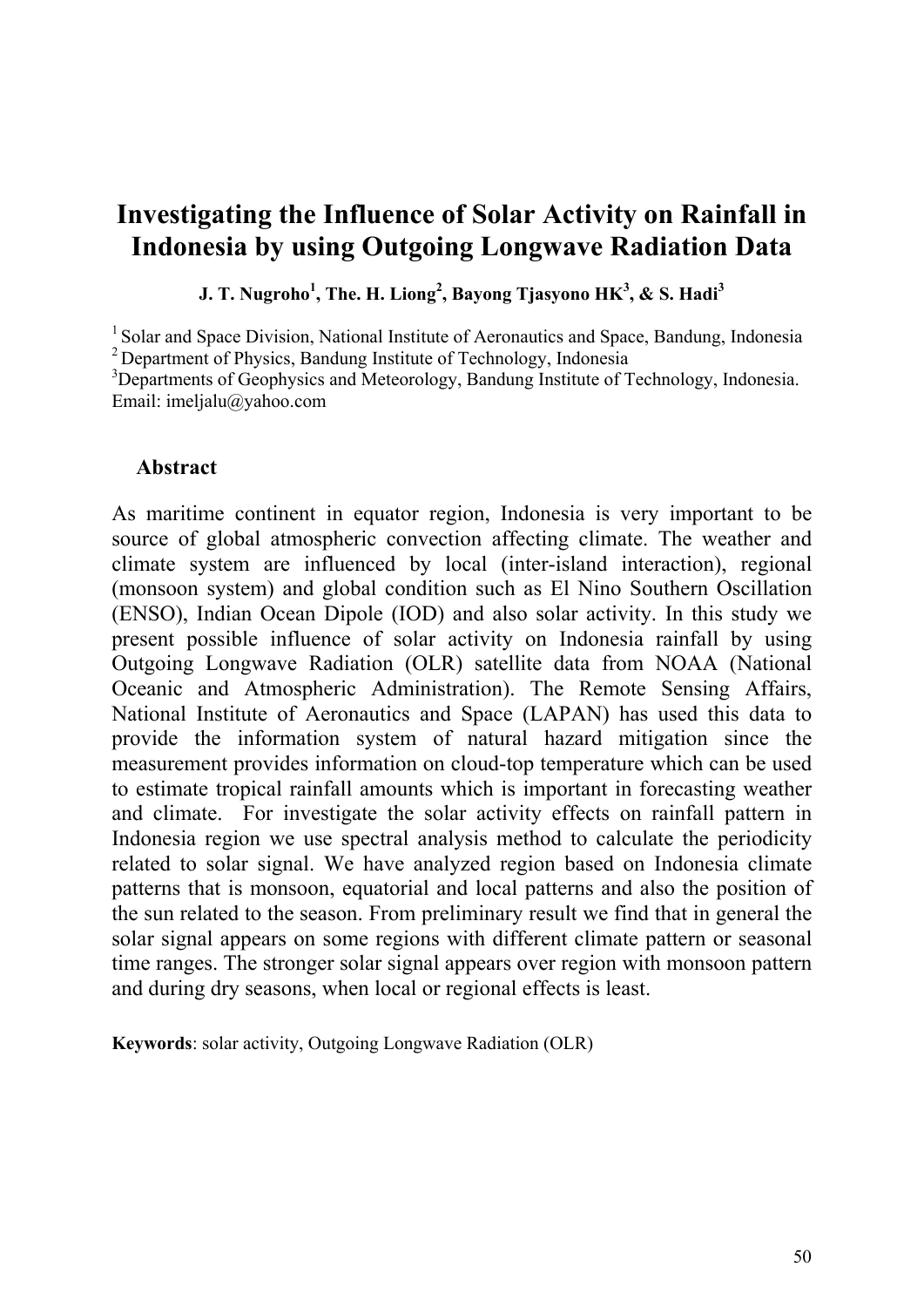## **Estimation of vTEC using the Nequick2 model:A case study over Lusaka, Zambia for the year 2003.**

### **Abstract**

Vertical Total Electron Content (vTEC) affects the propagation of the radio waves in the ionosphere which in turn affects GPS signals. The NeQuick2 electron density model is one of the models that can be used to estimate the vTEV values in absence of experimental data given the global F10.7 data and other input parameters. The results show that TEC values are highest between 10 and 12 UT and lowest around 2 UT. The results also indicate that TEC is highest and lowest during the southern hemisphere and northern hemisphere respectively. This is in agreement with the preliminary results of the analysis of observed vTEC values. The NeQuick2 model can therefore be used to estimate vTEC values over a region.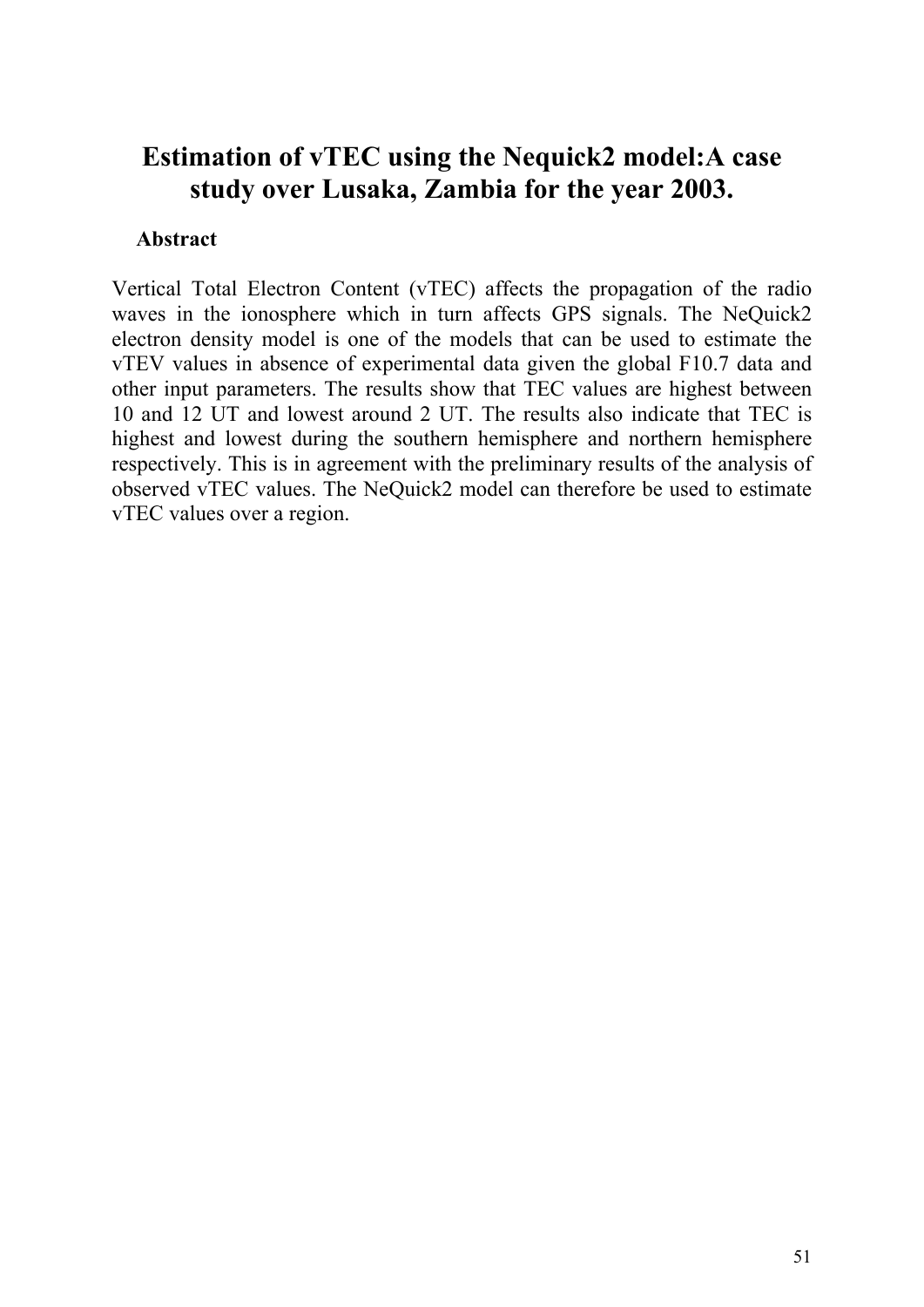## **Geomagnetic Variations associated with a moderate Earthquake at Taiwan on December 19, 2009**

 $\text{Takla} \times \text{M}^1, \text{K. } \text{Yumoto}^{1,2}, \text{Jann-Yeng Liu}^3, \text{Y. } \text{Kakinami}^3, \text{T. } \text{Uozumi}^2 \text{ and S. } \text{Abe}^2$ 

<sup>1</sup> Dept. of Earth and Planetary Sci., Kyushu Univ., Japan.

<sup>2</sup> Space Environment Research Center, Kyushu Univ., Japan.

<sup>3</sup> Institute of Space Science, National Central Uuiv., Taiwan.

#### **Abstract**

The Northern part of Taiwan Island, on 19th of December 2009, was struck by an earthquake measuring 6.4 on the Richter scale at depth  $\approx$  45 km. The epicenter was located about 20 Km away from the Hualien station (MAGDAS I station). The earthquake caused some damages in the vicinity of the epicenter.

In order to identify the possible occurrence of any anomalous geomagnetic variations associated with the seismic activity in Taiwan on the 19th of December 2009, geomagnetic data recorded at Hualien station (HLN) were analyzed. Amami-oh-shima (AMA) station in Japan was used as a remote reference station. The geomagnetic components (H, D and Z) recorded at HLN station showed baseline fluctuations during December 2009. These anomalous variations started about 1 week before the occurrence of the earthquake and lasted for about 2 weeks with  $\approx 15{\text -}20$  nT amplitude. Furthermore, there was an enhanced ULF signal in the range of Pc3 (10-45 sec) linked with the seismic event and observed a few days before the onset of the earthquake. In addition, there was a good correlation between the occurrence time of the earthquake and the polarization ratio  $(Z/H)$  of the Pc3, where there was a decrease in the polarization ratio at HLN a few days before the onset of the EQ. In addition, we observed less than 1 nT increase in the total intensity of geomagnetic field that occurred about two minutes before the onset of the seismic event.

The mechanism for generating such observed anomalous geomagnetic fluctuations is not fully understood. Previously, different mechanisms were purposed to explain the observations of anomalous geomagnetic variations related to a number of earthquakes. Generally, changes in the magnetic susceptibly, conductivity, remanent and induced magnetization of the rocks as a piezomagnetic effect or the earthquake-related currents along the fault planes can cause such geomagnetic changes during the seismic activities. However in the present study, we expect that the crustal stress perturbations played an important role for generating our observed geomagnetic variation as a tectonomagnetic effect. In addition, the crustal stress also can drive the underground currents along the fault plane which maybe also contributed to the observed geomagnetic variations. So, we think that the observed anomalous geomagnetic fluctuations may be connected to the seismic activity near the HLN station.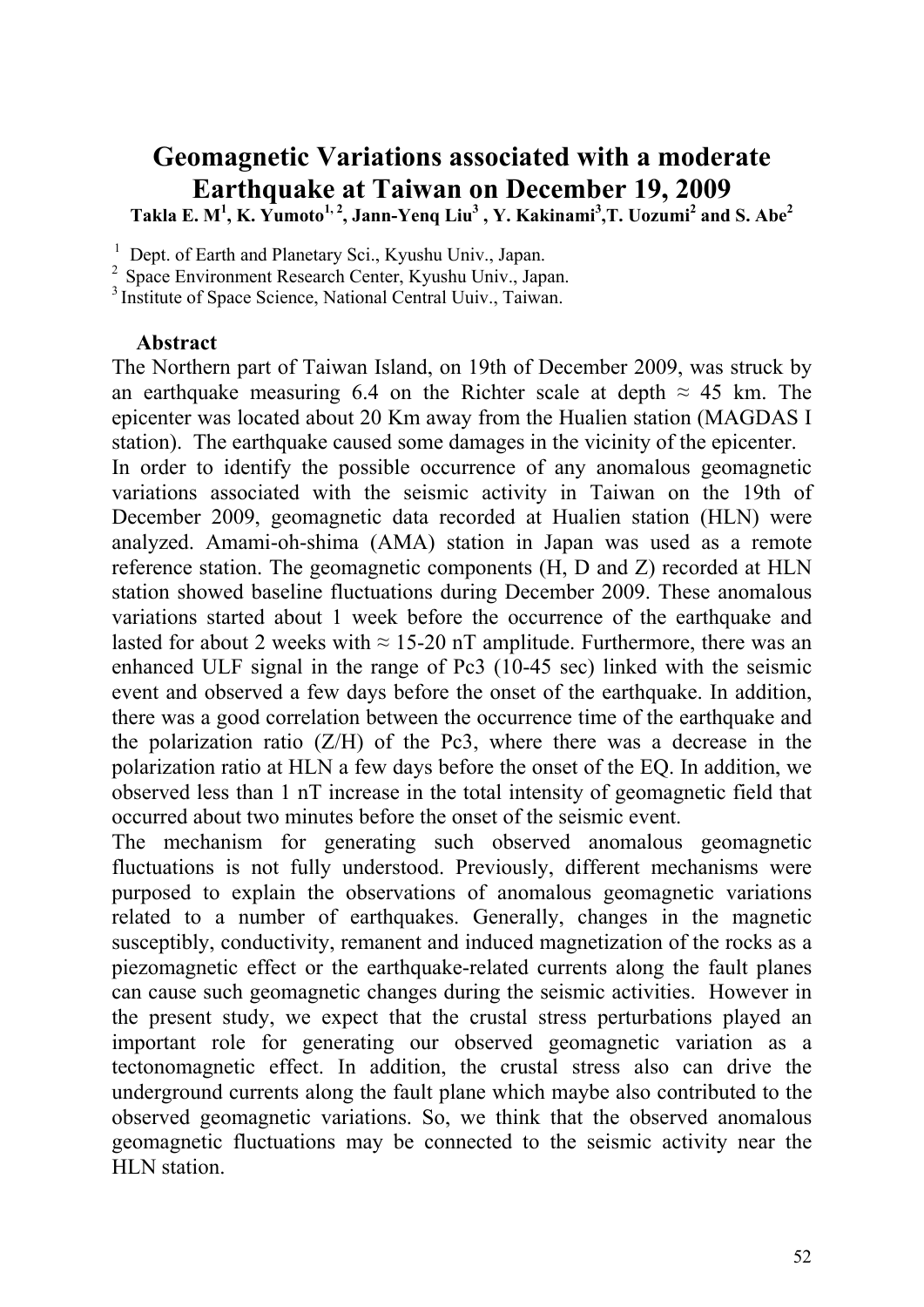## **Deployment of MAGDAS in Africa**

**G. Maeda, K. Yumoto, Y. Kakinami, T. Tokunaga, A. Fujimoto, A. Ikeda, Y. Yamazaki, S. Abe, M. Sakai, N. Eto, H. Terada, M. Shinohara.** 

SERC, E-mail: maeda@serc.kyushu-u.ac.jp

### **Abstract**

The deployment of MAGDAS began in Africa in the Year 2006, with installations along the dip equator in three countries. In 2008, the 96 Deg. MM Chain was established, running from Hermanus to Fayum. In 2010, a major upgrade was performed on the equatorial stations of MAGDAS. We will discuss details. As well, we will evaluate stations on the basis of performance:

(1) quality of data,

(2) quality of Internet connection,

(3) stability of instrumentation.

The MAGDAS Hosts of Africa are from West to East: (ABJ) Prof. Vafi, (LAG) Prof. Kolawole, (ILR) Dr Adimula, (ABU) Dr Rabiu, and (AAB) Prof. Gizaw. The MAGDAS Hosts of Africa are from South to North: (HER) Dr McKinnell, (DRB) Prof. Afullo, (MPT) Dr Macamo, (LSK) Dr Mweene, (DES) Dr Makundi, (NAB) Dr Baki, (KRT) Prof. Badi, (ASW) Dr Mahrous, and (FYM) Dr Mahrous.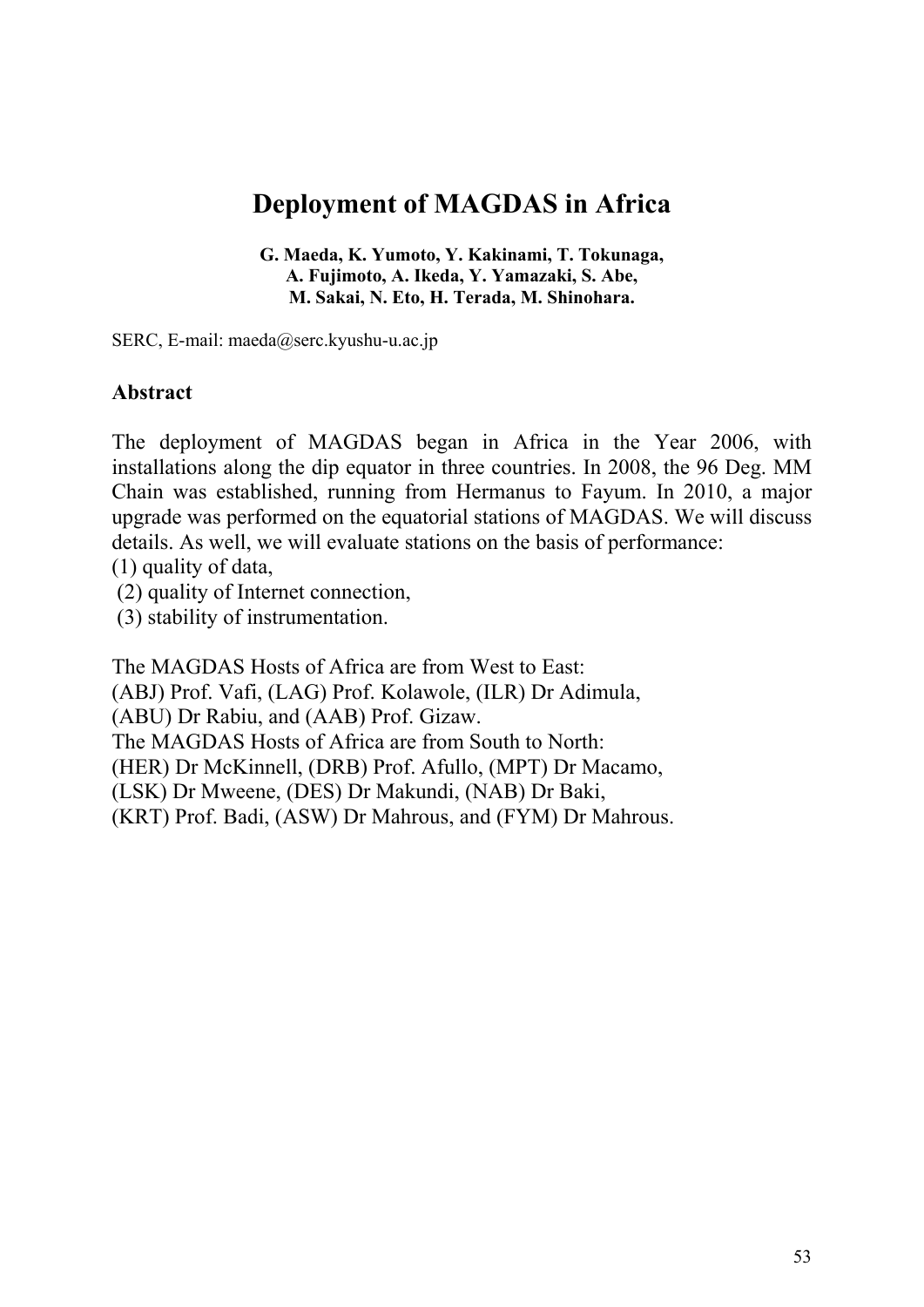## **Latitudinal profile of the ionospheric disturbance dynamo magnetic signature: comparison with the DP2 magnetic disturbance**

#### **K. Z. Zaka, A. T. Kobea, P. Assamoi, O. K. Obrou, V. Doumbia, K. Boka, J.-P. Adohi, N. M. Mene**

Laboratoire de Physique de l'Atmosphère, Université de Cocody, 22 BP 582 Abidjan 22, Côte d'Ivoire,

E-mail: komzach@yahoo.fr

### **Abstract**

During magnetic storms, the auroral electrojets intensification affects the thermospheric circulation on a global scale. This process which leads to electric field and current disturbance at middle and low latitudes, on the quiet day after the end of a storm, has been attributed to the ionospheric disturbance dynamo (Ddyn). The latitudinal profile of the Ddyn disturbance magnetic signature exhibits an eastward current at mid latitudes and a westward one at low latitudes with a substantial amplification at the magnetic equator. Such current flow reveals an "anti-Sq" system established between the mid latitudes and the equatorial region and opposes the normal Sq current vortex. However, the localization of the eastward current and consequently the position and the extent of the "anti-Sq" current vortex changes from one storm to another. The latitudinal profile of the Ddyn disturbance as well as the magnetic disturbance DP2 generated by the mechanism of prompt penetration of the magnetospheric convection electric field in general, show a weak disturbance at the low latitudes with a substantial amplification at the magnetic equator. Due to the intensity of the storm, the magnitude of the DP2 appears higher than the Ddyn over the American and Asian sector contrary to the African sector.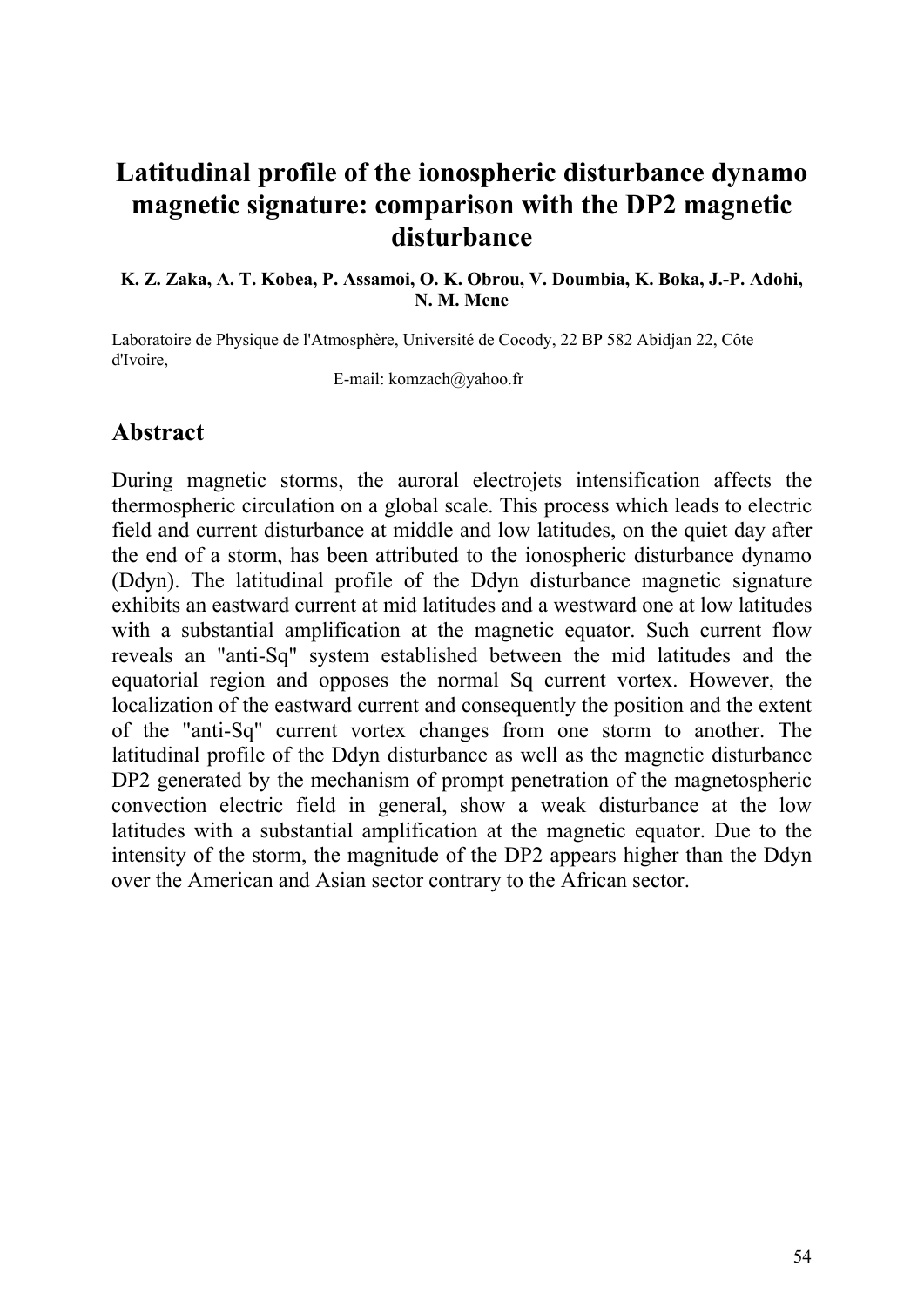## **Modeling of geomagnetically induced currents during geomagnetic storms using geoelectric fields and auroral electrojet indices**

**E.O Falayi** 

Tai Solarin University of Education Ijebu Ode , E-mail: olukayodefalayi@yahoo.com

### **Abstract**

The effects of space weather on ground based technology mostly occur due to the varying geomagnetic field during geomagnetic storms produces geomagnetically induced current (GIC). Space weather storms involve intense and rapidly varying electric currents in the ionosphere, which create geoelectric and geomagnetic fields at the Earth's surface. In this study we investigate some intense geomagnetic storms: September 18th, 2000; March 31th, 2001; October 21st, 2001; November 6th and 24th, 2001; October 29th and 31st, 2003 and November 9th, 2004. The electric field for each day is computed using ground conductivity and geomagnetic recordings. The conductivity models are determined by least square fit between the observed and predicted GIC values. Our results show that GIC are strongly correlated with the geoelectric field, and also with eastward (AU) and westward (AL) auroral electrojet indices and time derivatives of the horizontal geomagnetic field. RMSE (Root Mean Square Error) statistical test was employed to evaluate the accuracy of the models used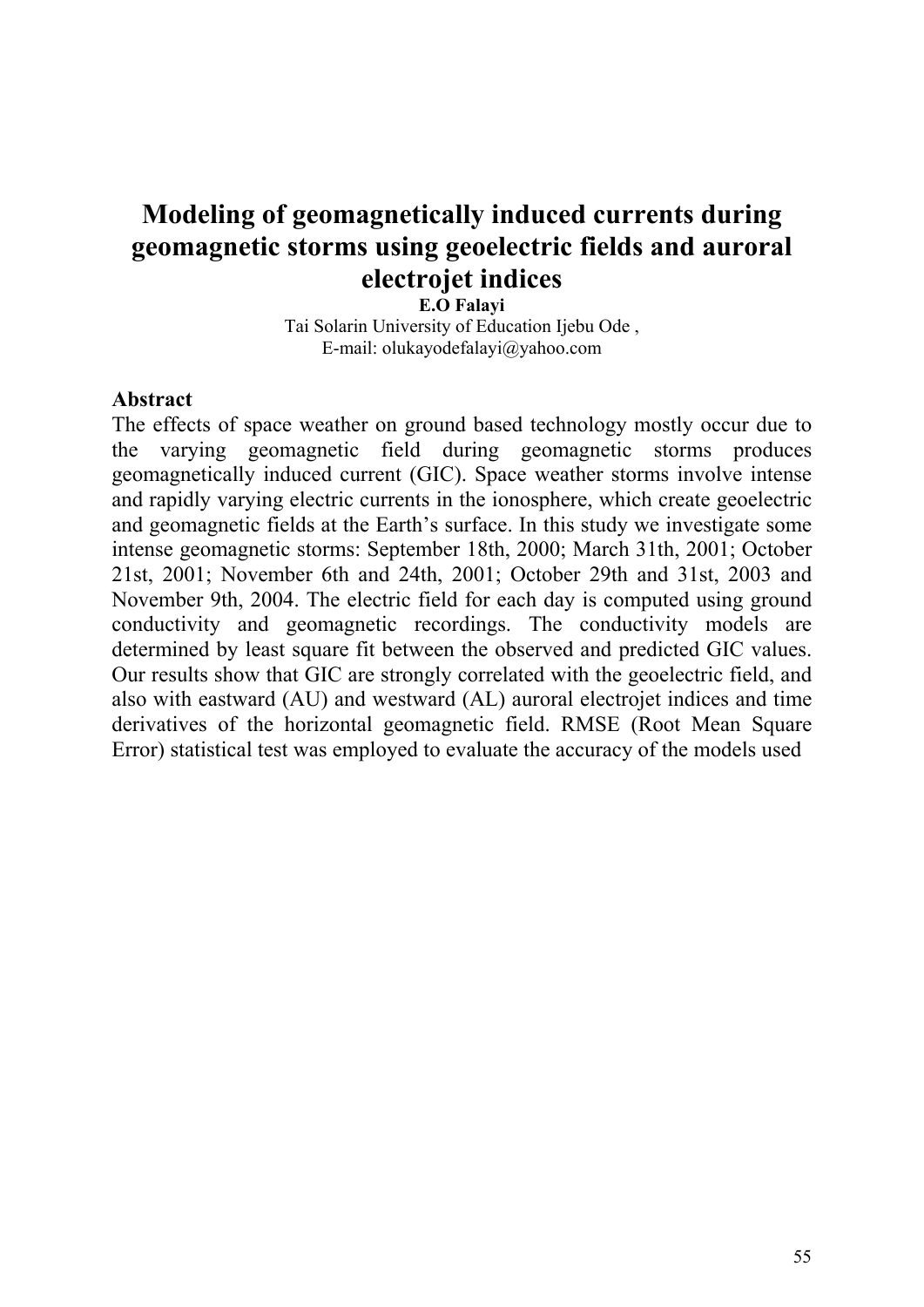# **TEC equinoctial asymmetry obtained at Niamey from 1998 to 2009 by using CODG model**

**F. Ouattara, C. A. Mazaudier and R. Fleury** 

BP 376 Universite de Koudougou Burkina Faso E-mail: [fojals@yahoo.fr](mailto:fojals@yahoo.fr)

#### **Abstract**

In this paper we analyse the CODG-TEC measurement during more than one decade. The CODG-TEC exhibit the well known equinoctial asymmetry (maxima at equinox) related to the sun earth position. Most of the time the amplitude of the vernal maxima is larger than the amplitude of the autumnal one (years 2000, 2001, 2002, 2003 2004, 2005, 2006, 2007, 2009). During two years 1999 and 2001, we observe a reversed pattern: the autumnal maximum is larger than the vernal one. These observations are interpreted as a function of the two components of the solar magnetic field (toroidal and poloidal) and solar events.

**Key words:** TEC, equinoctial asymmetry, solar magnetic field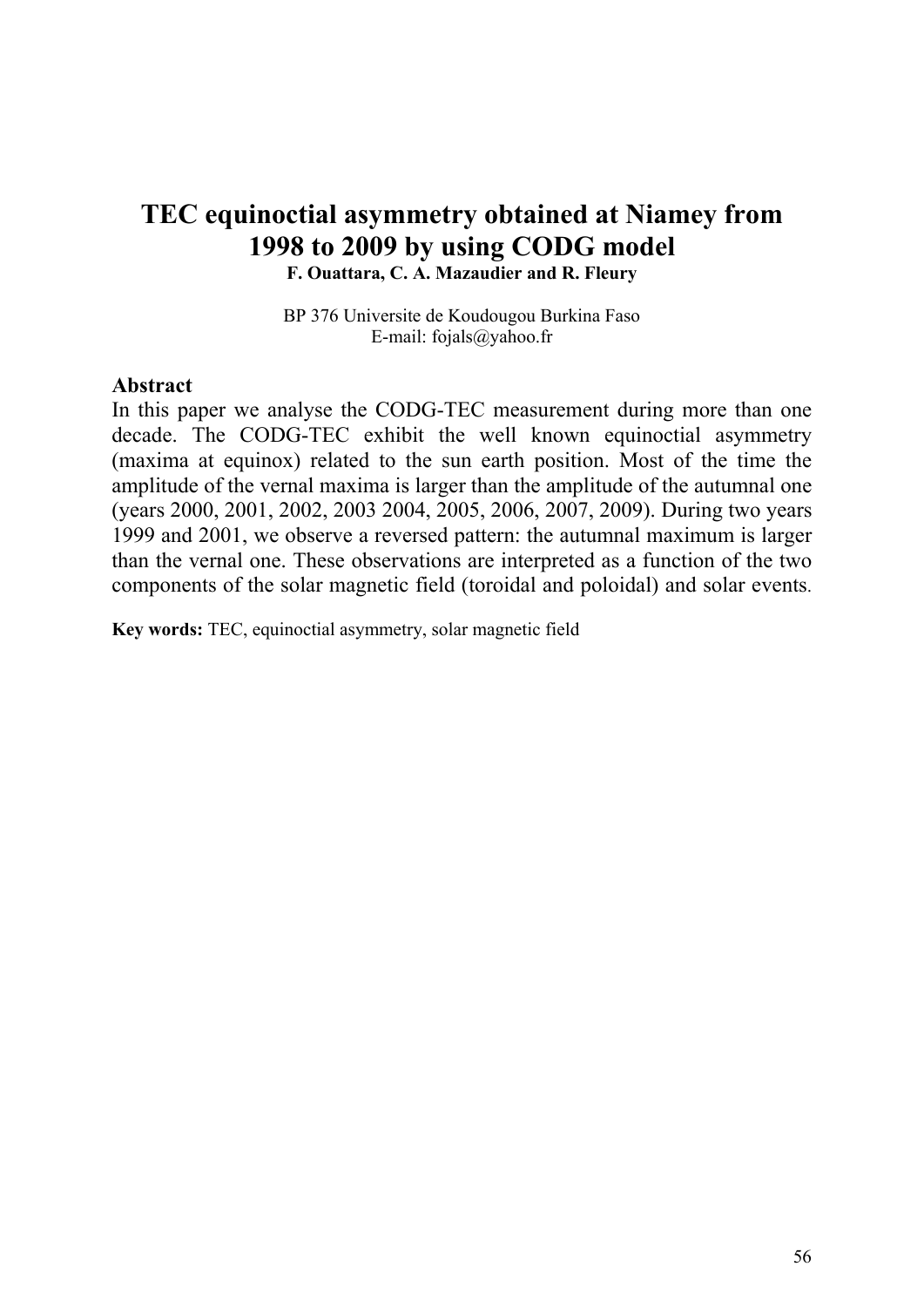## **Overview of Solar Terretrial, ionospheric and atmospheric researches performed using the South America VLF Network SAVNET**

**J-P. Raulin** 

CRAAM/EE/UPM [E-mailraulin@craam.mackenzie.br](mailto:E-mailraulin@craam.mackenzie.br) 

#### **Abstract**

The South America VLF NETwork (SAVNET) has completed three years of operation in April 2010. In this work, we will review the results obtained so far in the context of the Sun-Earth relationships and the ionosphere. In particular the low ionospheric C-region has been monitored on a daily basis, using the well known post sunrise phase effect. The results show that the slow variations of this effect are well understood in terms of the solar illumination conditions, while transient and more intense variations are well correlated with "winter anomaly" times. We took advantage of the very low solar activity levels between 2006 and 2009 to study about 500 solar flares during this period, and their response in the ionospheric D region. We find a new lower detection limit for such events of about 2.7 10 $^{\circ}$ -7 W/m2, that is a soft X-ray power corresponding to very small solar events of GOES Class B 2.7. A comparison with earlier results nicely confirms the role of Lymanalpha radiation in the formation and to maintain the diurnal D region. Finally, we used different VLF propagation paths to monitor the VLF wave amplitude at local noon. As we have found in the case of the C-region, the slow and long-term amplitude variations can be explained by the solar illumination. Interestingly, amplitude long-term variations do show the presence of both solar cycle and solar rotation signatures. SAVNET is also used to monitor exotic objects like magnetars where physical conditions are extreme. Then such remote objects are of great astrophysical importance. We will show few examples of such detections, and how the simple technique used by SAVNET instrumental facility can complement space gamma-ray sensors, which often suffer from off pointing conditions, saturation or Earth occultation. Finally we report on the search for seismic-electromagnetic effects prior to earthquakes events using the SAVNET network. These activities are of fundamental importance for the South America regions were SAVNET receivers have been installed because of the regular seismic activity there.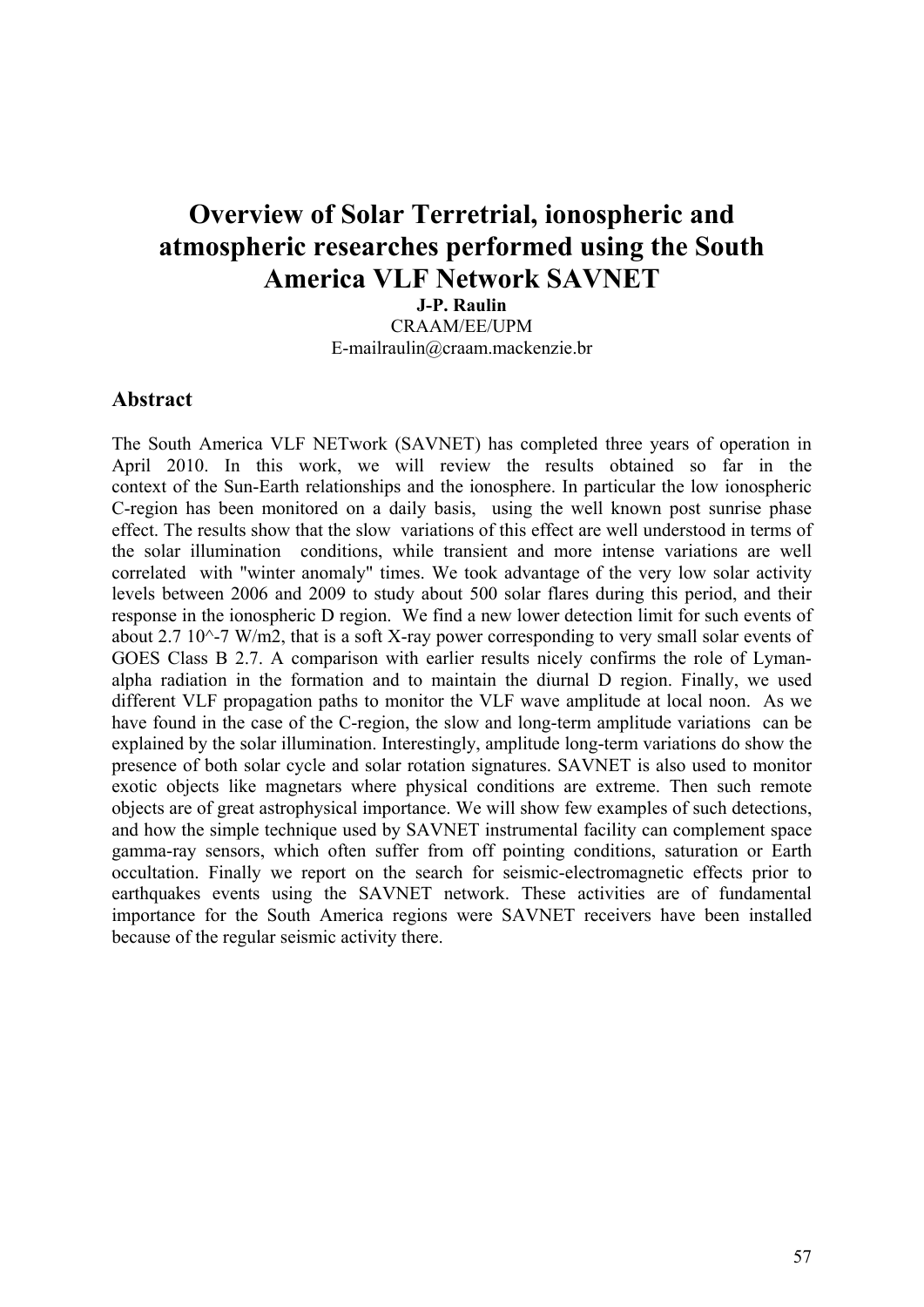## **Ionospheric scintillation during amagnetic storm over kenyan airspace**

**J. Olwendo** University of Nairobi Email: [castrajoseph@yahoo.com](mailto:castrajoseph@yahoo.com) 

#### **Abstract**

Scintillation is a rapid amplitude and phase fluctuations of satellite signal observed near the earth's surface. Scintillation can be a major problem in navigation application using GPS receivers particularly in a highly disturbed ionosphere. In this work we present the effect of ionospheric scintillation on the satellite signals over the Kenyan space using observation derived from a GPS-SCINDA receiver collected for the periods of July 22-23, 2009. The results reveal that the Kenyan space does experience ionospheric scintillation mainly in the early hours between 4-7 HRS UT time. During a magnetic storm on 22, July, ionospheric scintillation was more intense and lasted longer compared to scintillation during magnetically quite days.

**Key words:** scintillation, disturbed ionosphere, magnetic storm, Scinda-Gps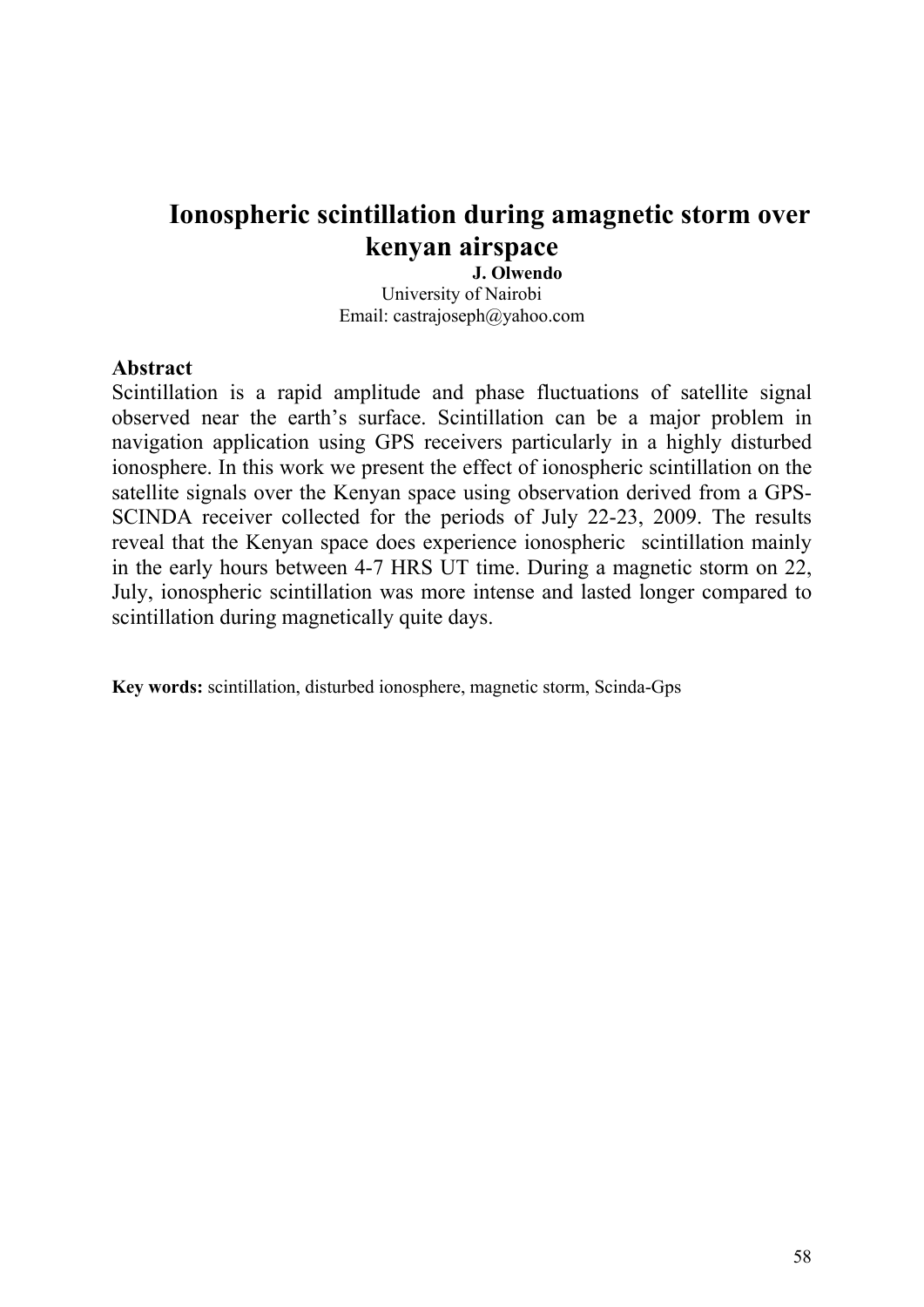## **MAGDAS Project at SERC for Space Weather during ISWI**

#### **K. Yumoto and MAGDAS Group**

Space Environment Research Center, Kyushu University E-mail: yumoto@serc.kyushu-u.ac.jp

#### **Abstract**

The Space Environment Research Center (SERC), Kyushu University has deployed the MAGnetic Data Acqusition System (MAGDAS) at 50 stations along the 210- and 96-degree magnetic meridians (MM) and the magnetic Dip equator, and three FM-CW radars along the 210-degree MM during the International Heliophysical Year (IHY) period of 2005-2009 (see http://magdas.serc.kyushu-u.ac.jp/ and http://magdas2.serc.kyushu-u.ac.jp/). The goal of MAGDAS project is to become the most comprehensive ground-based monitoring system of the earth's magnetic field. It does not compete with space-based observation. Rather, this ground-based network complements observation from space. To properly study solarterrestrial events, data from both are required. This project intends to get the MAGDAS network fully operational and provide data for studies on space weather. By analyzing these new MAGDAS data, we can perform a real-time monitoring and modeling of the global (e.g. Sq, EEJ) current system and the ambient plasma mass density for understanding the electromagnetic and plasma environment changes in geospace during helio-magnetospheric storms. In order to examine the propagation mechanisms of transient disturbances, i.e., sc/si, Pi 2, and DP2, relations of ionospheric electric and magnetic fields are investigated by analyzing the MAGDAS magnetic data and the Doppler data of our FM-CW ionospheric radar. A new EE-index (EDst, EU, and EL) was also proposed by SERC for real-time and long-term geo-space monitoring. The basic algorithm to obtain EE-index was constructed by Uozumi et al. (2008). EU and EL mainly represent the range of the EEJ (equatorial electrojet) and CEJ (equatorial counter electrojet) components, respectively. The baseline levels of EU and EL are obtained by averaging the H-component magnetic variations observed at the nightside (LT = 18-06) MAGDAS/CPMN (Circum-pan Pacific Magnetometer Network) stations along the magnetic equator. The baseline value is defined as EDst and its variations are found to be similar to those of Dst. We examined relationships among the EEJ amplitude, the F10.7 solar radiation flux, the solar wind parameter, Ap-index and the ionospheric conductivity. We found that the intensity of the EEJ depends on the 11-years solar activity. The semi-annual EEJ oscillation is caused by changes in the ionosphere dynamo and not by changes in the ionospheric conductivity. The 14.5-day EEJ oscillation may be caused by waves inside the atmosphere. The EEJ amplitudes are also controlled by the interplanetary electric field (Ey =  $\sim$  Vsw x BIMF). In the present paper, we will present the several scientific results obtained by MAGDAS project, and introduce a coordinated near-earth satellite and MAGDAS observations for space weather during the International Space Weather Initiative (ISWI) period of 2010-2012.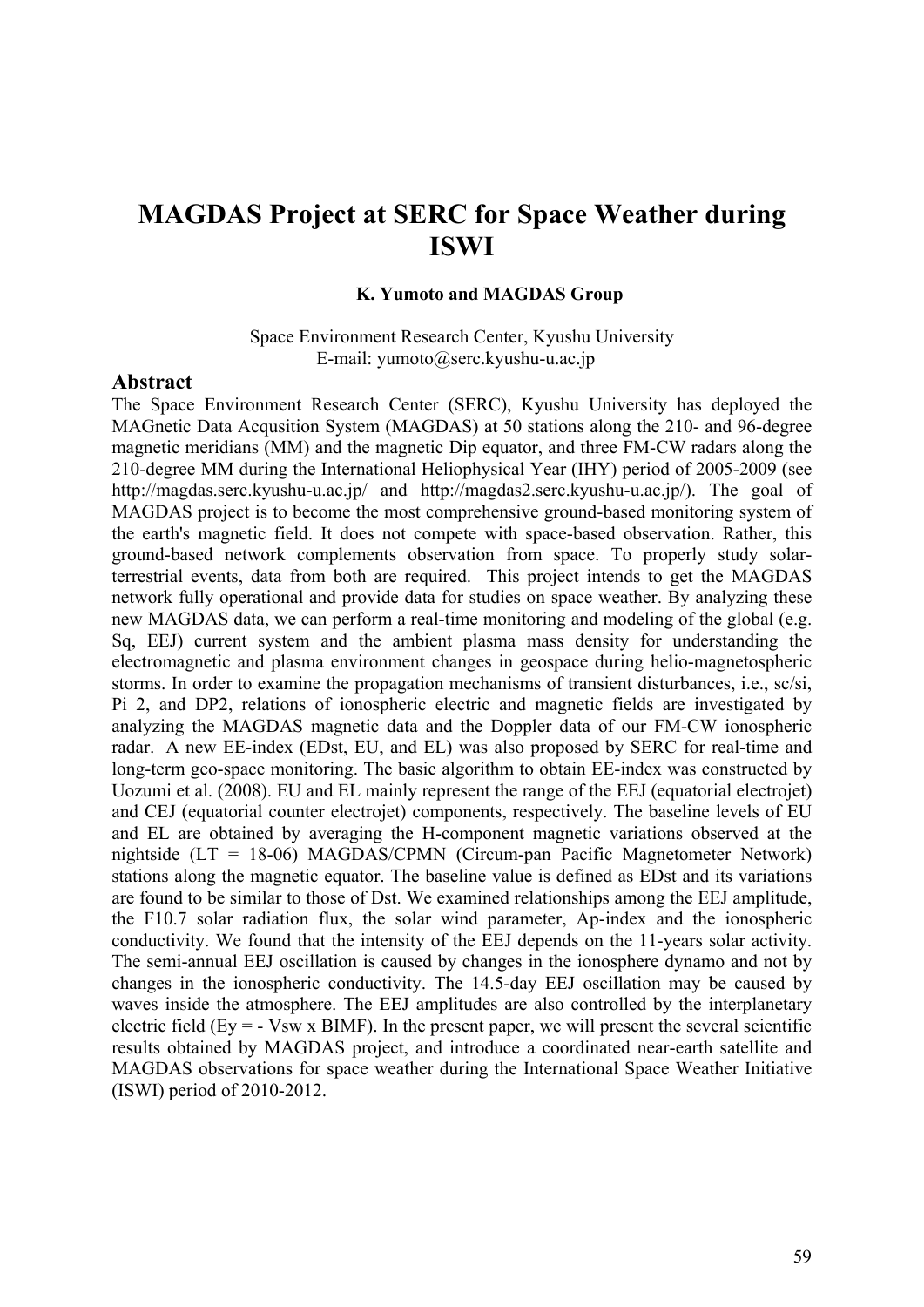# **Latitude dependency of solar flare index - temperature relation occurring over middle and high latitudes of Atlantic-Eurasian region**

**A. Kilcik***<sup>1</sup>* **, A. Ozguc***<sup>2</sup>* **, J-P. Rozelot***<sup>3</sup>*

*1 Kandilli Observatory and E.R.I., Bogazici University, Cengelkoy, 34684 Istanbul, Turkey* <sup>2</sup>Big Bear Solar Observatory, New Jersey Institute of Technology, Big Bear City 92314 CA, **USA** 

*3 Université de Nice Sophia Antipolis-* UMR6525-*Observatoire de la Côte d'Azur, Av. Copernic, 06130 GRASSE , France* . E-mail: [ozguc@boun.edu.tr](mailto:ozguc@boun.edu.tr)

#### **Abstract**

By applying multitaper methods and Pearson test on the surface air temperature and flare index used as a proxy data for possible solar sources of climateforcing, we investigated the signature of these variables on middle and high latitudes of the Atlantic-Eurasian region (Turkey, Finland, Romania, Ukraine, Cyprus, Israel, Lithuania, and European part of Russia). We considered the temperature and flare index data for the period ranging from January 1975 to the end of December 2005, which covers almost three solar cycles, 21st, 22nd, and 23rd. We found significant correlations between solar activity and surface air temperature over the 50-60 and 60-70 degree zones for cycle 22, and for cycle 23, over the 30-40, 40-50, and 50-60 degree zones. The most pronounced power peaks for surface air temperature found by multitaper method are around 1.2, 1.7 and 2.5 years which were reported earlier for some solar activity indicators. These results support the suggestion that signature of solar activity effect on surface air temperature of mid-latitudes.

**Keywords:** Solar activity; Flare index; Surface air temperature; Time series analysis; Sunclimate effects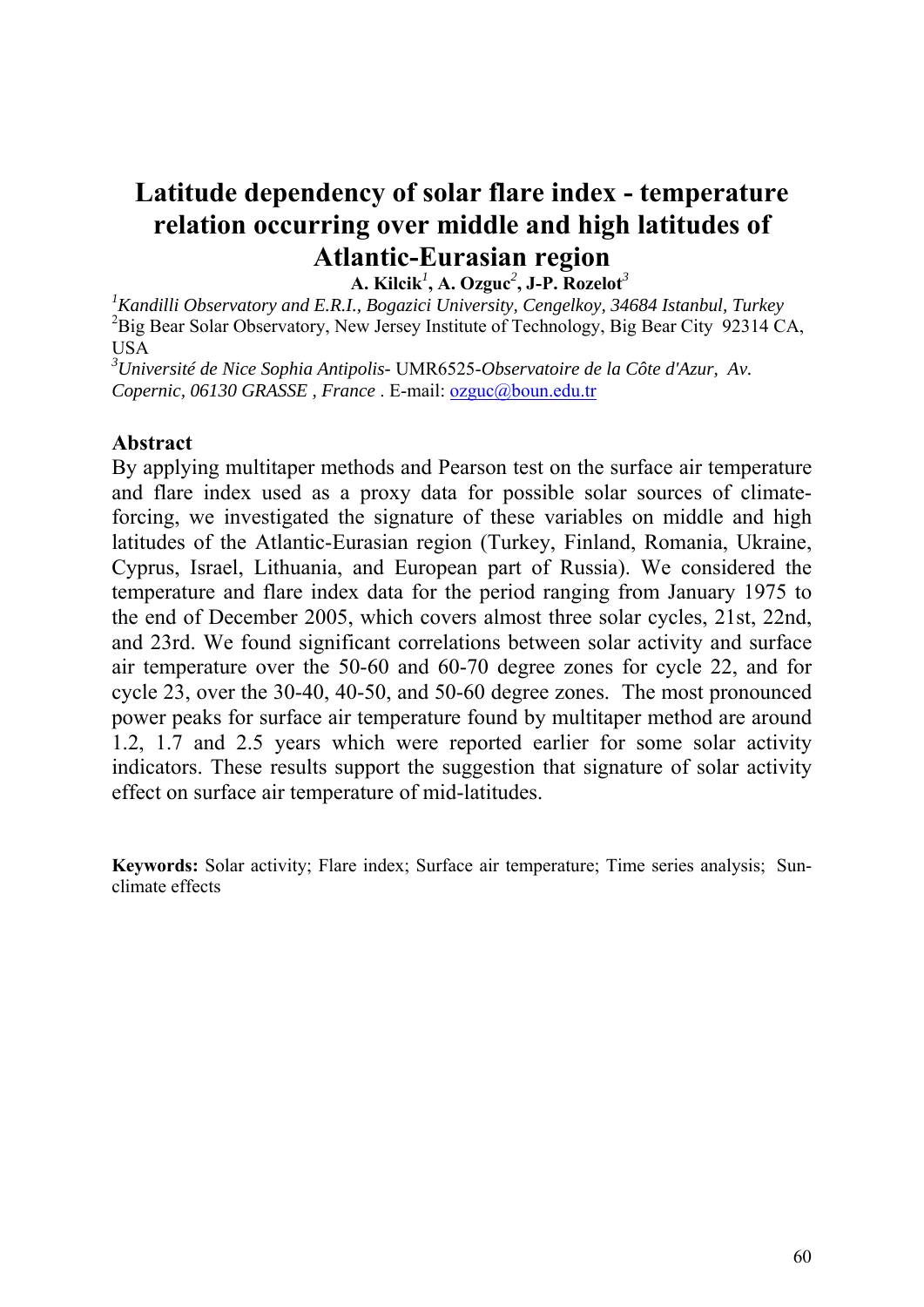### **Seasonal Impact on F Layer at Night S. K. TANOH**

University of Cocody , E-mail:serge.koua@yahoo.fr

#### **Abstract**

We study equatorial night-time F layer behaviour from quater-hourly ionograms at Korhogo/Ivory Coast (9.2°N, 5°W, dip lat. -2.4°) during local time from january to december 1995, declining solar flux period, according to the magnetic activity. The height and thickness of the F-layer are found to vary intensely with time and from one day to the next. At time of the equinox transition, by the end of March, a net change of the nightly height-time variation is observed. The regime of a single height peak phase before 22 March changes to up to three main F-layer height phases after 30 March, each associated to a dominant mechanism. The first phase is identified to the post-sunset ExB pulse, the second phase associated to a change in the wind circulation phenomenon and the third one attributed to pre-sunrise phenomena. The influence of the magnetic activity is identified by the increase in the second peak amplitude. After the 21 April magnetic-equinox period, the height-time morphology becomes more irregular suggesting meridional wind abatement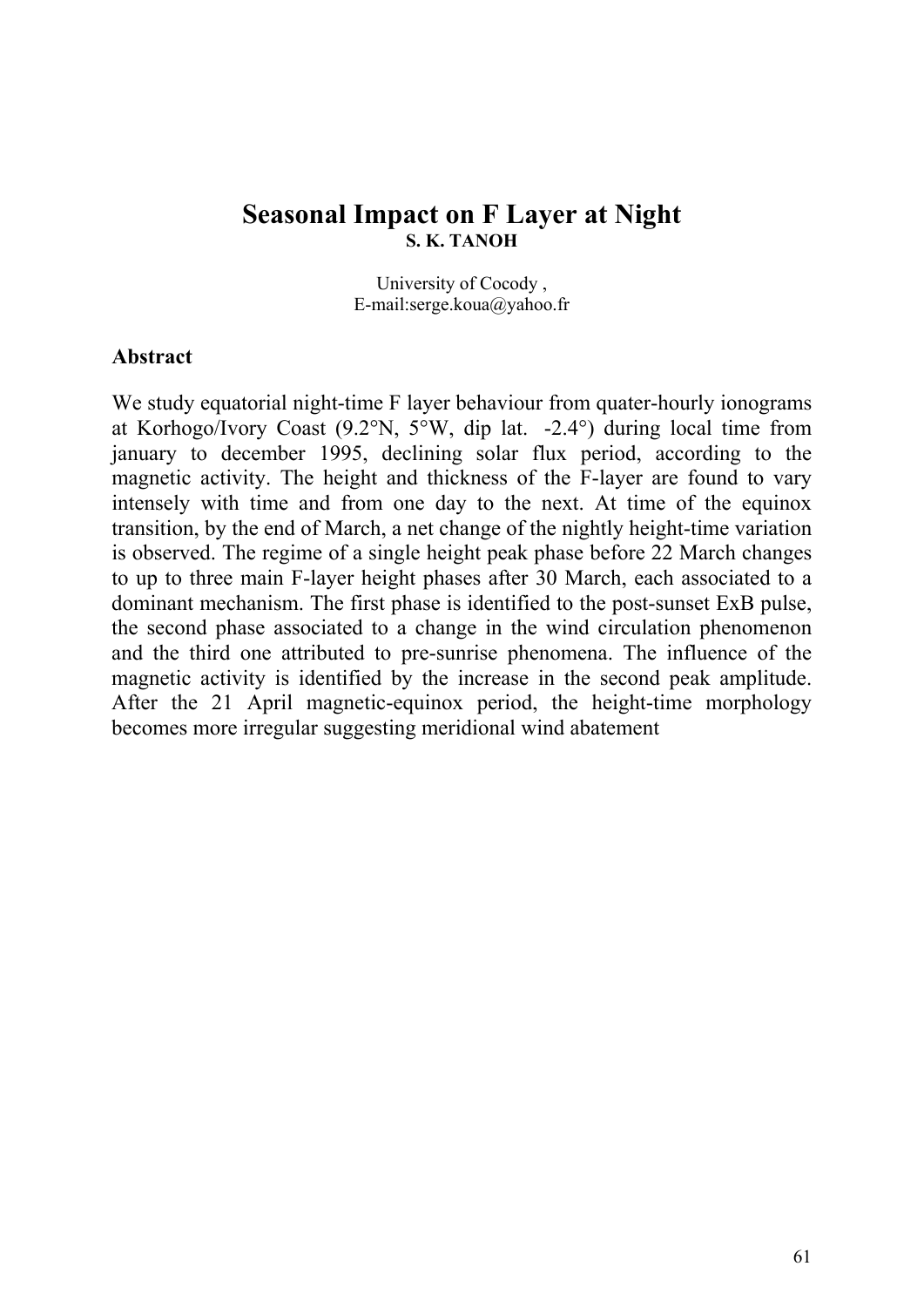# **Exact Solution of Pioneer Anomaly & Fly by Anomaly**

**R. Hamza** 

Head of Communications Department,Cairo University E-mail: [omarroash225@hotmail.com](mailto:omarroash225@hotmail.com)

#### **Abstract**

There are (6) astrophysical phenomena's (until now) are not solved by any gravitational theory. The advanced tiding approach between microscopic world and the macroscopic world, will gain its turn this time. The analysis of Pioneer anomaly through such approach is appeared from:- 1- QED lagrangian analogy, 2-Inverse large mirrorWith the same NASA addressed value. Also Fly by anomaly is shown as an astrophysical Cyclotron, where thy gravity field by sun-planet- moon as a C of the electric field (It will give the needed potential for acceleration) and the electromagnetic field of sunplanet-moon as a mirror of the magnetic field in elementary particle Cyclotron (for body circulation). The solar wind (the solar particle) affect on the changed velocity up and down according the up and down of the solar cycle. The empirical formula by J.D. Anderson (NASA) was deduced from that approach  $\Delta V \infty / V \infty = 1 / 2 * \Delta E / E = K (\cos \partial i - \cos \partial \partial).$ 

**Keywored:** Astrophysical Cyclotron **,** astrophysical Cyclotron ,solar cycle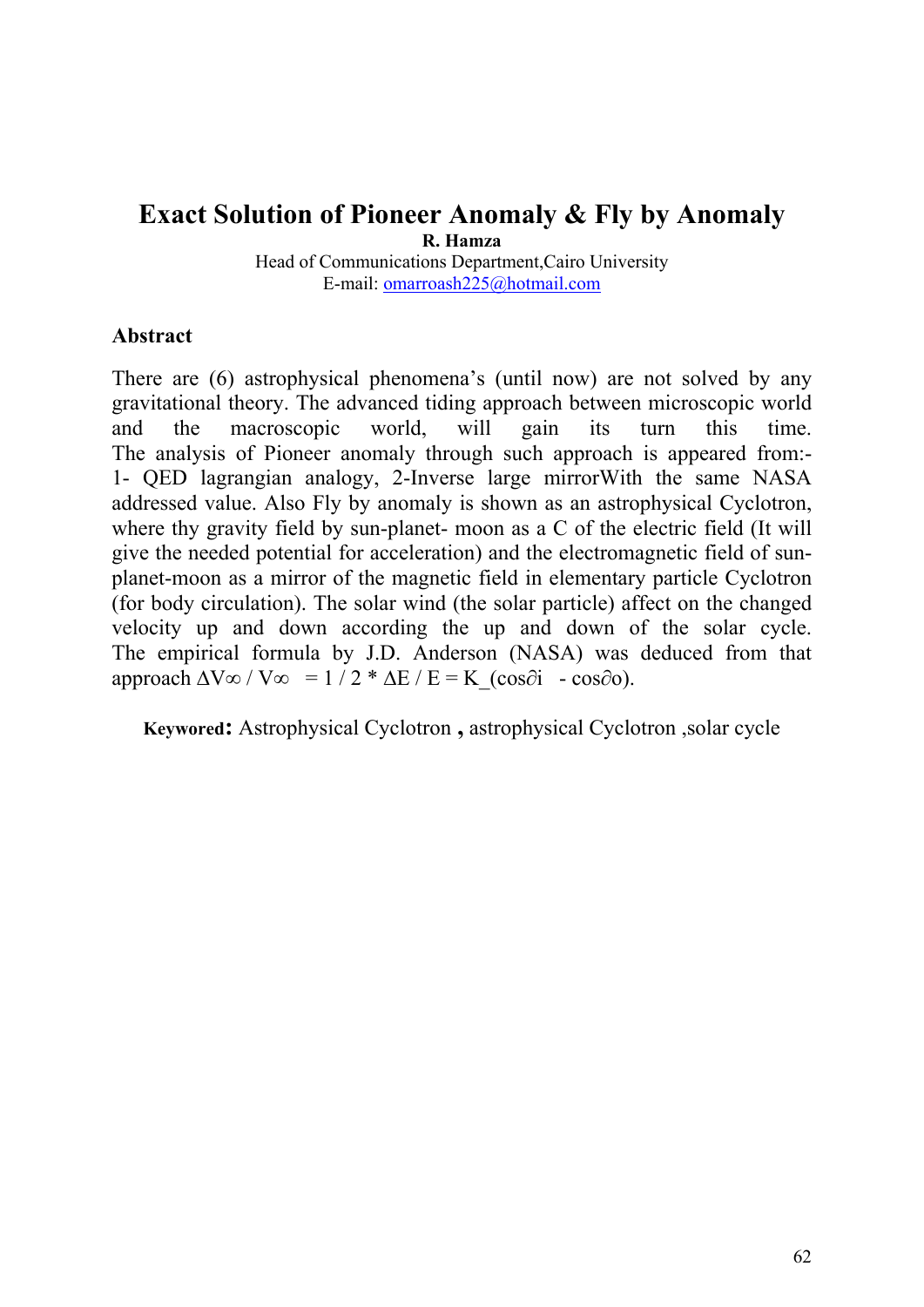## **On the role of the bow shock in power of magnetospheric disturbances P.A. Sedykh**

**I**nstitute of Solar-Terrestrial Physics, Siberian Branch of the Russian Academy of Sciences, Lermontov str. 126a, Irkutsk, 664033, Russia.,

### **Abstract**

The importance of Space Weather, i.e., state of electromagnetic fields, plasma and particle fluxes in near-Earth space, for space vehicles is defined by a capability of potentially hazardous factors to increase for a short time. On the one hand the geomagnetosphere is the environment through which impacts responsible for solar-terrestrial relations are to pass, and on the other hand it is getting an arena of economic activities to a far greater degree itself. Bow shock is a powerful transformer of the solar wind kinetic energy into the gas dynamic and electromagnetic energy. Indeed, the magnetic field tangential component and magnetic energy density increase by factors of almost 4 and approximately 15, respectively, at the bow point when the front is crossed. The physical essence of this process consists in that the Earth in the solar wind stream disturbs this stream, which is supersonic for the Earth. This means that the bow shock front is formed, upstream of which the solar wind plasma is not disturbed and new scales of a change in the values appear downstream (a front thickness is the minimal of these scales). In describing the bow shock, we followed [Whang, Y.C., J. G. R. 1987]. A jump of the magnetic field tangential component at front crossing means that the front carries an electric current. The solar wind kinetic energy partly transforms to gas kinetic and electromagnetic energy when passage through the bow shock front. The transition layer (magnetosheath) can use the part of this energy for accelerating plasma, but can conversely spend the part its kinetic energy on the electric power generation, which afterwards may be used by the magnetosphere. Thereby, transition layer can be both consumer and generator of electric power depending upon special conditions. The direction of current behind the bow shock front depends on the sign of the IMF Bz-component. It is this current which sets convection in motion. Energetically, this external current is necessary for maintaining convection of plasma in the inhomogeneous system (magnetosphere). The generator at the bow shock front can be a sufficient source of power for supplying energy to substorm processes [Ponomarev, Sedykh. J. of Atm. Solar-Terr. Phys. Vol. 68. 2006; Ponomarev, Sedykh et al., Geomagn. and Aeron., 2009].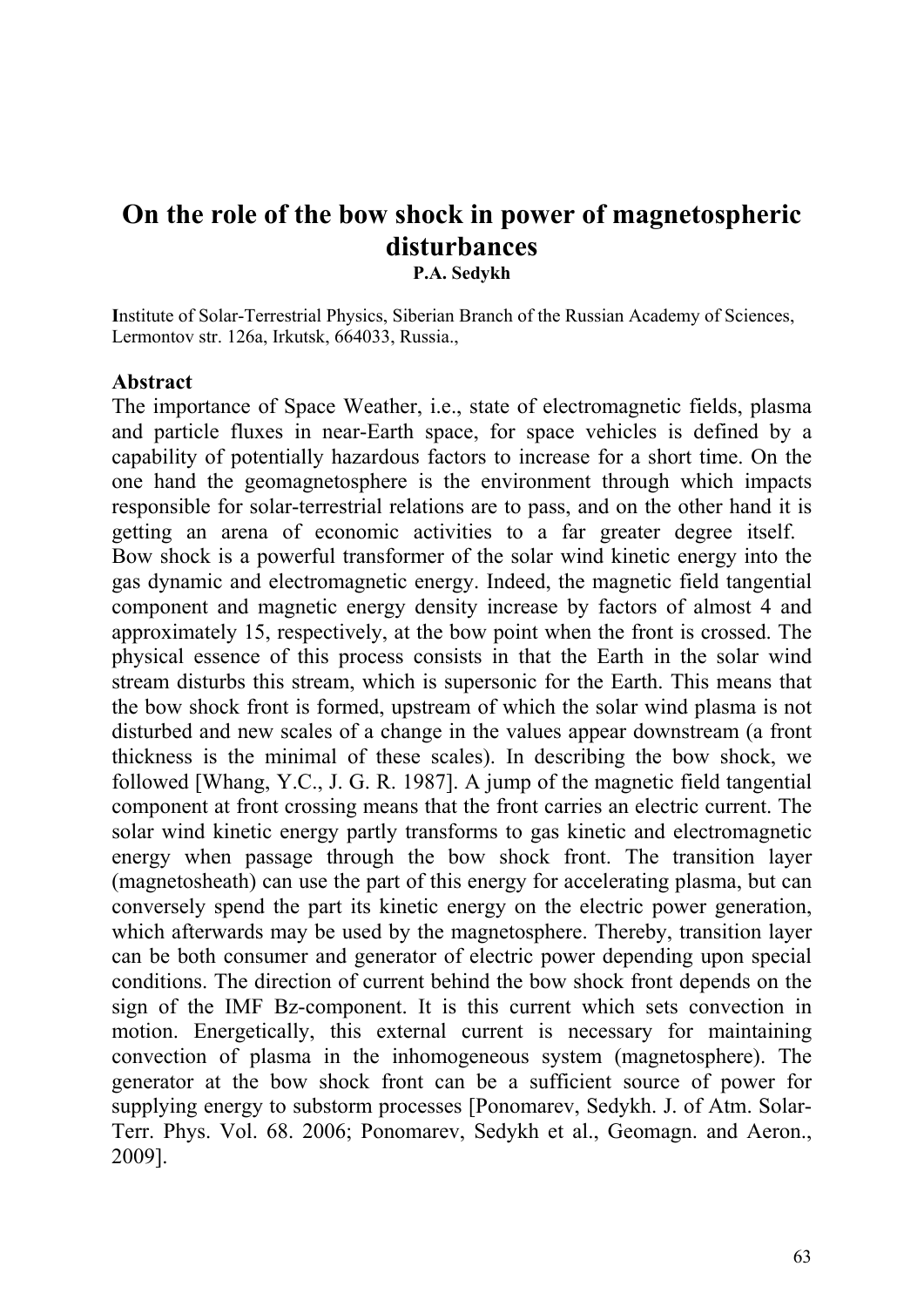## **The two-stage development of substorm active phase P.A. Sedykh**

Institute of Solar-Terrestrial Physics, Siberian Branch of the Russian Academy of Sciences, Lermontov str. 126a, Irkutsk, 664033, Russia., E-mail: [pvlsd@iszf.irk.ru](mailto:pvlsd@iszf.irk.ru)

### **Abstract**

In this paper the description of phases of a substorm is given on the basis of the obtained analytical solution of the problem of solar wind energy transformation into the energy of magnetospheric processes and the problem of magnetosphereionosphere coupling [Ponomarev, Sedykh. J. of Atm. Solar-Terr. Phys. Vol. 68. 2006; Ponomarev, Sedykh, Geomagn. and Aeron., 2006]. The certain attributes, the real physical mechanism correspond to each stage of a substorm. Results of research of processes in the bow shock region and process of external current penetration into the magnetospheric plasma lead to the scenario of a substorm with two-stage active phase as an alternative of the traditional scenario of a substorm with growth phase, expansion phase and recovery phase. Researchers, who are engaged in description of a substorm phases, note that the active phase of a substorm may be two-stage process. Instead of traditional description of three phases of a substorm (growth, expansion, recovery), e.g., some researchers separate active phase of a substorm on active-convectional and expansion phase. For example, the chain of 4 substorms has been described, and in development of an active phase two-stage process has been marked. In the practical relation, such model of a substorm [Ponomarev, Sedykh, Geomagn. and Aeron., 2006], including the description and the basic attributes of substorm phases, are of value for development empirical and semiempirical models of magnetospheric disturbances, allowing to optimize such models, and that is the important element of the Space Weather Program.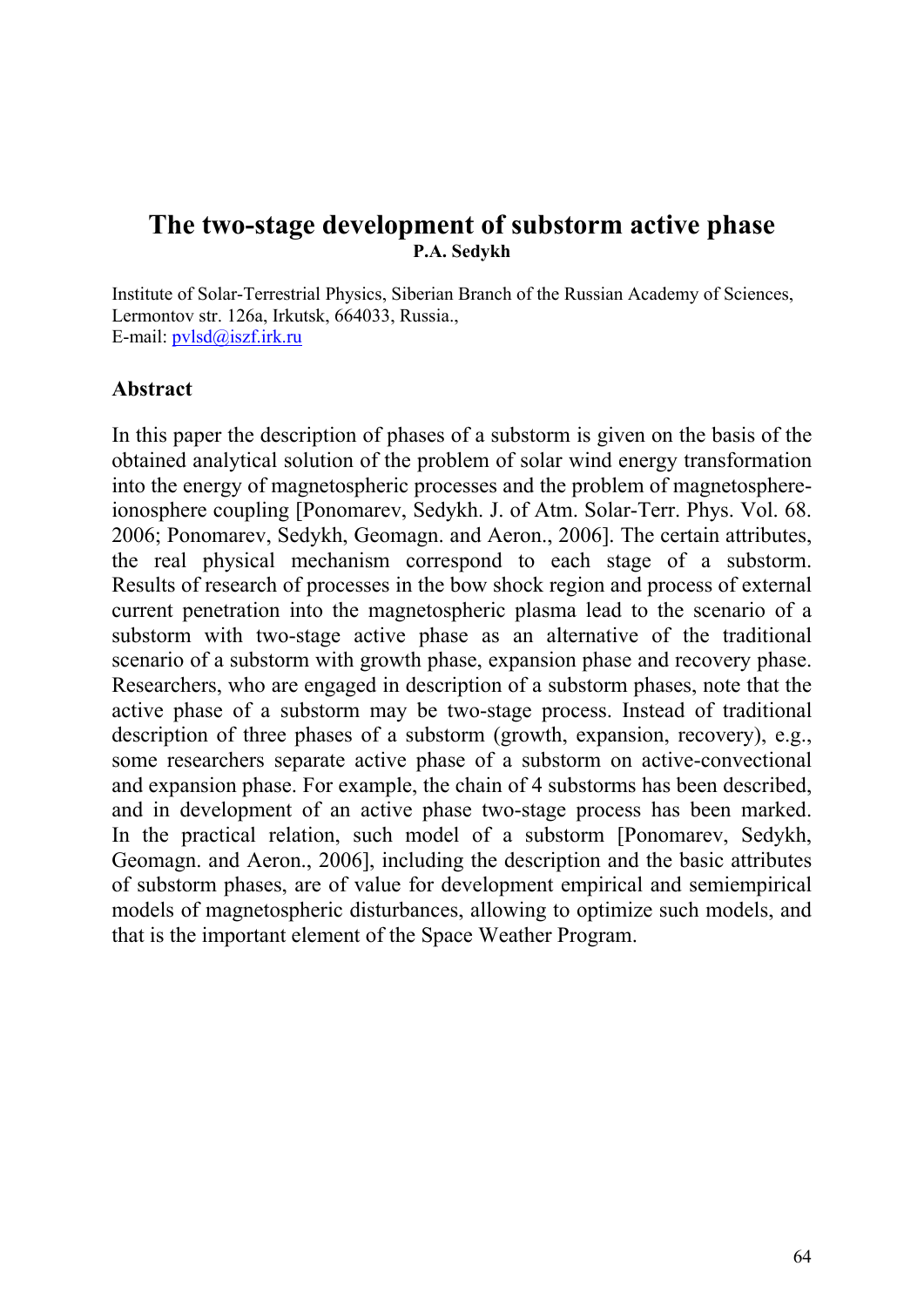## **Quantification of damage category on mega and micro-scale of constructional Nubian sandstone, Temple of Madinet Habu, Luxor, Egypt Mohamed Th. S. Heikal <sup>1</sup> and G. M. E. Kamh <sup>2</sup>**

| Geology | Department,                                                  |  | Faculty of Science, | Tanta | University |
|---------|--------------------------------------------------------------|--|---------------------|-------|------------|
|         | Geology Department, Faculty of Science, Menoufiya University |  |                     |       |            |

### **Abstract**

Sandstone has been widely used as constructional natural rock since early dynasties in the Egyptian history particularly at Upper Egypt. El-Silsila Quarries at 105km South-East of Luxor are the main source for construction at Upper Egypt. Weathering processes act on this construction sandstone composing one of the most precious and highly decorated temples at the West-Bank of Luxor "Temple of Madinet Habu" that had been built for God Amun by King Ramsis III. The present study focalizes the damage category (in a quantitative form) at different parts of this temple using field and laboratory investigations. DCAW Scheme of Fitzner et al (2002) has been used to quantify rock damage category of this site based on detailed field recording and measuring the weathering forms' dimensions at different parts of this temple. This field investigation is non-destructive technique that is almost preferred in case of historical buildings. Laboratory investigations included petrographic, geotechnical and hydrochemical analysis using tiny samples loosen from the weathered parts at this site, this is to numerically quantify this damage category and detect the role of salt weathering at this area.

**Keywords:** archaeological site, constructional sandstone, quantification of damage category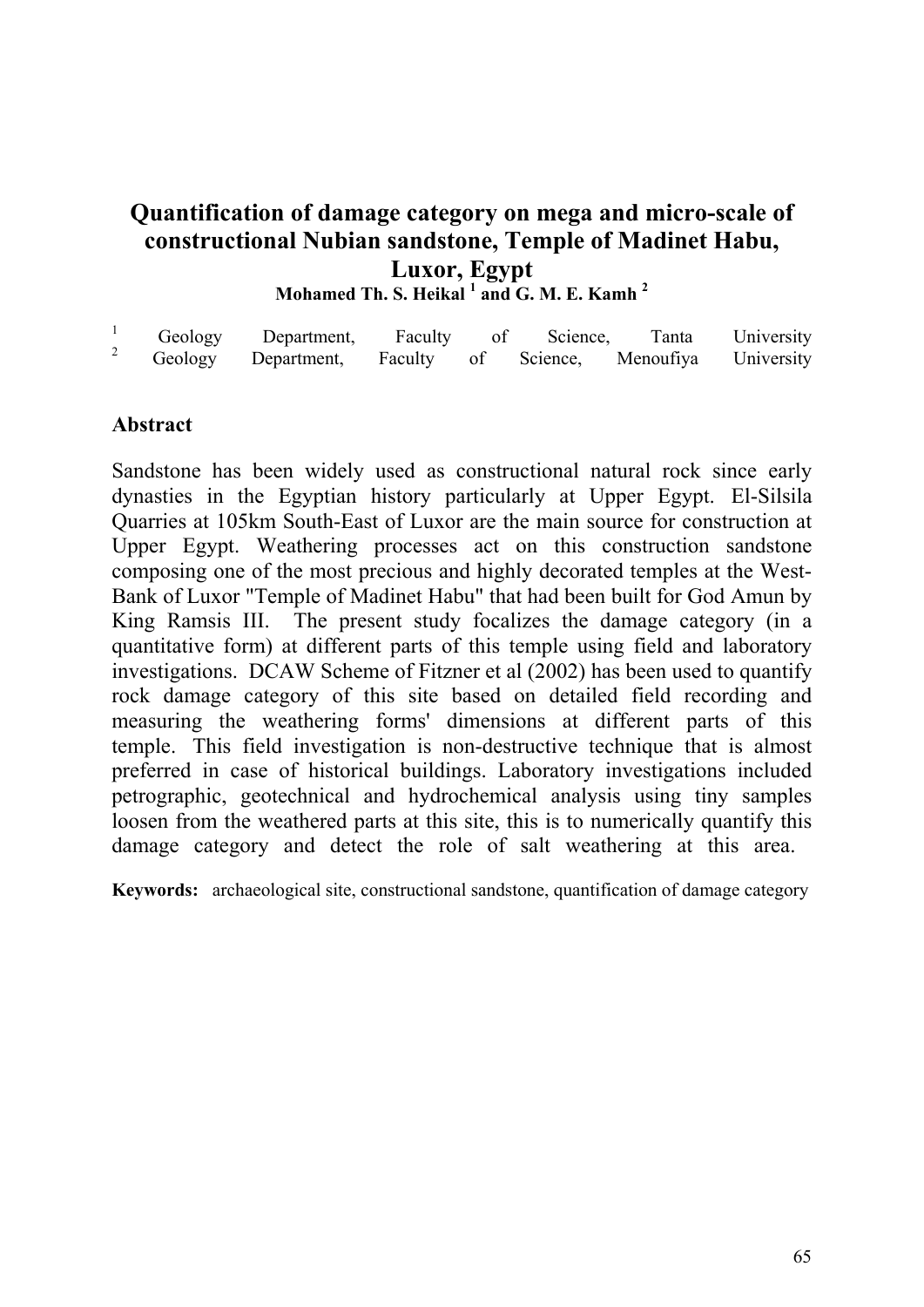### **Quiet day Diurnal anisotropy of variation of GCR flux in Rome Neutron Monitor**

**K.C. Okpala, F.N. Okeke** 

University of Nigeria, E-mail: [kingsley.okpala@unn.edu.ng](mailto:kingsley.okpala@unn.edu.ng)

#### **Abstract**

Data from the cosmic ray neutron monitor at Rome (41.9oN, 12.5oE) have been Fourier analyzed to obtain the first four harmonics of its variation. The quiet day seasonal and yearly averages of diurnal variations were plotted for the station on solar cycle basis. The amplitude of the diurnal variation during solar minimum leads that of the maximum with as much as two hours. We report for the first time (from available literature) a pre-noon peak in the quiet day diurnal variation at about 8:00 solar local time (SLT). This observation has never been discussed in previous and recent studies. We also established that the pre-noon peak is more visible during the solar minimum period. We found a weak correlation  $(< 0.2$ ) at  $(r= 0.95)$  between the galactic cosmic ray harmonics and geomagnetic/ Solar heliospheric variations. The seasonal correlation analysis shows that the GCR intensity clearly correlates well with solar activity and Heliopsheric modulation. There appear to be a seasonal trend in the GCR flux correlation with sunspot number (R) where the correlation is greatest in the Jseason and least in the D-season. We infer that the phase reversal is controlled by the solar polar magnetic field reversal associated with the 22-year solar activity cycle rather than the 11-year sunspot cycle. Also the variations in the harmonics of the GCR flux may be associated with galactic sources or medium through which the GCR had traveled towards the heliospheric boundary. These results have significant implications for understanding the anomalies of GCR flux associations with atmospheric and geophysical forcing.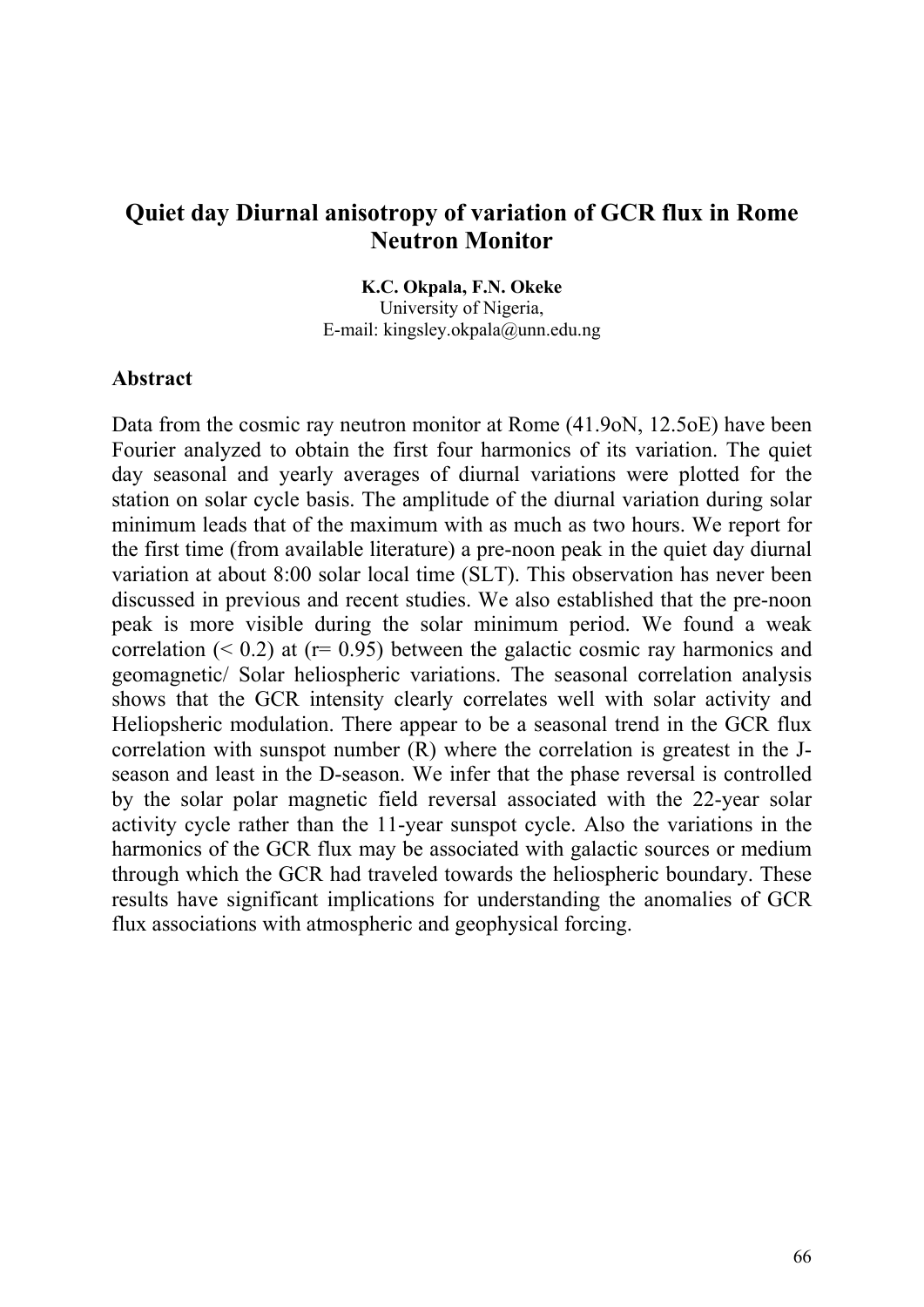## **Space Weather and Geomagnetic Storms Association of Scintillation Activity**

**L. Biktash**  Izmiran, E-mail: [lilia\\_biktash@mail.ru](mailto:lilia_biktash@mail.ru)

#### **Abstract**

Ionospheric plasma is often far from homogeneous because irregularities of different types arise and disappear in all ionospheric layers both by day and at night. They may hinder shortwave radio transmissions on Earth, satellite communications and, in the age of satellite positioning systems, navigation. Together with the solar and geomagnetic effects, known as "space weather", tides, earthquakes, etc. can also change the ionosphere and may play a role in the generation of the ionospheric irregularities. To investigate the small scale irregularities one can look for irregular scintillations in a signal passed through the ionospheric plasma. In this work the solar wind and the equatorial ionosphere parameters, Kp, Dst, AU, and AL indices characterized contribution of different magnetospheric and ionospheric currents to the H-component of geomagnetic field are examined to test the space weather effects on generation of ionospheric irregularities producing VLF scintillations to predict its. The relationship between the equatorial ionospheric scintillations and the IMF Bz, Dst , Kp AU, AL indices has been demonstrated. It is shown that all of these indices are suitable for investigations of scintillaton activity at the equatorial ionosphere. Undoubtely, the Dst index is convenient and available one to study geomagnetic conditions during the ionospheric disturbances. However, the examples considered show that difficulties emerge when we consider the relation of the magnetospheric ring current to the equatorial ionosphere height variations and scintillation activity. The reason is that the Dst index does not include the auroral sources. For example, Kp as the planetary (p) index carries information about auroral electrojets and we can see from our examples that scintillation activity decreases when Kp reduces with positive Bz IMF. This means that the auroral electrojets depicted by AU, AL-indices are connected with DP systems and the FAC moving polarward. The solar wind electric field through the FAC of Region 1 and Region 2 is likely to be the factor which generates or inhibits the equatorward penetration of the high-latitude electric field. If the equatorial ionospheric height is below or equal to 350 km, then scintillations are not generated. The negative Bz IMF enhances the auroral electric fields and the FAC electric fields can penetrate to equatorial ionosphere, and the ionospheric F-layer is raised above of threshold height (350 km). The equatorial irregularities associated with spread F can be generated at this height and above, and scintillations can be observed there. Plasma falling from the high ionospheric altitudes is favored for generation of the equatorial scintillations as well. The possible source of this phenomenon is the solar wind electric fields – the auroral and equatorial ionosphere coupling. The success of prediction of the ionospheric scintillations seems to use models which explain the relationship between equatorial ionospheric hoF, foF2 parameters and the equatorial geomagnetic variations with the polar ionosphere currents and the solar wind parameters such as Bz IMF, Ey − the solar wind electric field.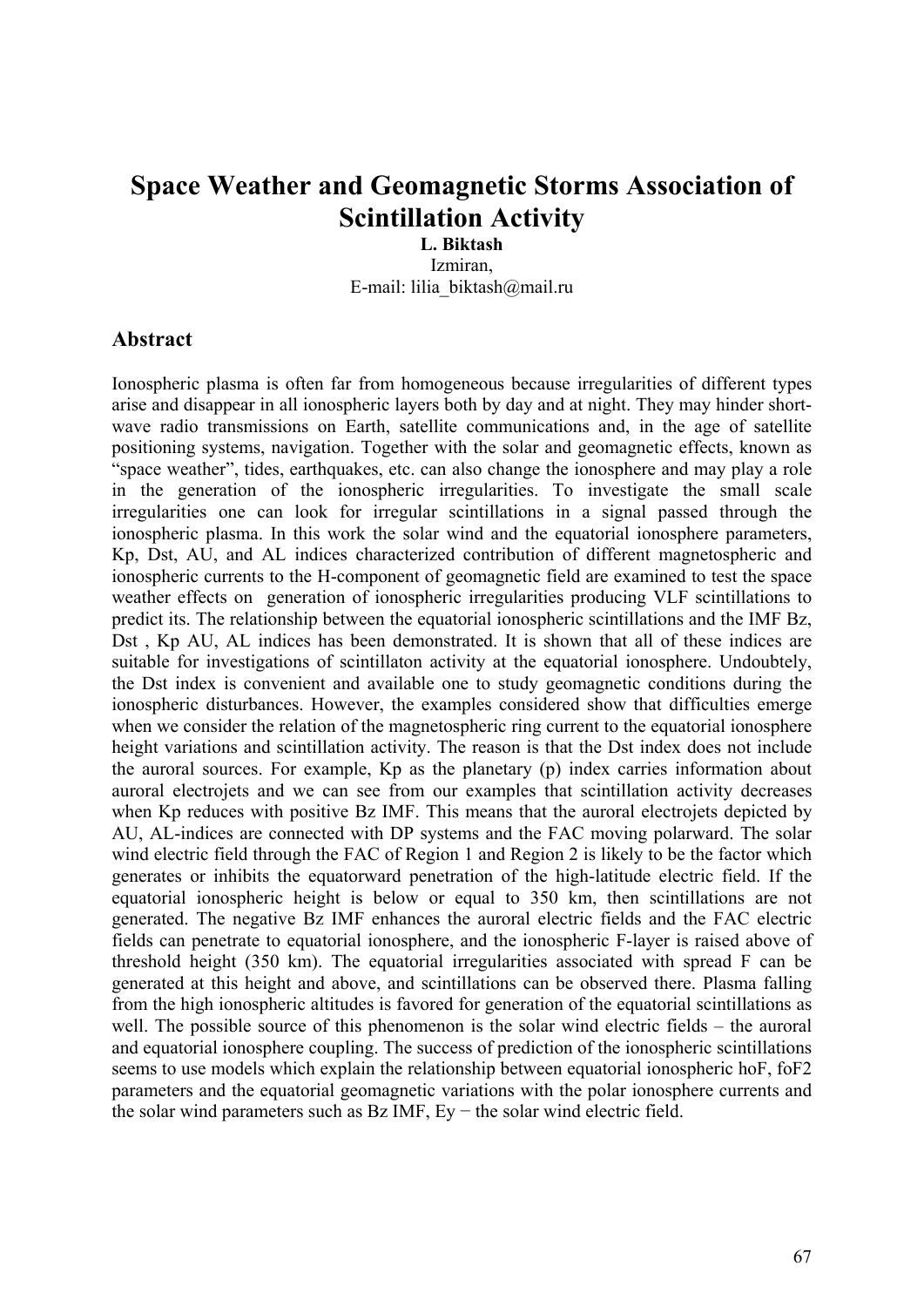# **Ionosphere Variations during 10 March 1998 Geomagnetic Storm and Problems of the Storm Identification with the Solar Sources**

**L. Biktash**  Izmiran, E-mail: [lilia\\_biktash@mail.ru](mailto:lilia_biktash@mail.ru)

#### **Abstract**

In this paper we have made an attempt to examine the solar sources and the solar wind conditions to illustrate what kind of the solar activity and solar wind parameters leads to short-term variations of the critical frequency foF2 and virtual height variations at the equator during a geomagnetic storm. The ionospheric data well as SOHO and the solar wind conditions OMNI data have been examined for the 10 March 1998 geomagnetic and inospheric storms. This was driven mainly by the solar wind variations due to solar activity. It was problem to identify with the solar activity the solar wind parameters variations near the Earth. So, the solar predecessor event had the ambiguous identification. Most likely it was a high speed stream of ionized material released by the coronal hole of the sun. The solar wind electric field disturbed the auroral ionosphere and the auroral electrojets were formed. The high-latitude electric field and termospheric disturbances penetrated to the equatorial ionosphere. It was the reason of the equatorial ionospheric variations during this geomagnetic storm. It is shown that the auroral and the equatorial ionospheric phenomena are developed practically simultaneously. This fact confirms interaction of the auroral and the equatorial ionospheric electric fields. An accurate prediction of the behavior of various ionospheric parameters requires data at higher resolution that the shortest time constant of the event. The ionospheric 5-min variations at the equatorial stations allowed us to calculate in detail time delays of the auroral and equatorial ionospheric phenomena. Taking into account the time delay between the solar wind electric field which was near 40 min the relationships between the solar wind and the ionospheric parameters can be used for prediction of different ionospheric phenomena. For example, the changes of the ionosphere height may serve as a good measure for predictions of the spread F or intense ionospheric scintillations.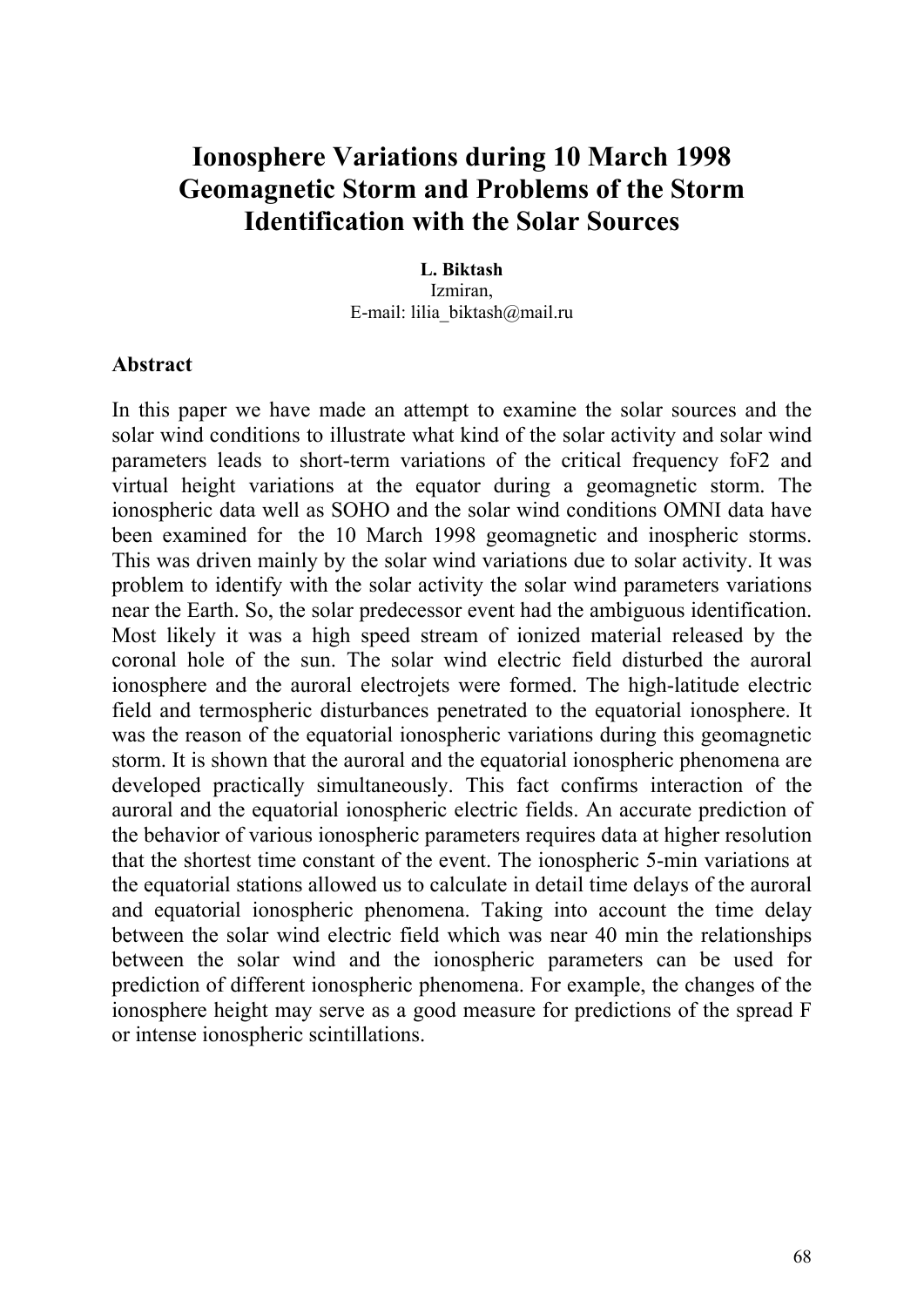## **Study of Ionospheric Total Electron Content during Solar Eclipse of July 2009 and January 2010 in the Indian Zone P. Galav, S. Sharma and R. Pandey**

Mohanlal Sukhadia University, Udaipur, E-mail: praveen.galav@gmail.com

#### **Abstract**

We have studied the ionospheric response to the total solar eclipse of July 22, 2009 and of the annular solar eclipse that occurred on January 15, 2010 in the Indian zone; in terms of the total electron content (TEC) and electron density profile using the ground based and space based global positioning system (GPS) receivers. The eclipse of July 2009 was in early morning hours for the Indian region whereas the Annular eclipse of January 2010 was on post morning hours. For this purpose TEC data from three ground based GPS stations at Udaipur, Hyderabad and Bangalore has been analyzed. The TEC values show decrement in accordance with the obscuration rate at different stations. The electron density profiles, obtained from GPS radio occultation technique, have been utilized, for the first time in the region, to show the prominent effect of eclipse on ionospheric electron density in the Indian zone. The detailed result of the study and discussion will be presented during the workshop.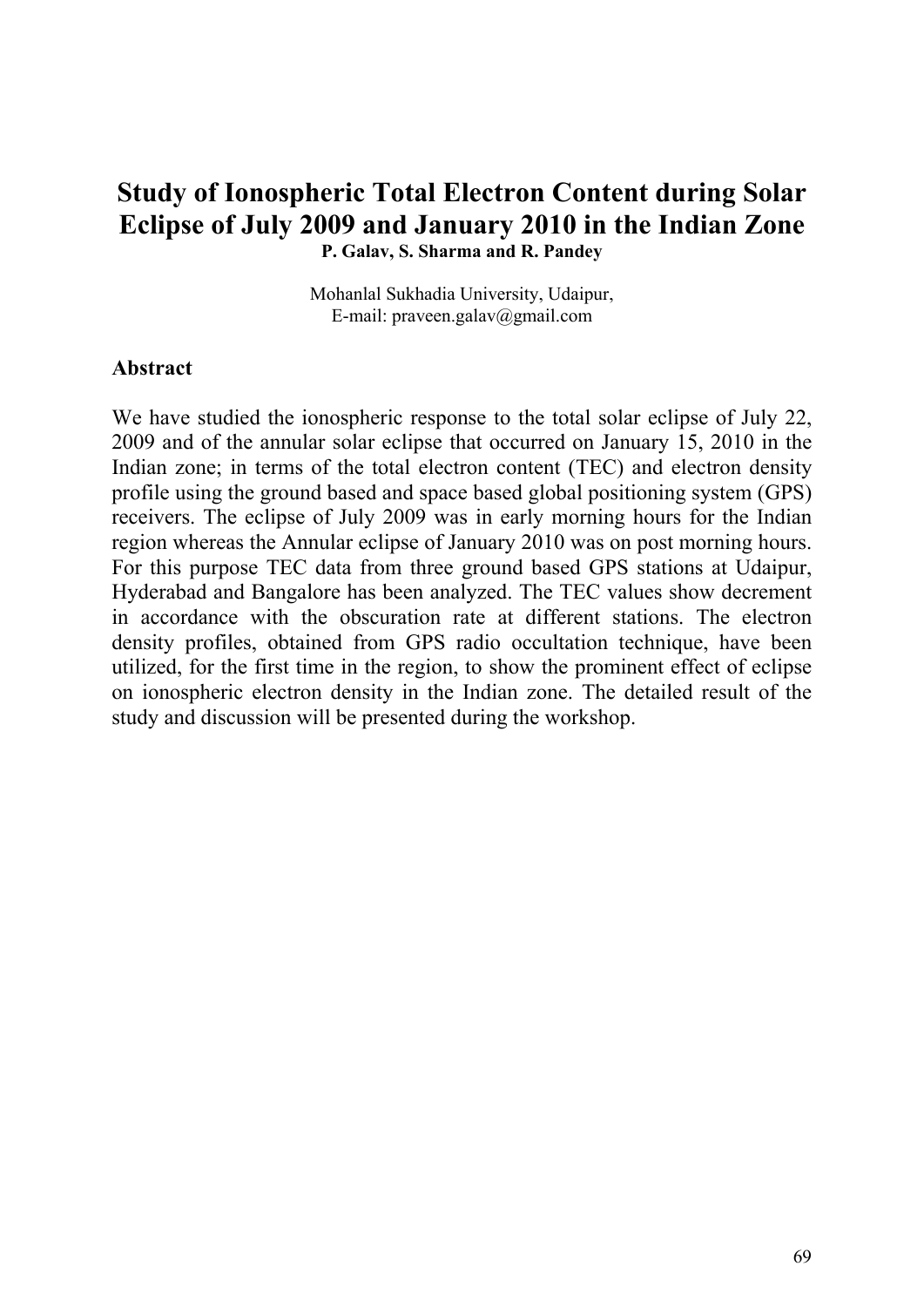# **Latitudinal and Longitudinal Variations of Ionospheric Total Electron Content during the Geomagnetic Storm of August 2005**

**S.Sharma, P. Galav and R. Pandey** 

Mohanlal Sukhadia University, Udaipur E-mail: praveen.galav@gmail.com

#### **Abstract**

Response of low latitude ionosphere to the geomagnetic storm of August 2005 has been studied using total electron content (TEC) data obtained from the global positioning system (GPS) receivers. These studies were carried out using the receivers that were located (a) near the northern crest ( $\sim$ 15° N Mag. Lat.) of the equatorial ionization anomaly around 56°, 74°, 102° and 121° E longitude and (b) from the northern crest of ionization anomaly down to the magnetic equator in the longitude belt  $75^{\circ} \pm 3^{\circ}$  E. These studies have been substantiated with the ground based magnetometer data. The TEC on the August 24 reveals two well defined humps. These enhancements have been attributed to the prompt penetration electric fields and abnormal equatorial plasma fountain as inferred from the solar wind parameters, southward component of the inter planetary magnetic field, cross polar cap potential drop, zonal component of the inter planetary electric field and the strength of the equatorial electrojet. Suppressed TEC on August 25 has been attributed to the disturbance dynamo electric fields. Detailed discussion and new results on longitudinal effects of prompt penetration electric field would be presented during the workshop.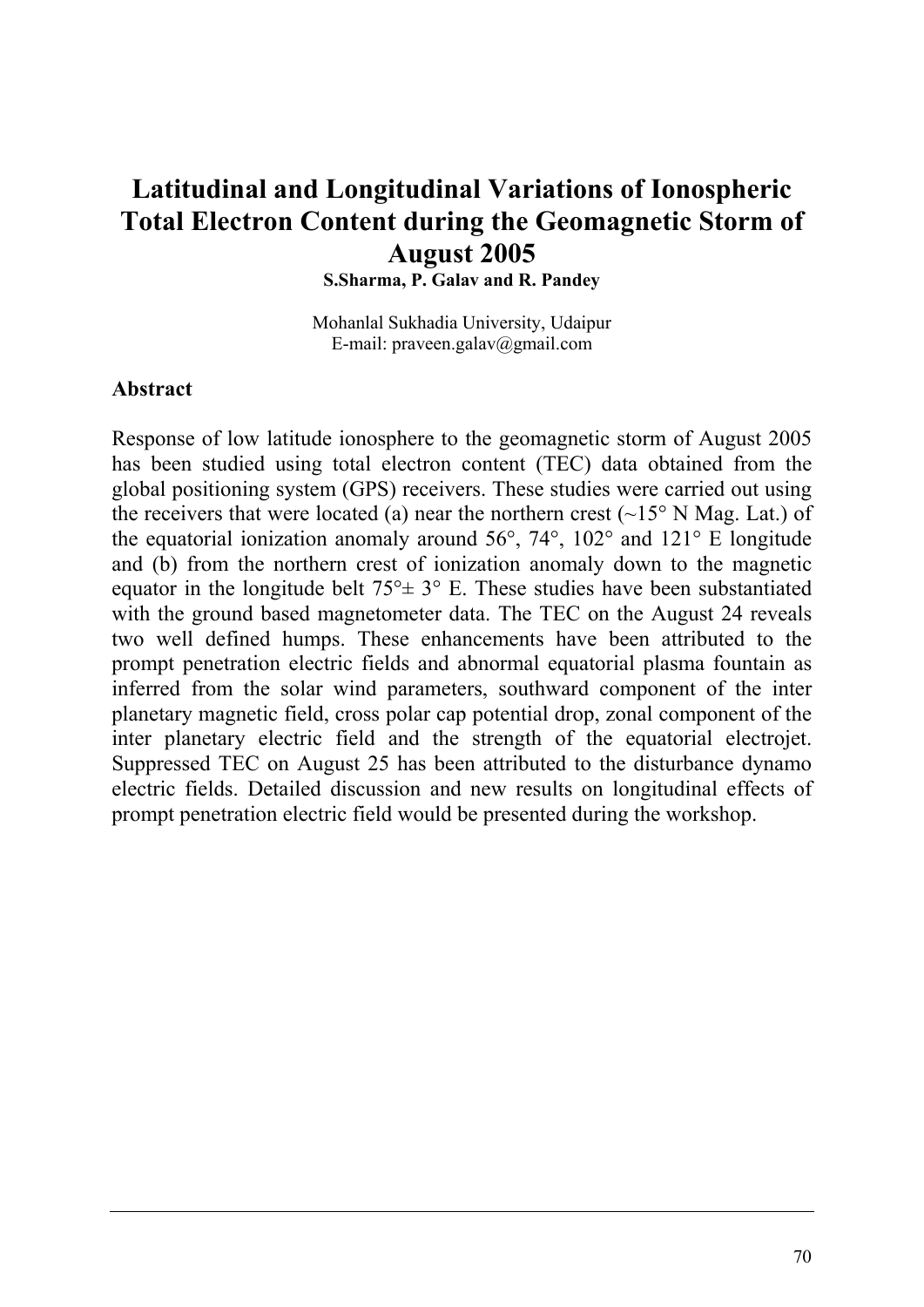# **Statistical study of the DP2 enhancement at dayside dip equator compared to low latitudes**

### **M. N. MEDARD**

E-mail: medardmene@yahoo.fr

#### **Abstract**

During the magnetic storms, the magnetospheric electric field is transmitted to the auroral ionosphere buy the FACs. This electric field can penetrate to the low latitude and cause the DP2 currents. The electric field associated with the DP2 currents contributes to enhance or decrease the equatorial electrojet when the R1 FACs or R2 FACs dominates respectively. The equatorial electric field disturbances causing by DP2 events makes the forecasting of the electric field at low latitude hard and none of the empirical and theoretical electric field models have been developed in the past contains a good description of the stormtime magnetospheric electric fields, in particular the electric fields that penetrate to equatorial zone. One of the DP2 characteristics is its enhancement at dayside dip equator. This amplification is a result of cowling effect. To quantify the enhancement ratio of the DP2 amplitude at dayside dip equator compared to low latitudes, we make a statistical study on this phenomenon using the ground magnetometer data. The results show that the enhancement ratio presents a diurnal variation with a maximum value at 1200LT and is correlated with the regular variation of the geomagnetic H component. The longitudinal variation of the enhancement ratio of DP2 shows high values at American sector compared to African and Asian sector. This longitudinal dependence is similar with this of equatorial electrojet.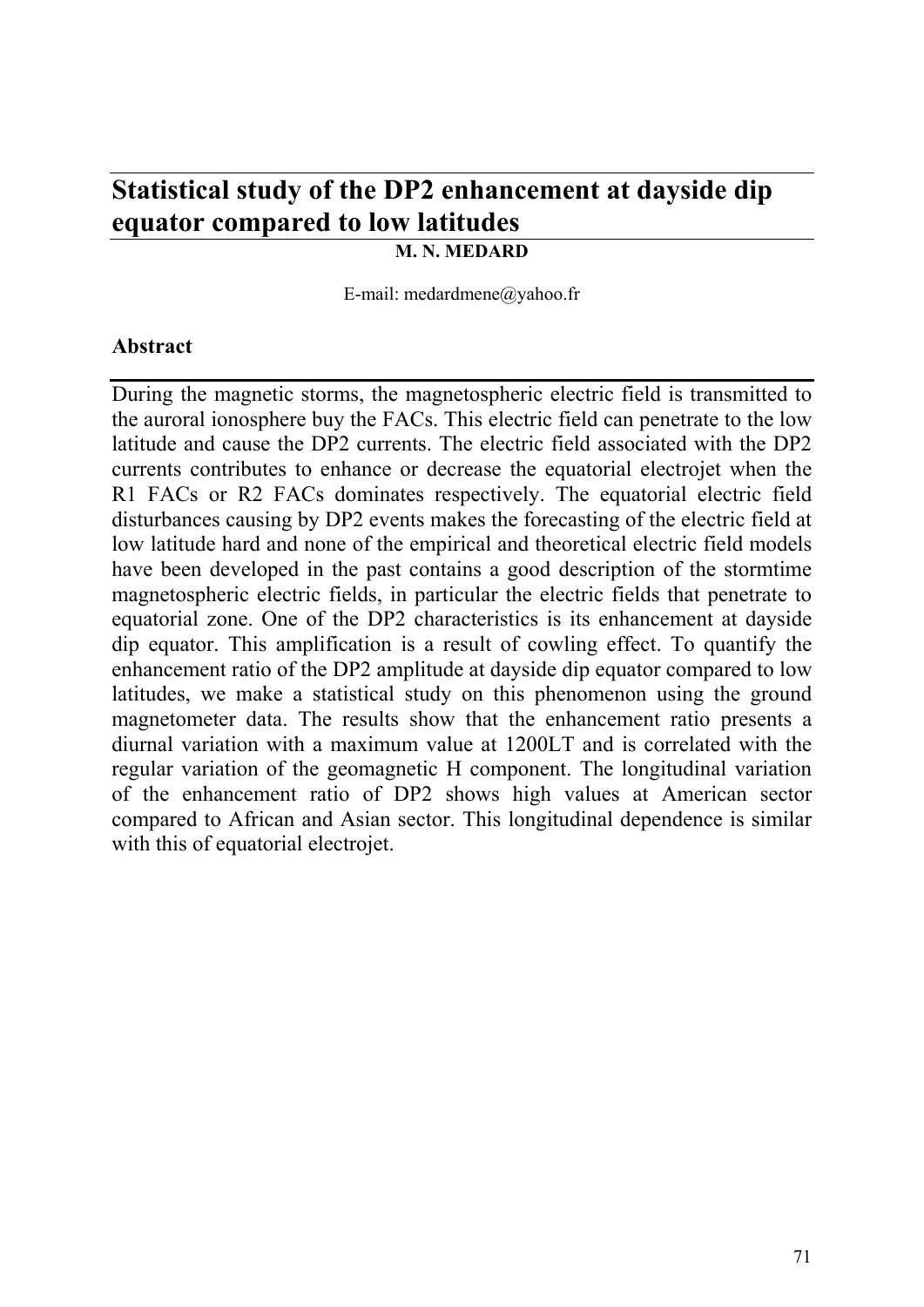## **Magnetic Clouds and Space Weather Badruddin**

Aligarh Muslim University, Aligarh, India E-mail: [badr.physamu@gmail.com](mailto:badr.physamu@gmail.com)

#### **Abstract**

In this talk, we present a review, and some new results, on the space weather consequences of magnetic clouds. In particular, we present results related to geospheric and heliospheric consequences (Geomagnetic Storms, Forbush Decreases and Ground Level Enhancements in cosmic ray intensity) and their precursors relevant for space weather predictions. Some new results obtained by us are also discussed.phenomenon using the ground magnetometer data. The results show that the enhancement ratio presents a diurnal variation with a maximum value at 1200LT and is correlated with the regular variation of the geomagnetic H component. The longitudinal variation of the enhancement ratio of DP2 shows high values at American sector compared to African and Asian sector. This longitudinal dependence is similar with this of equatorial electrojet.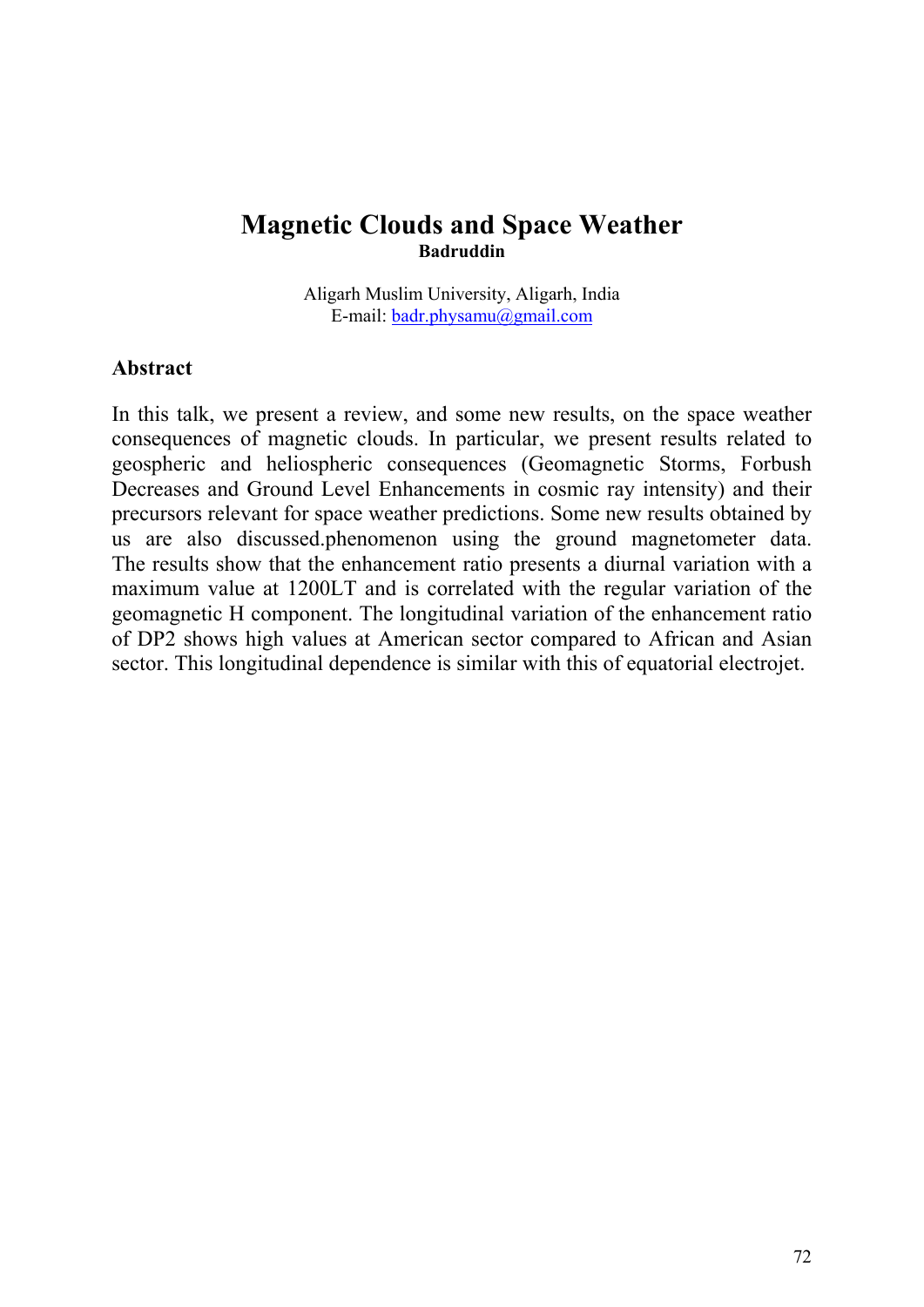# **Cameroon's contribution to the Observation of Equatorial Electrodynamics in Africa using AMBER Magnetometer Network**

**C.M. Biouele,E. Yizengaw ,M. Moldwin**

University of Yaoundé I-Cameroon E-mail: cesar.mbane@yahoo.fr

#### **Abstract**

For centuries, navigators of the world have been familiar with an effect of Earth's magnetic field: It impacts a directional preference to the needle of a compass. Although in some settings magnetic orientation remains important, the modern science of geomagnetism has emerged from its romantic nautical origins and developed into a subject of great depth and diversity. One of these sciences is to understand the electrodynamics of the Earth's atmosphere using the magnetometer observation data. Although this type of observation has been performed in other longitudinal sector for decades. African longitudinal sectors remained unexplored due to lack of ground-base instruments, leaving the scientific community with incomplete understanding of the electrodynamics process. In order to have a complete global understanding of the governing motion of the electrodynamics, deployment of ground-base magnetometers in Africa had been essential. AMBER magnetometer network has been deployed just to close this gap of understanding. One of AMBER magnetometer has been housing at the premises of Yaoundé University I in Yaoundé, Cameroon. In this paper we will present the equatorial electrojet observation in the West African sector, which will be compared with electrojet in the East African sector.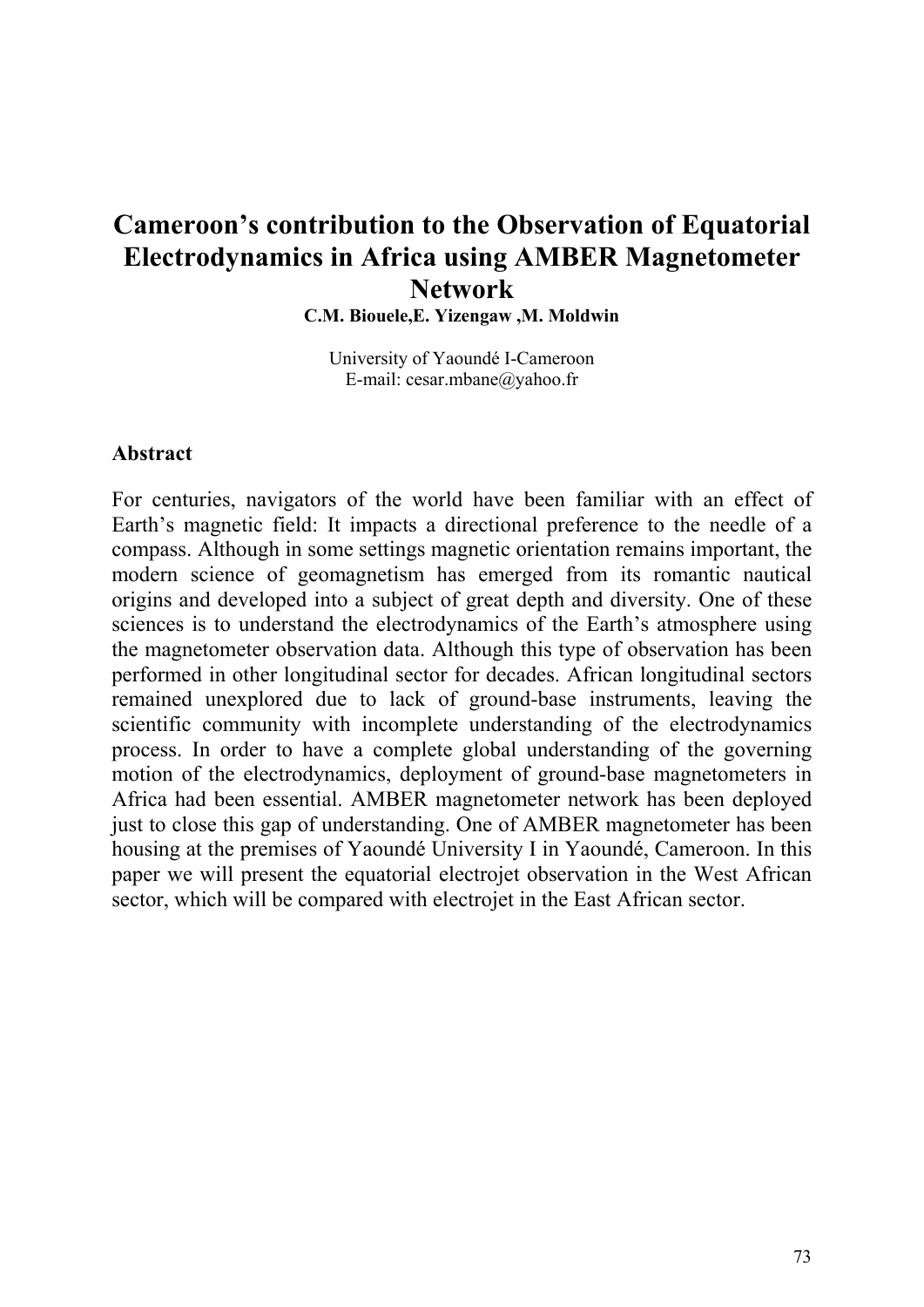## **Estimate the polarization electric field from the vertical drift of electron at the magnetic equator O.F. Grodji**

E-mail: franckgrodji@yahoo.fr

#### **Abstract**

Our work consisted in determining the electrodynamics parameters such as the zonal and polarization electric fields at magnetic equator. From the analysis of ionosonde IPS-42 data at Korhogo, we showed that average value zonal field (0.2 mV/m) contributes slighthly to the formation of the equatorial electrojet (EEJ), whereas the polarization field (2 to 4 mV/m) contributely to EEJ current. these results made it possible to determine the average value of the intensity in the center of the current of the EEJ (Io=231.11 A/km) which is consistent with ealier studies.

**Keyword:** equatorial electrojet EEJ; polarization electric field; zonal electric field, ionosonde IPS-42; intensity of center of EEJ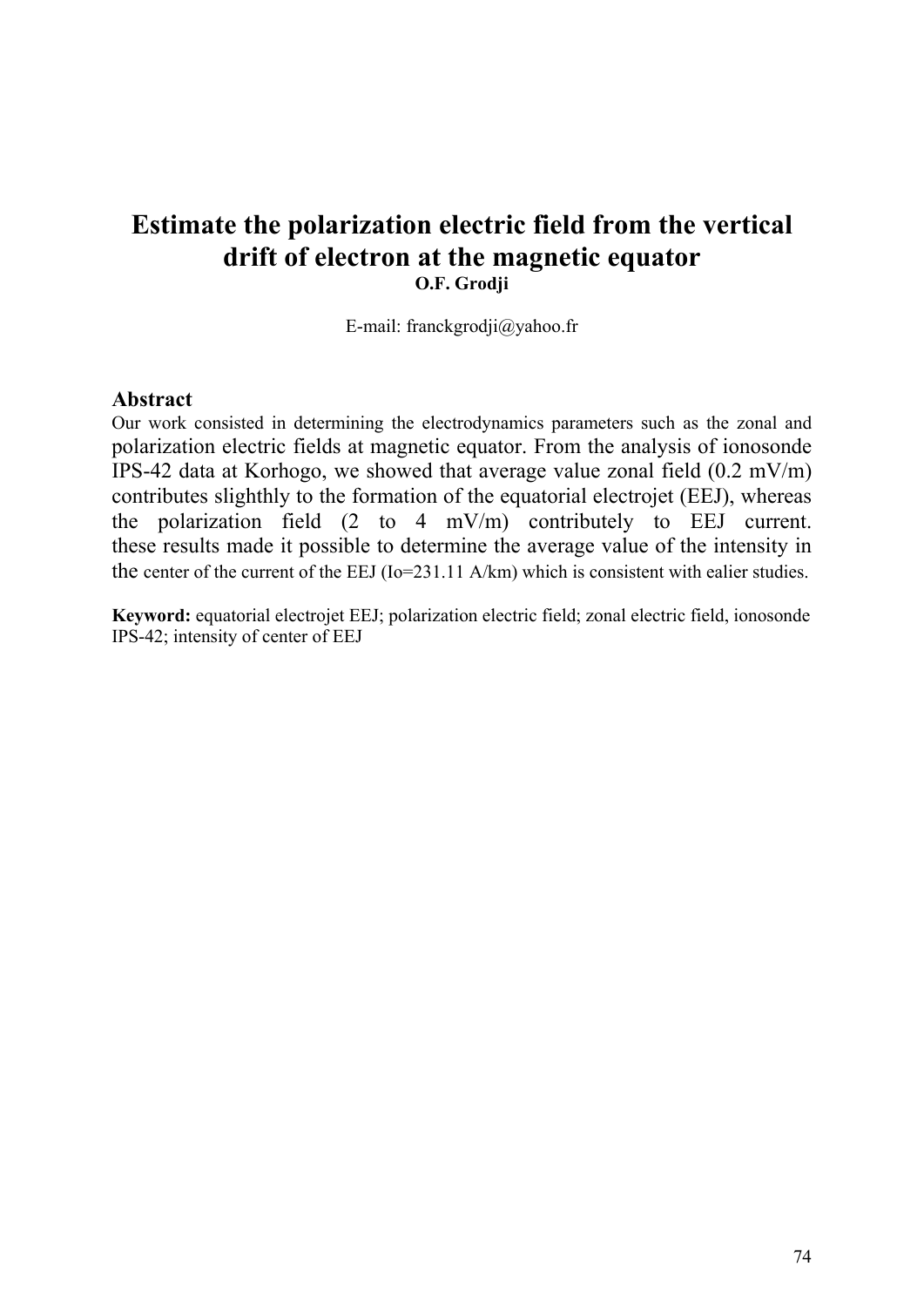# **Magnetic Field Variations from MAGDAS measurements at some Equatorial Electrojet Stations**

**I. A. Adimula, A. B. Rabiu and The MAGDAS group** 

University of Ilorin, Nigeria E-mail: iaadimula@hotmail.com

### **Abstract**

Measurements of H,D and Z components of the Geomagnetic fields from the MAGDAS stations at 5 equatorial electrojet (EEJ) stations were analyzed for the day to day variability and their interdependence. The results show that the EEJ current peaks at about local noon for all stations and show strong correlation ( $r > 0.9$  in some instances) between different pairs of EEJ stations, which indicates that the source of the EEJ current is global rather than local of which effect is far more than other sources that may cause geomagnetic variation.

**Keyword:** Equatorial Electrojet, Geomagnetic Variations EEJ current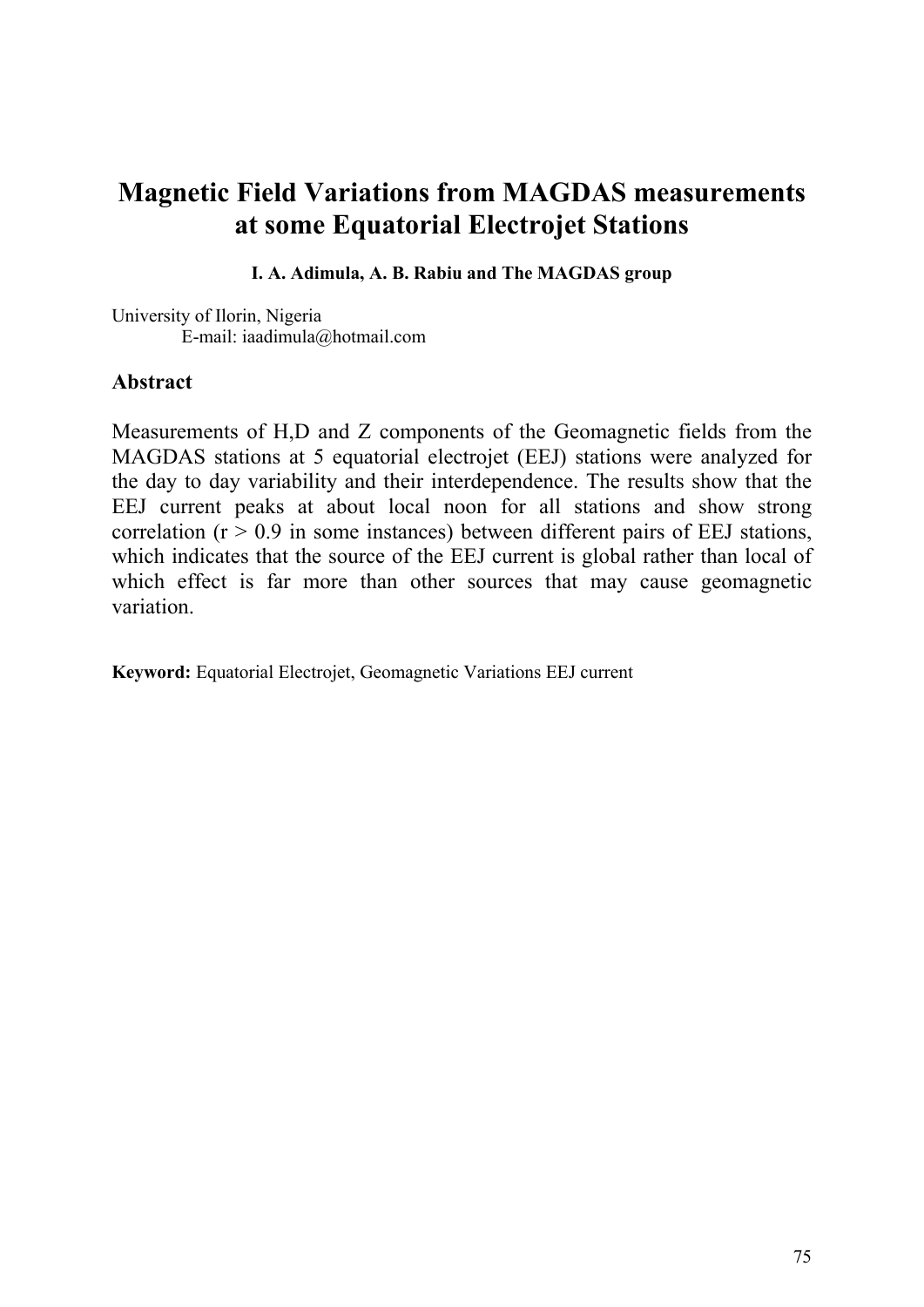# **Near Real Time MAGDAS Data Processing System in Indonesia**

**C. P.Setyanto, L. M. Musafar K., M. Ruhimat., H. Bangkit** 

Division of Geo and Space Magnetism, National Institute of Aeronautics and Space ( LAPAN ) Jl. Dr. Djundjunan 133, Bandung, 40173, Indonesia E-mail: setya\_cp@yahoo.com

#### **Abstract**

Space Environment Research Center - SERC of Kyushu University installed a new Magnetic Data Acquisition System (MAGDAS, PI; Prof. K. Yumoto) that is dedicated to observe the magnetic field for supporting the space weather study. In Indonesia, MAGDAS places the instruments at three observation sites i.e at Parepare, Manado and Kupang. The first step to monitor the geomagnetic activity supporting space weather program of LAPAN (National Institute of Aeronautics and Space), we developed a near-real time data transfer where the magnetic data is transferred from the MAGDAS sites to LAPAN at Bandung. Currently, we developed a near-real time system for data processing to display the real time magnetic variations and to extract the magnetic pulsations in the band frequency of Pc3, Pc4, Pc5 and Pi2. The system also calculates near-real time of k-index as well.

**Keywords:** space weather, magdas, near-real time data transfer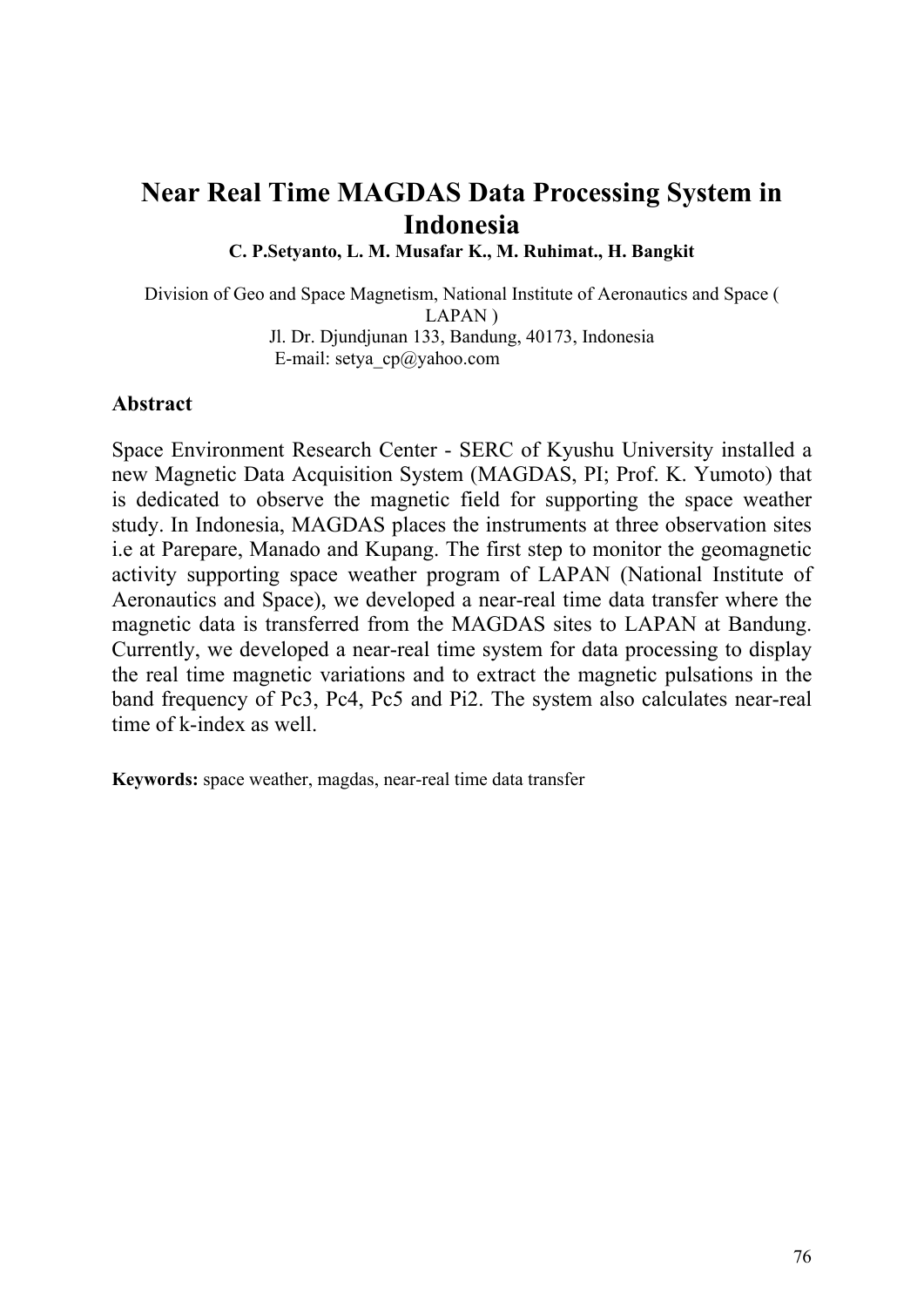# **Rules for Using MAGDAS Data**

**G. Maeda, K. Yumoto, S. Abe, A. Ikeda, T. Uozumi** 

**SERC** E-mail: maeda@serc.kyushu-u.ac.jp

#### **Abstract**

MAGDAS generates two types of data:

 1-min. data and 1-sec data. And there are three types of users: First Party (SERC), Second Party (MAGDAS hosts), and Third Party (all others). So we will discuss the Rules that govern who can use what and how.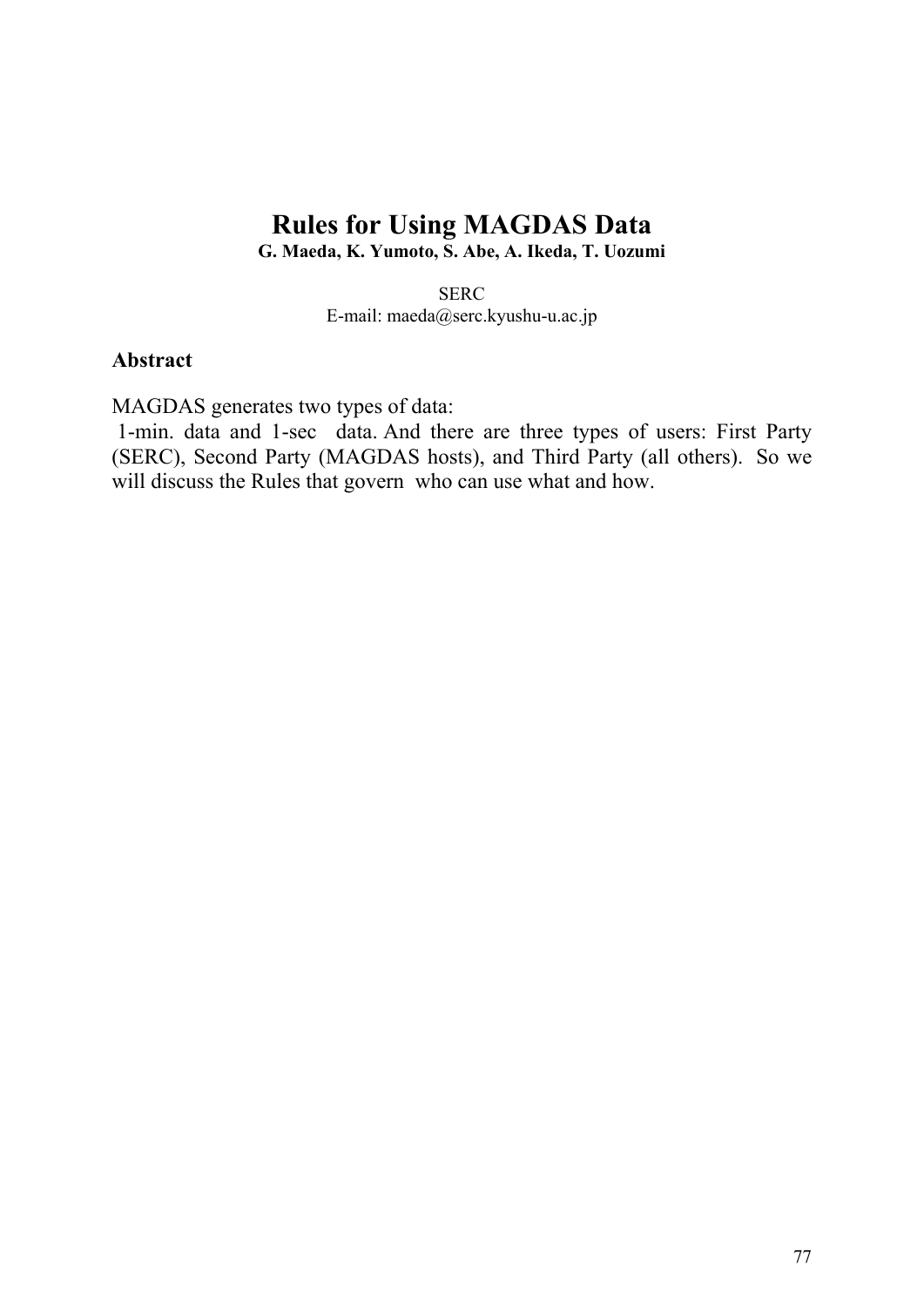# **KOERI Geomagnetic Field Variability in Relation to Space Weather Markers Ap and FI**

**Y.Tulunay, T. Ataç, A. Özgüç, S. Yeşilyutr, E.Tolak, E. Tulunay, M. K. Tuncer**  ODTÜ/METU Department of Aerospace Engineering, Ankara-TURKEY, E-mail: ytulunay@ae.metu.edu.tr

### **Abstract**

MAGDAS generates two types of data: 1-min. data and 1-sec. data. And there are three types of users: First Party (SERC), Second Party (MAGDAS hosts), and Third Party (all others). So we will discuss the Rules that govern who can use what and how.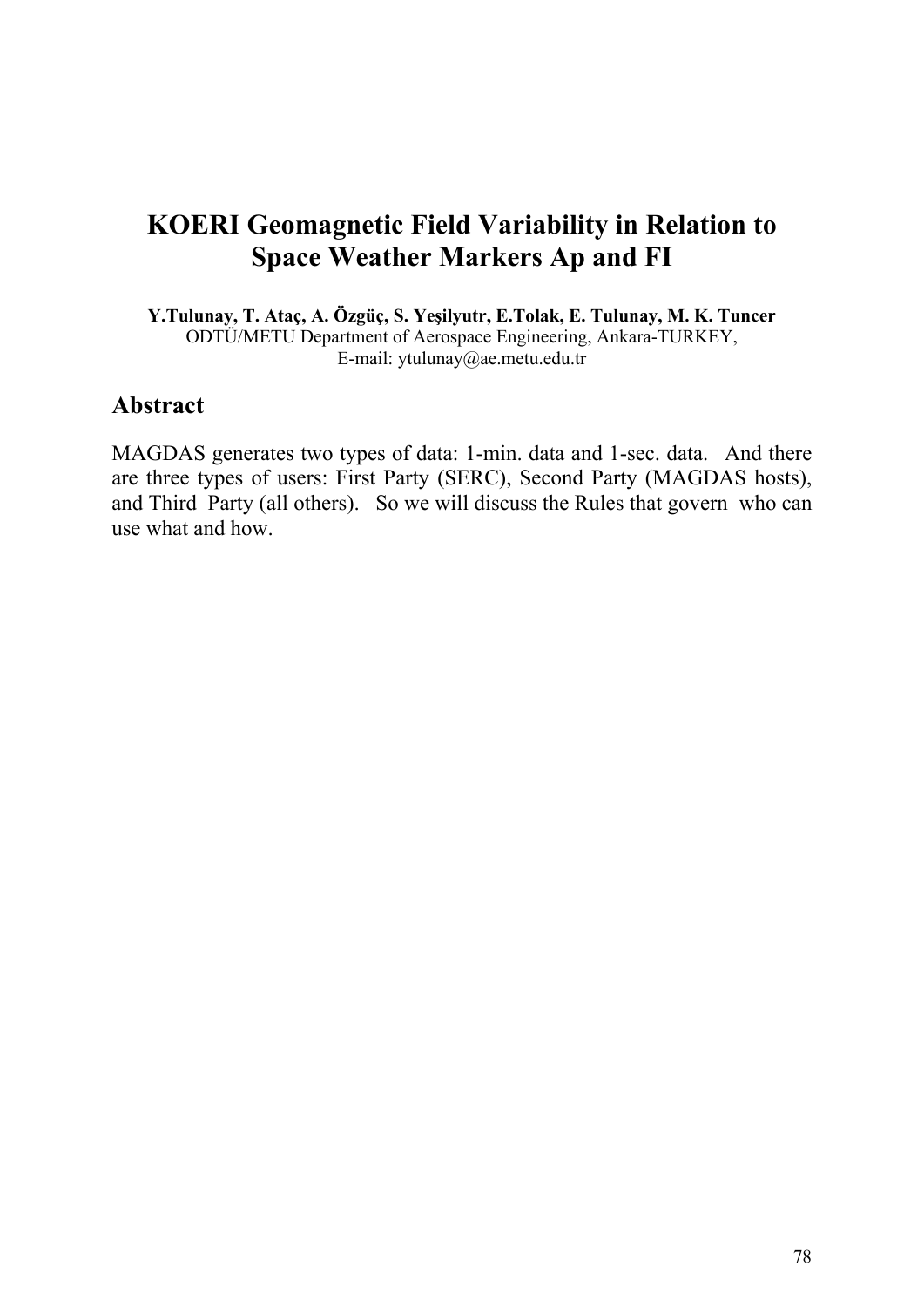## **Study and Assesment of HF Channel Availability Under Ionospherically Disturbed Conditions Ersin Tulunay, Özgür Sarı, Yurdanur Tulunay**

ODTÜ/METU Department of Aerospace Engineering, Ankara-TURKEY, E-mail: ytulunay@ae.metu.edu.tr

## **Abstract**

MAGDAS generates two types of data: 1-min. data and 1-sec. data. And there are three types of users: First Party (SERC), Second Party (MAGDAS hosts), and Third Party (all others). So we will discuss the Rules that govern who can use what and how.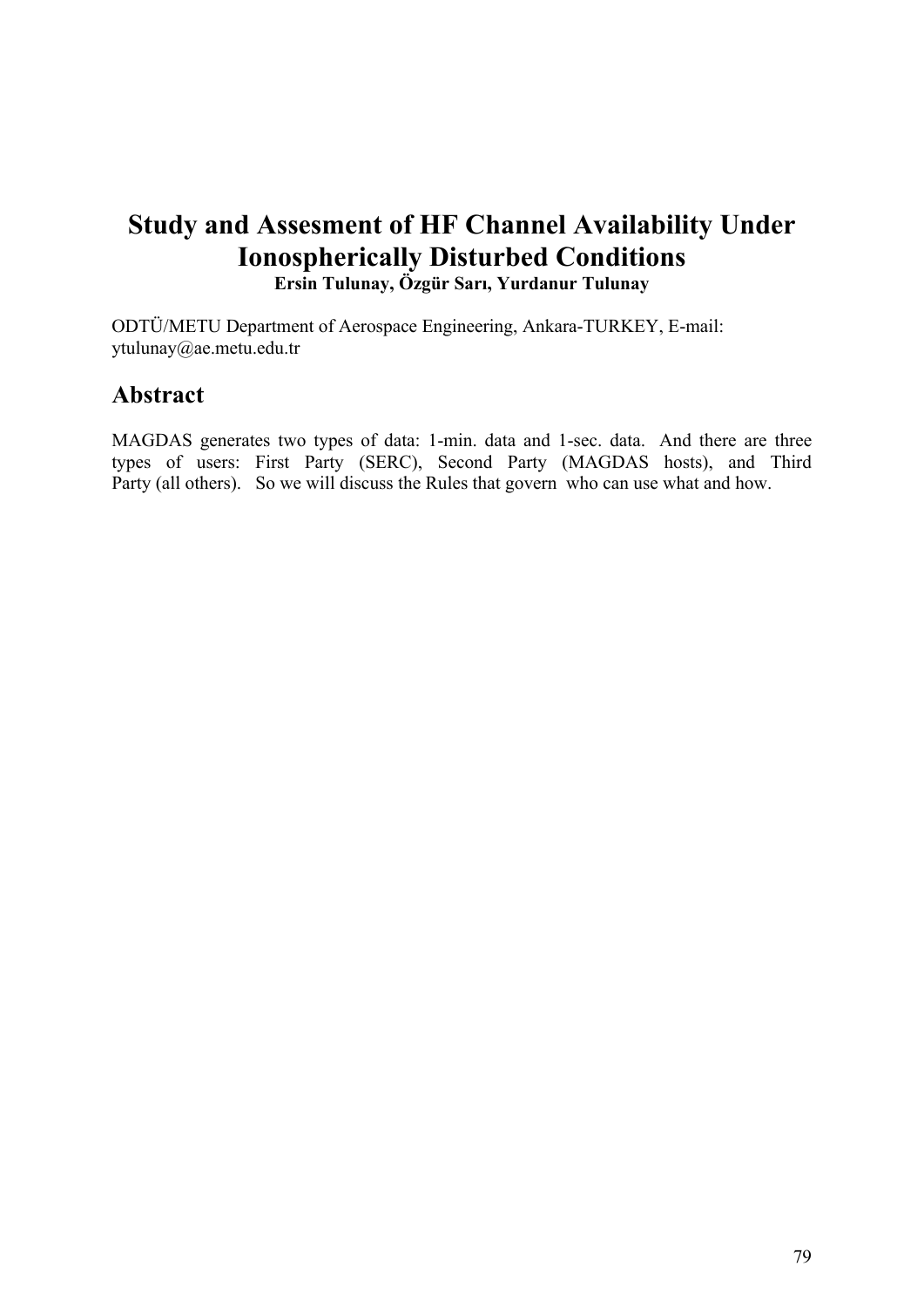## **The Earth's ionosphere and its importance in space weather K. Shiokawa**

#### Solar-Terrestrial Environment Laboratory, Nagoya University E-mail: shiokawa@stelab.nagoya-u.ac.jp

### **Abstract**

The ionosphere is partially-ionized upper atmosphere surrounding the Earth at altitudes of  $\sim$ 70-1000 km. The ionosphere varies significantly due to atmospheric waves propagated from the lower atmosphere and electromagnetic fields imposed from space. This talk reviews the structure and dynamic variations of the Earth's ionosphere using recent new imaging observations. The ionosphere covers the altitudes where most of the artificial satellites and space stations fly. Thus, understanding the ionospheric environment is essentially important for safe and stable operation of space missions.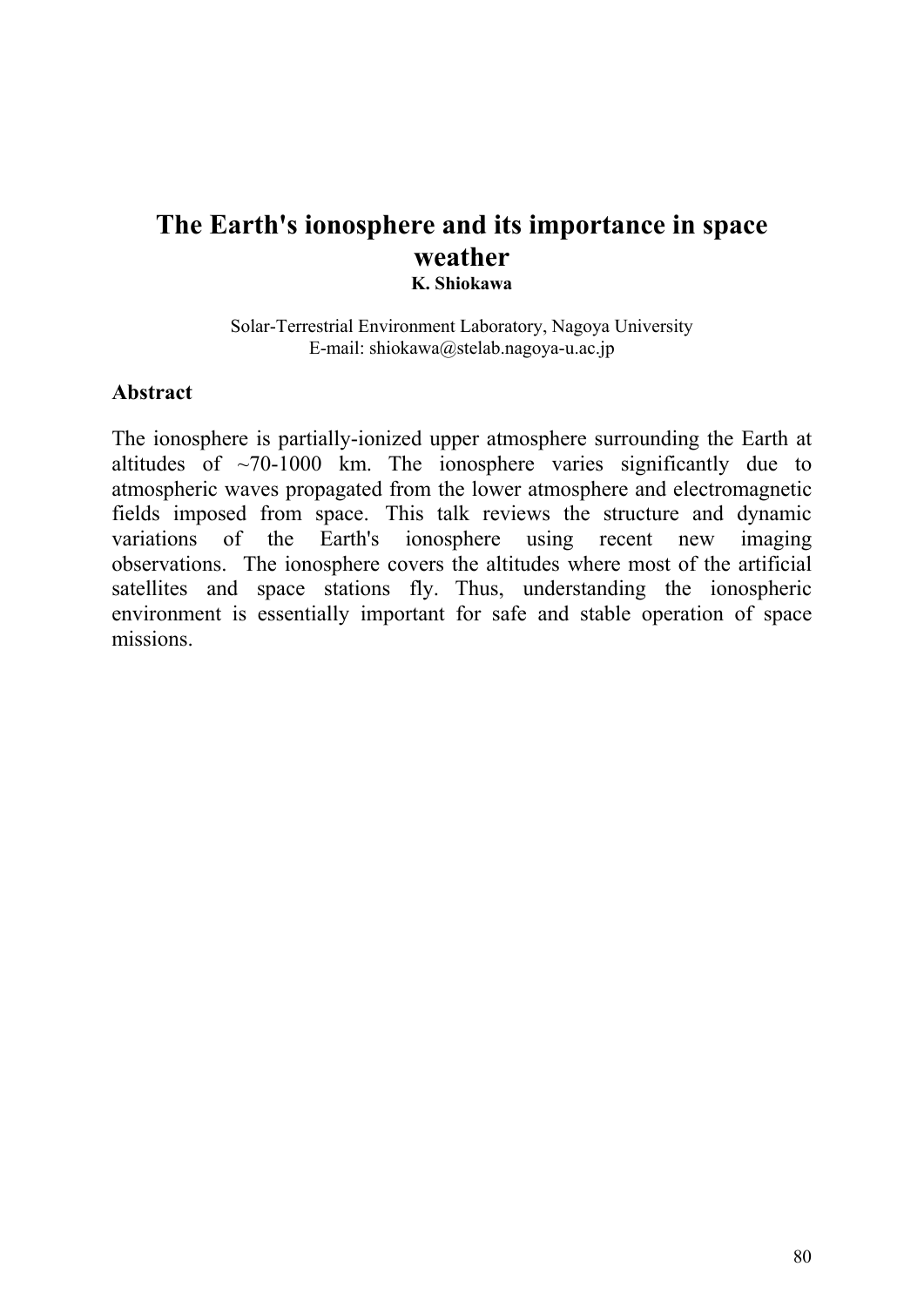## **Optical Mesosphere Thermosphere Imagers (OMTIs) for investigation of the Earth's upper atmosphere K. Shiokawa and Y. Otsuka**

Solar-Terrestrial Environment Laboratory, Nagoya University E-mail: shiokawa@stelab.nagoya-u.ac.jp

### **Abstract**

The Solar-Terrestrial Environment Laboratory, Nagoya University, has operated the Optical Mesosphere Thermosphere Imagers (OMTIs). The OMTIs consist of 13 all-sky cooled-CCD imagers, four Fabry-Perot interferometers (FPIs), three meridian scanning photometers, and four airglow temperature photometers. They measure two-dimensional structures of the upper atmosphere, Doppler wind, and temperature, through nighttime airglow emissions from oxygen (wavelength: 557.7 nm) and OH (near infrared band) in the mesopause region (altitudes: 80-100 km) and from oxygen (630.0 nm) in the thermosphere and the ionosphere (altitudes: 200-300 km). The OMTIs are in automatic operation at Norway, Australia, Indonesia, Thailand, far-eastern Russia, four stations in Japan, and two stations in Canada. We contribute the ISWI and CAWSES-II international projects through the OMTIs groundnetwork measurements.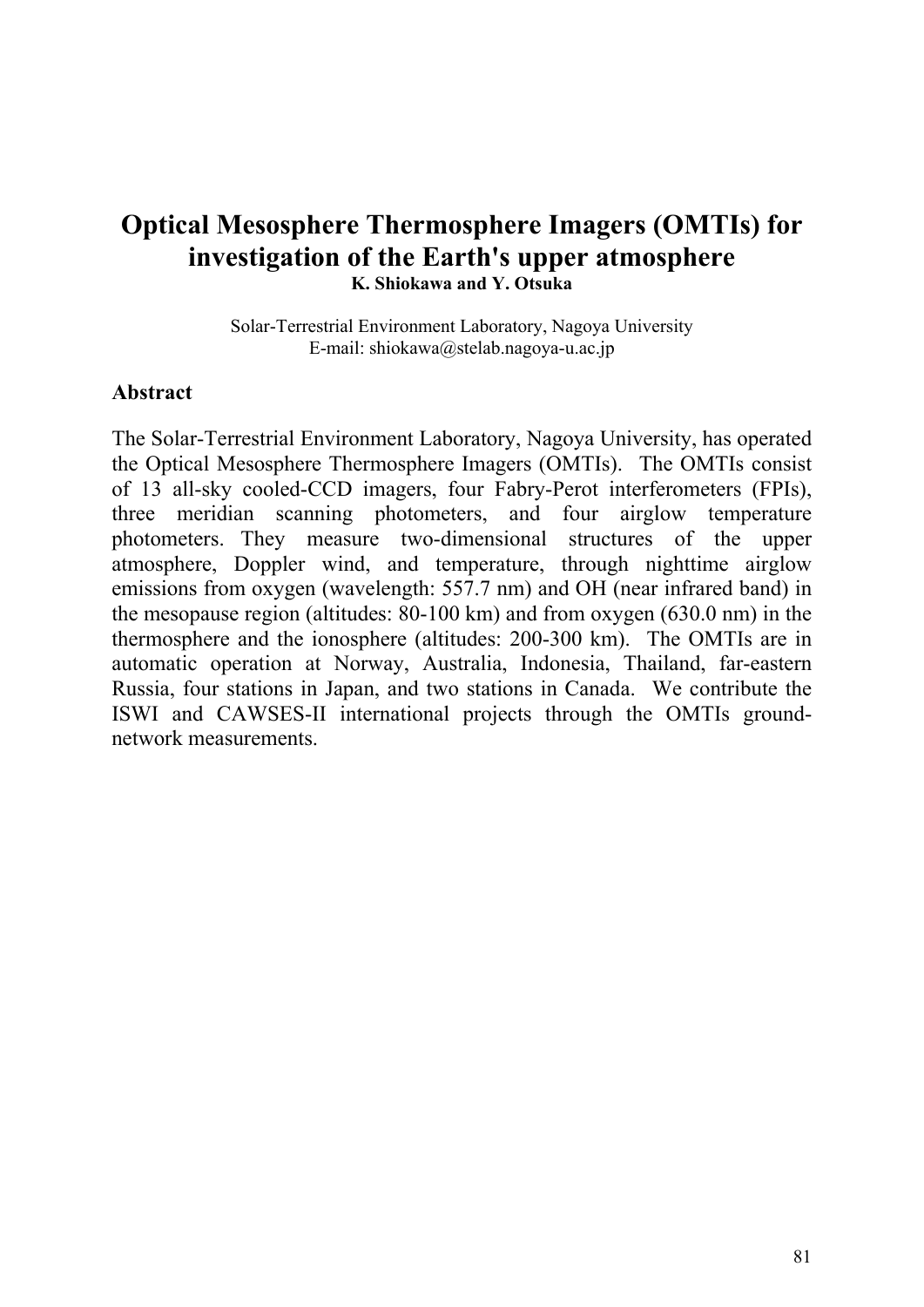## **The MAGDAS Instrument and Space Science at the University of Zambia H. V. Mweene**

Department of Physics, Universiyt of Zambia, E-mail: habatwamweene@yahoo.com

#### **Abstract**

The Department of Physics at the University of Zambia has decided to branch out into space science. To this end, it has recruited two lecturers trained in that area and has a member of staff doing a PhD in this field of physics. Courses in space science are being drawn up for approval by the Senate, and it remains to identify an area for research activity. The MAGDAS instrument at the university is a natural focal point for research activity. In this talk we discuss our plans and hopes about using the instrument to help us realise the dream of introducing space science at the University of Zambia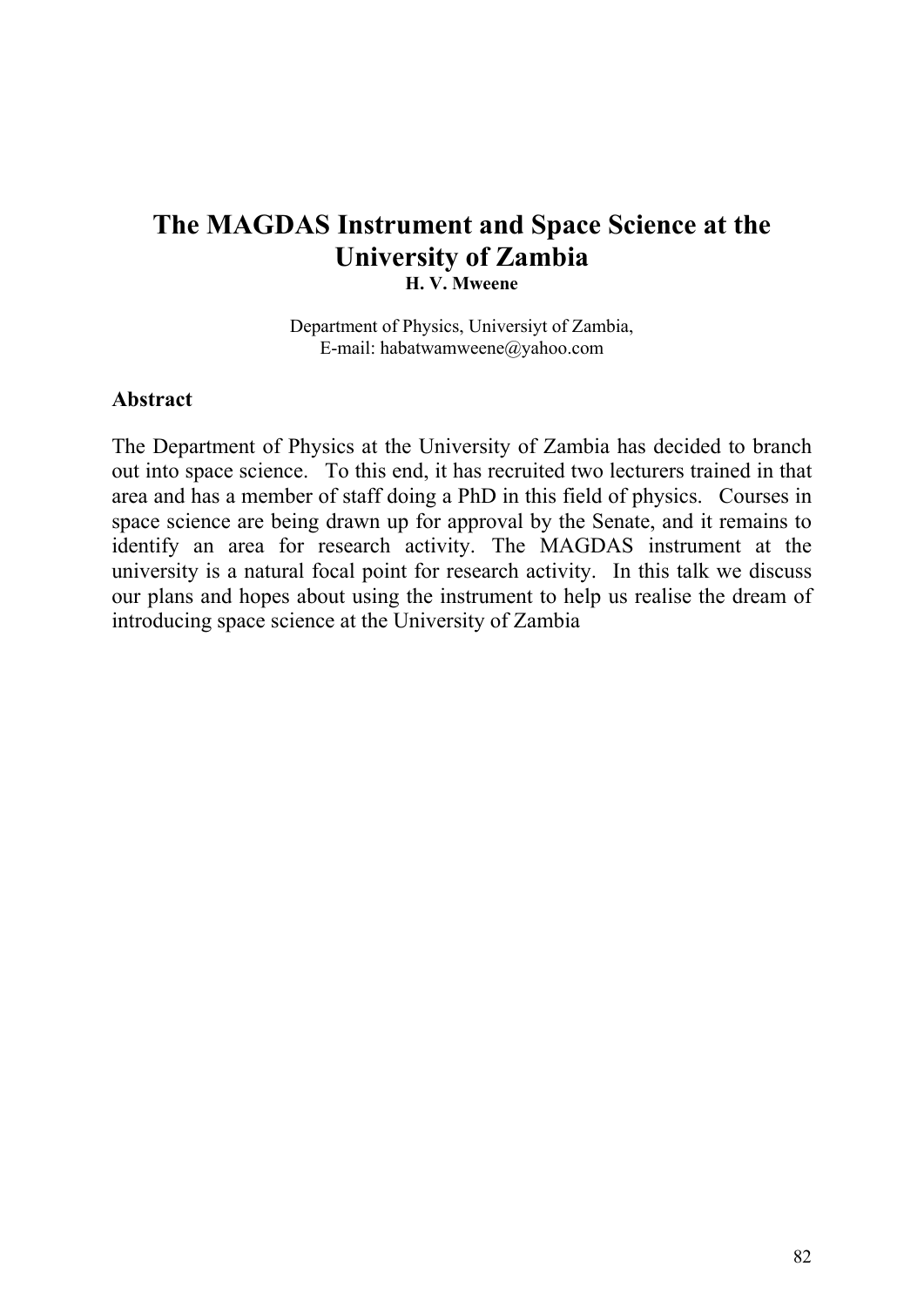## **Discussion on the maintenance of MAGDAS K.U.Nair**

Indian Institute of Geomagnetism, E-mail: KUN\_7@rediffmail.com

#### **Abstract**

The Department of Physics at the University of Zambia has decided to branch out into . Poster presentation of the Installation and discussion on the maintenance of the real-time Magnetic Data Acquisition System of Circum-pan Pacific Magnetometer Network, i.e. MAGDAS/CPMN, installed at the Equatorial geophysical research lab (8º 44´ N and 77º 44´ E) Tirunelveli India, during October 2007.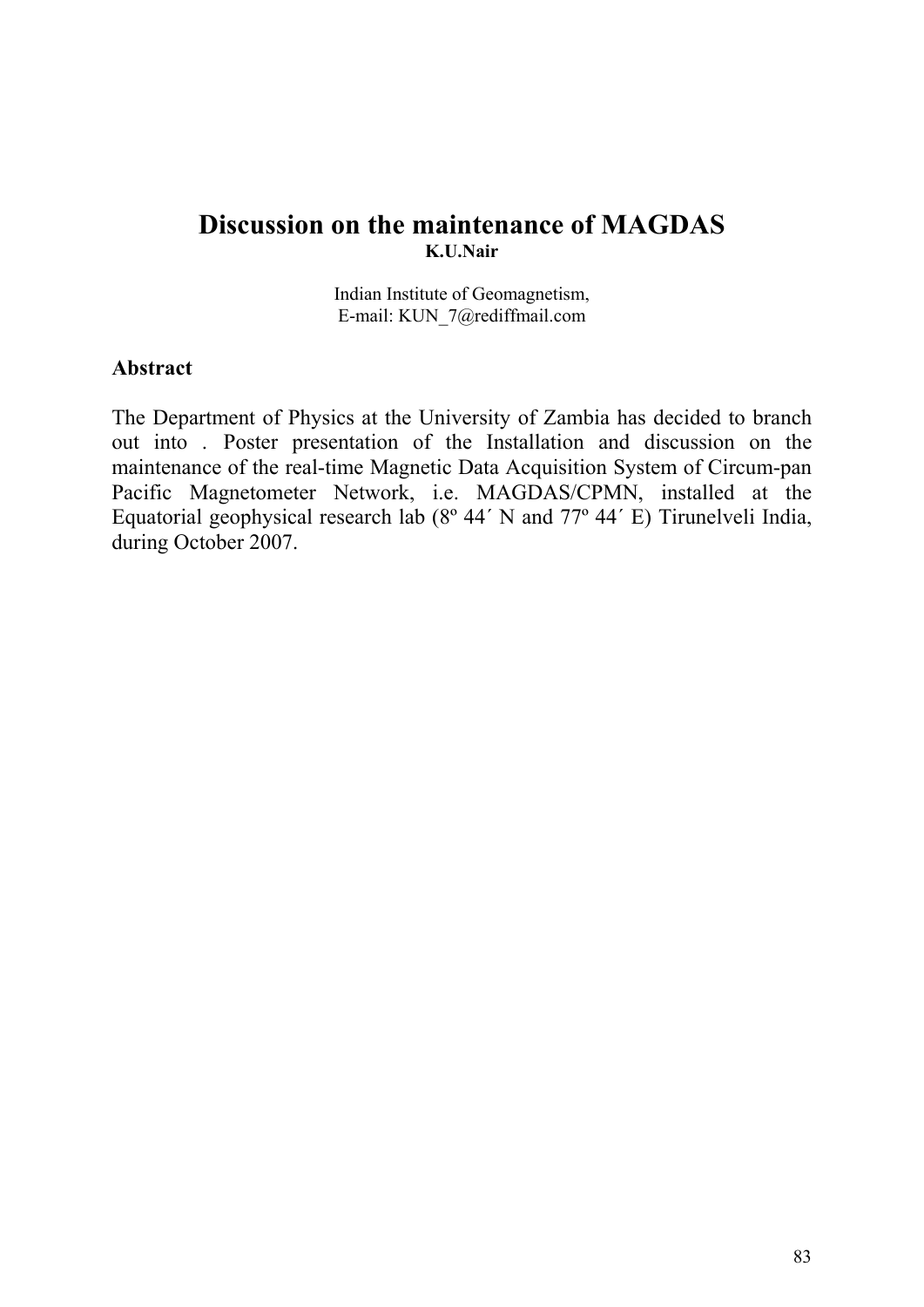## **Space weather observations using the Global Muon Detector Network (GMDN) K. Munkaata**

On behalf of the GMDN collaboration, Faculty of Science, Shinshu University, Japan E-mail: kmuna00@shinshu-u.ac.jp

### **Abstract**

A solar disturbance propagating away from the Sun affects the preexisting population of galactic cosmic rays (GCRs) in a number of ways. Most well-known is the "Forbush Decrease" (FD), a region of suppressed cosmic ray density located downstream of an Interplanetary Coronal Mass Ejection (ICME) shock. Some particles from this region of suppressed density leak into the upstream region and, traveling nearly at the speed of light, they race ahead of the approaching shock and are observable as a precursory loss cone (LC) anisotropy far into the upstream region. LCs are characterized by intensity deficits confined to a narrow pitch-angle region around the sunward direction along the Interplanetary Magnetic Field (IMF) and are typically visible 4-8 hours ahead of shock arrival for shocks associated with major geomagnetic storms. The directional intensity of high energy cosmic rays can be monitored by the global network of muon detectors. This paper reports on recent results from the space weather observations using the Global Muon Detector Network (GMDN) which has been in operation since March, 2006.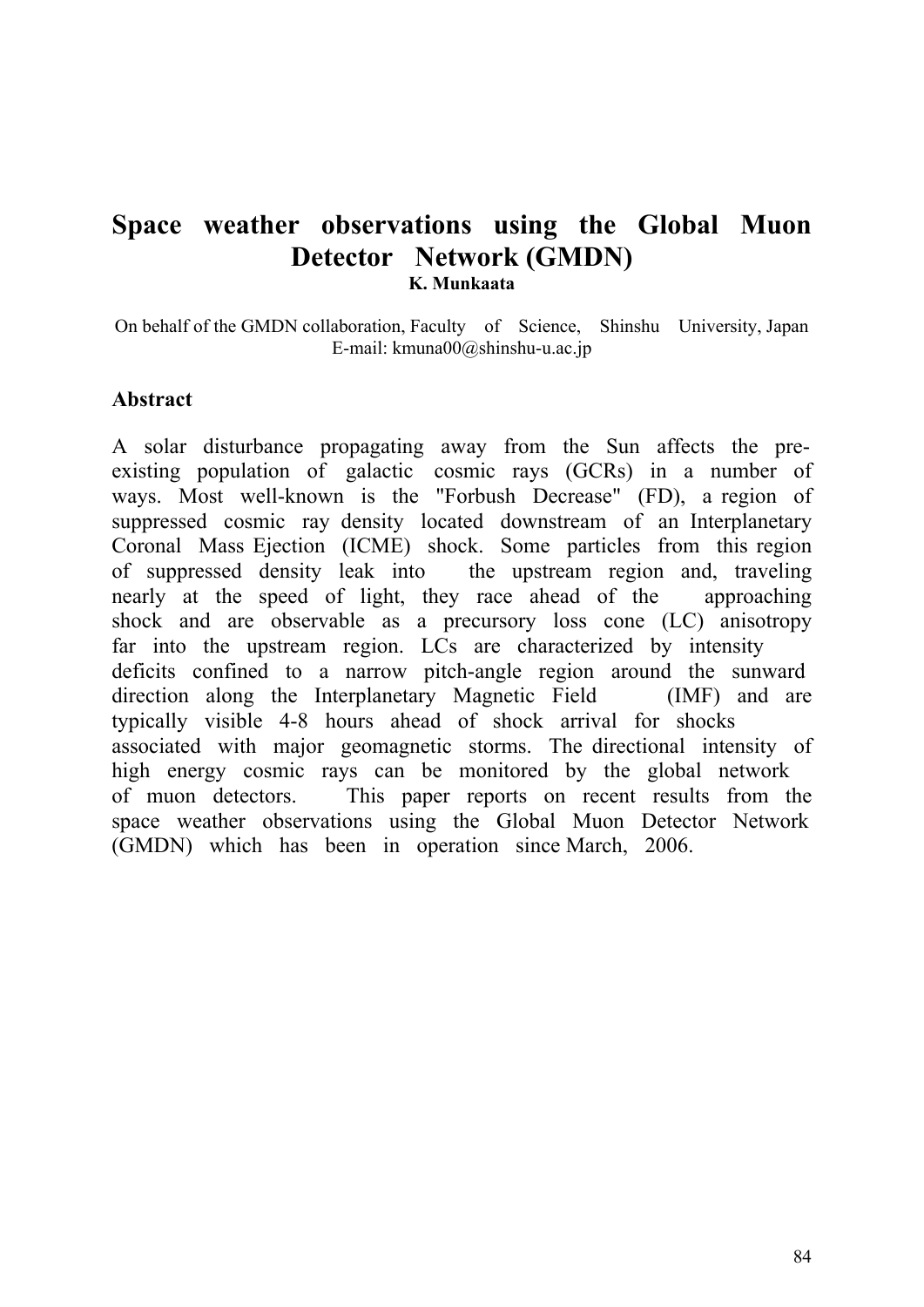# **The white light corona during total solar eclipses at different phases of the solar cycle**

**P.Stoeva 1, A.Stoev 2 , S.Kuzin <sup>3</sup>**

<sup>1</sup> Solar-Terrestrial Influences Laboratory, Bulgarian Academy of sciences, St. Zagora, Bulgaria, E-mail:penm@abv.bg

### **Abstract**

Comparative analysis of the results of white light corona observations during 4 total solar eclipses, at different phase of the solar activity cycle is presented (1999, 2006, 2008 и 2009). Photos are made with objectives with different focus and exposure. Structures of the coronas are determined from composite images. Solar corona flattening is determined and its dependence from the solar cycle phase is investigated. The connection of coronal structures with the long streamers is also studied. Electron concentration up to three solar radii in polar and equatorial regions is determined.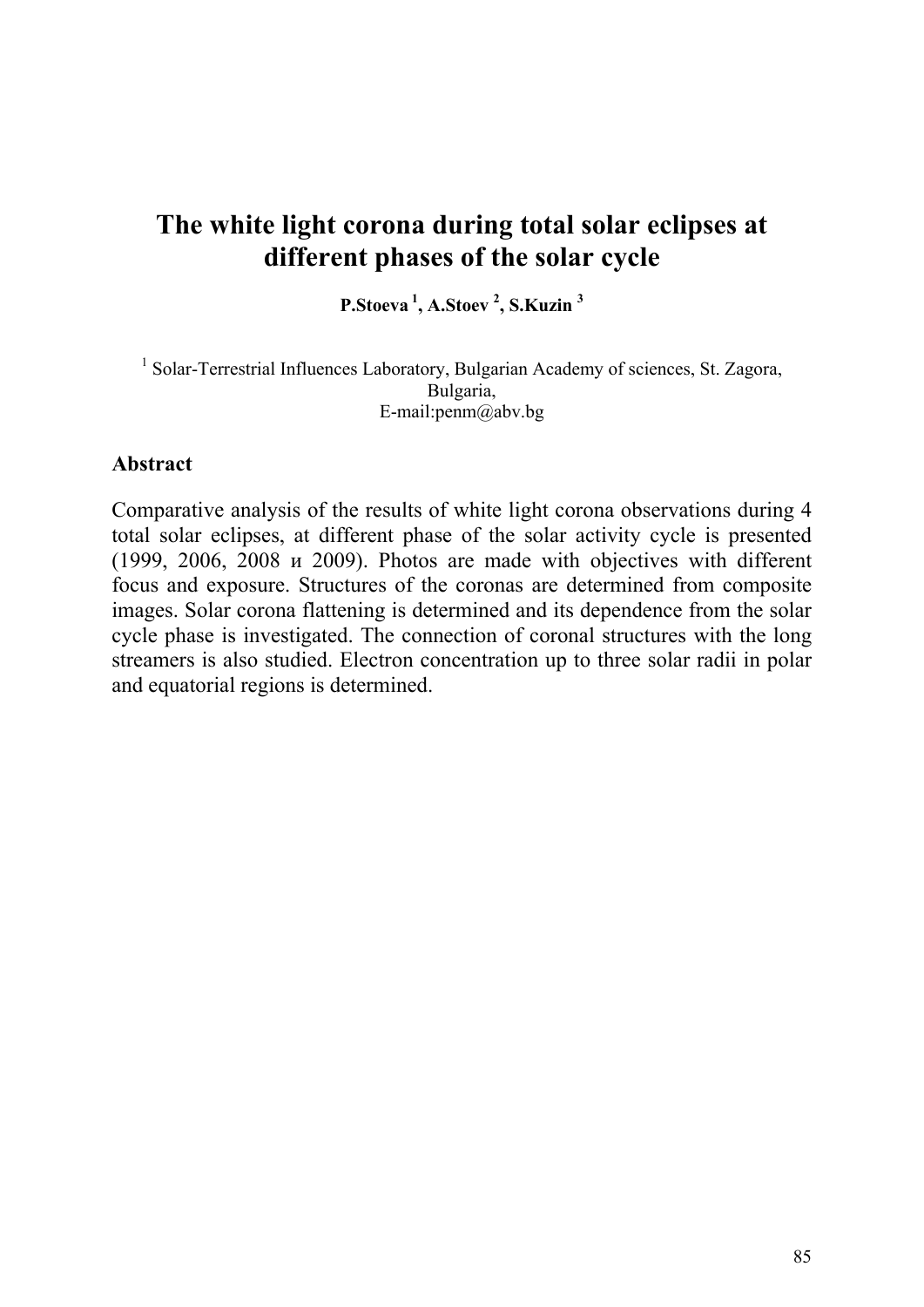# **Atmospheric boundary layer response to total solar eclipses**

**A. Stoev <sup>1</sup> , p.Stoev.2 , S.Kuzin 3**

<sup>1</sup>Yuri Gagarin Public Astronomical Observatory and Planetarium, St. Zagora, Bulgaria, E-mail[:stoev52@abv.bg](mailto:stoev52@abv.bg)

#### **Abstract**

Meteorological parameters of the atmospheric boundary layer during 5 total solar eclipses (1990, 1999, 2006, 2008 and 2009) at different solar activity are compared taking into account geographic environment, the general meteorological conditions, seasons and phase of the Solar cycle. Atmospheric response during the eclipse was determined using measurements of the temperature of both the air at three different levels - 10 cm, 50cm and 200cm and the soil, barometric pressure, speed of the wind and humidity. The absolute luminosity of the sky during the eclipse was measured by three photometers - horizontal, in zenith and in the plane of the Sun.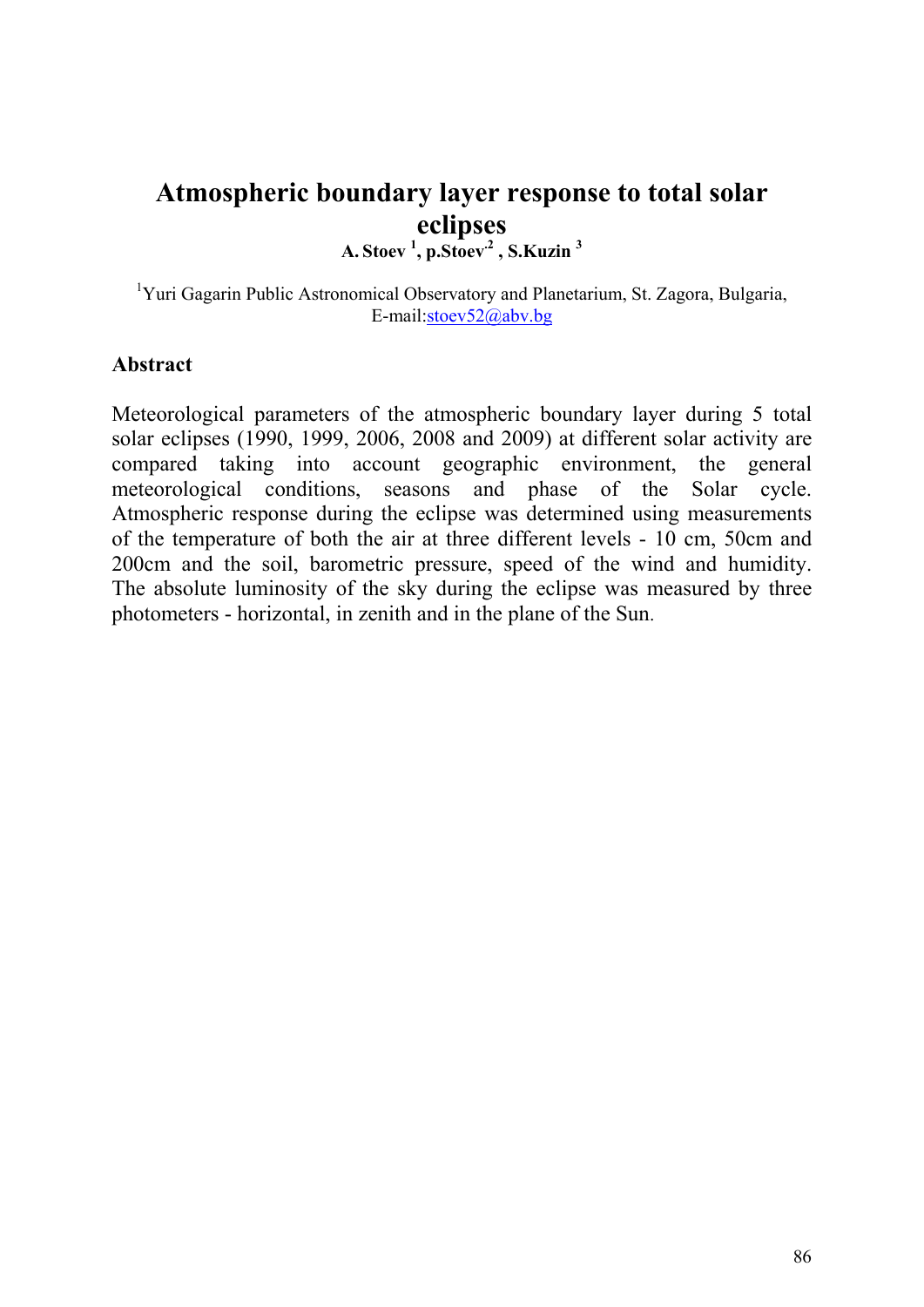# **Investigation of the Influence of the IMF on Equatorial Electrojet through Nonlinear and Time Series Analyses of the MAGDAS Data**

**R. E. S Otadoy , R. Violanda, K. Yumoto, and the MAGDAS Group**

Department of Physics, University of San Carlos, Cebu City, Philippines Space Environment Research Center, Kyushu University, Fukuoka, Japan<br>E-mail:r\_otadoy@yahoo.com

### **Abstract**

We will investigate the effect of the change of the interplanetary magnetic field (IMF) on the equatorial electrojet both in quiet and disturbed conditions. Whereas most researches in this area were conducted in a limited part of the EEJ, our study will cover the full latitudinal EEJ sector along the 210o magnetic meridian through the MAGnetic Data Acquisition System (MAGDAS). Constructed by the Space Environment Research Center, Kyushu University in Fukuoka, Japan, MAGDAS is the most extensive magnetometer network in the world to date. We will use nonlinear techniques such as fractal/multifractal structures, Hurst coefficients, algorithmic complexity and nonlinear predictability to characterize detect sudden changes in the magnetic field data, EE-indices, and IMF. We will also use cross-correlation coefficients, mutual information, and transfer entropy to characterize correlations and information transfer between IMF and geomagnetic field data associated with the equatorial electrojet and EE-indices.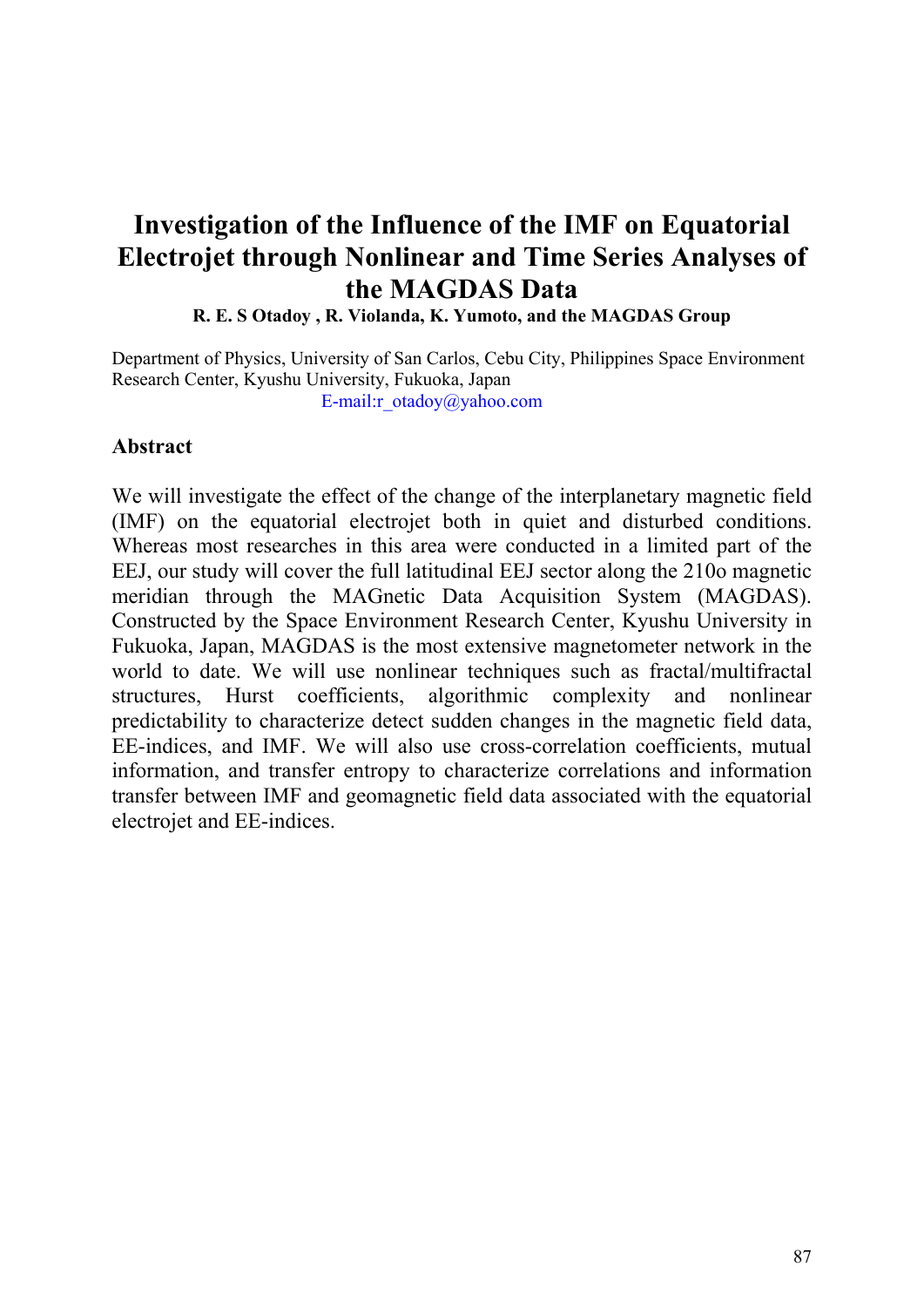# **The Total Electron Content Variations during Space Weather Disturbed Week of November 2004 - A Case Study**

**P. Galav, S. Sharma and R. Pandey**  Department of Physics, Mohanlal Sukhadia University, Udaipur, INDIA E-mail[:praveen.galav@gmail.com](mailto:praveen.galav@gmail.com)

#### **Abstract**

The Global positioning system derived TEC provides the information about the true variations of the ionosphere during quiet as well as geomagnetically disturbed conditions. In the present study we have analyzed the GPS-TEC data for three Indian GPS stations (covering the region from magnetic equator to 20º N magnetic latitude) for the Space weather disturb week of November 2004. The suppression in the low latitude Total Electron Content on November 8 and November 10 can be attributed to the disturbance dynamo electric field whereas the anomalous enhancement in low latitude TEC on November 9 is the result of prompt penetration electric field. Observation of TEC enhancement on November 11, after  $\sim$  48 hours of southward turning of the Interplanetary magnetic field (IMF Bz) on November 9, 2004 indicate a positive phase of geomagnetic storm. Some new results on the effect of prompt penetration and disturbance dynamo electric field on the ionospheric TEC would be presented and discussed during the workshop.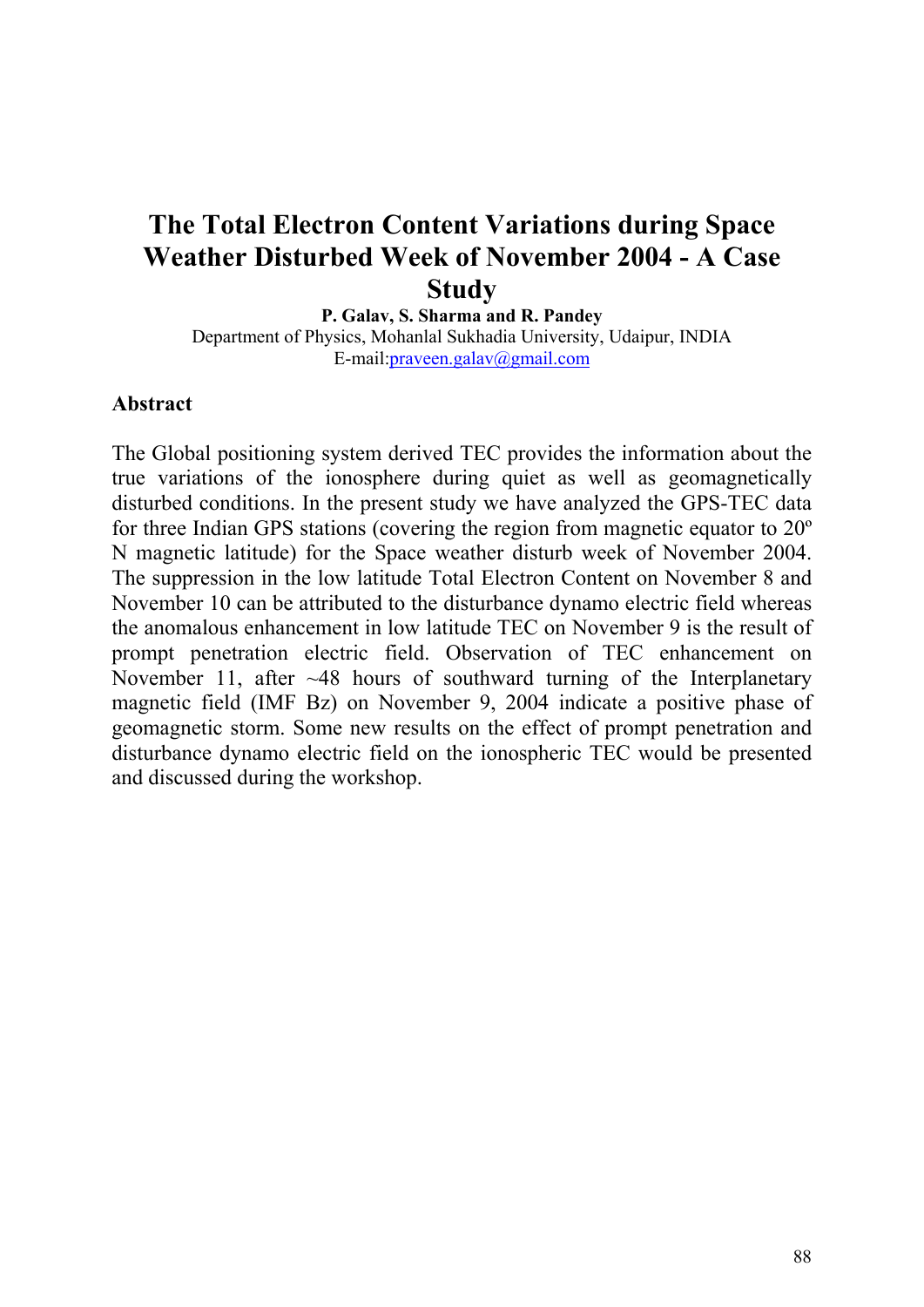# **Study of Anomaly Crest Variation in the both Hemispheres using GPS TEC data for a Solar Minimum Year**

Shweta Sharma, P. Galav and R. Pandey Department of Physics, Mohanlal Sukhadia University, Udaipur, INDIA E-mail[:shweta.phy@gmail.com](mailto:shweta.phy@gmail.com)

#### **Abstract**

Total electron content variations near the crest of EIA in the northern and southern hemispheres have been studied at  $\sim 73^{\circ}$  E longitude during the year 2005 nearly solar minima. For this purpose the data recorded at Udaipur (Geog. Lat. 24.6º N, Geog. Long. 73.7º E and Mag. Lat. 16.22º E), and Diego Garcia, an IGS station (Geog. Lat. 7.3º S, Geog. Long. 72.4º E and Mag. Lat. 15.29º E) have been utilized. The spatial and temporal variations of crest during different seasons have been analyzed. The study indicates that both the crests move poleward during equinoxes and equatorward during winter. Further discussion regarding existence/absence of winter and annual anomaly in both the hemispheres along with other results would be presented during the workshop.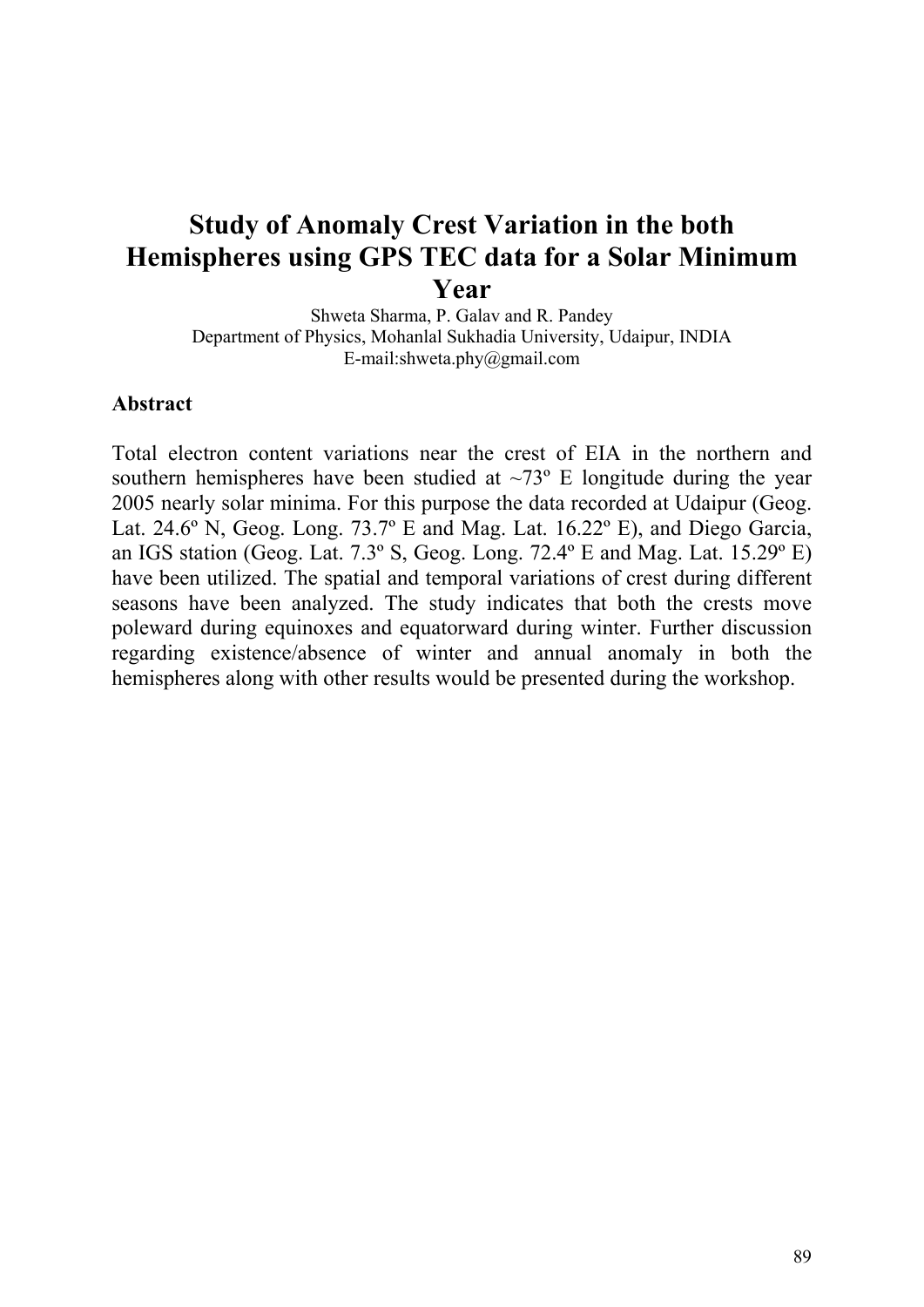## **Installation of Magnetometer- Magdas II and SIDs Monitor, at the University Eduardo Mondlane – Department Physic, Maputo-Mozambique A. J. Macamo**

UEM-Science Faculty-Department Physic E-mail:[Macamo.alberto@uem.mz](mailto:Macamo.alberto@uem.mz)

### **Abstract**

The studies sustainability in weather space supported by IHY and according to the invitation formulated by SCINDA2007, the environmental physic research group and Solar energy research group of Eduardo Mondlane University, the Physic's Department has integrated in MAGDAS fase II Project in September 2008, a site installed in Maputo in the setting coordinate ( S 250 56' 58.6'' e E 320 35'56.4''). In addition to other was also installed the SID monitor for experimental testing in measurement of solar disturbance, as well as the impressive as scintillations from lightning. With these instruments installed, we will get condition to share and correlate the ionosphere's scintillations, magnetosphere's events and environmental climatology. As solar disturbance some results have already been obtained and while in the review process for later its scientific validation.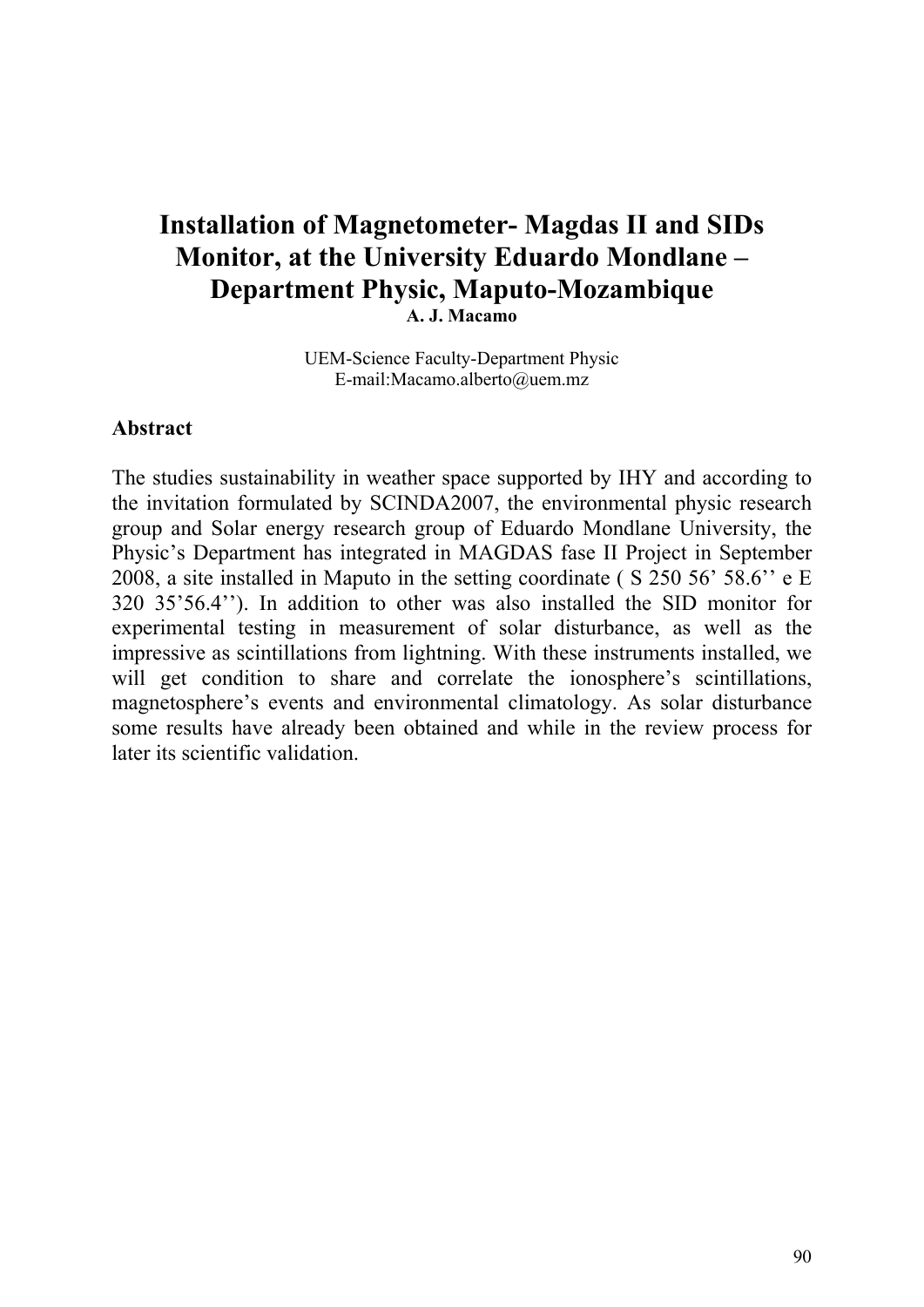# **ISWI in Slovakia**

#### **I.Dorotovic**

Slovak Central Observatory, Hurbanovo, Slovakia E-mail[:ivan.dorotovic@suh.sk](mailto:ivan.dorotovic@suh.sk)

### **Abstract**

This contribution presents application of ISWI International Programme in the conditions of Slovak institutions, scientific focus of which includes among other fields of observational and research work also analysis of space weather processes. Particular attention is paid to providing scientific knowledge to students and the general public.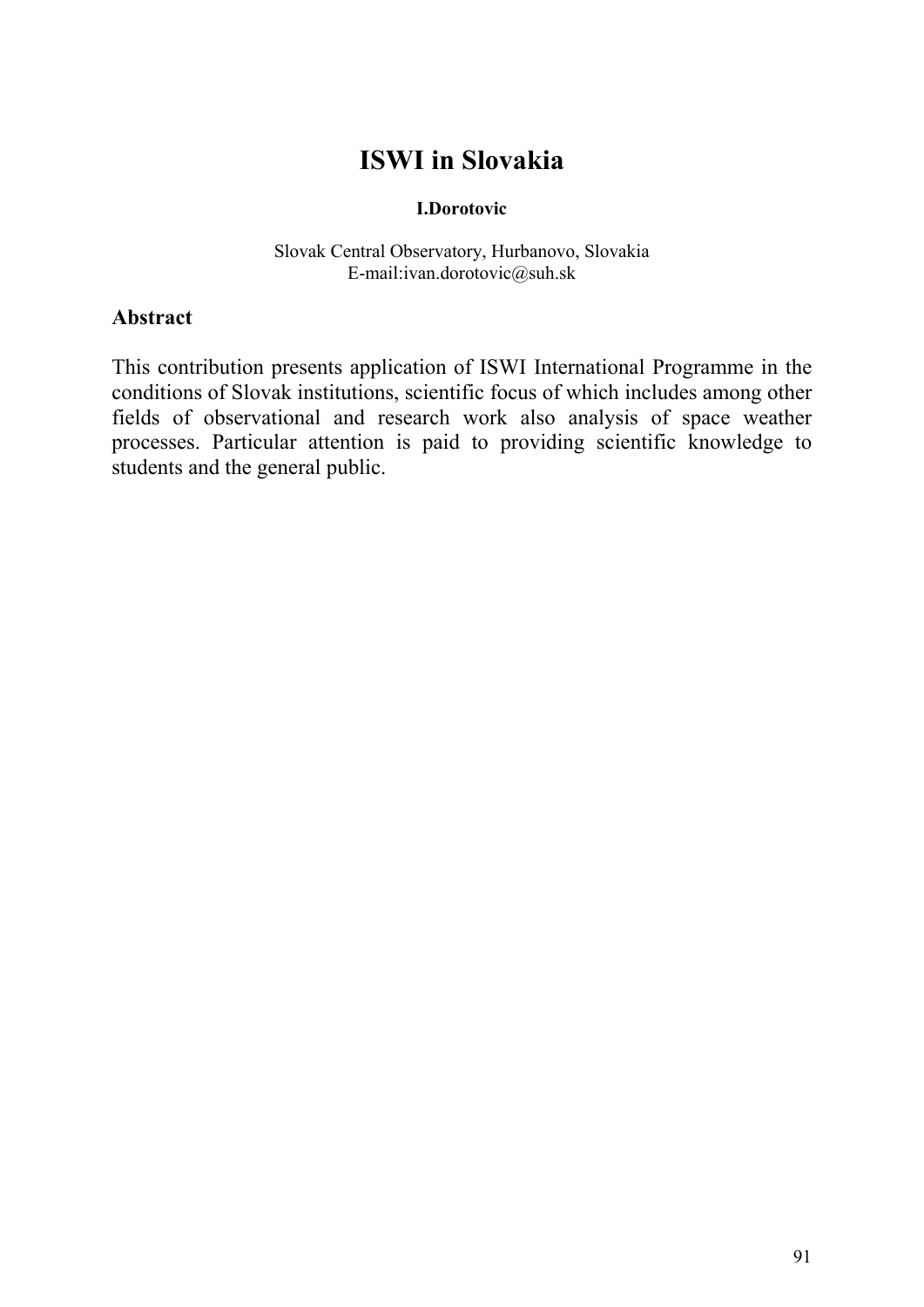# **Peculiarities of the level of cosmic radiation after sudden decreases**

T. Pinter<sup>1</sup>, I. Dorotovic<sup>1</sup>, M. Rybansky<sup>2</sup>, K. Kudela<sup>2</sup>, <sup>1</sup> Slovak Central Observatory, Hurbanovo, Slovakia, 2 Institute of Experimental Physics SAS, Košice, Slovakia E-mail: [suh@suh.sk](mailto:suh@suh.sk)

### **Abstract**

In the analysis of sudden decreases (Forbush Decrease - FD) in the 23rd cycle of solar activity we have found that a return to the original level after the FD has not generally the same evolution. In this paper we analyze cases where the FD is followed by a recovery to the original level within 10 hours and then follows the same decrease as the original one, but with no apparent external cause, as measured on satellites of the Earth.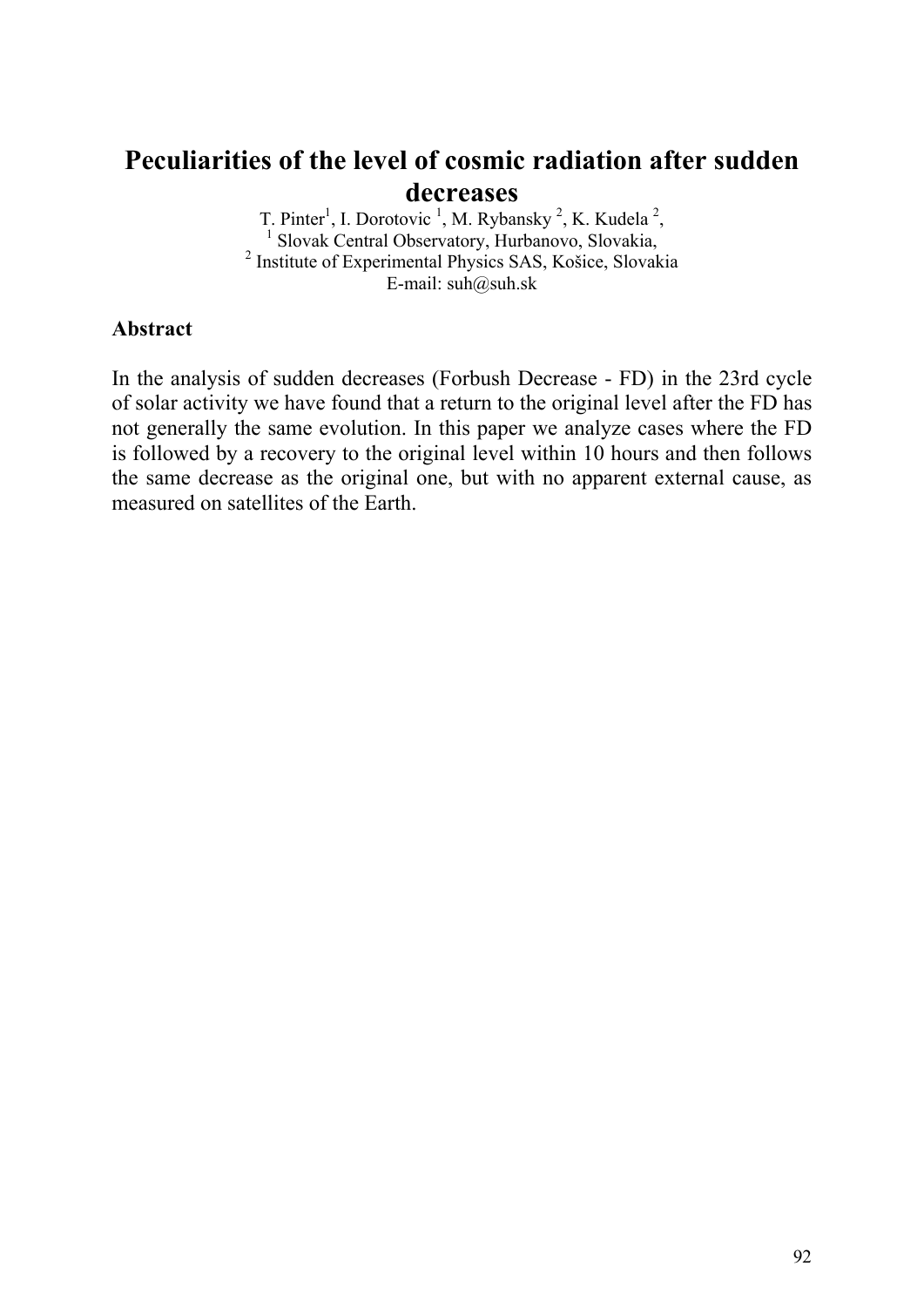## **Magnetic Field Observation in Dar Es Salaam, Tanzania**

M. Marobhe and C.B.S. Uiso Geology Department University of Dar Es Salaam, Tanzania E-mail[:marobhe@udsm.ac.tz](mailto:marobhe@udsm.ac.tz)

### **Abstract**

The magnetometer to monitor the magnetic field was installed in Dar Es Salaam in September 2008 by SERC of Kyushu University. The instrument MAGDAS II measures the vertical component  $(Z)$ , the horizontal Component (H) and the magnetic declination (D). The data is collected and sent to SERC through the internet connection. The paper presents the results of the two years observation period, problems that have been encountered in the S of the equator and is°cause of observation. The station is located just 6 therefore characterized high amplitudes during the day time.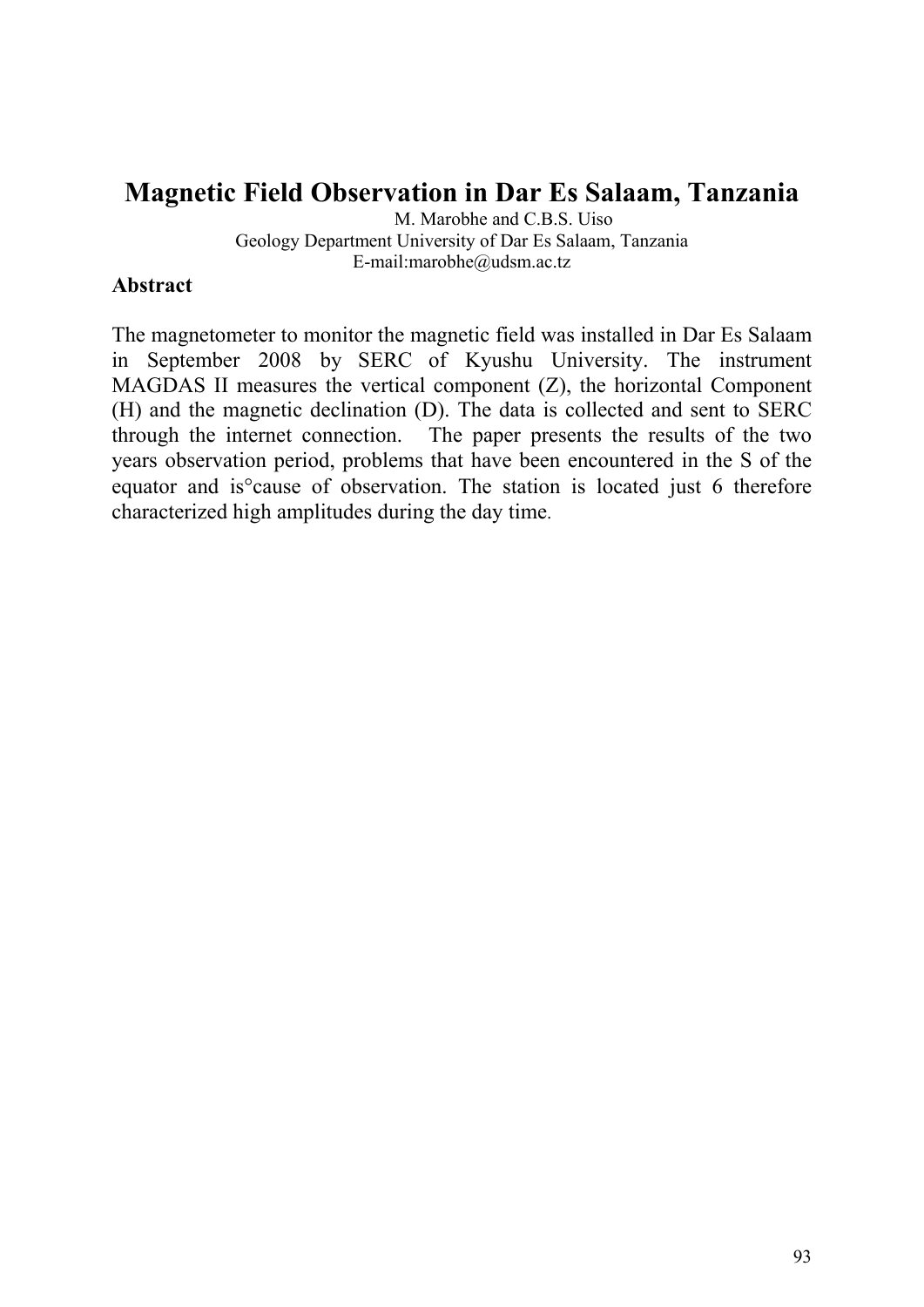## **MAGDAS-I, -II and -9 Systems of SERC**

**Y. Yamazaki, A. Ikeda, S. Abe, T. Uozumi, G. Maeda and K. Yumoto**

Kyushu University E-mail: [zaki@geo.kyushu-u.ac.jp](mailto:zaki@geo.kyushu-u.ac.jp)

### **Abstract**

The MAGDAS is one of the largest ground magnetometer array in the world. There are 53 MAGDAS stations all over the world, which send real-time data to the Space Environment Research Center (SERC) at Kyushu University in Japan. In this talk, I give details on the three magnetometer types of MAGDAS. I also mention some operation details.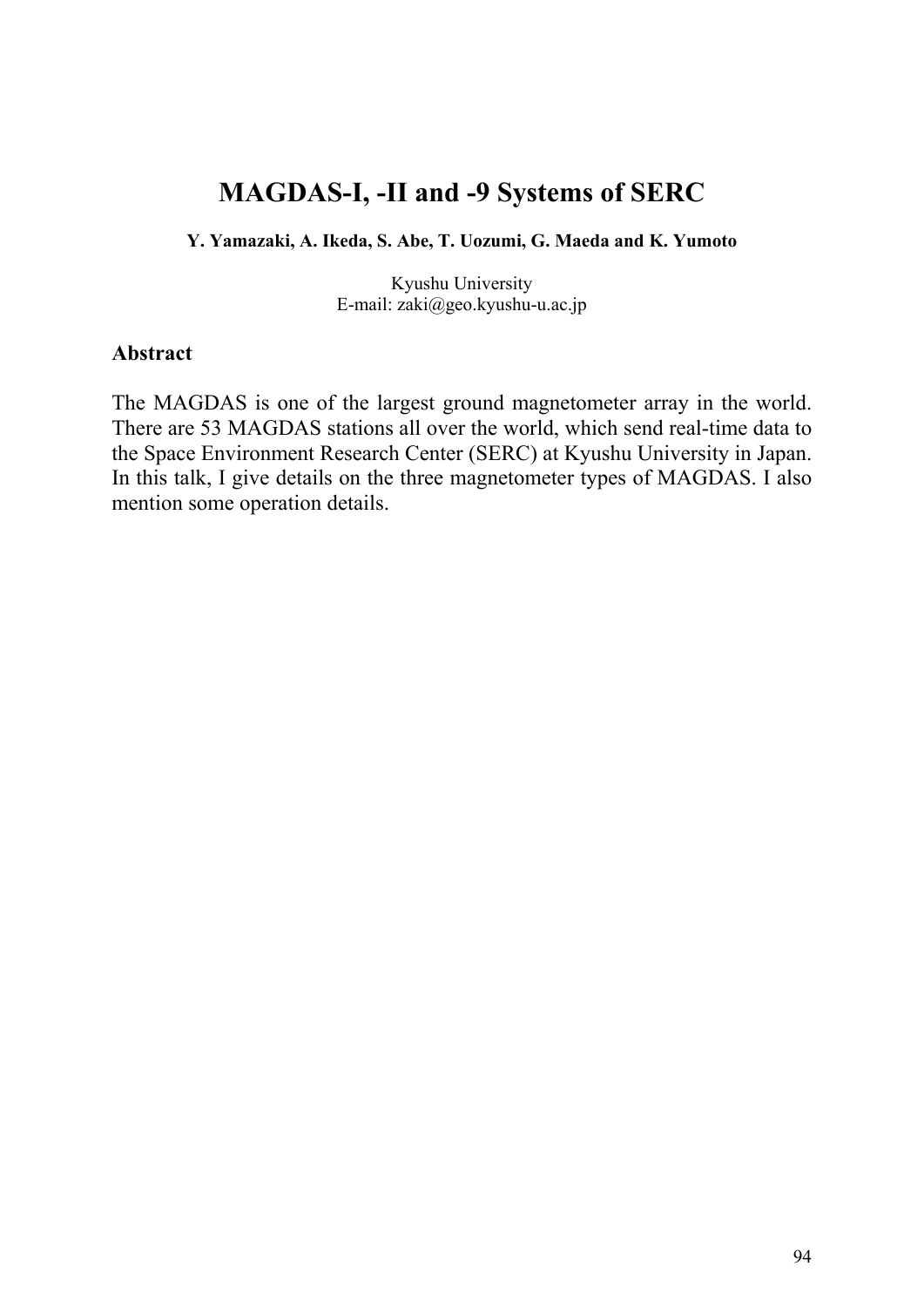### **Study of the Ionospheric Current System Using MAGDAS Data**

**Y. Yamazaki, A. Ikeda, S. Abe, T. Uozumi, G. Maeda and K. Yumoto**

Kyushu University E-mail: [zaki@geo.kyushu-u.ac.jp](mailto:zaki@geo.kyushu-u.ac.jp)

#### **Abstract**

The MAGnetic Data Acquisition System (MAGDAS) is a global magnetometer network operated by the Space Environment Research Center (SERC) at Kyushu University in Japan. The MAGDAS data enables us to study electric currents flowing in the ionosphere. We explain how to use the MAGDAS data for study of the ionospheric currents and show some results we obtained.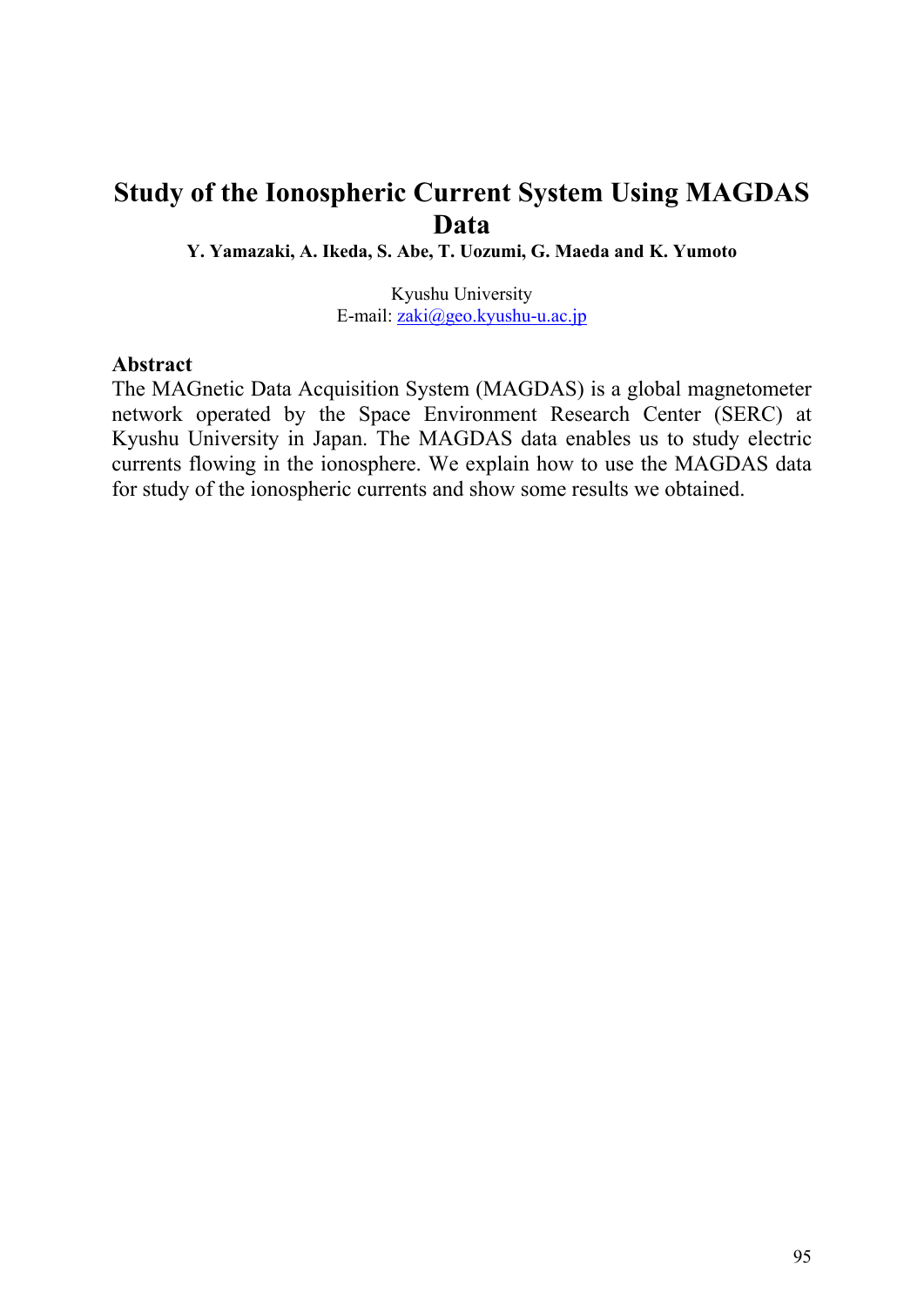### **Space weather's potential influence on human beings: results of studies conducted in middle latitudes**

**Elchin S. Babayev** 

Science Development Foundation under the President of the Republic of Azerbaijan & Azerbaijan National Academy of Sciences, Baku, Azerbaijan E-mail[:ebabayev@yahoo.com](mailto:ebabayev@yahoo.com)

#### **Abstract**

The effect of space weather (SW) and space radiation on humans is a potential showstopper to human space exploration and reason of possible economic losses. There is a need to conduct local, regional and world-wide complete investigations to establish the possible physical links between human health and space weather sources, to identify what types of studies are missing, and to compare ongoing (and theoretical) clinical studies on Earth. The main/leading health risk agents from space weather, as well as similarities and differences between space weather sources in terms of their impacts on human health on the Earth and beyond, and the significance of the suspected links between solar (SA) and geomagnetic (GMA) activity and human health must be defined clearly. Limited comparison of results of investigations on possible effects to humans from SW changes exists between studies conducted in high, middle and low latitudes and for different phases of SA cycle. Experimental and statistical heliobiological studies conducted by current author and his colleagues in middle latitudes and their analyses and comparison of results of relevant worldwide studies enabled to make following general conclusions: (i) human physiological and cardio-health states are potentially affected by changes in SA, GMA and cosmic ray activity (CRA) depending on their intensities and/or strengths (storms); (ii) not only extremely high, but also very low and even calm levels of GMA (accompanied by high CRA (neutron monitor) levels) influence the human body, particularly, affecting significantly the number of some acute cardiac events (sudden cardiac death (SCD), acute myocardial infarction (AMI) morbidity and mortality); (iii) major and severe geomagnetic storms can affect the number of traffic and other accidents (increasing, as a trigger factor) through retarded or inadequate reactions in the human brain (important factor for space mission crew); (iv) for healthy persons, under geomagnetic field variations, heart rate is more stable cardiophysiological parameter than other physiological parameters (i.e., blood pressure). Heart rate and the cosmic ray intensity variations show well-displayed correlation (important factor for space missions); (v) not only geomagnetic disturbances of various intensities, but accompanied changes in CRA also could be considered as one of the regulating factors in human homeostasis. Obtained results could be used as guidelines for future Earth-based and space mission scenarios, with an emphasis on what needs to be done in mitigating (prevention and therapy) possible adverse effects of space weather on humans which can also potentially lead to significant economic losses.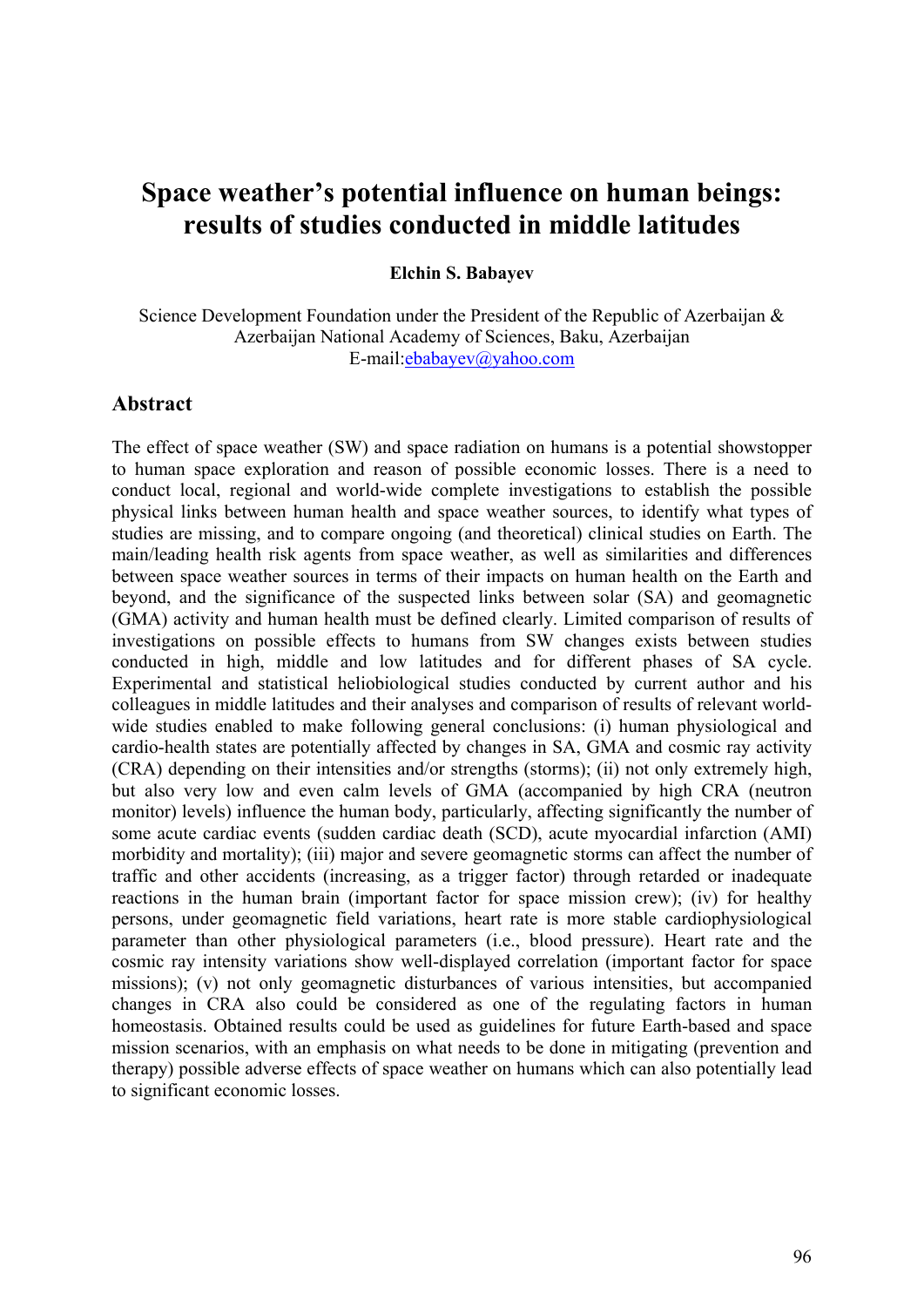### **How to use MAGDAS Data for Science - STP Phenomena in MAGDAS Data**

 $\mathbf{S}.\mathbf{A}\mathbf{b}\mathbf{e}^1$ ,  $\mathbf{T}.\mathbf{U}\mathbf{o}\mathbf{z}\mathbf{u}\mathbf{m}\mathbf{i}^1$ ,  $\mathbf{A}.\mathbf{I}\mathbf{k}\mathbf{e}\mathbf{d}\mathbf{a}^1$ ,  $\mathbf{Y}.\mathbf{Y}\mathbf{a}\mathbf{m}\mathbf{a}\mathbf{z}\mathbf{a}\mathbf{k}\mathbf{i}^2$ ,  $\mathbf{G}.\mathbf{M}\mathbf{a}\mathbf{e}\mathbf{d}\mathbf{a}^1$ and  $\mathbf{K}.\mathbf{Y}\mathbf{u}\mathbf{m}\mathbf{o$ 

 $<sup>1</sup>$  Space Environment Research Center, Kyushu University, Japan,</sup> <sup>2</sup> Departments of Earth and Planetary Sciences, Kyushu University, Japan E-mail:[abeshu@serc.kyushu-u.ac.jp](mailto:abeshu@serc.kyushu-u.ac.jp)

#### **Abstract**

MAGDAS (MAGnetic Data Acquisition System) is a world-wide geomagnetic magnetometer network constructed by Space Environment Research Center (SERC), Kyushu University, Japan in cooperation with all MAGDAS host institutes. One of MAGDAS features is near real-time data transmission from overseas stations by using Information Technologies. There are many differences and difficulties to construct the network connection between MAGDAS magnetometers installed at each host station and data collection server at SERC. We will introduce some case examples of MAGDAS realtime data transmission. Geomagnetic data collected by MAGDAS are released from SERC after some processes for scientific usage (for example, noise reduction, temperature drift correction, and so on). In recent date, we announced via our MAGDAS Newsletter that we have released Africa MAGDAS data collection as DVD media. FTP data are also available. We will introduce the detailed contents of this DVD media, and demonstrate the usage of MAGDAS data (read, plot, and simple analysis) by using DVD media. We can see many Solar Terrestrial Physics (STP) phenomena by analyzing MAGDAS data. All of them are very important to understand the complexity of Sun-Earth system. We will present some examples of STP phenomena (ssc, sfe, DP2, Pc 3-4, Pc 5, Pi 2, substorm and magnetic storm) which can know from MAGDAS data.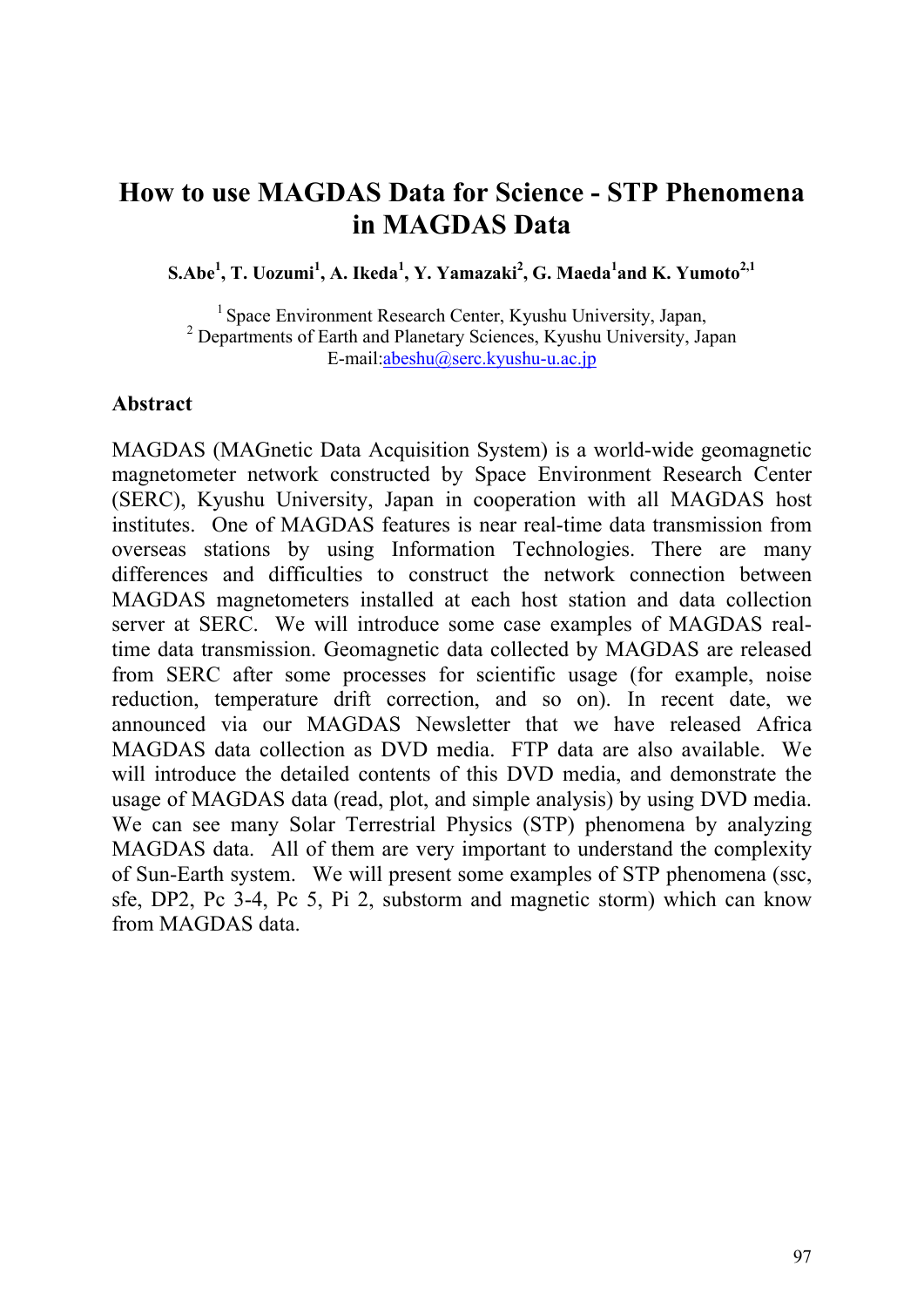### **CHAIN Project: International Collaboration on Full Sun Multi-wavelength H-alpha Observation as a Basis of Space Weather Research**

**S.UeNo, K.Shibata, K. Ichimoto, R. Kitai, S.i Nagata, Goichi Kimura, Y. Nakatani, S.Morita** 

> Kwasan and Hida Observatories E-mail: [ueno@kwasan.kyoto-u.ac.jp](mailto:ueno@kwasan.kyoto-u.ac.jp)

#### **Abstract**

The Flare Monitoring Telescope (FMT) was constructed in 1992 at Hida observatory in Japan to investigate the long-term variation of solar activity and explosive events. It has been a part of the international coordinated observations program (STEP) since 1991. It has five solar imaging telescopes that SIMULTANEOUSLY observe the full-disk Sun at different wavelengths around H-alpha absorption line or in different modes. Therefore, it can measure the 3 dimensional velocity field of gas motion of active phenomena on the full solar disk with suppressing the seeing effect. Moreover, it can detect Moreton-waves (shock waves) that accompany solar flares. Observations of physical properties of such solar explosive phenomena play a very important role for the space-weather research. We want to monitor all geoeffective solar flares, erupting filaments and shock waves as much as possible by using such characteristic telescopes. We started "Continuous H-alpha Imaging Network (CHAIN) project" as part of IHY - ISWI project and the CAWSES - CAWSES-II project. In the CHAIN-project, we intend to install the FMT-type telescopes in appropriate foreign sites, so that we achieve 24 hr continuous observations. As for the station for the 1st oversea FMT, we selected Ica University in Peru and we already installed it there in March 2010 with cooperation of Peru/IGP(\*) and Ica Univ. Moreover, we are planning to install the 2nd oversea FMT to Algeria in around 2012 with cooperation of Algeria/CRAAG(\*\*). Furthermore, we also want to collaborate with Asian countries on this project to achieve more continuous observations of the Sun. Through such distributions of instruments under the CHAIN-project, we aim to advance international cooperative studies, education and popularization of space weather research and solar physics. These are also important purposes of the CHAIN-project. In this talk, we would like to introduce characteristics of the CHAIN-project, current status and plans in the next several years including ISWI-period.

(\*)IGP: Instituto Geofisico del Peru

(\*\*) CRAAG: Centre de Recherche en Astronomie Astrophysique et Geophysique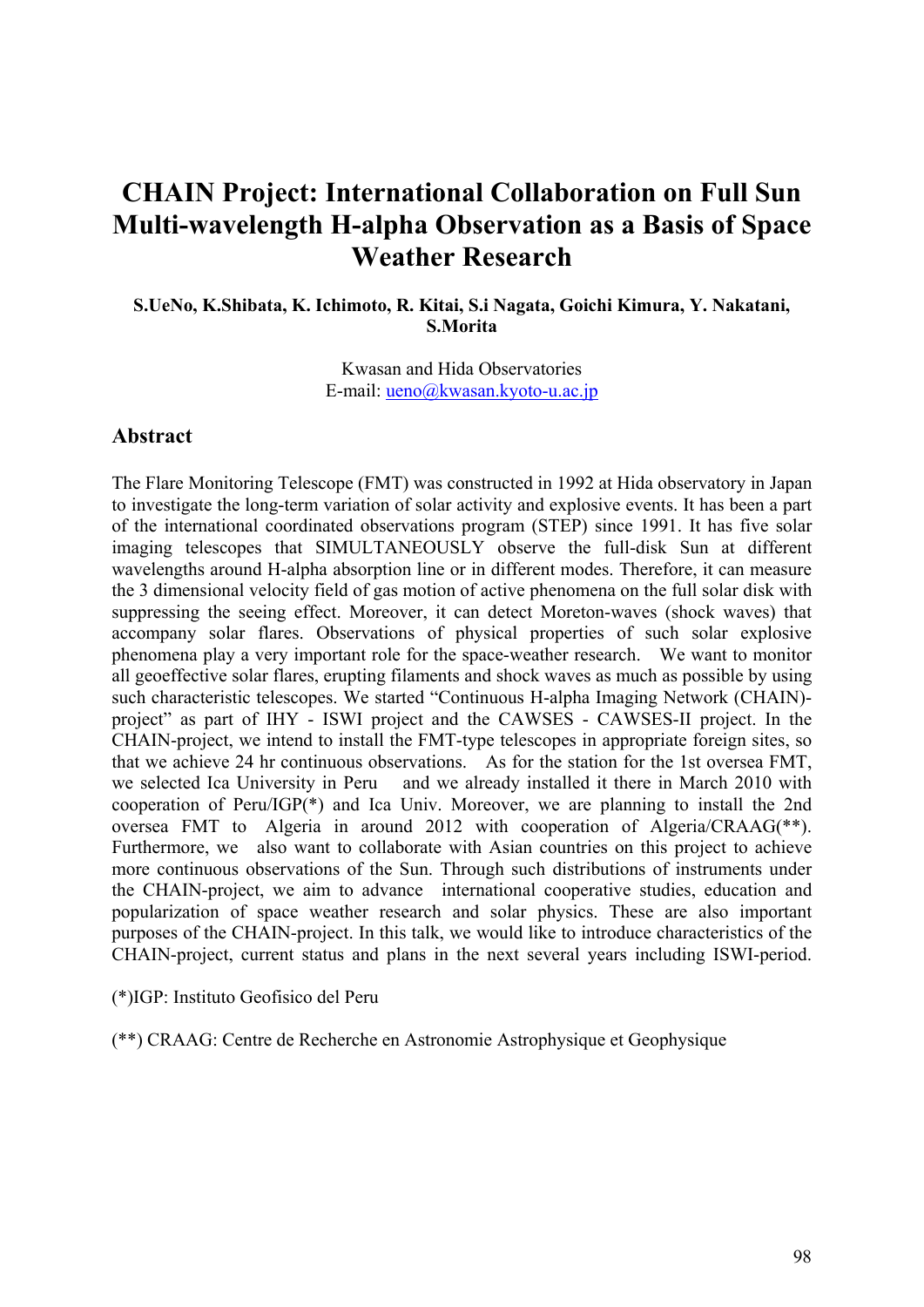## **The contribution of L'Aquila (Italy) Geomagnetic Observatory to MAGDAS project**

**S. Lepidi 1 , A. Meloni 1 , P. Palangio <sup>1</sup> ,K, Yumoto 2**

<sup>1</sup> Istituto Nazionale di Geofisica e Vulcanonogia, Roma, Italy. 2 Space Environment Research Center, Kyushu University E-mail:[stefania.lepidi@ingv.it](mailto:stefania.lepidi@ingv.it) 

### **Abstract**

The geomagnetic Observatory of L'Aquila (Italy) was founded by INGV in 1958, on the occasion of the International Geophysical Year. It is the main Italian geomagnetic observatory. Since 1999 L'Aquila Observatory belongs to the Intermagnet system, an International network grouping worldwide geomagnetic observatories able to provide Earth's magnetic field measurements according to precise quality standards. Geomagnetic field measurements in L'Aquila are used to study the variations of the Earth's geomagnetic field, both of internal and external origin. In November 2008 a new magnetometer was installed in L'Aquila within the MAGDAS project, coordinated by SERC. The location of this installation can be useful to complete the MAGDAS monitoring system to study solar-terrestrial events.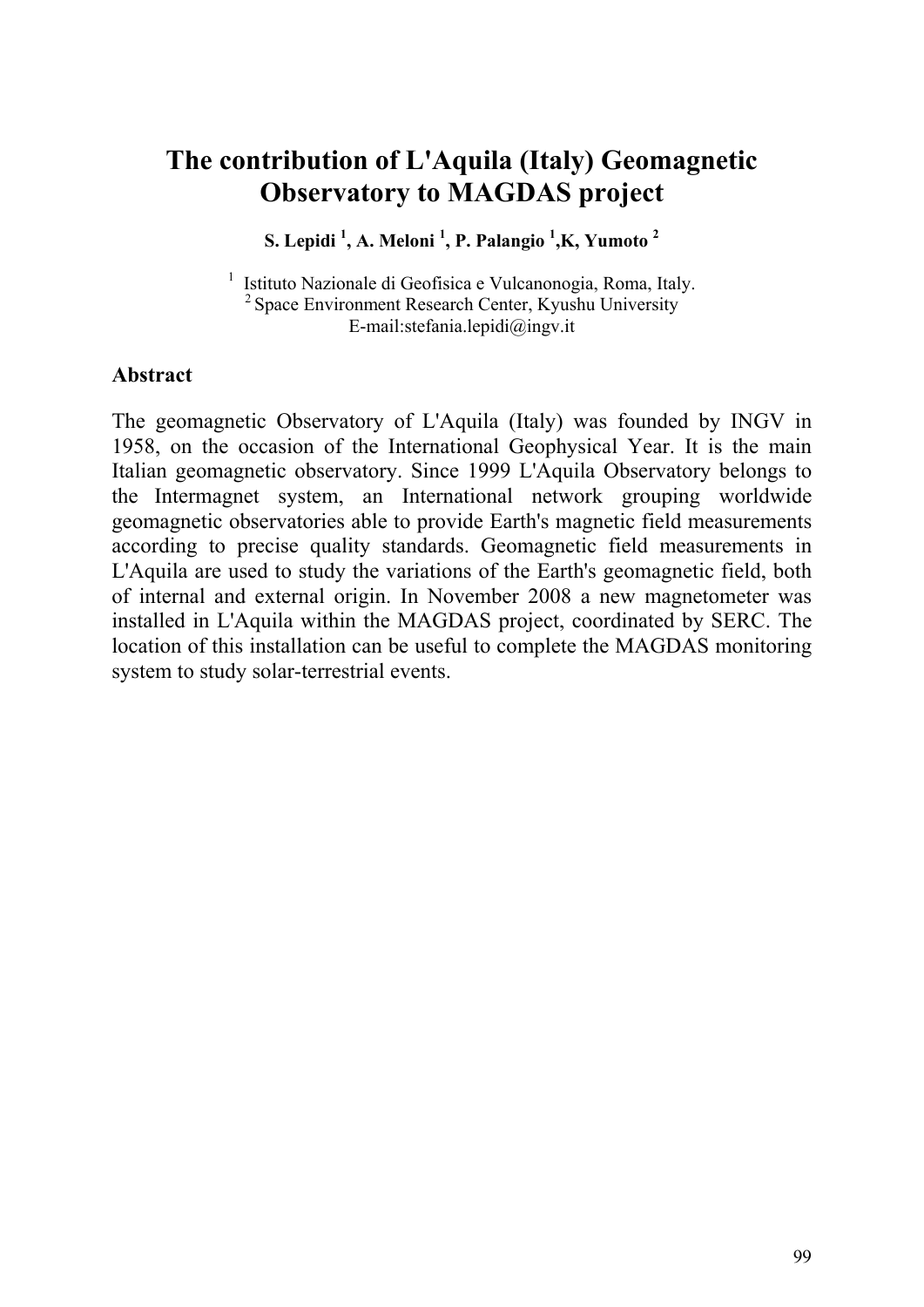## **Deployment of MAGDAS at Magnetic Equatorial Station of Addis Ababa: Status and Upgrade to New System as well as its use in conjunction with**

#### **E. Tesfaye<sup>1</sup>, G. Kidanu<sup>1</sup>, G. Mengistu<sup>1</sup>, MAGDAS team**

Department of Physics, Addis Ababa University, Ethiopia E-mail:[ephysics.tesfaye@gmail.com](mailto:ephysics.tesfaye@gmail.comgizaw_mengistu@gmx.net)  gizaw mengistu@gmx.net

#### **Abstract**

Magntic Data Acauisitionn System (MAGDAS) magnetometer system, one of several existing and planned chains of magnetometer in Africa consists of the fluxgate-type magnetometer with orthogonal 3-axial ring-core (amorphous metallic alloys) sensors. Magnetic field digital data are obtained with the sampling rate of 16 Hz, and then 1 second and 1 minute averaged data are recorded and transferred to the SERC, Japan in realtime. The resolutions of MAGDAS data are 0.031 nT/LSB and 0.061 nT/LSB for 1,000 nT and 2,000 nT range, respectively. The long-term inclinations (I) of the sensor axes are measured by two tiltmeters with 0.2 arc-sec resolution. This magnetometer and several ground-based GPS receivers, e.g. two SCINDA stations primarily designed for scinitilation studies and over 15 UNAVCO stations primarily aimed at geodetic studies are necessary to provide complementary data, are currently deployed in Ethiopia. This set of instrumentations are very much needed to monitor the electrodynamics activity over Ethiopia and Africa in general paving the way for scientific inquiry and the development of global data assimilation models. In this context, we give two presentations: 1) Status, upgrade, use and availibility of Data from MAGDAS System; and 2) On the assimilation of GPS TEC in NeQuick Model over Ethiopia: algorithm and application. We will demosnstrate how with better data and model, the plasma content and structure in the region are accurately mapped.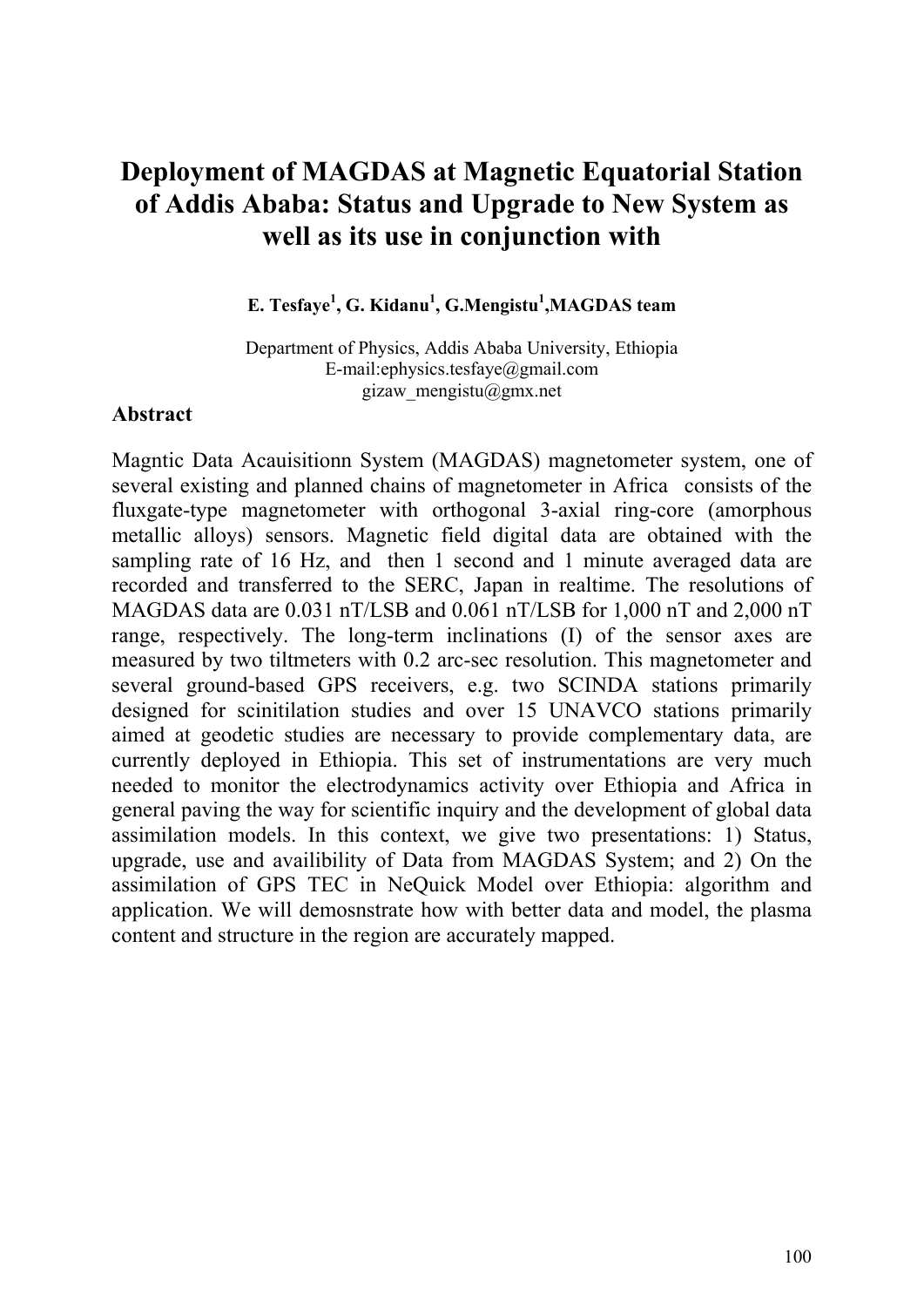### **Behaviour of Solar and Interplanetary Parameters for the Geomagntic event observed during Unusual Declinining Phase of Cycle 23**

#### **V.C. Dwivedi**

A.P.S. University, Rewa (M.P.) 486 003, India E-mail[:vidya\\_charan2000@yahoo.com](mailto:vidya_charan2000@yahoo.com) 

#### **Abstract**

In this study, we present the behaviour of the solar and interplanetary parameters of a very complex anomalous geomagnetic storm that is recorded during the declining phase of the solar cycle 23. This was the last major geomagnetic event occurred during the declining phase of solar cycle 23. This declining phase was persist for few more years up to 2009, although this period was expected to be the starting minimum phase of solar cycle 24. The observed event shows a very prominent and abrupt increase in He/proton density, and plasma dynamic pressure with a depressed alpha/proton ratio and low plasma beta, and more negative Bz at the stream interface. Two days before of the event coronal hole associated high speed stream and 1 day before a halo earth-ward directed CME, with linear speed  $\sim$  1774 km/s at 2:54:04 on 13/12/2006 were observed. This CME was formed as ICME, which pushed the forward shock as sheath region and producing ring current in equatorial region of the earth's magnetic field. For the reported study which is under investigation, we use the hourly values of interplanetary plasma and magnetic field parameters as well as geomagnetic disturbance indices, for the period December 13-18, 2006. It is found that the major geomagnetic storm with a Dst  $\sim$  -146 nT, occurred on 15 December, 2006, was associated with Storm Sudden Commencement, (SSC), had a more complex interplanetary structure with a Xclass Solar flare and an ICME + Sheath. This geomagnetic event recorded on the basis of the large Dst has a peculiar characteristic with complexity in nature; particularly it is associated with CME and ICME, although it was expected to be associated with the CIR, because of its long recovery phase. The study of these anomalous characteristics of this particular event is the main aim of this paper.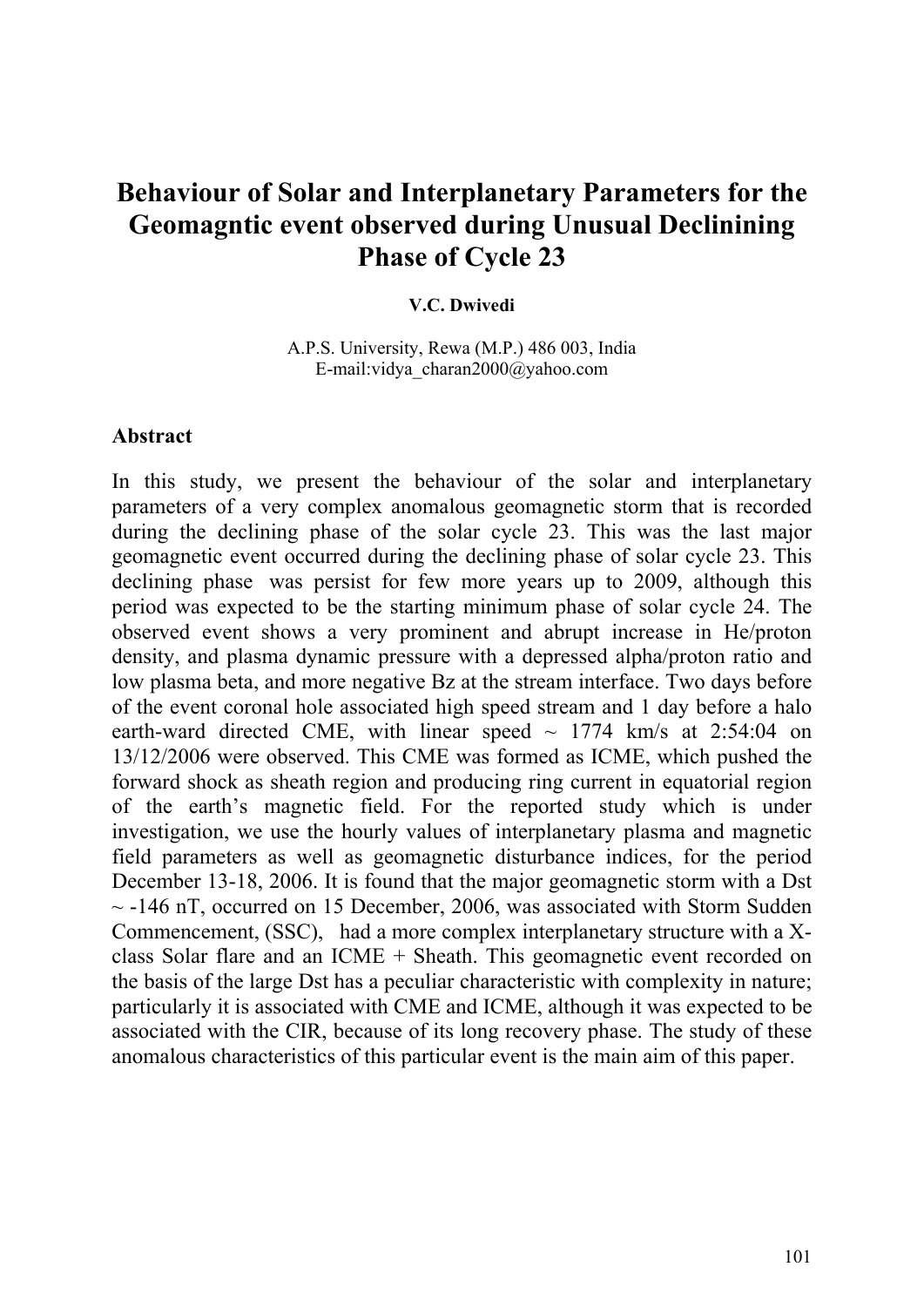### **The Australian region space weather network**

#### **R.Marshall**

IPS Radio and Space Service, Australian Bureau of Meteorology E-mail: [ram@ips.gov.au](mailto:ram@ips.gov.au) 

#### **Abstract**

IPS Radio and Space Services, the space weather unit of the Australian Bureau of Meteorology, is the delivery point for space weather information and services to the Australian region and beyond. IPS operates a ground-based network of observatories from Antarctica to equatorial regions that provides solar, geomagnetic, and ionospheric data in near real-time. Typical equipment includes solar optical and magnetogram instruments, solar radio spectrographs, ionosondes, magnetometers, riometers, and scintillation monitors. This paper provides an overview of the IPS network (IPSNET) and derived space weather services. Aspects such as data acquisition and LAN hardware at IPSNET field stations will also be presented.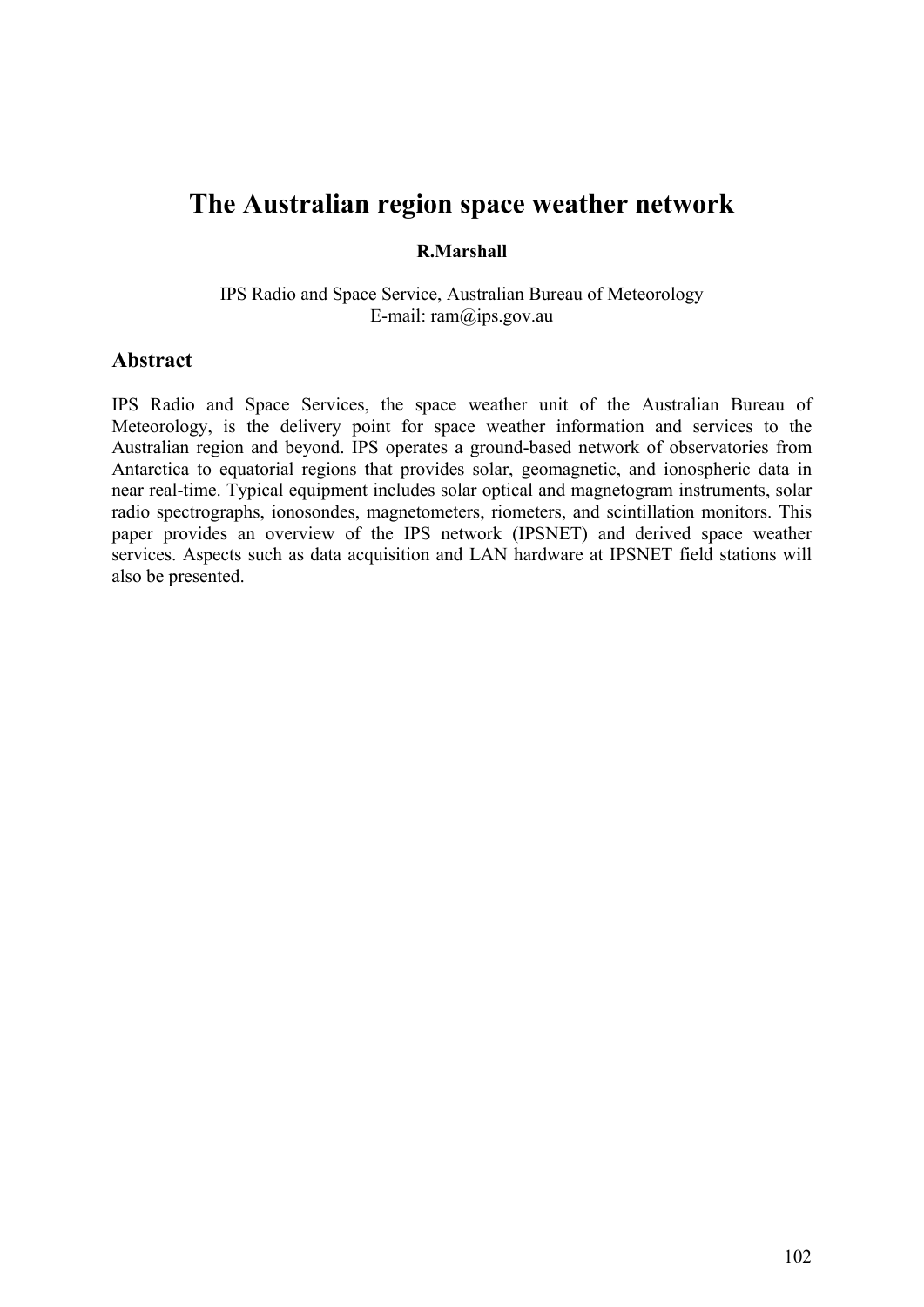## **MAGDAS in Australia**

#### **R. Marshall**

#### IPS Radio and Space Service, Australian Bureau of Meteorology E-mail: [ram@ips.gov.au](mailto:ram@ips.gov.au)

### **Abstract**

IPS Radio and Space Services, the space weather unit of the Australian Bureau of Meteorology, manages the majority of MAGDAS installations in Australia. This paper presents details of IPS managed installations within Australia, including the near real-time transfer of data to both the Space Environment Research Center in Japan and IPS in Sydney, Australia. This paper will also discuss the use of MAGDAS data in IPS space weather services.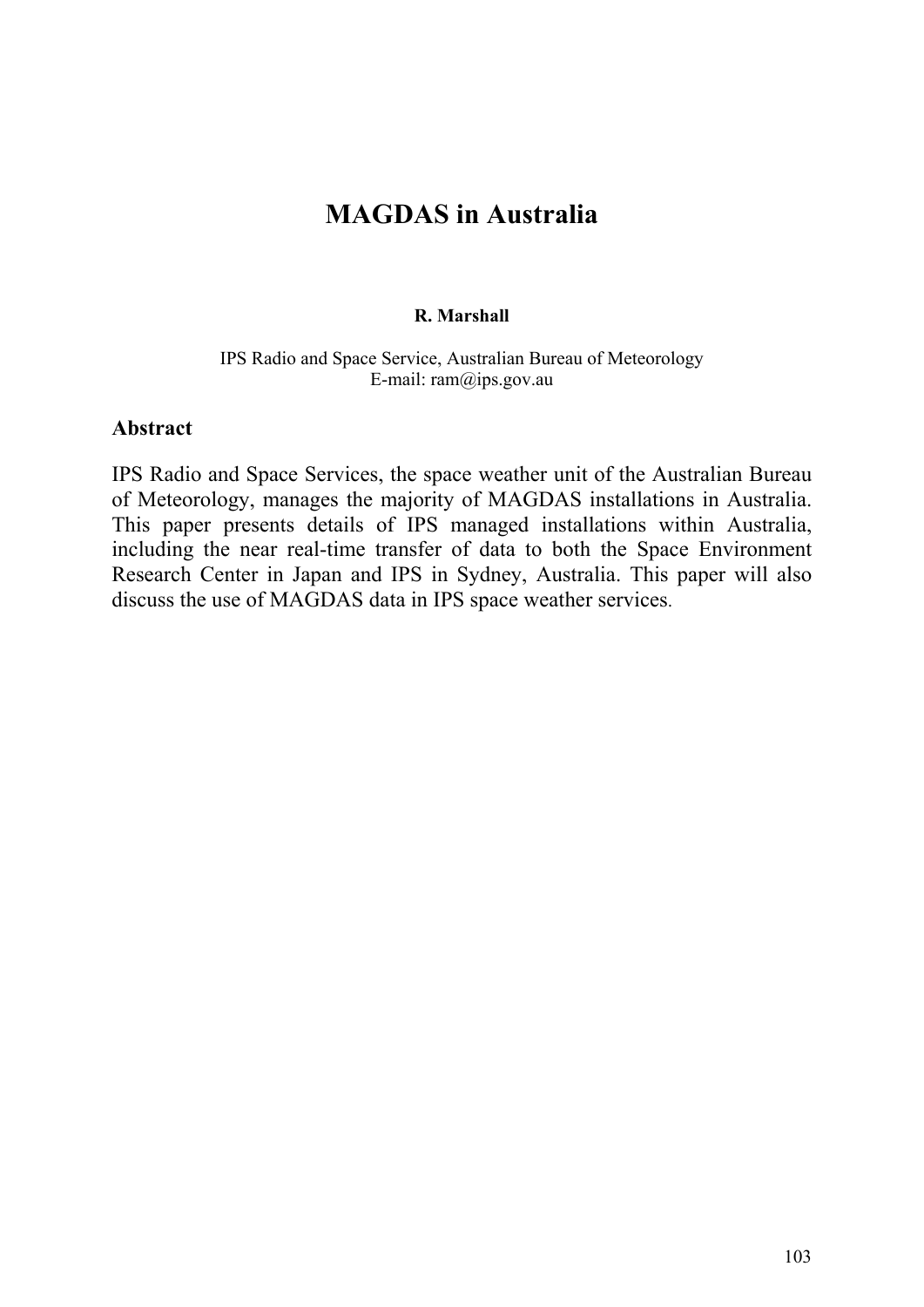### **Solar Radius Determination using Baily beads Observations of Annular Solar Eclipse 15 January 2010, Sri Lanka J.Adassuriya**

Arthur C Clarke Institute for Modern Technologies E-mail:[adassuriya@accmt.ac.lk](mailto:adassuriya@accmt.ac.lk) 

#### **Abstract**

An attempt was made to determine the solar radius by using the data of Baily's beads observation carried out on the southern limit of the annular solar eclipse on 15th January, 2010 in Sri Lanka. A positive correction 0.06'' to the solar radius was found and the standard solar radius was±of 0.26'' 0.06 arcsec at the time of observation. No correlation was±corrected as 959.89 found between the sunspot number and the variation of the Suns radius with the available past data.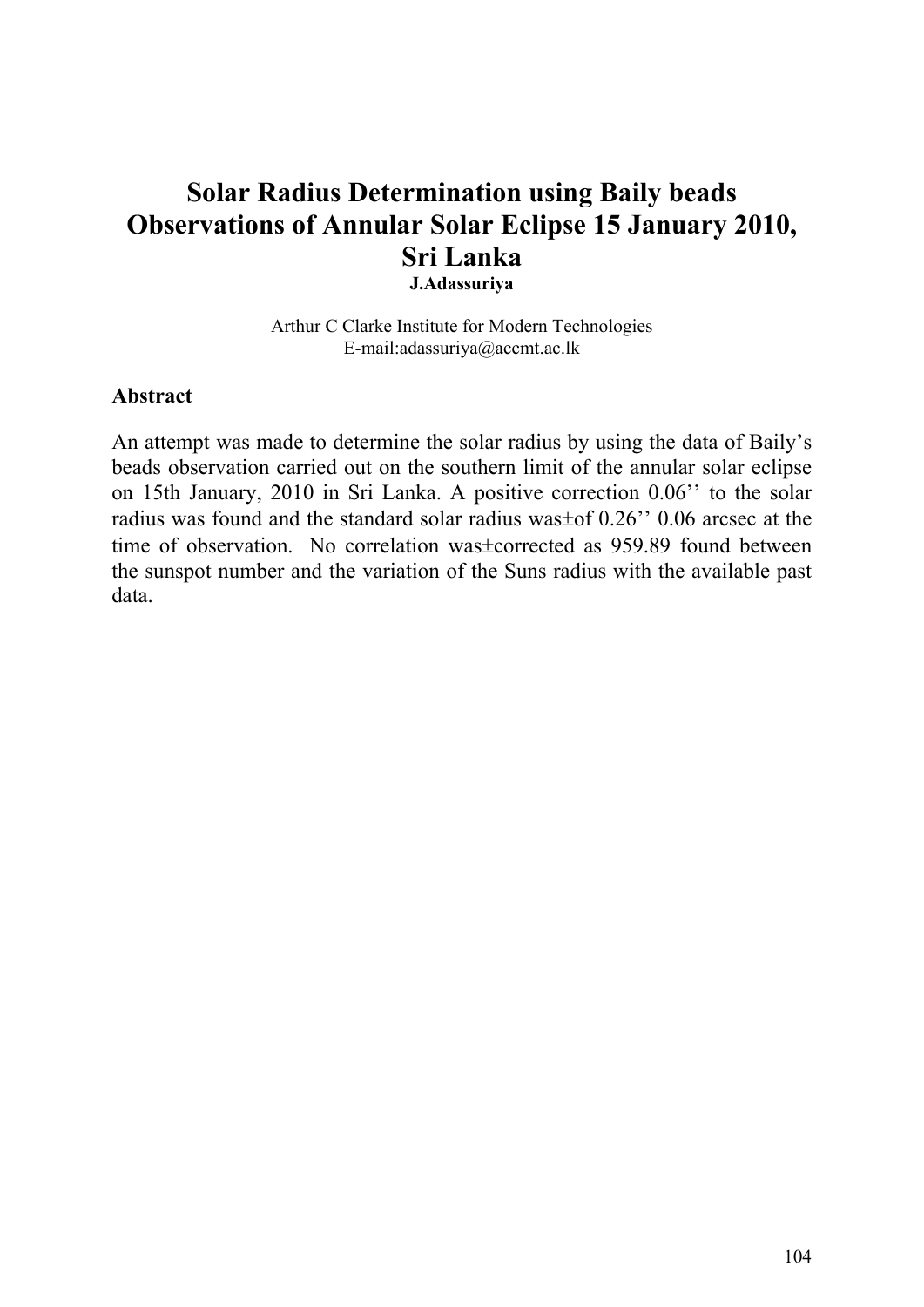## **Geo-effective Interplanetary Transient Flows, Associated Forbush Events and GLEs during Solar Cycle 23**

**S. Kaushik**

School of Studies in Physics, Jiwaji University, Vidya Vihar, Gwalior, M.P., India E-mail:sonia\_charu@rediffmail.com

#### **Abstract**

This talk presents the behavior of transient cosmic rays Forbush decrease events during the phase of highly geoeffective interplanetary transient solar wind plasma flows. The Ground Level Enhancements (GLE's) are the sudden and sharp increase in the cosmic ray intensity, which is expected to occur due to solar transient eruptions. These interplanetary transients are large scale structures containing plasma and magnetic field expelled from the active regions of solar atmosphere. We have studied the Bi-directional Electron Heat Flux (BEHF) Events. These are the fast magnetized plasmoids moving away from the Sun in to interplanetary space. As they come to interplanetary medium the interplanetary magnetic field drape around them. This field line draping was thought as possible cause of the characteristic eastward deflection and giving rise to geomagnetic activities as well as produce the modulation effects on the cosmic rays. In this paper a systematic study has been performed to analyze these BEHF events occurred during solar cycle 23, by dividing them in two categories 1. Associated with coronal holes (CH) and 2. Non - Associated with coronal holes. In this work we used hourly values of IMF data obtained from the NSSD Center. The analysis mainly based on looking into the effects of these transients on earth's magnetic field and analyzing the Forbush decrease events occurred during their time span and characterizing the ground level enhancements. The high-resolution data IMF BZ and solar wind data obtained from GOES satellite was available during the selected period. Dst and Ap are taken as indicator of geomagnetic activities. We have used the Kiel neutron monitor data for this study. It is found that Dst index, solar wind velocity, proton temperature and the Bz component of magnetic field have higher values and increase just before the occurrence of these events. Larger and varying magnetic field mainly responsible for producing the short-term changes in cosmic ray intensity are observed during the BEHF events associated with coronal holes.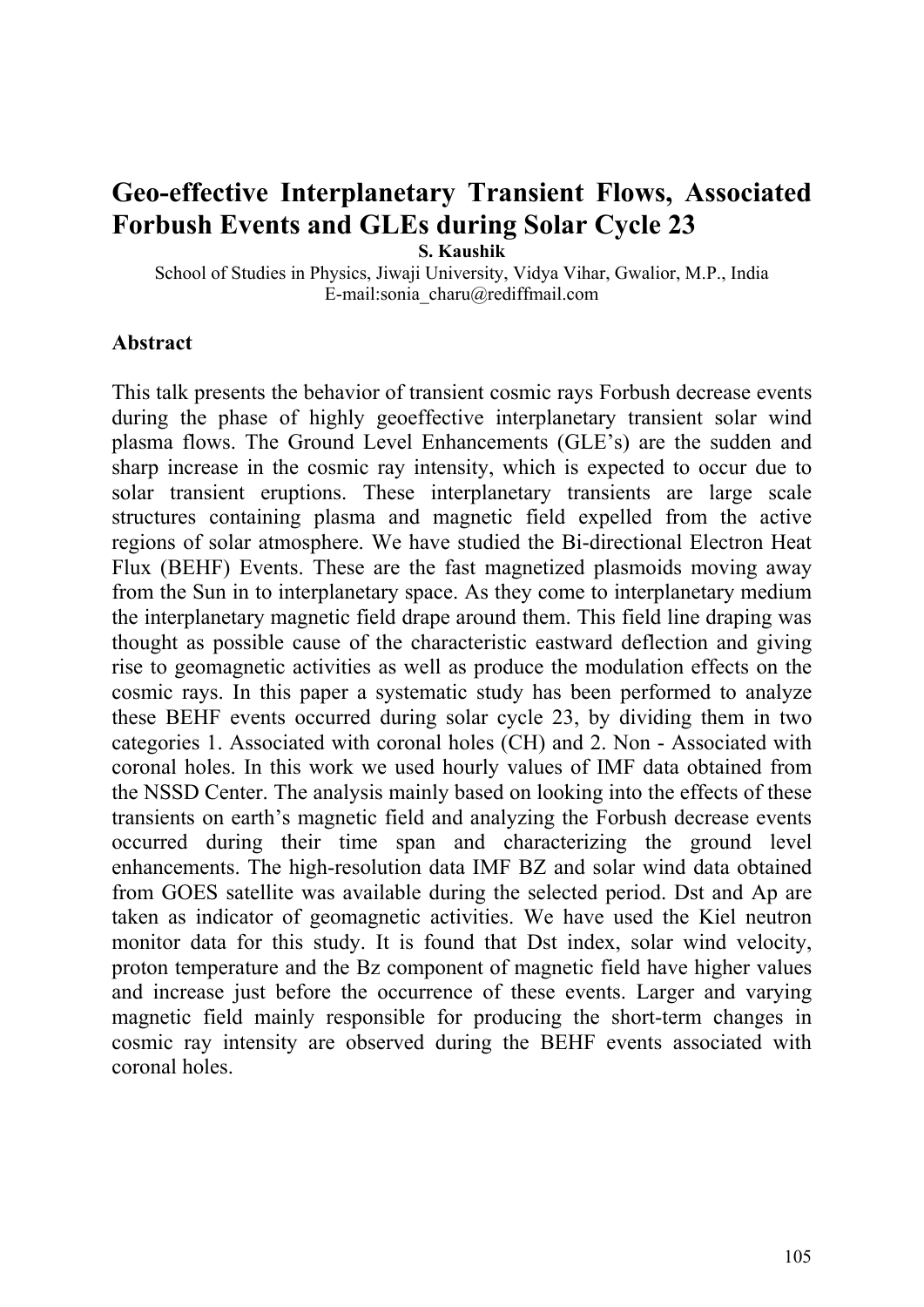### **Exploring X-ray Characteristics of Solar Flares as a Proxy for Geo-effectiveness**

**Nipa J Bhatt<sup>1</sup> and Rajmal Jain2**

<sup>1</sup> C U Shah Science College, Ashram Road, Ahmedabad-380014, India. 2 Physical Research Laboratory, Navrangpura, Ahmedabad-380009, India. E-mail:nijibhatt@hotmail.com

#### **Abstract**

We present the study of X-ray spectral characteristics of 30 solar flares observed by Reuven Ramaty High-energy Spectroscopic Imager (RHESSI) during solar cycle 23. Spectral analysis is done using OSPEX tool in SolarSoft. The photon spectra in the energy range from 13 keV to about 100 keV can be best-fitted with vth+thick2 function. RHESSI spectra in higher energy shows dominance of non-thermal emission. In the present investigation, we consider the flare-CME events and their geo-effectiveness based on Dst index. We explore the relationship between the X-ray spectral parameters and the Dst index. The relationship between X-ray spectral parameters of a solar flare and the dynamics of the associated CME is also studied. Our analysis revealed that extraordinary particle acceleration takes place in geo-effective solar flares, which, however, also show strong X-ray spectral hardening. The flare-CME associated particle acceleration in the corona producing strong hard X-ray emission at higher energies causes geomagnetic storms.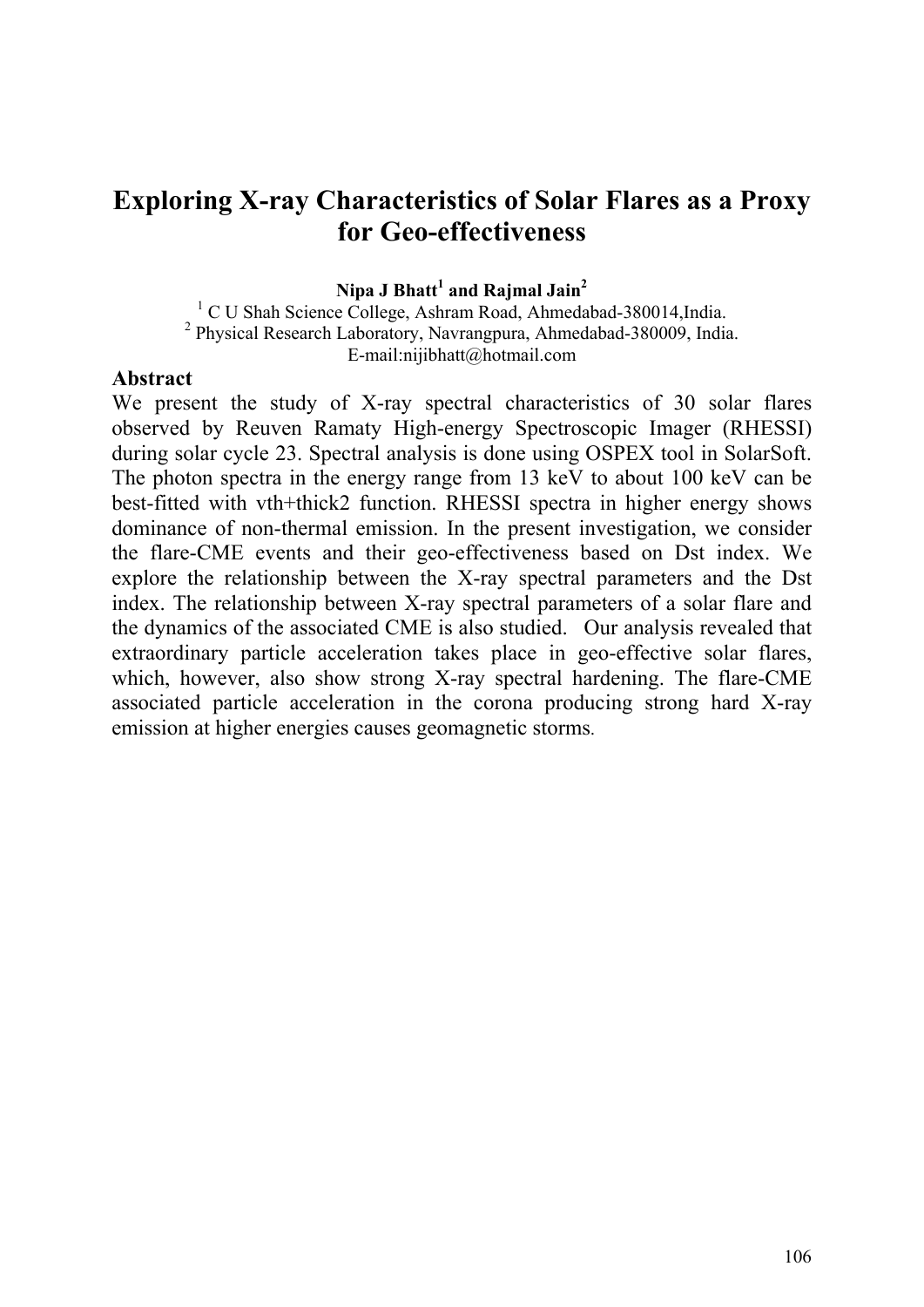## **First Results from the Space Environmental Viewing and Analysis Network (Sevan)**

**K.Arakelyan**

Yerevan Physics Institute E-mail: karen\_arakelyan@mail.yerphi.am

### **Abstract**

A network of particle detectors located at middle to low latitudes, SEVAN (Space Environmental Viewing and Analysis Network), aims to improve fundamental research of the particle acceleration in the vicinity of the sun and the space environment. The new type of particle detectors will simultaneously measure changing fluxes of most species of secondary cosmic rays, thus turning into a powerful integrated device used for explo-ration of solar modulation effects. The first SEVAN modules are under test operation at Aragats Space Environmental Center in Armenia, in Bulgaria and Croatia. We present the first results of SEVAN operation, as well as some characteristics of the detector setup.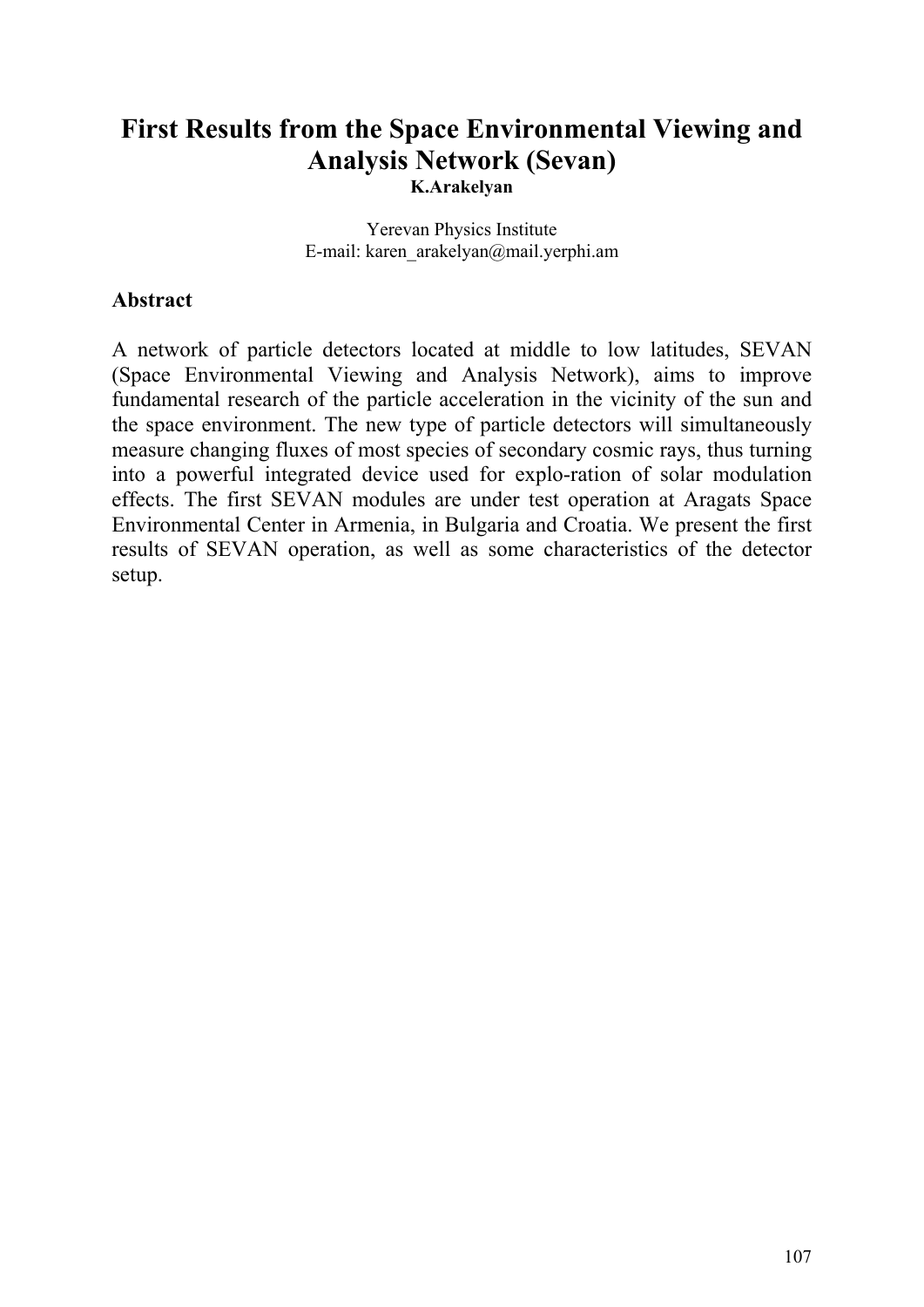## **Facilities of the Aragats Space Environmental Center at the Start of 24 Solar Activity Cycle**

**A. Reymers**  Yerevan Physics Institute E-mail:artur@yerphi.am

### **Abstract**

Particle fluxes in the vicinity of Earth are the global geophysical parameters and basics of Space Weather. Time series of intensities of high energy particles can provide cost-effective information on the key characteristics of the interplanetary disturbances. Surface monitors located at Aragats Space Environmental Center (ASEC) on Mt. Aragats in Armenia at 1000, 2000 and 3200 m altitudes detect charged and neutral components of secondary cosmic rays with different energy thresholds and various angles of incidence. Information on the changed fluxes of various species of secondary cosmic rays is used to predict the expected hazard of upcoming geomagnetic storms hours before shock arrival and detection by the magnetometers on ACE and SOHO. In 2010 we add new particle detectors, magnetometers and radio emission detectors. Total number of time series measured exceeds hundreds, covering primary proton energies from 4 till 20 GeV. The one-minute time series of gamma rays, neutrons, electrons and muons are measured with accuracy (relative MSD) 0.12% - 2%. Aragats station 3,200 m. above sea level:

1. Aragats Neutron monitor - Neutrons (no energy available, register secondary hadrons, namely neutrons and protons, with energy starting from 5 MeV). Minimal energy of the primary proton initiated cascade in the atmosphere which can end up with a neutron reg-istered in the neutron monitor equals 7 GeV. Relative error (RE) of the one minute count rate 0.7%, surface 18 m2;

2. Aragats Solar Neutron Telescope (ASNT) – combination of the thin (5 cm, registering mostly electrons and muons, energy >15 MeV) and thick (60 cm, registering neutrons and gamma rays if upper thin scintillator is used as a veto), primary proton energy 9 GeV, RE=0.45%, surface 4 m2; if signal is registered in both layers (combination 11), i.e., coinci-dence of 5 and 60 cm scintillators, the minimal energy of the electrons/muons is 25 MeV , primary proton energy 11 GeV,  $RE=1.1\%$ ; Near vertical  $(0 - +/- 30$  degrees), and inclined trajectories are detected separately and time series are available; additional information as histograms of the energy releases in thick scintillators, correlation matrices, etc is stored each minute.

3. Three layered SEVAN module, measure fluxes of electrons/muons with energy  $> 15$  MeV, primary proton energy 9 GeV, RE = 0.8%, surface 1 m2; gamma-rays and neutrons, primary proton energy 7 GeV,  $RE = 3\%$ , surface 0.25 m2; electrons/muons with eenergy  $> 200$  MeV, primary proton energy 13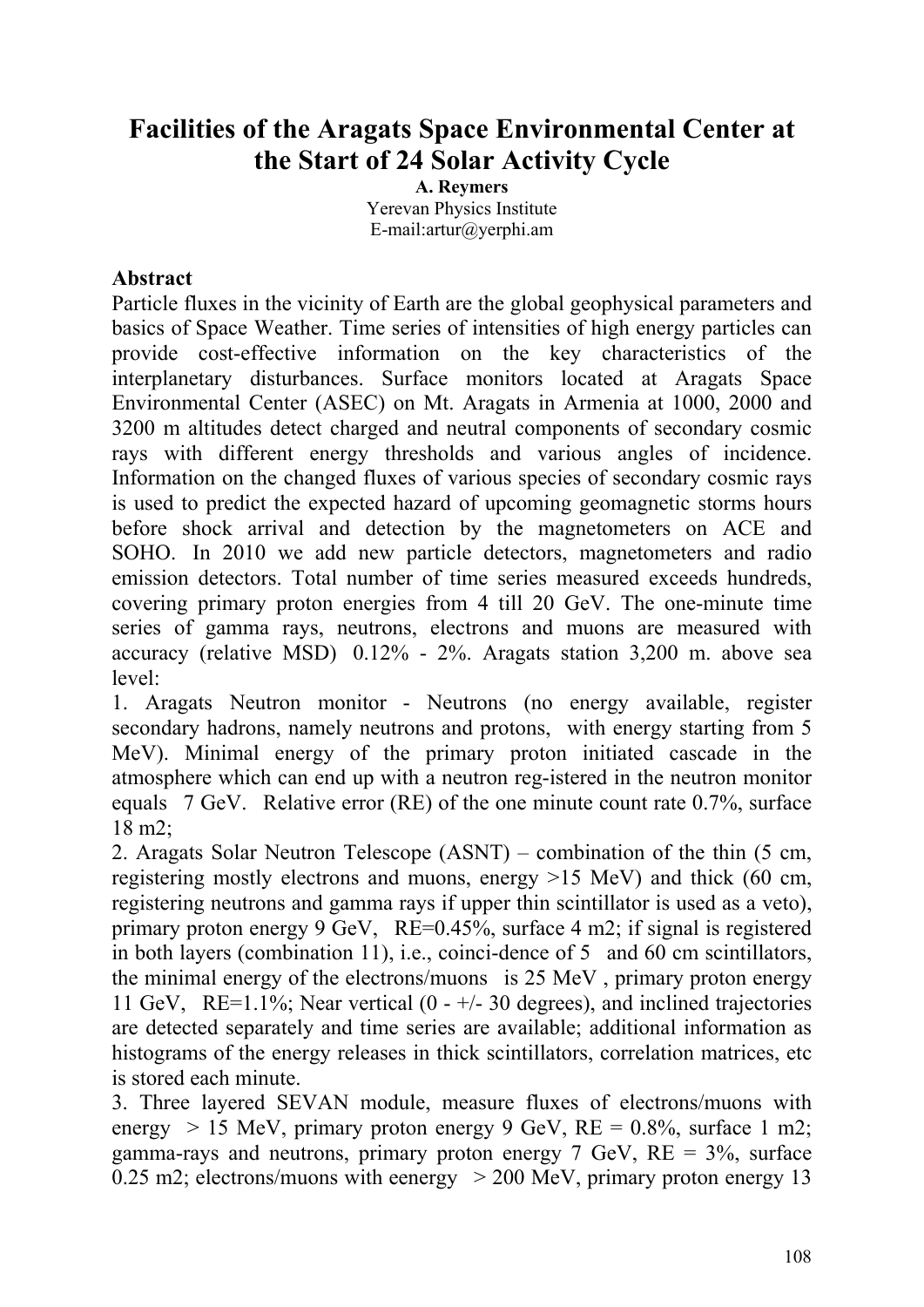GeV,  $RE = 1.5\%$ ; and electrons/muons with eenergy  $> 100$  MeV, primary proton energy 11 GeV,  $RE = 1.5\%$ .

4. Aragats Multidirectional Muon Monitor (AMMM) muons with Energy > 5GeV; primary proton Energy > 20 GeV; RE=0.15%, surface 90 m2; electrons/muons with Energy > 10 MeV; primary proton Energy 9 GeV; RE=0.13%, surface 27 m2;

5. MAKET electrons/muons with energy > 10 MeV; primary proton Energy 9 GeV; RE=0.18%, surface 16 m2; Extensive air shower (EAS) triggers with energy 1013 and 1014 eV. Nor Amberd 2000 m a.s.l.

6. Nor Amberd Neutron monitor - Neutrons (no energy available, starting from 5 MeV) pri-mary proton energy 7 GeV, Relative error (RE) of one minute data 0.9%, surface 18 m2;

7. Nor Amberd Multidirectional Muon Monitor (NAMMM) upper layer, mostly muons/electrons with energy  $> 15$  MeV, RE=0.3%, surface 10 m2 (2 units); bottom layer, mostly muons/electrons with energy  $> 100$  MeV, RE=0.4%, surface 10 m2 (2 units); 5 Dif-ferent angles of incidence from NAMMM; 8. Nor Amberd SEVAN the same as for Aragats Yerevan, 1000 m a.s.l. 9. SEVAN modules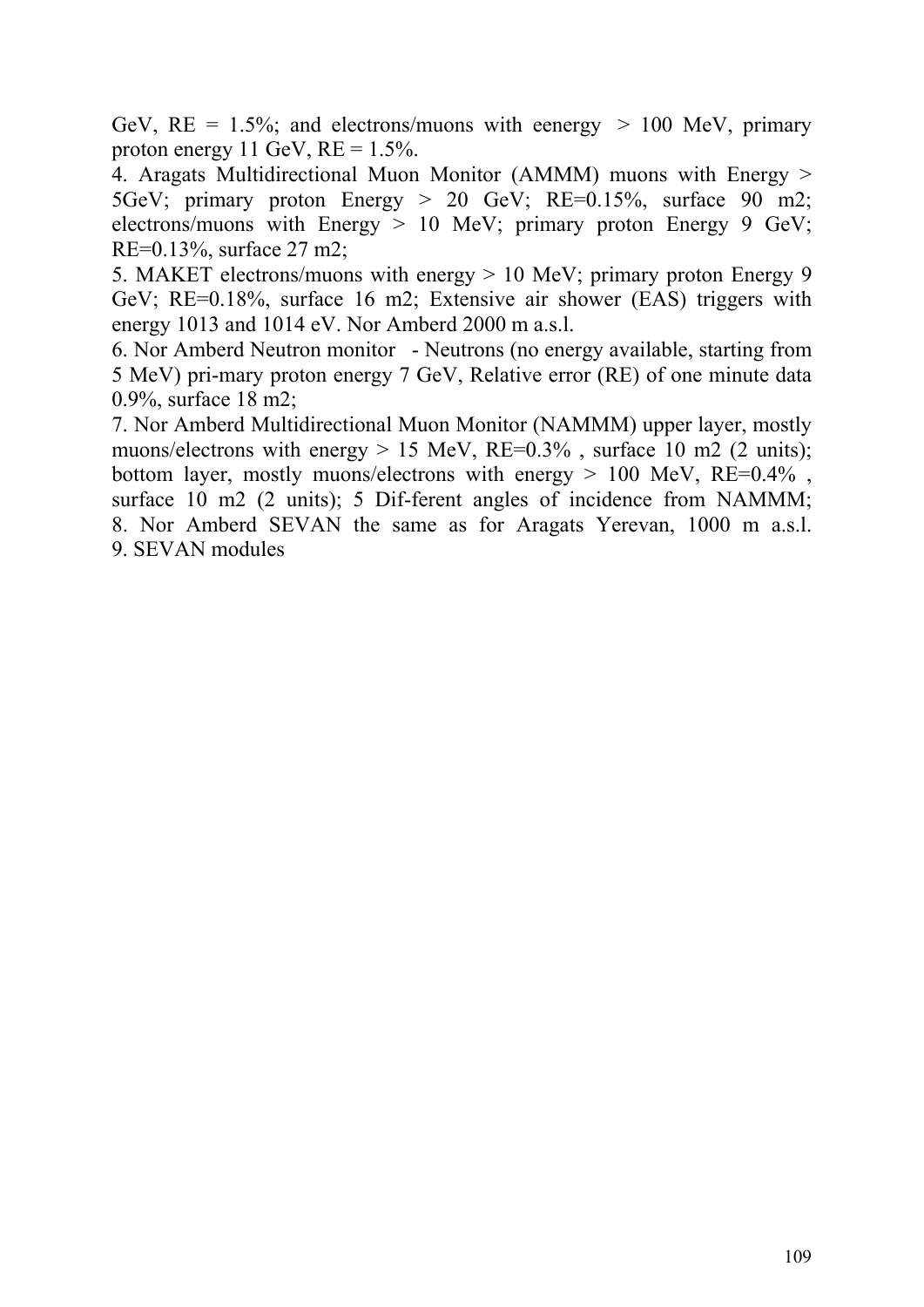### **Forecasting of space radiation storms by surface particle detectors**

 **A.Hovhannisyan** Yerevan Physics Institute E-mail:[harmen@mail.yerphi.am](mailto:harmen@mail.yerphi.am)

#### **Abstract**

Modern society depends heavily on a variety of technologies that are susceptible to the extremes of space weather – severe disturbances of the upper atmosphere and of the near-Earth space environment that are driven by the magnetic activity of the Sun. The charged-particle radiation and geomagnetic storm can degrade GPS navigation, disrupt radio communications, and trigger continent-wide blackouts lasting hours and days. That's why forecasting space weather storms are of upmost importance. The surface particle detectors can be compatible to excellent measuring facilities located on a fleet of spacecraft around the Earth and in the interplanetary space. Using GOES X-Ray data as trigger networks of ground based particle detectors (SEVAN, worldwide network of neutron monitors, etc.) measuring time series of secondary particles born in cascades originating in the atmosphere can predict upcoming geomagnetic storms hours before the arrival of Interplanetary Coronal Mass Ejections (ICMEs) at the ACE and SOHO spacecrafts. In this paper we present an alert system based on data of Aragats Space Environmental Center(ASEC) monitors and worldwide networks, which is expected to forewarn for upcoming radiation storm hours sooner than other similar systems.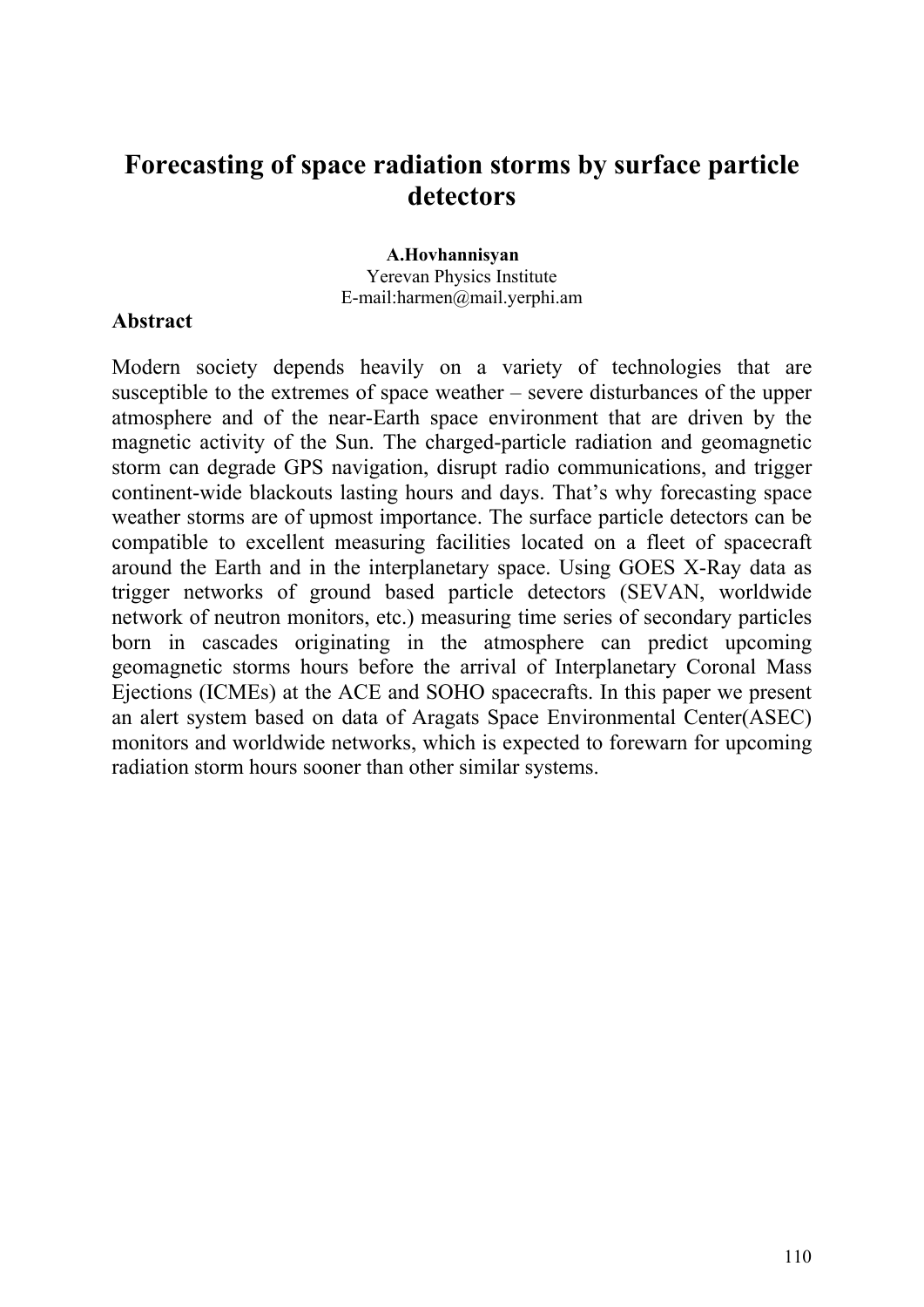### **Effects of quiescent solar activity and of geomagnetic disturbances in the lower ionosphere using SAVNET data F. C. P.Bertoni, J.-P.Raulin**

Centro de Radioastronomia e Astrofísica Mackenzie, CRAAM, Universidade Mackenzie,

Brazil

E-mail:fbertoni@craam.mackenzie.br

### **Abstract**

In this work, we summarize some recent results using measurements from the South America VLF Network (SAVNET) data base. This network is an international project coordinated by CRAAM, Brazil in cooperation with Peru and Argentina. SAVNET has been involved in IHY activities (2004-2009) and it is part of the international program International Space Weather Initiative (ISWI). It started operating in April 2006, and now counts on eight stations (Atibaia, Palmas, Santa Maria and Estação Antártica Comandante Ferraz in Brazil; Piura, Punta-Lobos and Ica, in Peru; CASLEO, in Argentina). We have obtained daily maximum diurnal amplitude time series that exhibited behavior patterns in different time scales: 1) long term variations indicating the solar activity level control of the low ionosphere; 2) characteristic periods of alternated slow and fast variations, the former being related to solar illumination conditions, and the latter that have been associated with the winter anomaly at high latitudes; 3) planetary wave type oscillation periods. Finally, we present some results of current studies on geomagnetic disturbances using SAVNET data.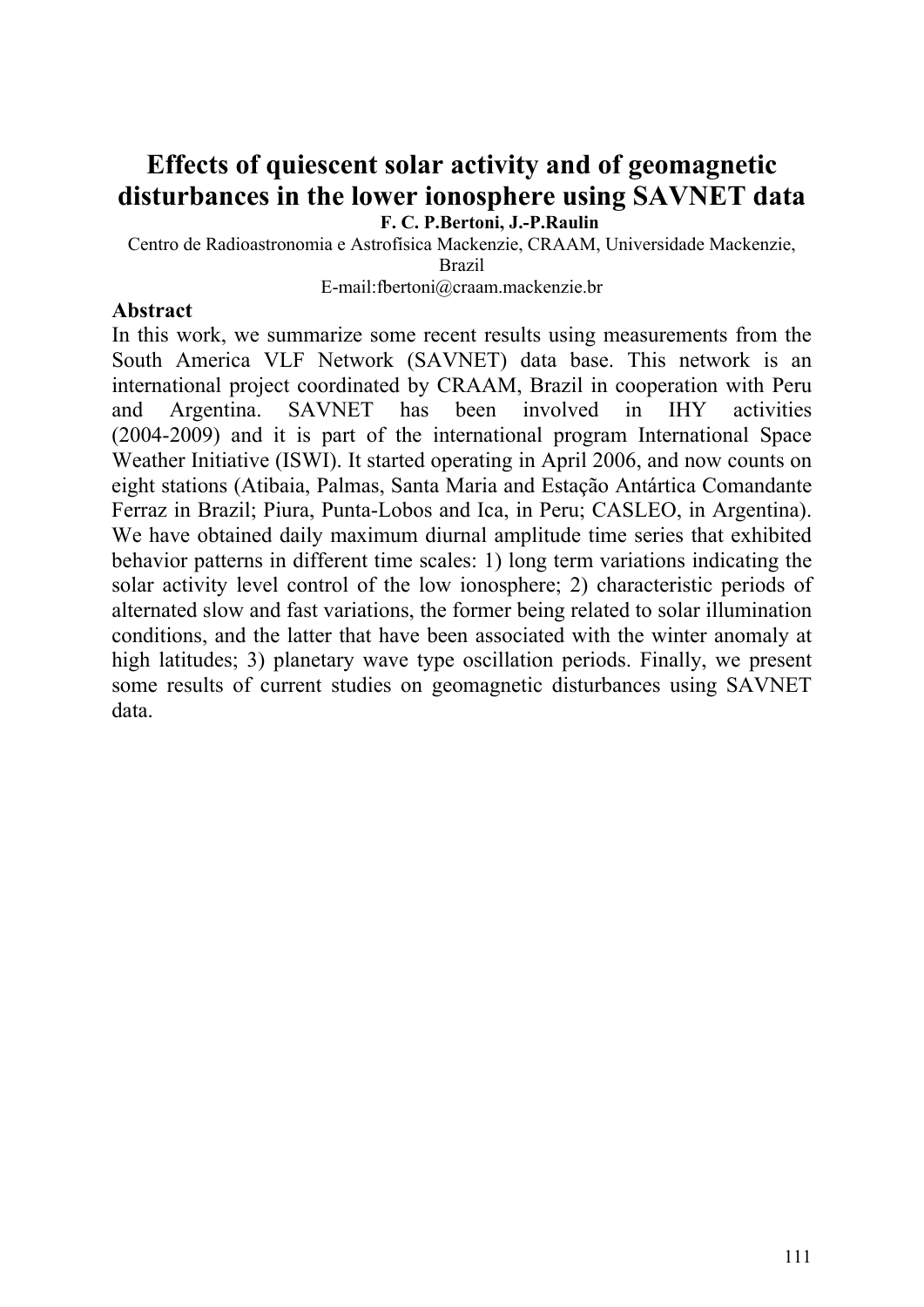### **Ionospheric response to the space weather events during December 2006 in the South Pacific Region**

#### **S. Kumar and A. Kumar**

School of Engineering and Physics, the University of the South Pacific, Suva, Fiji E-mail: kumar\_su $@$ usp.ac.fj

#### **Abstract**

We study the VLF perturbations on subionospheric signals from NWC (19.8 kHz), NPM (21.4 kHz), VTX3 (18.2 kHz), NLK (24.8 kHz) VLF transmitters monitored at Suva, Fiji, due to solar flares that occurred during 5-14 December 2006. A series of solar flares with classes from C1.7 to X9.0 occurred during 5- 14 December that produced VLF perturbations on above VLF signals. An intense storm associated with coronal mass ejections and solar flares of X class occurred at 14:14 UT on 14 December with a minimum Dst value of -145 nT at 0800 hrs on 15 December. A solar flare of class X1.5 occurred on 14 December 2006 at 21:07 UT and ended at 22:26 UT with its peak flux at 22:15 UT, during the A) of above VLFΔmain phase onset of this storm. Enhancements in the amplitude ( A were found to be in the range ofΔtransmissions were determined. The values of 3.6 - 8.8 dB for solar flares of C1.7 to X9.0 classes. The enhancement in the amplitudes of VLF signals is due to the increase in the D-region electron density due to ionization enhancements produced by the solar flares. An intense storm associated with coronal mass ejections and solar flares of X class occurred at 14:14 UT on 14 December with a minimum Dst value of -145 nT at 0800 hrs UT on 15 December. The storm-time effects in the F2 region during at Niue (19.06.2oS, 169.93oW) and Townville (19.63oS, 146.85oE), low latitude stations near at the ionization anomaly crest, will be presented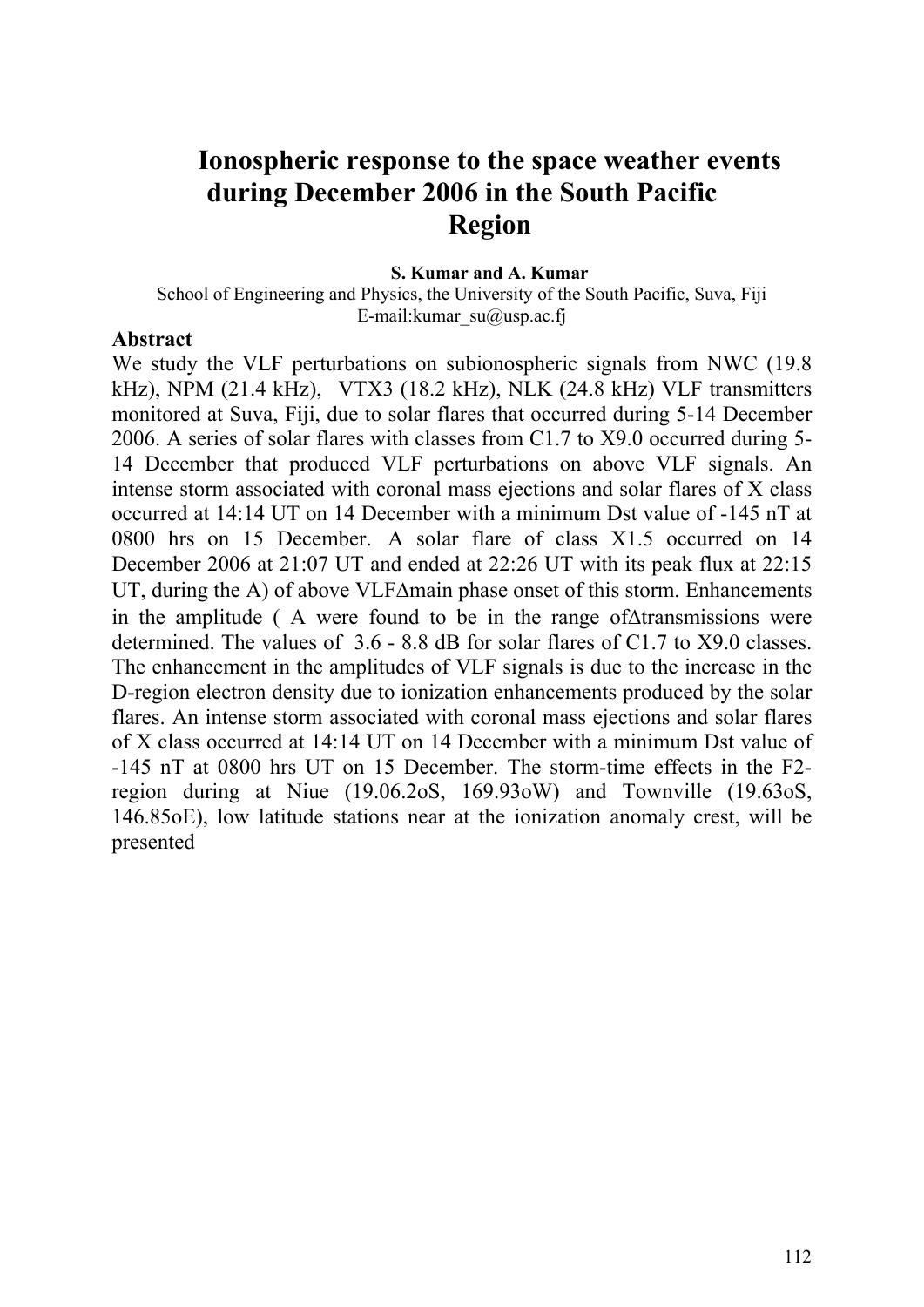## **Wavelet Based Estimation of the Hurst Exponent for the Horizontal Geomagnetic Field at MAGDAS Equatorial Stations**

**G. Gopir, N. S. A. Hamid, N. Misran, A. M. Hasbi and K. Yumoto** Universiti Kebangsaan Malaysia & Kyushu University E-mail:[gerigopir@gmail.com](mailto:gerigopir@gmail.com)

#### **Abstract**

The geomagnetic field is known to be scaling, fractal and self-affine due to modulations by the magnetosphere and lithosphere. It is also non-stationary and contains transients during active or disturbed periods; and thus its time series could be analyzed using wavelet to extract the fractal parameter of Hurst exponent. In this study we have applied the wavelet variance analysis to calculate the Hurst exponent for the horizontal component of the geomagnetic field observed by the global network of the Magnetic Data Acquisition System (MAGDAS) developed and installed by the Space Environment Research Center (SERC) of Kyushu University, Japan. We used the MAGDAS time series of the horizontal geomagnetic field for the quiet day of 11 August 2005 and the active or disturbed day of 24 August 2005; and the quiet month of February 2007 at the equatorial stations of Davao (geographical 7.00°N, 125.40°E; geomagnetic 1.02°S, 196.54°E) and Cebu (geographical 10.36°N, 123.91°E; geomagnetic 2.53°N, 195.06°E) in the Philippines and Langkawi (geographical 6.30°N, 99.78°E; geomagnetic 2.32°S, 171.29°E) in Malaysia. The daily data were sampled every second and every minute; and the monthly data were sampled every minute. Wavelet transform using the Mexican hat mother wavelet was performed on the geomagnetic field time series and from the variance of the transform at different scales we calculated the Hurst exponent. We found significantly different Hurst exponent values of 0.4-0.5 for the quiet periods and 0.6-0.7 for the active periods of the horizontal geomagnetic field at these MAGDAS equatorial locations. This indicates that the quiet period is slightly anti-persistent and the active period is moderately persistent for the geomagnetic field. Thus, the wavelet variance analysis is a convenient computational tool to characterize the fractal, scaling and self-affine nature of the geomagnetic field.

**Keywords:** Geomagnetic field, fractal, self-affine, Hurst exponent and wavelet variance analysis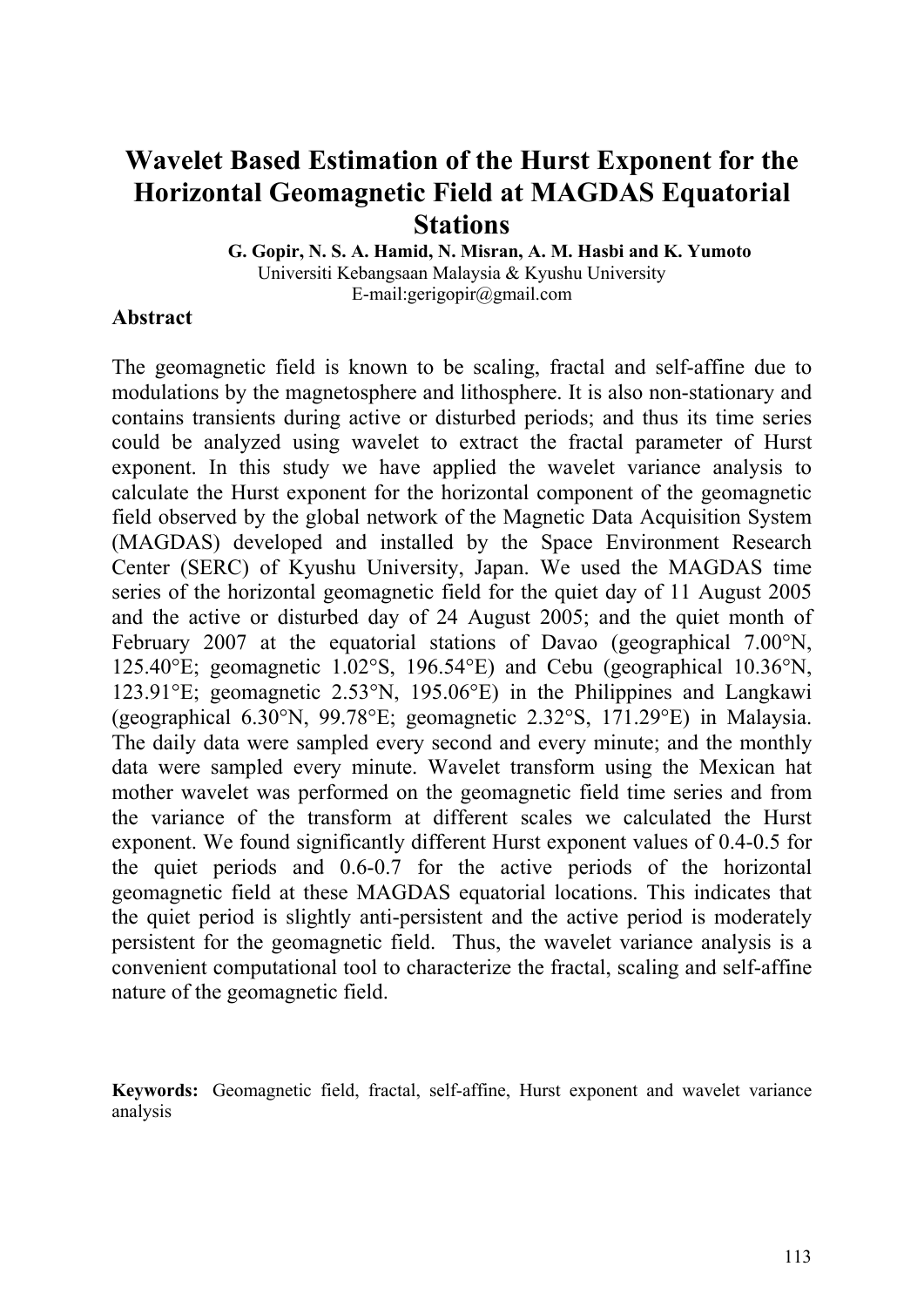## **New Development of Chinese Meridian Observation Project**

**C.Wang**

Center for Space Science and Applied Research, Chinese Academy of Sciences E-mail:[cw@spaceweather.ac.cn](mailto:cw@spaceweather.ac.cn)

### **Abstract**

Chinese Meridian Chain Meridian Project is a ground-based network program to monitor Solar-Terrestrial space environment, which consists of a chain of 15 ground-based observatories located roughly along 120ºE longitude and 30ºN latitude. Each observatory is equipped with multiple instruments to measure key parameters such as the baseline and time-varying geomagnetic field, as well as the middle and upper atmosphere and ionosphere from about 20 to 1000 km. The Meridian Project. Meridian Project has officially been approved by the Chinese government. The project started construction in 2008, and will be finished by the end of 2010. Starting in 2011, the project will collect data for at least 11 years, providing the wide-range, continuous, and multi-parameter data sets needed to guide model developments, which in turn will better describe and predict the characteristics and dynamics of the geospace environment. This talk will give an overview, the recent progress and preliminary observational results of the Meridian Project.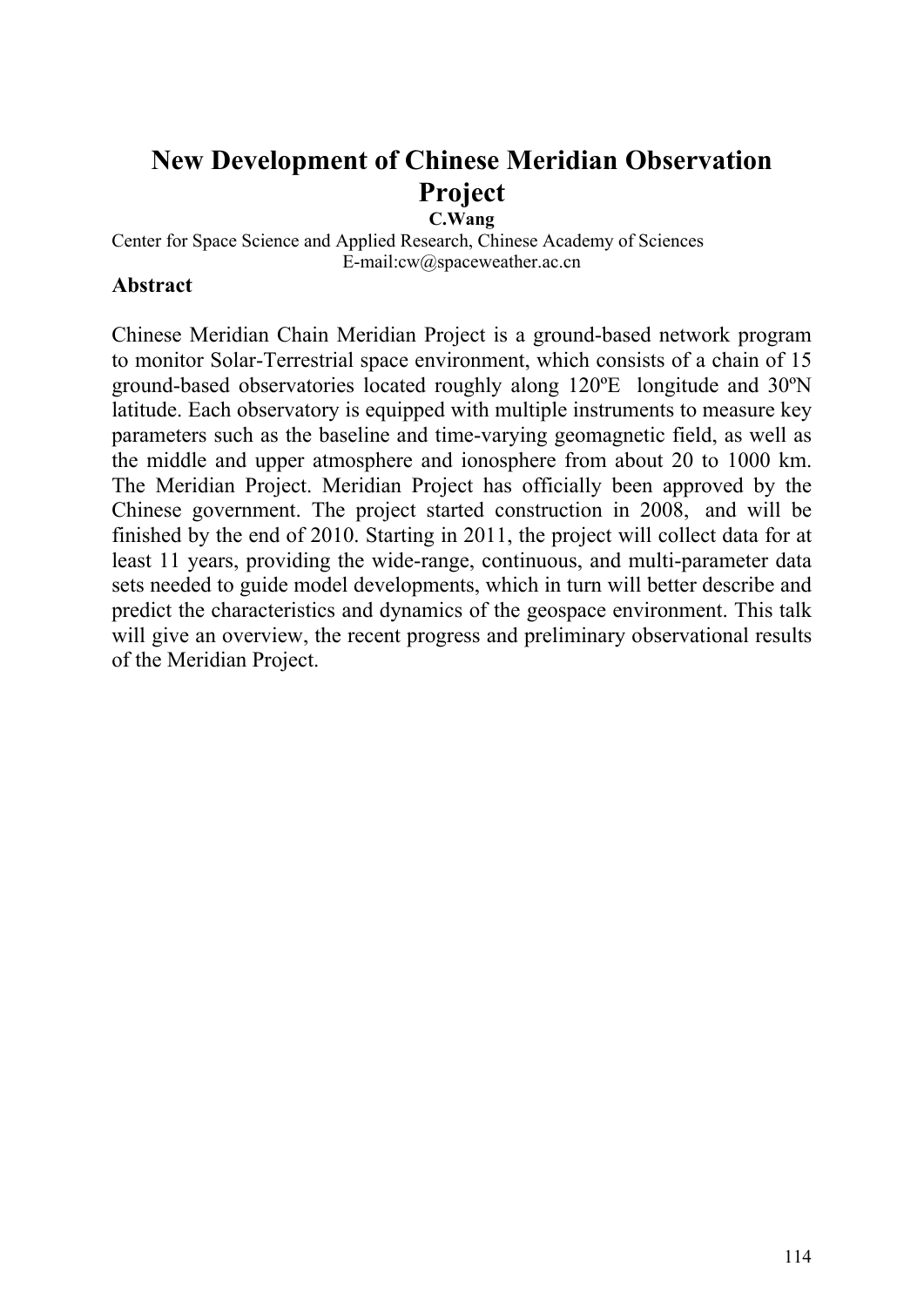### **The ISWI Global AWESOME and SuperSID Network**

**N. Haque, M. Cohen, U. Inan, D. Scherrer** Stanford University E-mail:[naoshin@stanford.edu](mailto:naoshin@stanford.edu) 

#### **Abstract**

The study of ELF/VLF radio waves (300 Hz-30 kHz) has enormous applications to studies of the Earth's ionosphere and magnetosphere. Because ELF/VLF waves reflect in the D region of the ionosphere (60-90 km), and also off the Earth's surface, they propagate efficiently in the Earth-ionosphere waveguide. Lightning is the dominant source of ELF/VLF waves on Earth, with impulsive signatures known as radio atmospherics that can be detected at global distances due to efficient propagation in the Earth-ionosphere waveguide. Sferics are effectively a "fingerprint" of the lightning stroke, convolved with the effects of the subionospheric propagation. There are, in addition, a number of VLF transmitter beacons for the purpose of submarine communications. Since they, too, rely on subionospheric propagation, they are inherently a continuous diagnostic of the D region, which is difficult to study by other means since these altitudes are too low for satellites, yet too high for balloons. The D region of the ionosphere is known to respond to a broad array of natural phenomenon, including lightning, electron precipitation from the radiation belts, solar flares, earthquakes, auroral precipitation, and cosmic gamma-rays. Furthermore, the small amount of VLF energy (either from lightning or manmade transmitters) that is absorbed by the ionosphere, propagates in the plasma whistler mode in the Earth's magnetosphere, where it can strongly affect Van Allen radiation belt dynamics. To investigate these phenomena, the AWESOME receiver has been developed and deployed in multiple countries. With this global AWESOME receiver network, several collaborations have taken place, along with many publications in renowned journals. There have also been two workshops, with a third one in the near future, to promote further research collaborations and findings. In addition, hundreds of SuperSID receivers, a smaller version of the AWESOME receiver, have been deployed all over the world, including at several high schools.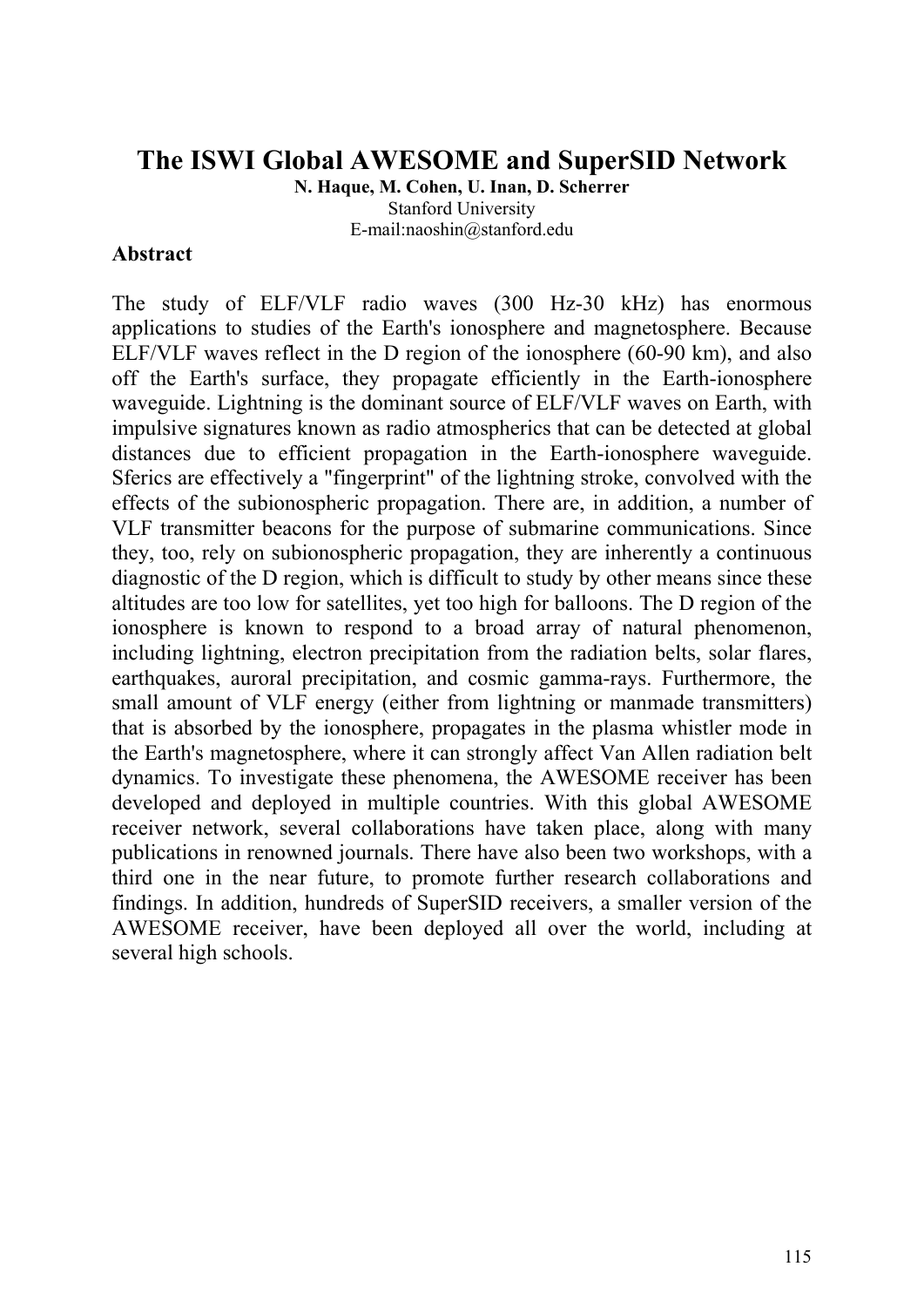### **Nano satellite constellation for studying the space weather**

**M. M. Ibrahim**

National Authority for Remote Sensing and Space Sciences E-mail[:m.mahmoud@narss.sci.eg](mailto:m.mahmoud@narss.sci.eg)

### **Abstract**

The paper presents the EduSat initiative made by the Author to develop two Nano satellites through the participation of university students. the project is carried out under the sponsor ship of bibliotheca alexandrina, and The National Authority for Remote Sensing and Space Sciences. The satellites are aimed at generating telemetry information from their scientific payload, demonstarting space weather measurments. The collected data will be used for enhancing the accuracy of the current models for space weather. Relevant telemtry information from the EgyptSat1 mission will be used as a reference database together with space weather models to validate the satellites operation.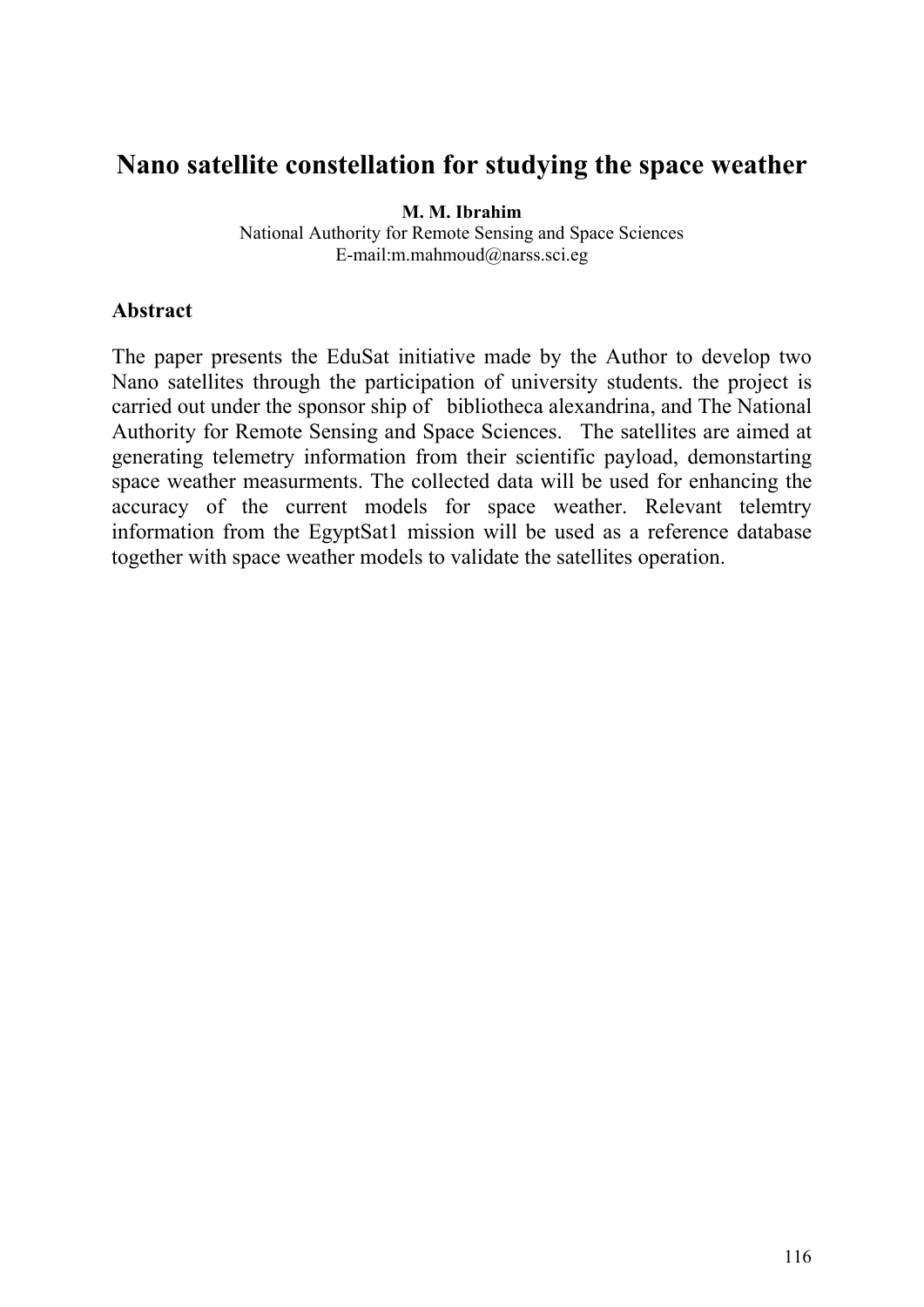## **Analysis of the temperature data of the total solar eclipse on the 22nd of July 2009**

**T. Pinter 1 , K. Pentek <sup>2</sup> , Z. Mitre 2** <sup>1</sup> Slovak Central Observatory, Hurbanovo, Slovakia, <sup>2</sup> University of West Hungary, Szombathely, Hungary E-mail: [suh@suh.sk](mailto:suh@suh.sk)

### **Abstract**

The lecture is about the mathematical analysis of measured temperature values of the total solar eclipse in China, on the 22nd July, 2009. The group of Slovak Central Observatory (SCO) in co-operation with Bulgarian experts observed this eclipse right next to its central line, close to Shanghai. As the result of these observations, we got data from three different sources, six measuring points, including temperature data from different heights and also under the level of the ground. We received details about the humidity of the air during the phenomenon.

Like the analysis of the total solar eclipse in Turkey 2006, we examined the relation between the measured temperature values and the area of the visible arc of the Sun during the solar eclipse. We determined the appropriate functions like the temperature as function of time, and area of the visible arc of the Sun under the partial sections of the solar eclipse - as the function of time. We compared the coherent functions, and examined the process of the temperature change. We also took attention to the change of the humidity during the phenomenon as the function of time, compared with the coverage of the Sun.

We will present the way of the analysis, the functions, pre- and final results. We draw conclusions from the results of the examination and confront them with results of former solar eclipses.

The results are the productum of the Hungarian (NYME-SEK) and Slovak (SCO) cooperation.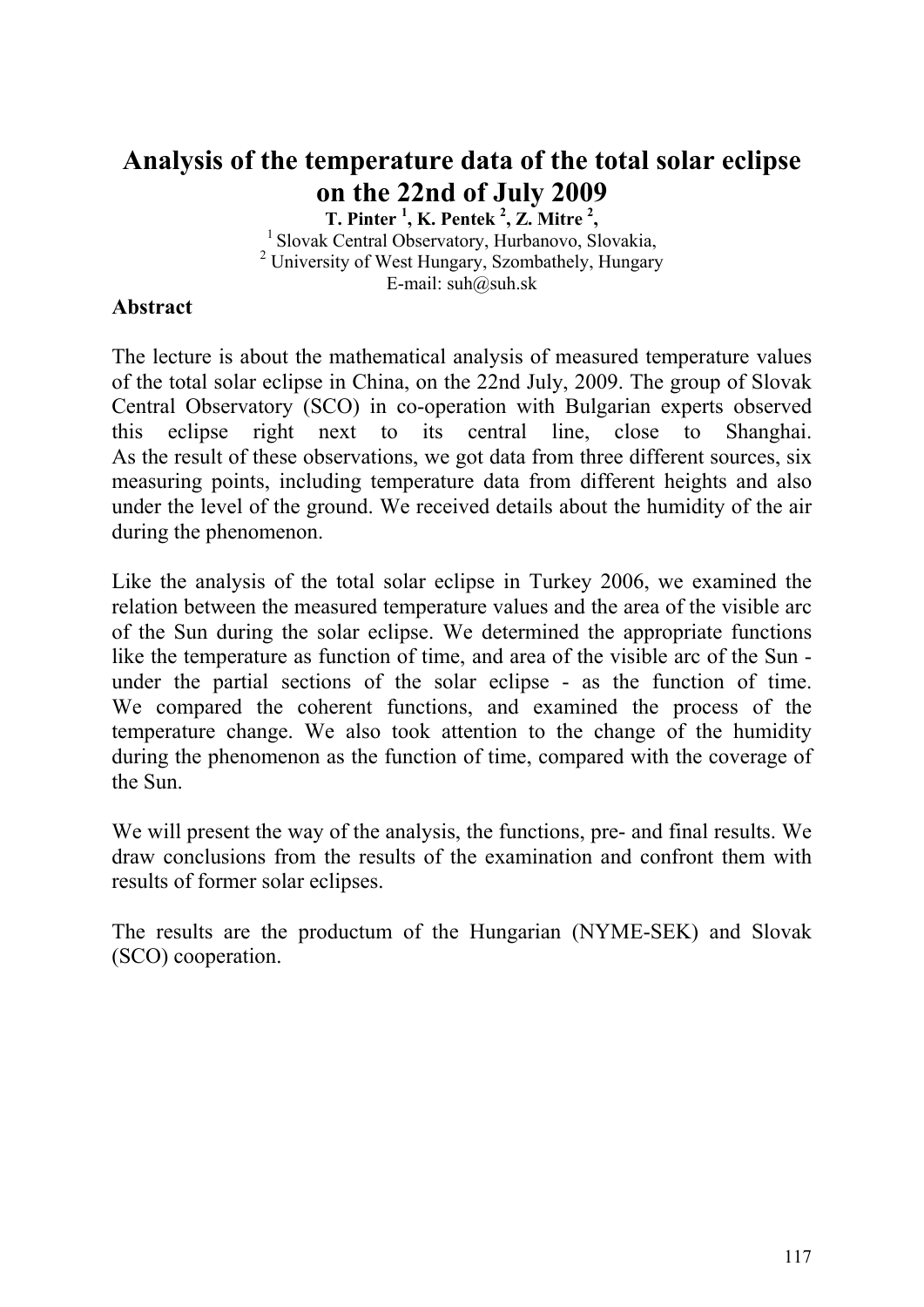## **The astronomical researches in Uzbekistan corresponding with ISWI Program**

**I.A.Ibragimov, Sh.A.Egamberdiev , A.V.Serebryanskiy** 

The Astronomical Institute, Uzbekistan Academy of Science E-mail:ibragimov\_igor48@mail.ru [igor@astrin.uz](mailto:igor@astrin.uz)

### **Abstract**

Scientific researches relating with ISWI thematically that carry out on Maidanak observatory is discussed. The observatory is located in the mountainous area on the height 2700m above the sea level and it is one of best among the observatories in the East Hemisphere due to high quality atmospheric conditions, favorable location (in the middle of Asia) and good instrumental facilities. The observations we carry out on Maidanak covered practically all directions of optical astronomy and astrophysics. The important directions of our investigations are the researches of the Sun, solar activity and solar-terrestrial links, i.e. the factors that define the space weather. They are the following:

• Researches of global fluctuations and local pulsations of the Sun Solar Cycle.

• Variation of p-Mode Frequencies Generated by Perturbation in the Solar Interior.

• Flow circulation along meridians deep in the Solar interior and dependence of them from latitude.

•Studying the bright coronal formations.

• Research of an astroclimate and properties of an atmosphere above mountain Majdanak.

• Ionosphere investigation using the VLF-receiver under the AWESOME project.

• Investigation of the Earth albedo variation on the base of measurements of lunar reflection of the earth's shine.

The project aimed to estimate variations of the Earth's albedo that is closely related to the total energy input from the Sun and thus affects the Earth's global warming problem. Observations will be carried out in Maidanak observatory using recently installed robotic telescope of Taiwanese EAST project.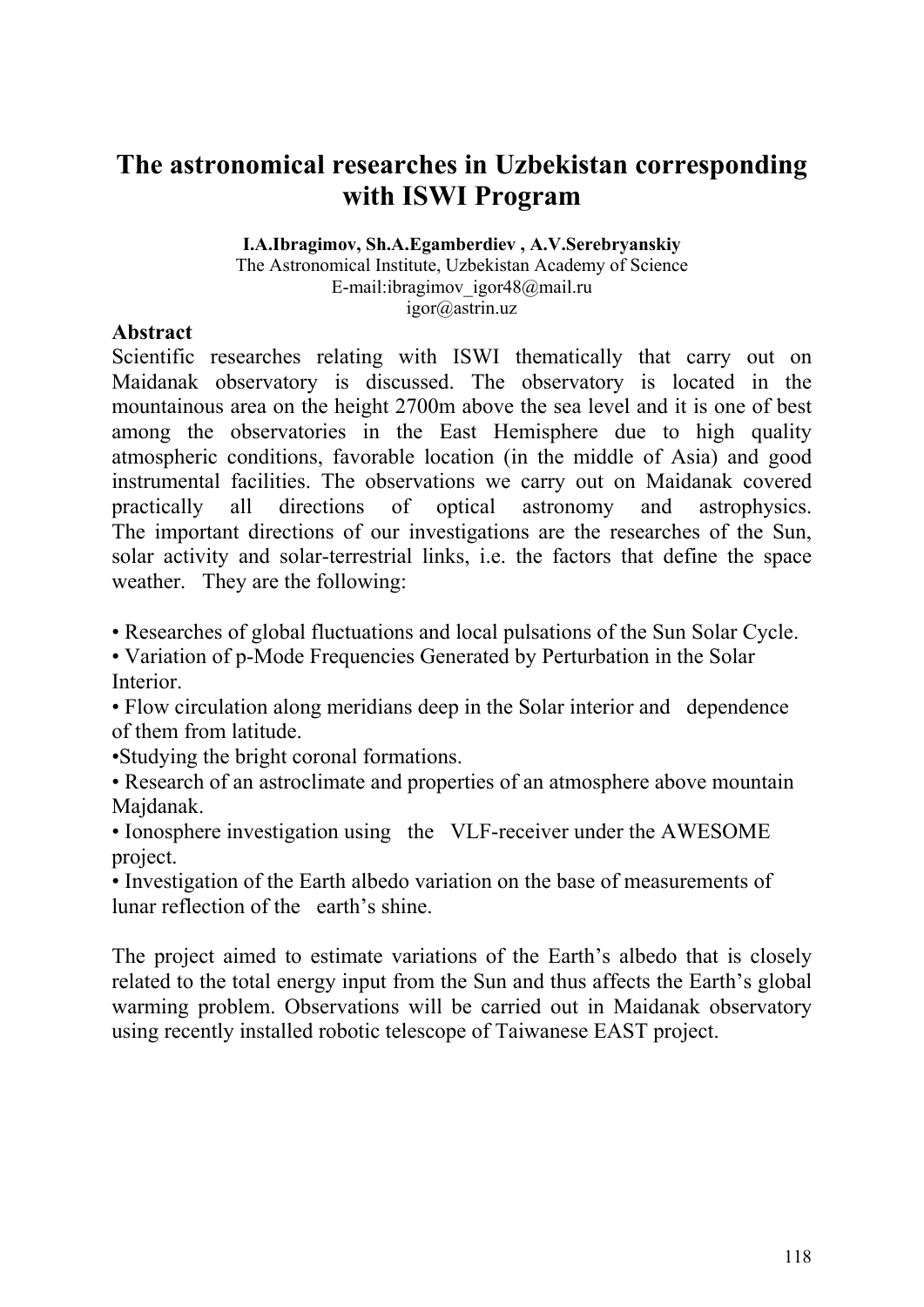## **Investigation of the seasonal dependence of range error for L band and S band signal on the Satellite - Earth signal path**

**B.G Ayantunji, B.I .Okere, N. Yusuf, E. Hanson and P.N.Okeke**  Centre for Basic Space Science, University of Nigeria Nsukka. E-mail[ayantunji@cbssonline.com](mailto:ayantunji@cbssonline.com) 

#### **Abstract**

The L-band and S-band frequencies are widely employed in for communication in low earth orbiting satellite mostly for remote sensing, disaster management and positioning. These frequencies are however prone to degradation from ionospheric and tropospheric effect which affect the accuracy of measurements by the satellite. In this work, the TEC data from SCINDA GPS receiver installed at Nsukka and meteorological data collected for radio refractivity study by the Centre for Basic Space Science Nsukka was employed to determine the seasonal dependence of the diurnal variation cumulative range error for signal in these bands over Nsukka South-Eastern Nigeria. The result showed that while the ionospheric delay decreases with increase in frequency, the tropospheric delay showed decrease with increase in elevation angle. This result is in agreement with other results from the literatures. The result from the study also show that the cumulative range error is always highest during the sunlit period of the day with highest range error of about 15m observed in the month of March. It was further observed from the study that the range error does not drop below 2m for all the period considered irrespective of the month.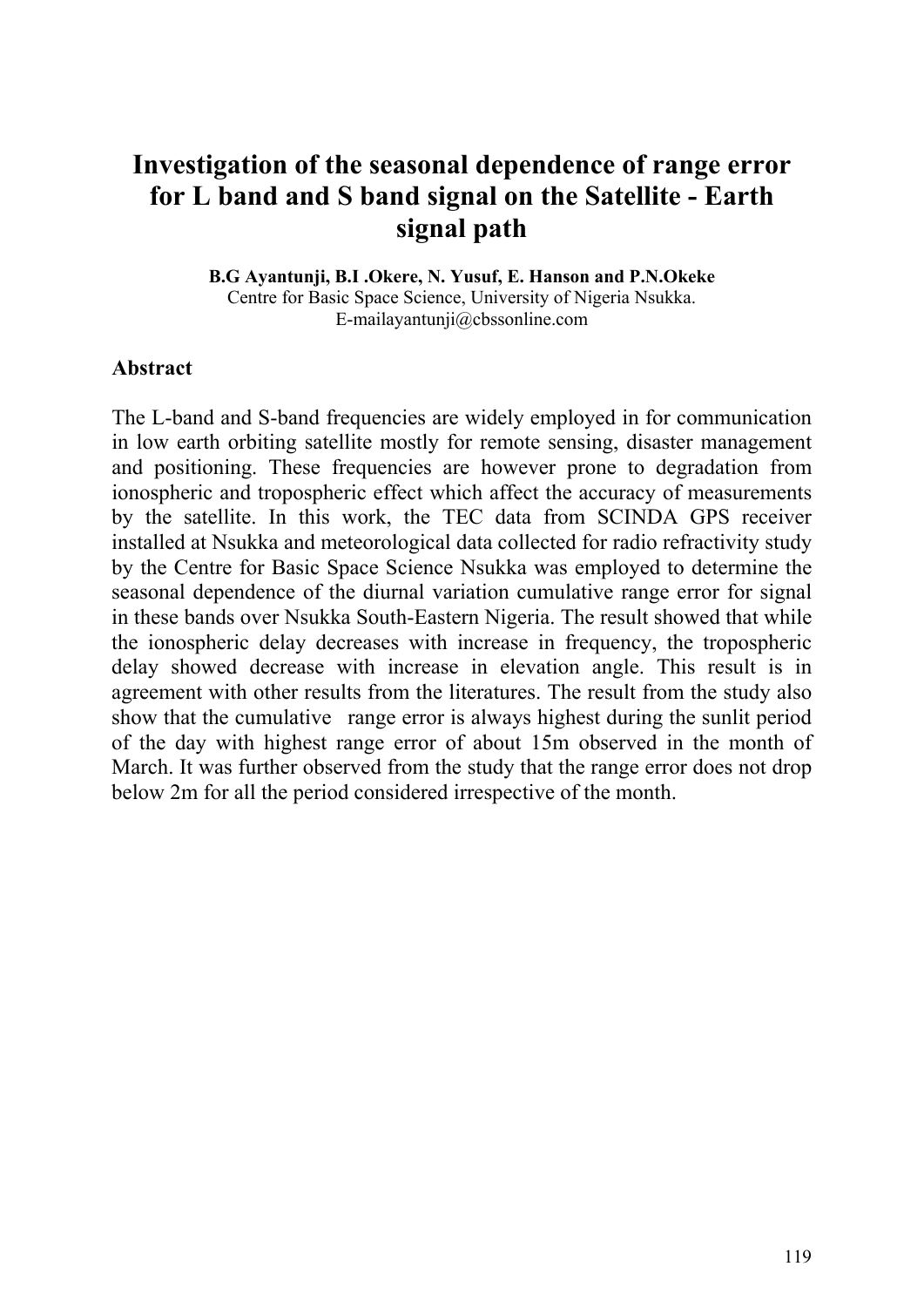## **Analysis of a Forbush Decrease, A Cosmic-Ray Storm, a Gle and Geomagnetic Storms of January 2005**

#### **Badruddin and O.P.M. Aslam**

Department of Physics, Aligarh Muslim University, Aligarh, India E-mail:[badr.physamu@gmail.com](mailto:badr.physamu@gmail.com) 

#### **Abstract**

We present a detailed analysis of a simple Forbush-type decrease, a complex cosmic-ray storm, a ground level enhancement (GLE) and geomagnetic storms, all of them occurring within a period of one month (January 2005) in the declining phase of solar cycle 23. We identify the solar and interplanetary causes of these events in cosmic ray intensity and geomagnetic activity. We use neutron monitor data of several neutron monitoring stations, located at different latitudes and longitudes responding to particles of different rigidities. The geomagnetic indices Dst and Kp are used as measures of geomagnetic activity. We utilize interplanetary plasma (solar wind velocity, its density and pressure) and field parameters (magnetic field strength, its variance and north-south component, electric field) to identify cause(s) and mechanism(s) responsible for the Forbush-type decrease, the complex cosmic ray storm, the GLE and the geomagnetic storms of different magnitude and time profiles. Application of such a study to space weather prediction is also discussed.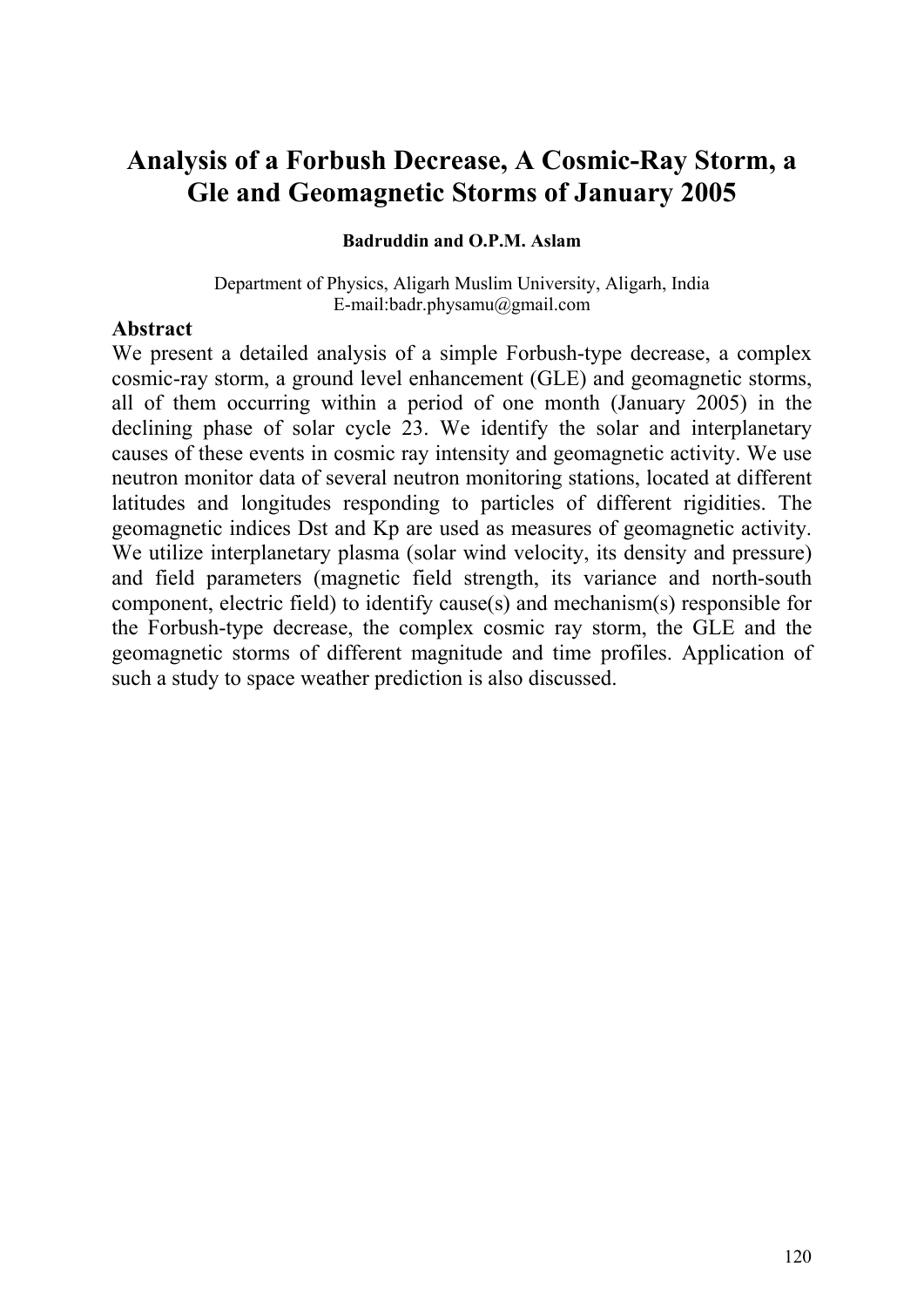## **The South American Meridional B-field Array (SAMBA) and opportunities for inter-hemispheric studies**

**E. Zesta** Air Force Research Laboratory E-mail:[eftyhia.zesta@hanscom.af.mil](mailto:eftyhia.zesta@hanscom.af.mil)

### **Abstract**

The Antarctic continent, the only landmass in the southern polar region, offers the unique opportunity for observations that geomagnetically range from polar latitudes to well into the inner magnetosphere, thus enabling conjugate observations in a wide range of geomagnetic latitudes. The SAMBA (South American Meridional B-field Array) chain is a meridional chain of 12 magnetometers, 11 of them at  $L=1.1$  to  $L=2.5$  along the coast of Chile and in the Antarctica peninsula, and one auroral station along the same meridian. SAMBA is ideal for low and mid-latitude studies of geophysical events and ULF waves. It is conjugate to the northern hemisphere MEASURE and McMAC chains, offering unique opportunities for inter-hemispheric studies. We use 5 of the SAMBA stations and a number of conjugate stations from the Northern hemisphere to determine the field line resonance (FLR) frequency of closely spaced flux tubes in the inner magnetosphere. Standard inversion techniques are used to derive the equatorial mass density of these flux tubes from the FLRs. From our conjugate pairs we find, surprisingly, that the derived mass density of closely spaced flux tubes, from  $L=1.6$  to  $L=2.5$ , drops at a rate that cannot be predicted by any of the existing models or agree with past observations. We also study asymmetries in the power of Pc3 waves. We find that during northern summer solstice the waves are significantly stronger at the northern conjugate point, while during northern winter solstice the wave power is comparable over both conjugate points. Finally, using the SAMBA auroral station, WSD, along with all available southern auroral stations we calculate a southern AE index and its direct conjugate northern AE index and compare both with the standard AE index. We explore under what conditions the north-south asymmetries in the AE calculation are due to the significant gap of auroral stations in the Southern hemisphere and under what conditions the asymmetries have a geophysical source.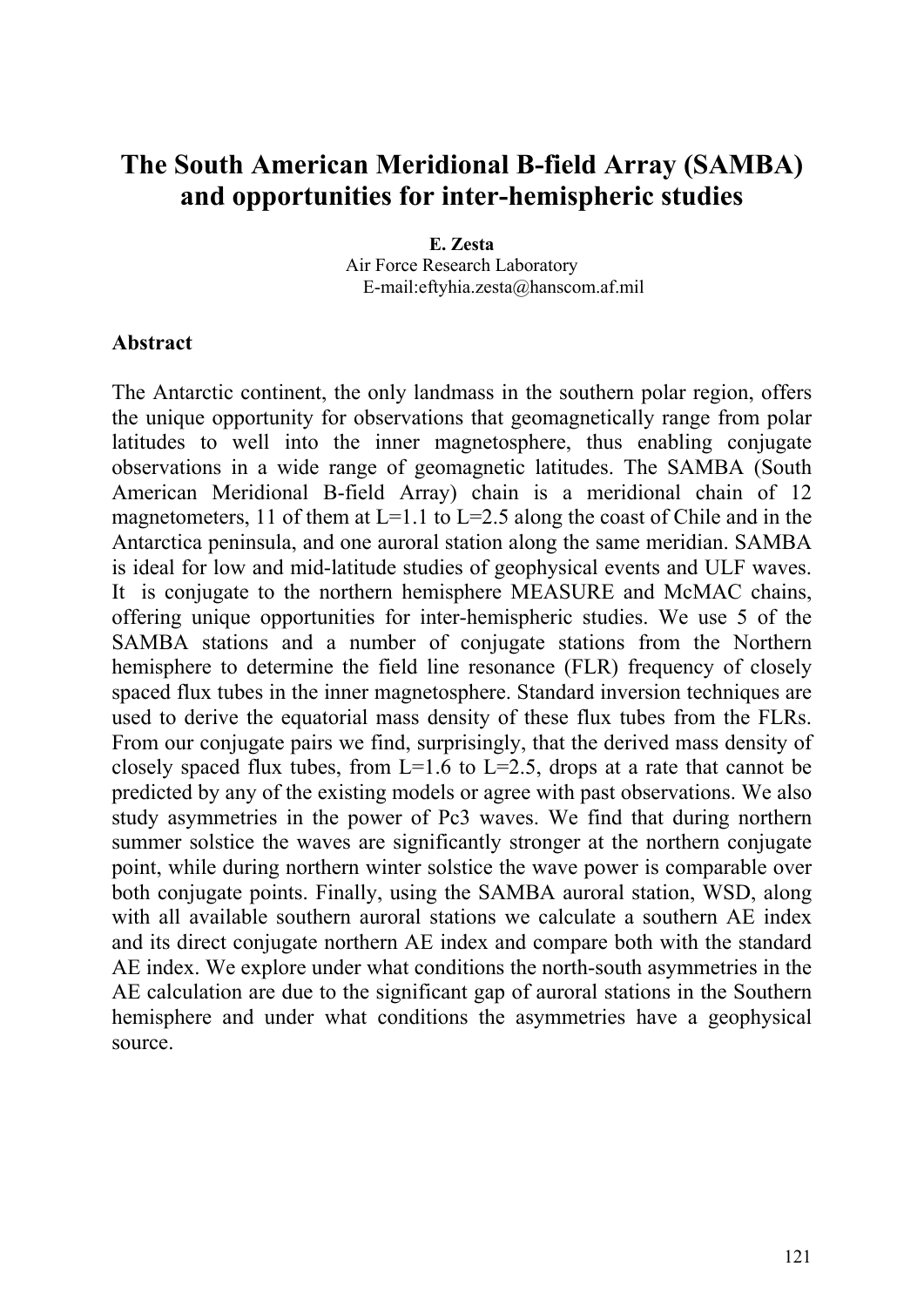### **Gyeryong 40.8 MHz coherent scatter ionospheric radar observations of E- and F-region field-aligned irregularities over Korea**

**Y.-S. Kwak, T.-Y. Yang, J.-J. Lee, J. Hwang, S.-H. Choi, Y.-D. Park, K.-S. Cho, and Y.- H. Kim**

> Korea Astronomy and Space Science Institute E-mail:[yskwak@kasi.re.kr](mailto:yskwak@kasi.re.kr)

#### **Abstract**

As a part of the construction of Korean Space Weather Prediction Center (K-SWPC), solar and space weather research group in Korea Astronomy and Space Science Institute (KASI) installed a VHF coherent scatter radar to observe upper atmospheric/ionospheric phenomena over the middle latitude. The new coherent scatter ionospheric radar has been operating at Gyerong city (36.18°N, 127.14°E, dip lat 26.7°N), South Korea. This VHF radar is consisted of 24 Yagi antennas having 5 elements and observes the E- and F-region field-aligned irregularities (FAIs) in a single frequency of 40.8 MHz with a peak power of 24 kW. In this presentation, we initially report the first results of the E- and Fregion FAIs over Korea by using the new VHF coherent scatter ionospheric radar. The morphological and echo characteristics are studied in terms of their echo strength, Doppler velocity and also by spectral width values. From the continuous observations from December 2009, we found ionospheric E- and Fregion FAIs appeared frequently. The most interesting and striking observations for E region are occurrence of daytime E-region irregularities and strong Quasi-Periodic (QP) echoes at nighttime. And for F region, strong post-sunset and presunrise FAIs appeared frequently. The VHF radar observations over Korea are discussed in the light of current understanding of mid-latitude E- and F-region FAIs.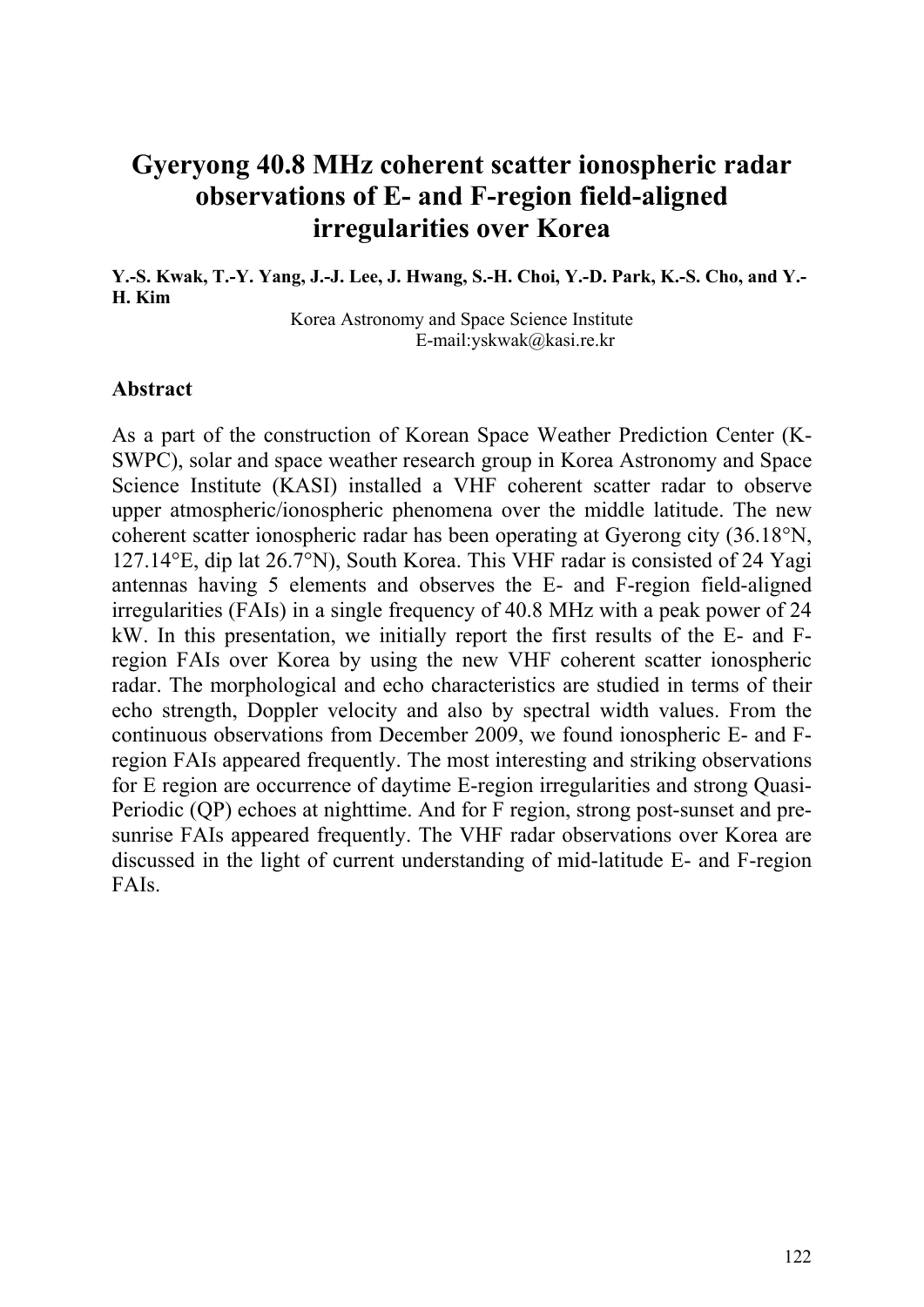## **Interplanetary Transient Plasma and their Associated Space weather Impacts**

**A.Shrivastava<sup>1</sup> , A. K. Shrivastava<sup>1</sup> and S. C. Kaushik 1,2**

<sup>1</sup> School of Studies in Physics, Jiwaii University, Vidya Vihar, Gwalior, M.P., India E-mail:shiva\_datia@yahoo.co.in

### **Abstract**

Previous studies have indicated the association of space weather activities like, geomagnetic storms with various solar and interplanetary features. In the present study two types of solar wind plasma structures namely, Magnetic cloud events and Bidirectional electron heat flux events have been taken to study the short-term changes and analyzed taking in to consideration their association with coronal holes, selecting these events occurred during solar maximum and soalr minimum period of cycle 23. Analysis reveals distinctly different effects of these two signatures on ionospheric / magnetospheric geo- effective events. Magnetic cloud events are found more effective comparing to bidirectional events on short-term basis.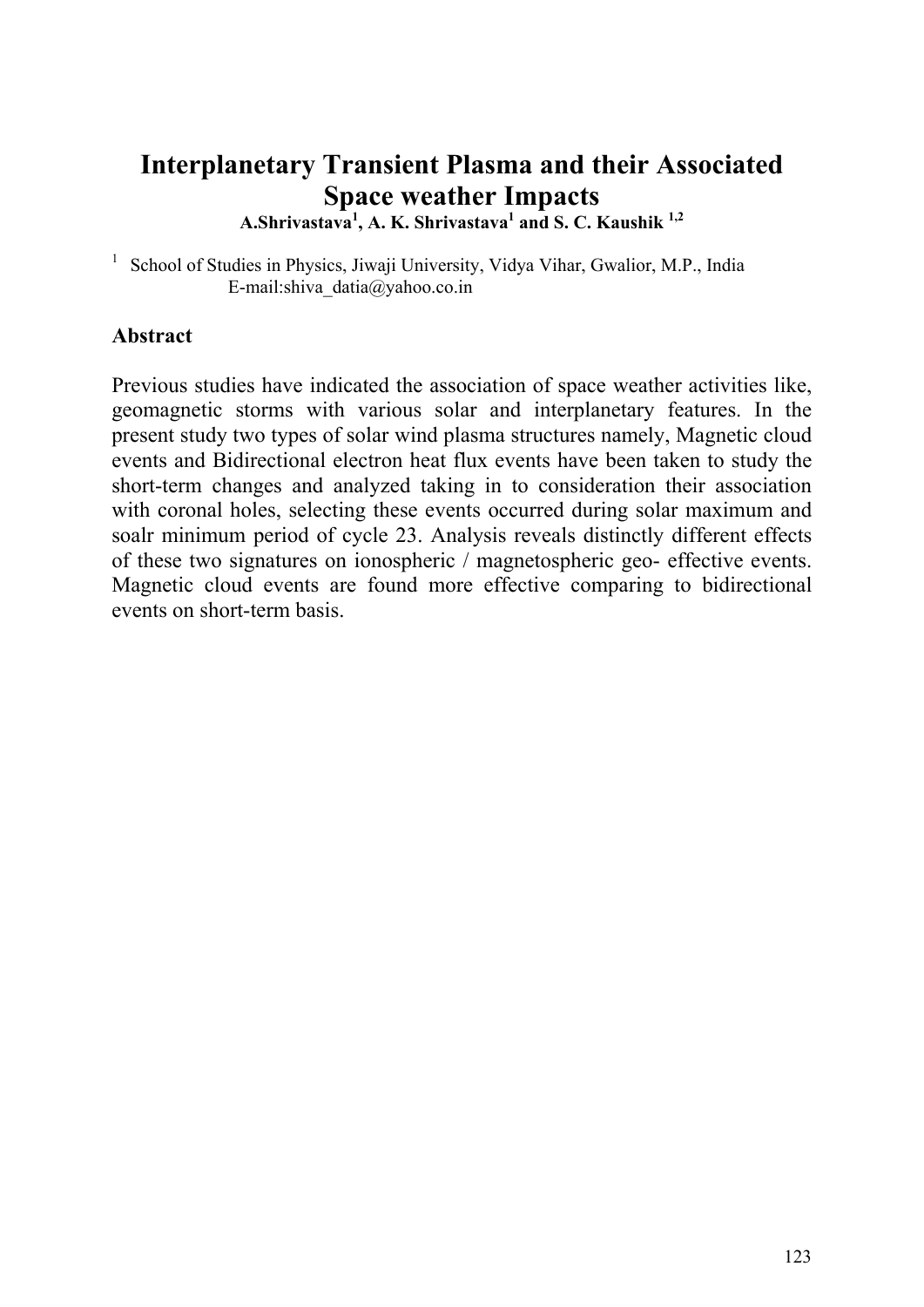## **International Space Weather Initiative (ISWI)**

**N. Gopalswamy and J. Davila** NASA Goddard Space Flight Center E-mail:[nat.gopalswamy@nasa.gov](mailto:nat.gopalswamy@nasa.gov)

### **Abstract**

The International Space Weather Initiative (ISWI) is an international scientific program to understand the external drivers of space weather. The science and applications of space weather has been brought to prominence because of the rapid development of space based technology that is useful for all human beings. The ISWI program has its roots in the successful International Heliophysical Year (IHY) program that ran during  $2007 - 2009$ . The primary objective of the ISWI program is to advance the space weather science by a combination of instrument deployment, analysis and interpretation of space weather data from the deployed instruments in conjunction with space data, and communicate the results to the public and students. Like the IHY, the ISWI will be a grass roots organization with key participation from national coordinators in cooperation with an international steering committee. This talk outlines the ISWI program including its organization and proposed activities.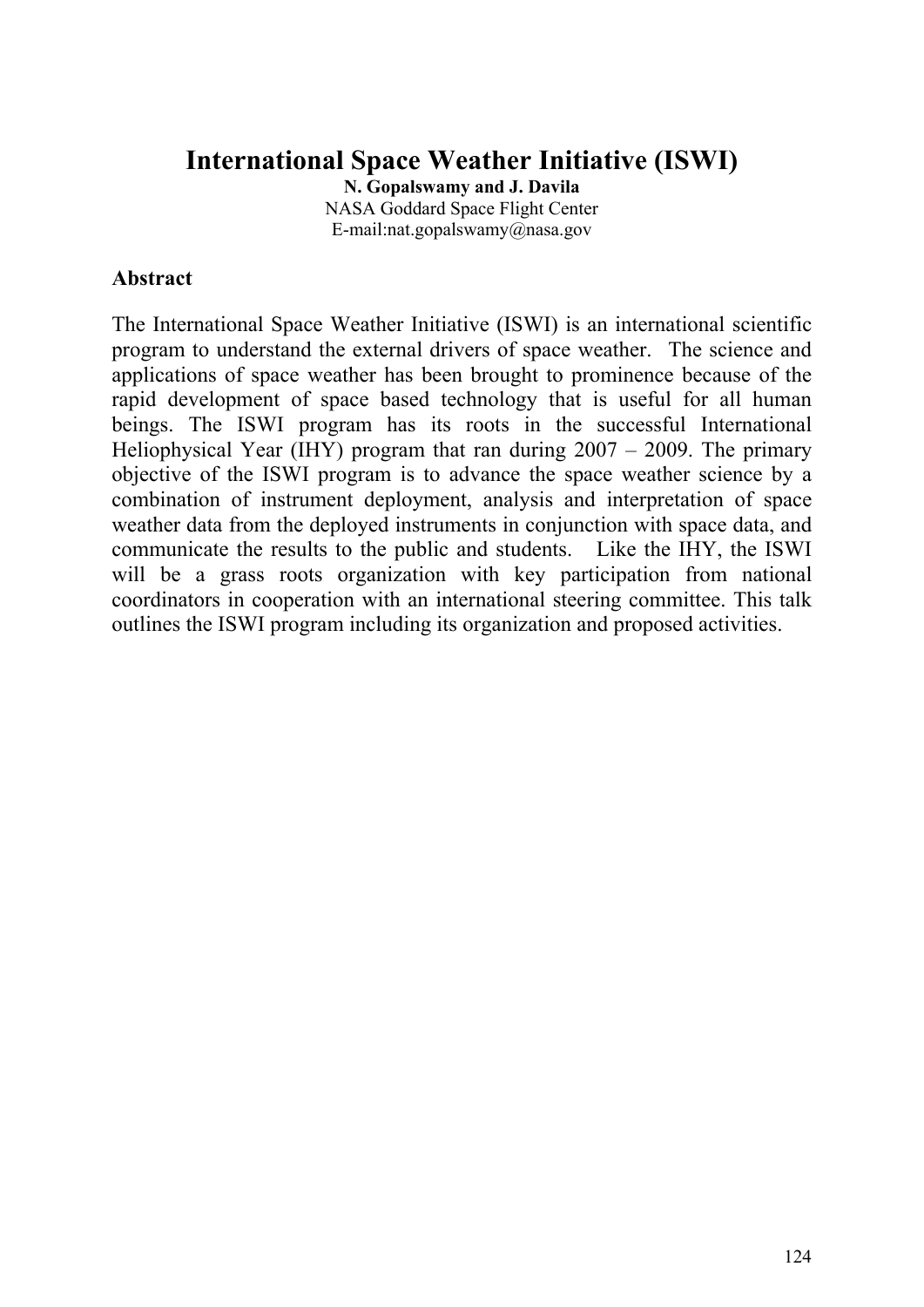## **The First Detection of Cosmic Ray in Egypt**

**A.mahrous, M.soliman, R.mohamed, A.fawzi, S.farid, A.metwaly** 

Space Weather Center, Faculty of Science, Helwan University, Cairo, Egypt, Fax.: 202-555-2468,Tel.: 202-556-7506

E-mail: ayman.mahrous@gmail.com, mmh soliman@yahoo.com , riri 7878@yahoo.com, [soma\\_science88@yahoo.com,](mailto:soma_science88@yahoo.com) [space\\_weather7@yahoo.com](mailto:space_weather7@yahoo.com), [alaa\\_metwaly6@yahoo.com](mailto:alaa_metwaly6@yahoo.com)

### **Abstract**

In this paper we will introduce the first detection of cosmic- ray particles in Egypt by using the scintillation detector. Cosmic-ray particles are responsible for a good chunk of the background radiation that we experience on earth and play a big part in the everyday weather. Here we will show the construction of the detection system used and the data results obtained.

**Key words:** Cosmic- ray particles and scintillation detector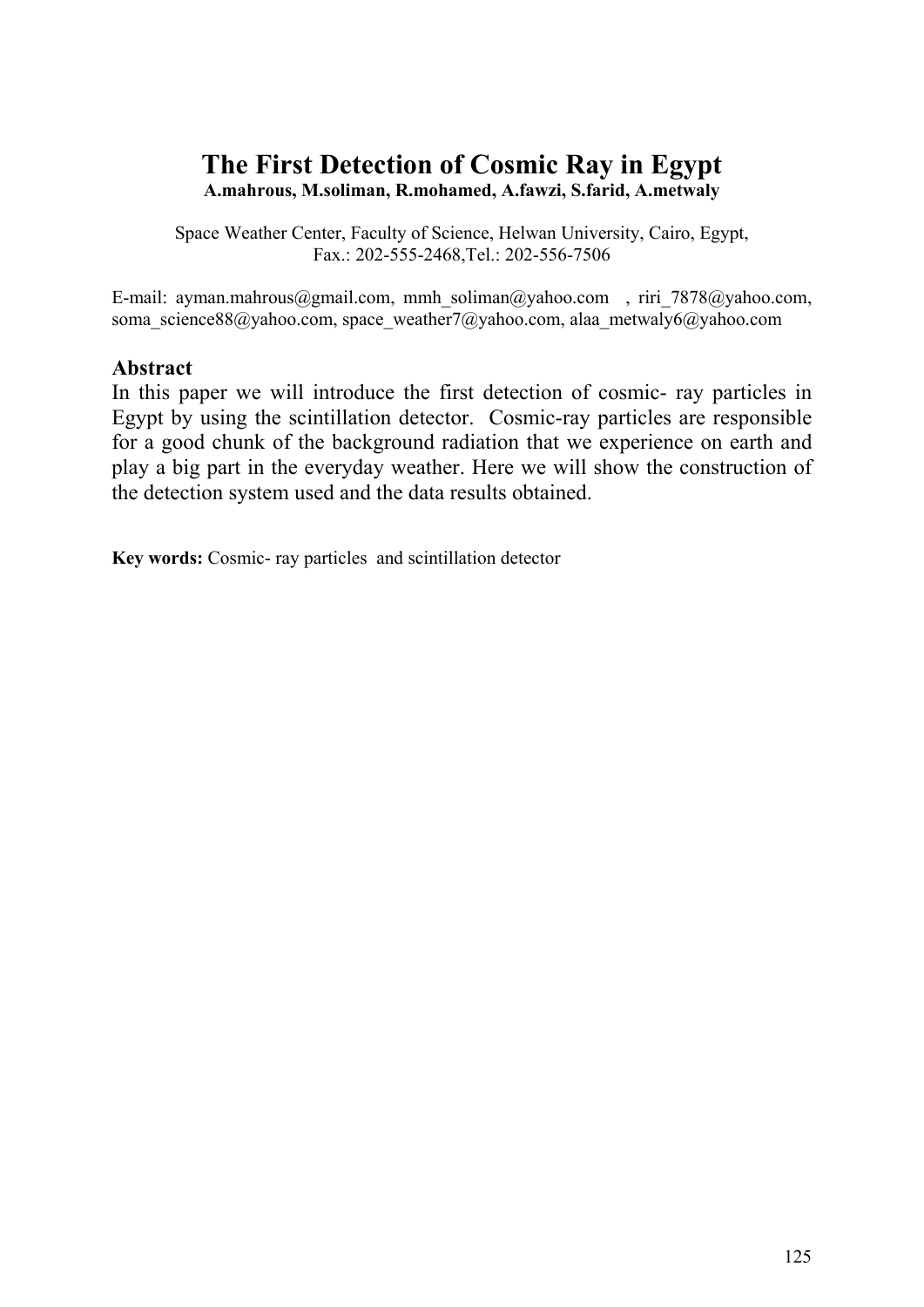## **DEVELOPMENT OF A CATALOGUE OF SOLAR FLARE DETECTED BY THE SAVNET STATION AT PUNTALOBOS**

E. Macotela<sup>1</sup>, J.Samanes<sup>3</sup>, R.Escate, Guevara<sup>2</sup>, W. <sup>[1,2]</sup>, J-P.Raulin<sup>3</sup>,

*1* **Dirección de Astrofísica, Comisión Nacional de Investigación y Desarrollo Aeroespacial, Luís Feilpe Villarán 1069, Lima, 27, Perú 2 Facultad de Ciencias Físicas, Universidad Nacional Mayor de San Marcos Av. Universitária S/N, Lima, 01, Perú 3 Centro de Radio Astronomía e Astrofísica Mackenzie (CRAAM), Rua da Consolação, 896 – Cep 01302-907 - Consolação**  São Paulo, UF, Brasil

### **Abstract**

Solar flares emit intense X-ray fluxes that cause perturbations in the ionospheric D-region altering its electrical conductivity characteristics. GOES satellites measure X-ray fluxes from the full-disk of the Sun. These X-ray fluxes are classified as B, C, M, and X class. The electrical characteristics of VLF waves during their propagation within the Earth-ionosphere waveguide are used to study the low ionosphere. The variations of the phase of VLF signals during solar flares were registered during the periods April - December 2007, January-December 2009 and July –August 2010 by the SAVNET station antennae located at Punta Lobos (12°30' S; 76°47' W), Lima-Peru. We show in this work a preliminary database elaborated in order to catalog solar flares detected at Punta Lobos.

*Key words:* VLF, ionosphere, solar flares, Solar X-ray fluxes

.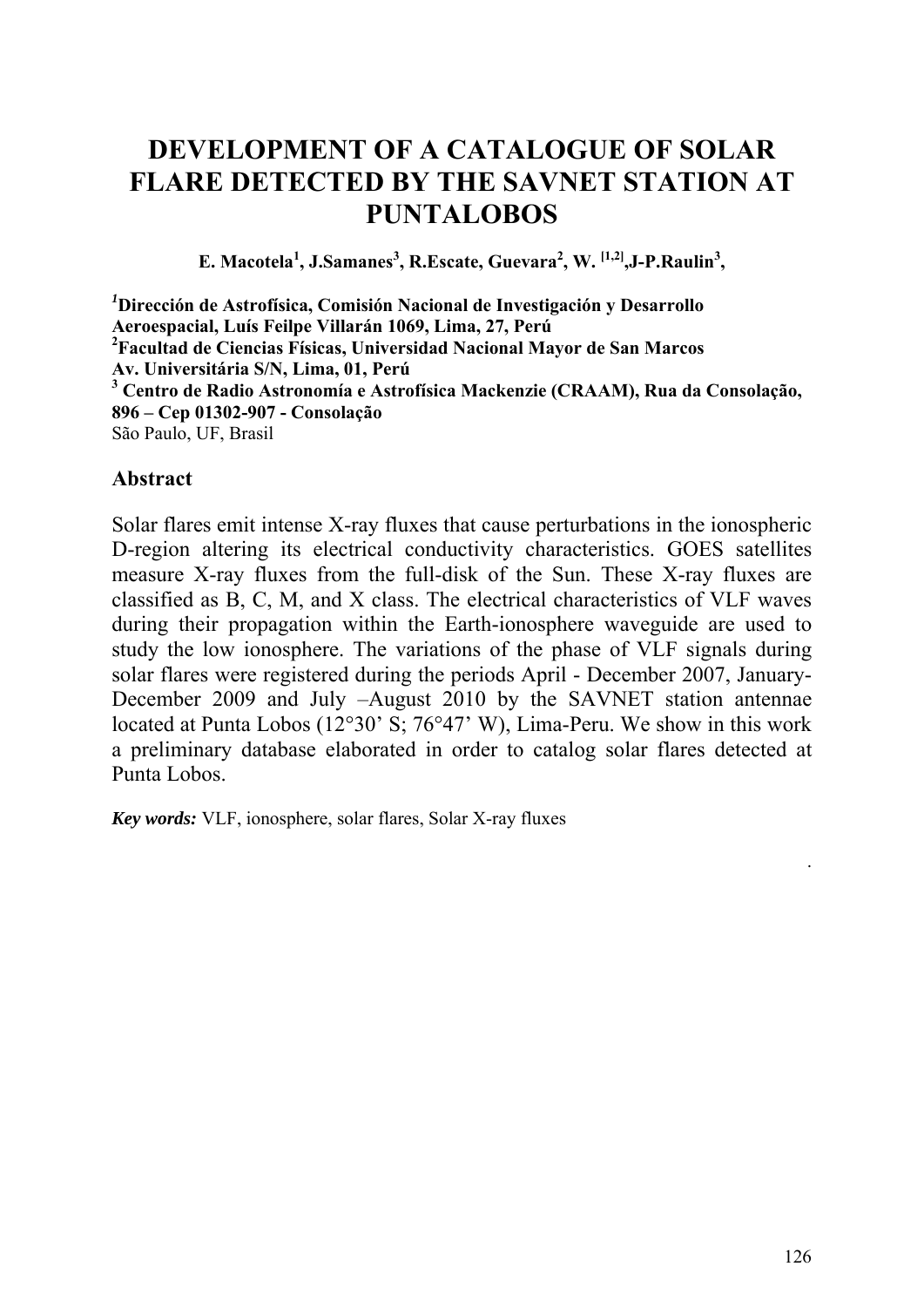# International Space Weather Initiative (ISWI) participants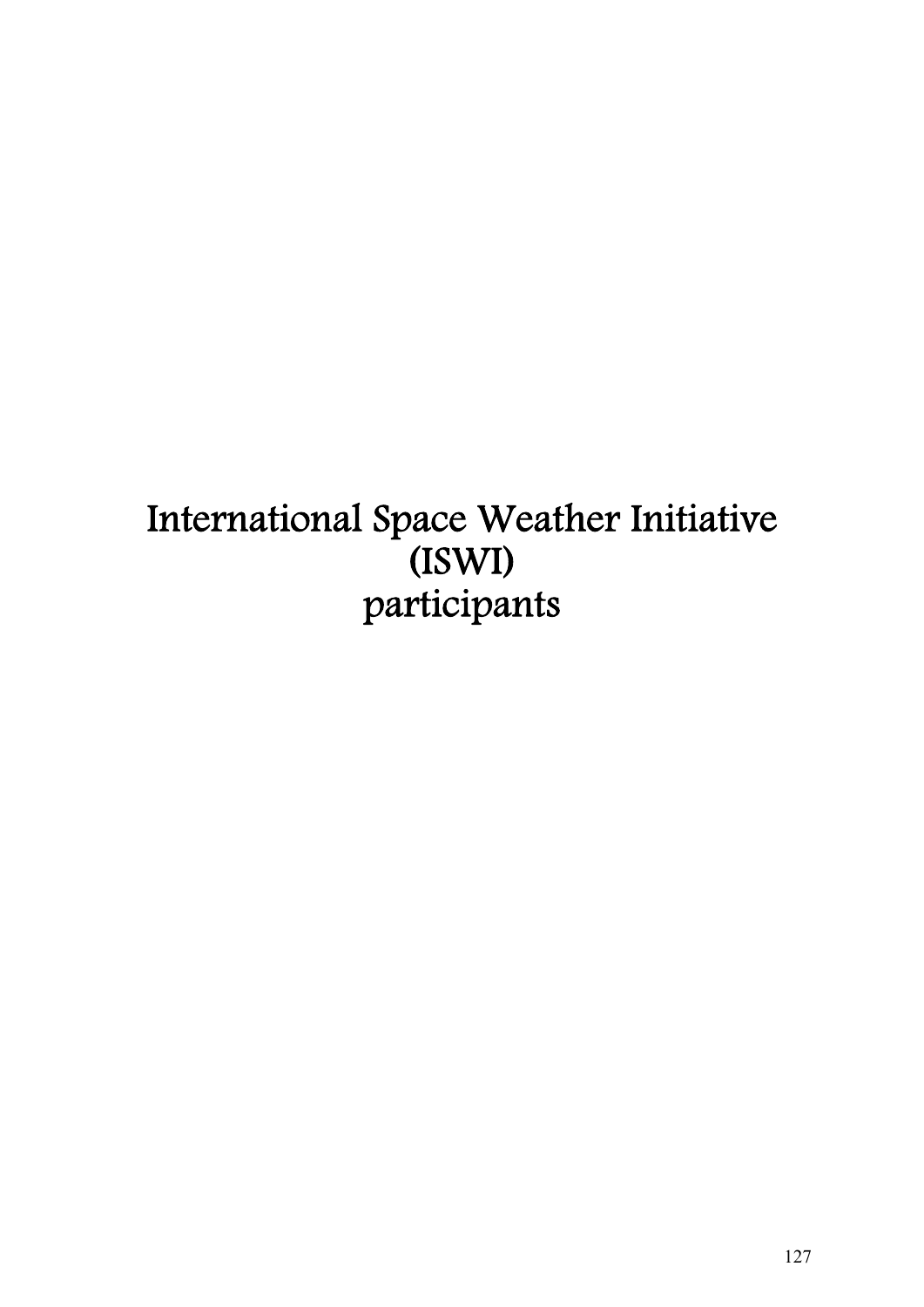### Maeda Jojimr ; Brazil

Tardelli R. C., Stekel; Federal University of Santa Maria, Brazil

K.Unnikrishnan, Nair; Indian Institute of Geomagnetism,India

Stefania, Lepidi; Istituto Nazionale di Geofisica e Vulcanologia, Italy

Adimula Issac, Abiodun; University of Ilorin, Nigeria

Christian, Monstein; Switzerland monstein@astro.phys.ethz.ch

Setyanto C., Pranoto; National Institute of Aeronautics and Space, Indonesia

#### JOSEPH M. DAVILA; USA Joseph.m.davila@nasa.gov

FAYOSE SOLA; University Akungba, Akoko, Nigeria

Kazuo Shiokawa; Solar-Terrestrial Environment Laboratory,Japan

Atila OZGUC; Bogazici University, Turkey ozguc@boun.edu.tr

Yurdanur Tulunay; Middle East Technical University, Ankara, Turkey

Walter Guevara Day ; CONIDA – Space Agency of Peru, Peru

njschuch@lacesm.ufsm.br

tardelli@lacesm.ufsm.br

[kuniigm@gmail.com](mailto:kuniigm@gmail.com) 

[stefania.lepidi@ingv.it](mailto:stefania.lepidi@ingv.it)

iaadimula@hotmail.com

setya cp@yahoo.com

oluboy\_2005@yaho.com

shiokawa@stelab.nagoya-u.ac.jp

Luc Damé; France luc.dame@latmos.ipsl.fr

ytulunay@ae.metu.edu.tr

walter@conida.gob.pe

Monique Petitdidier; France monique.petitdidier@latmos.ipsl.fr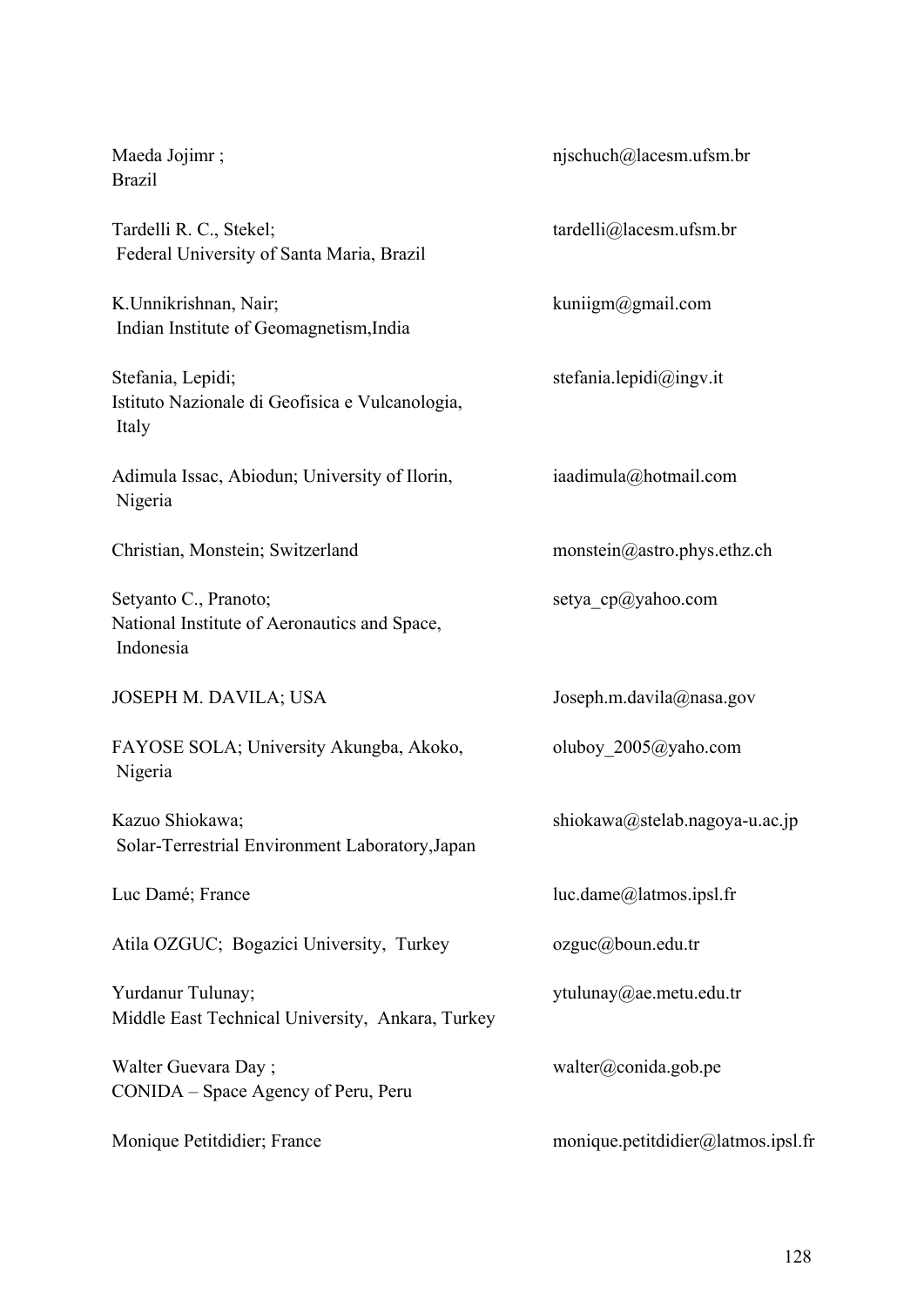Christine Amory; Laboratorire de Physique des Plasmas, France

Yurdanur Tulunay ; Middle East Technical University, Turkey

Ivan Dorotovic ; Slovak Central Observatory, Slovakia

Ackah Jean; Universite de Cocody, Coté D'Ivoire

Prof. Kazuo Shiokawa; Solar-Terrestrial Environment Laboratory

Prof. Kazuo Shiokawa; Solar-Terrestrial Environment Laboratory

Prof. Kiyohumi Yumoto; SERC, Kyushu University, Japan

Edwin Choque ; Geophysical Institute of Peru , Peru

Benjamin Heruska ; Air Forces Research Laboratory, USA

Cesar Mbane ; University of Yaoundé, Cameroon

Alem Mebrahtu TESFAMARIAM; Makelele University, Ethiopia

Ackah Jean ; Universite de Cocody, Coté D'Ivoire

prof.paul baki ; University of Nairobi, Kenya

Bruno Murumba Kahindo; bkahindo@gamail.com

Christine.amory@lpp.polytechnique.fr

ytulunay@ae.metu.edu.tr

ivan.dorotovic@suh.sk

jeanbaptisteackah@yahoo.fr

shiokawa@stelab.nagoya-u.ac.jp

shiokawa@stelab.nagoya-u.ac.jp

yumoto@serc.kyushu-u-ac.jp

Trevor Garner; USA garner@arlut.utexas.edu

edwin.choque@igp.gob.pe

bnheruska.scinda@gmail.com

cesar.mbane@yahoo.fr

alemmeb@gmail.com

jeanbaptisteackah@yahoo.fr

paulbaki@gmail.com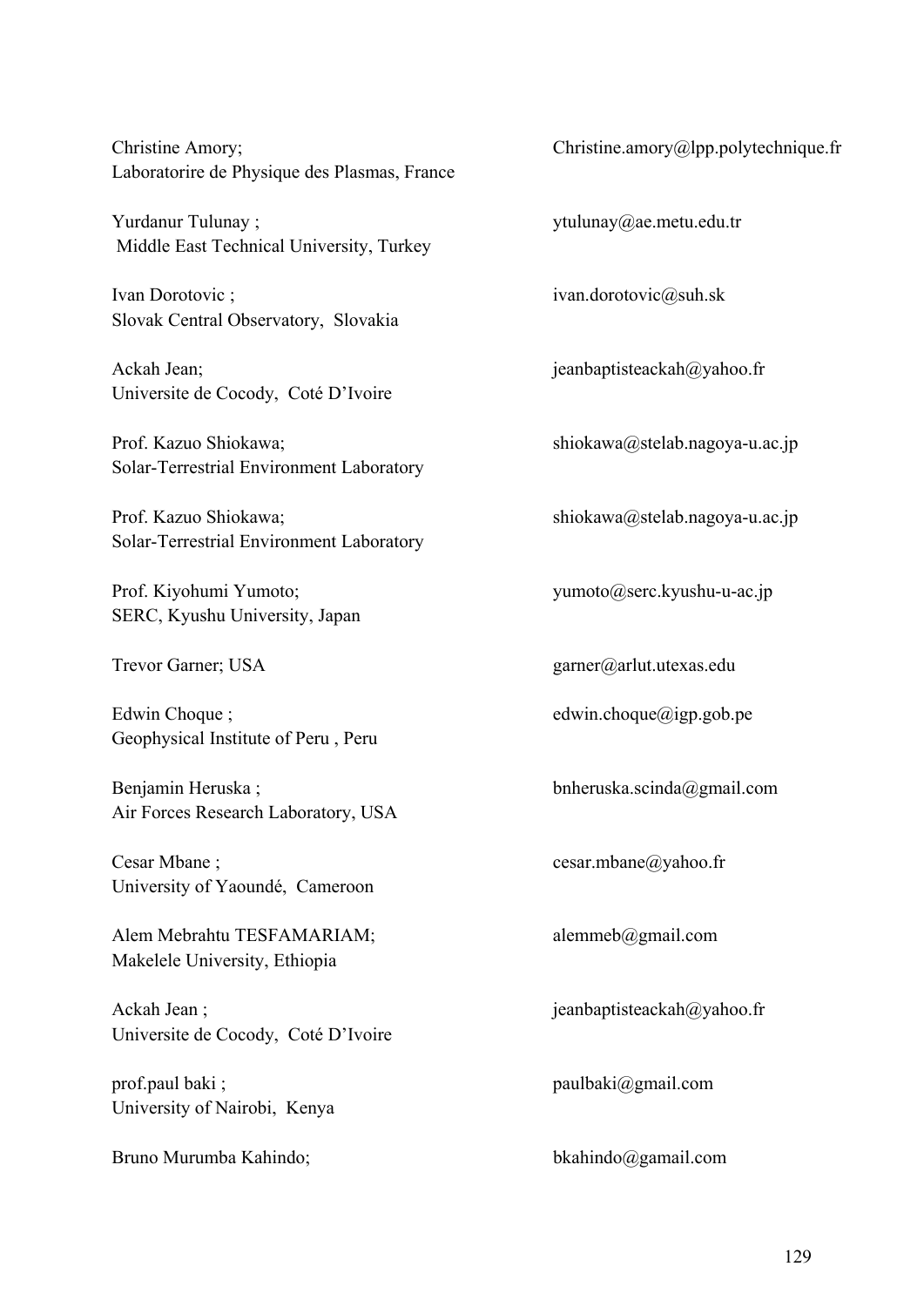University of Kishasa, Congo Gauribidanur rajasekhara rajagbd@gmail.com

Naoshin Haque ; USA

Terence Bullett; USA

Omeno Paul

Fernando Bertoni ; Brazil

Eftyhia Zesta; **USA** 

Robert V Hilmer

Jose Ishitsuka, Geophysical Institute of Peru, Peru

Ersin Tulunay; Middle East Technical University, Turkey

Abdoulaye Ndiaye; Senegal

Dr: Isaac M.marbhe; University of Dar Es Salaam, Tanzania

Nat Gopalswamy; **USA** 

Mogese Wassaie

Keith Groves

Habatwa V.Mweene

Kyle C.Wiens; US Air Force Research Laboratory AFRL/RVBXI,USA

naoshin@stanford.edu

Terry.Bullett@noaa.gov

omenopaul@yahoo.com

frnndbrtn@yahoo.com

Eftyhia.zesta@hanscom.af.mil

Robert.Hilmer@hanscom.af.mil

i.jose617@gmail.com

ytulunay@ae.metu.edu.tr

ndiay206@yahoo.fr

marobhe@udsm.ac.tz

nat.gopalswamy@nasa.gov

timo 99@yahoo.com

keith.groves@hanscom.af.mil

habatwamweene@yahoo.com

kyle.wiens@hanscom.af.mil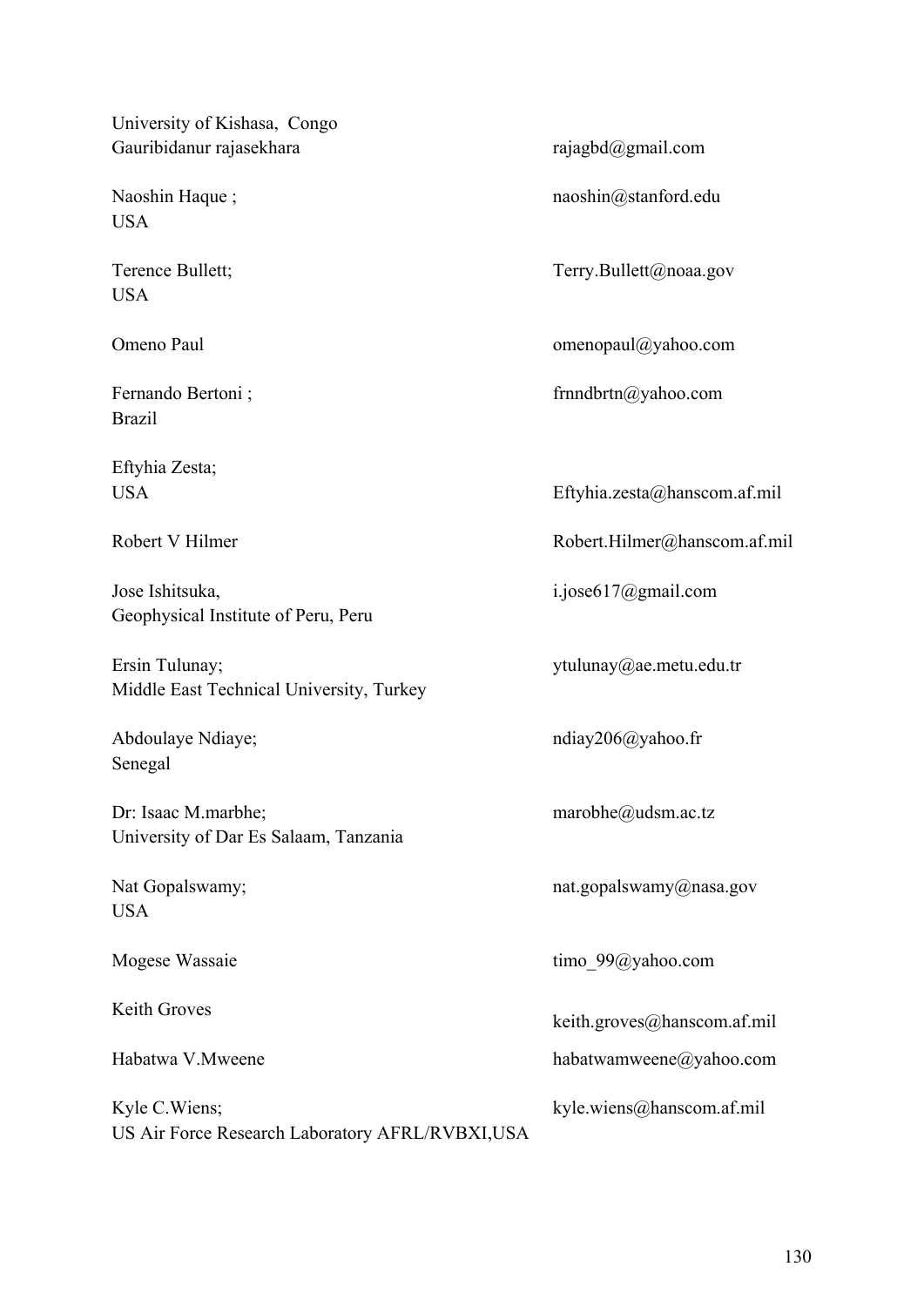| Pinter Teodor                                                                                                                                    | teodor.pinter@suh.sk                                   |
|--------------------------------------------------------------------------------------------------------------------------------------------------|--------------------------------------------------------|
| Louis Kongoda Lisika;<br>University of Kishasa, Congo                                                                                            | Klisika@yahoo.fr                                       |
| Sharafat Gadimova                                                                                                                                | sharafat.gadimova@unvienna.org                         |
| Gebreab Kidanu Zewdie;<br>Addis Ababa University, Ethiopia                                                                                       | gizaw mengistu@gmx.net                                 |
| Babayev Elchin;<br>Science Development Foundation & Shamakhy<br>Astrophysical Observatory (ShAO), Azerbaijan                                     | ebabayev@yahoo.com                                     |
| Tan Minhle;<br>Department of Physics Laboratory, Faculty of Natural<br>Sciences and Technology, Ta Nguyen University, Buon<br>Ma Thuot, Viet Nam | $\tan \tan \theta$ and $\cos \theta$ and $\cos \theta$ |
| Dr. Quirino Sugon Jr.;<br>Ateneo de Manila University, Manila Observatory,<br>University Campus, Loyola Heights, The Philippines                 | qsungon@observatory.ph                                 |
| Kolawole Lawrence;<br>The Redeemers University, Nigeria                                                                                          | profibk@yahoo.com                                      |
| Zaka Komenan Zacharie;<br>University of Cocody, Côte D'Ivoire                                                                                    | komzach@yahoo.fr                                       |
| Hans Haubold                                                                                                                                     | hans.haubold@unoosa.org                                |
| Alberto Juliao Macamo;<br>Mozambique                                                                                                             |                                                        |
| Saidou madougou;<br>University Abdou Moumouni of Niamey, Niger                                                                                   | nassara01@yahoo.fr                                     |
| Ephrem Tesfaye Desta;<br>Addis Ababa University, Ethiopia                                                                                        | gizaw mengistu@gmx.net                                 |
| Gebreab Kidanu Zewdie;<br>Addis Ababa University, Ethiopia                                                                                       | gizaw mengistu@gmx.net                                 |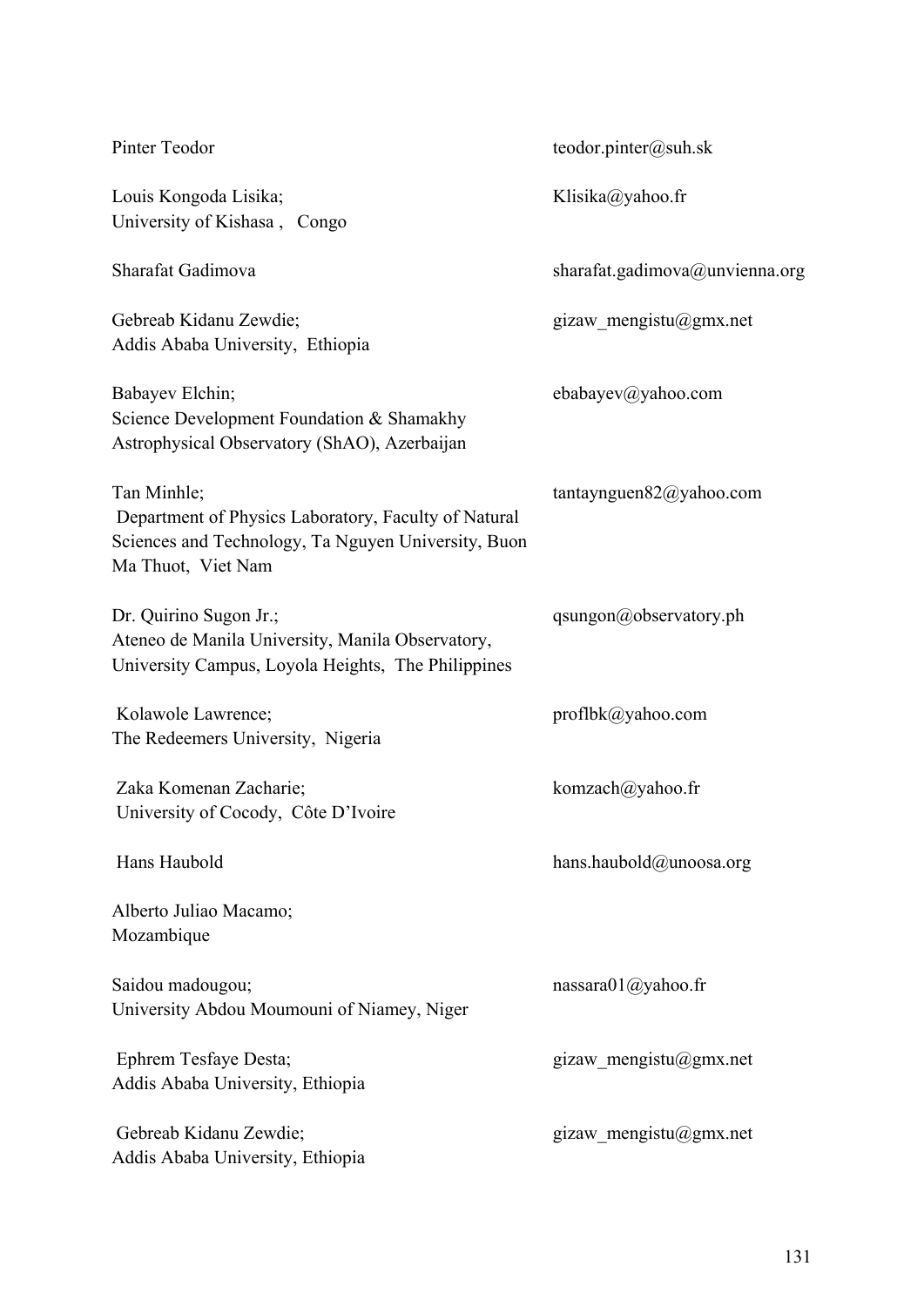| Hamisu Mai-Unguwa;<br>National Space Research and Development Agency<br>(NASRDA), Nigeria                                | h maiunguwa@yahoo.com    |
|--------------------------------------------------------------------------------------------------------------------------|--------------------------|
| Doumouya Vafi;                                                                                                           | Cote d'ioire             |
| Ibrahim Mohammed Elfaki;<br>Sudan University of Science, Sudan                                                           | imt63@hotmail.com        |
| Setyanto Cahyo Putranto;<br>National Institute of Aeronautics and Space,<br>Indonesia Geri Kibe Ak. Gopir; Malaysia      | setya_cp@yahoo.com       |
| Quirino Sugon;<br>Ateneo de Manila University, Manila Observatory,<br>University Campus, Loyola Heights, The Philippines | qsungon@observatory.ph   |
| Nelson Jorge Schuch; National Institute for Space<br>Research, Santa Maria, Brazil                                       | njschuch@lacesm.ufsm.br  |
| Katya georgieva;<br>Bulgarian Academy of Sciences, BULGARIA                                                              | $kgeorg(a)$ bas.bg       |
| A.mahrous;<br>SWMC, Helwan University, Egypt                                                                             | ayman.mahrous@gmail.com  |
| A.F.Hassan;<br>SWMC, Helwan University, Egypt                                                                            |                          |
| A. H. El-Kateb;<br>SWMC, Helwan University, Egypt                                                                        |                          |
| R.mohamed;<br>SWMC, Helwan University, Egypt                                                                             | riri 7878@yahoo.com      |
| A.M. Abdallah;<br>SWMC, Helwan University, Egypt                                                                         | $amr@$ helwan.edu.eg     |
| M.soliman;<br>SWMC, Helwan University, Egypt                                                                             | mmh_soliman@yahoo.com    |
| A.fawzi;                                                                                                                 | soma science88@yahoo.com |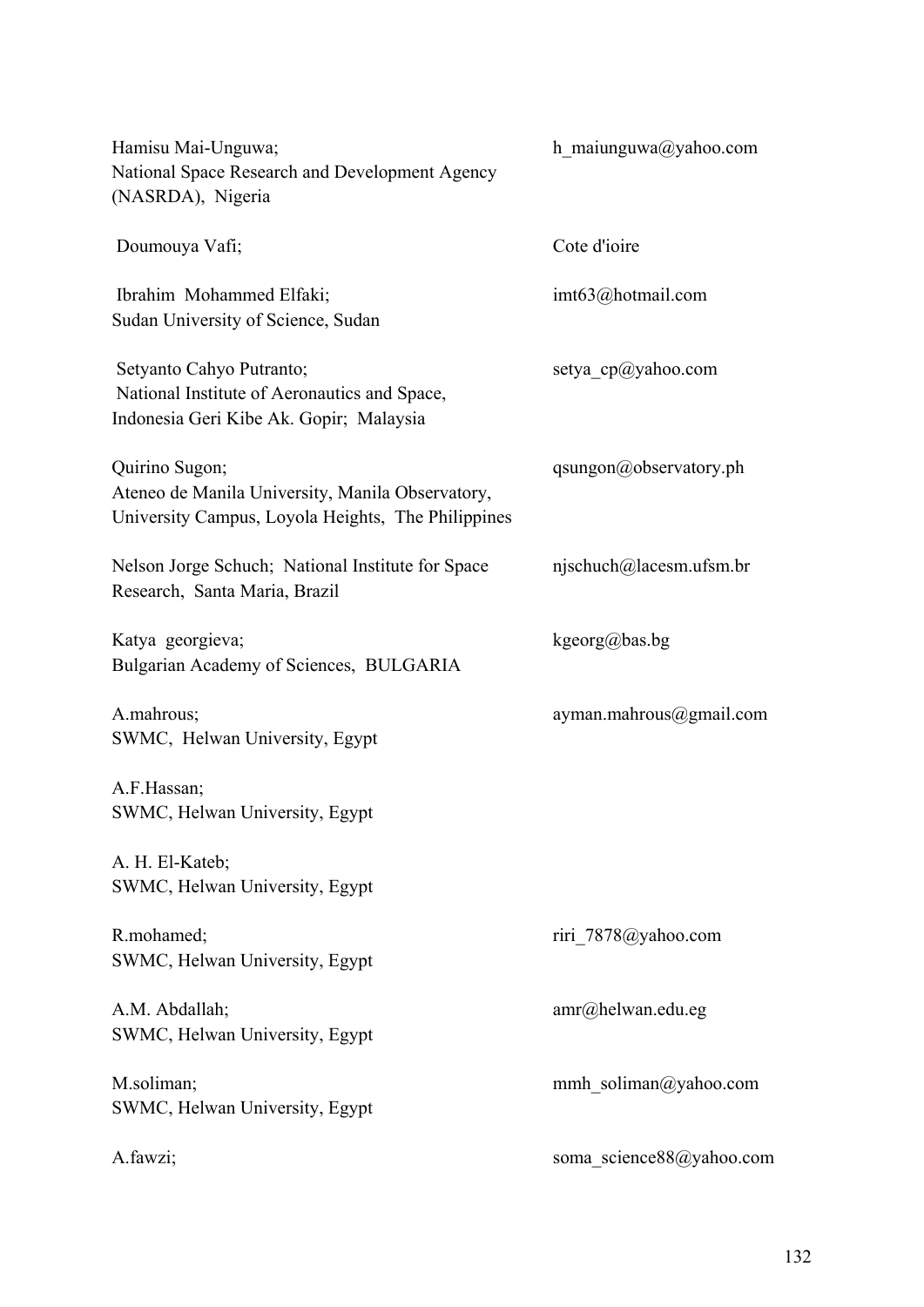SWMC, Helwan University, Egypt S.farid; SWMC, Helwan University, Egypt space\_weather7@yahoo.com A.metwaly; SWMC, Helwan University, Egypt alaa\_metwaly6@yahoo.com M. M. Ibrahim; National Authority for Remote Sensing and Space Sciences, Egypt m.mahmoud@narss.sci.eg Mohamed Th. S. Heikal; Geology Department, Faculty of Science, Tanta University, Egypt G. M. E. Kamh; Geology Department, Faculty of Science, Menoufiya University, Egypt R. Hamza; Head of Communications Department,Cairo University, Egypt Omarroash225@hotmail.com Essam Ghamry; (NRIAG), Helwan, Egypt. essamgh@yahoo.com Ali Gamal; (NRIAG), Helwan, Egypt. R. Elhawary; SWMC, Helwan University,Egypt z4rf@yahoo.com N. Yasin; Physics Department, Faculty of Science, Fayoum University,Egypt A. Fathy; Physics Department, Faculty of Science, Fayoum University,Egypt a\_fathyallam@yahoo.com A.Radi ; Physics Department, Faculty of science, The University of Ain Shams,Cairo,Egypt amr1165@yahoo.com